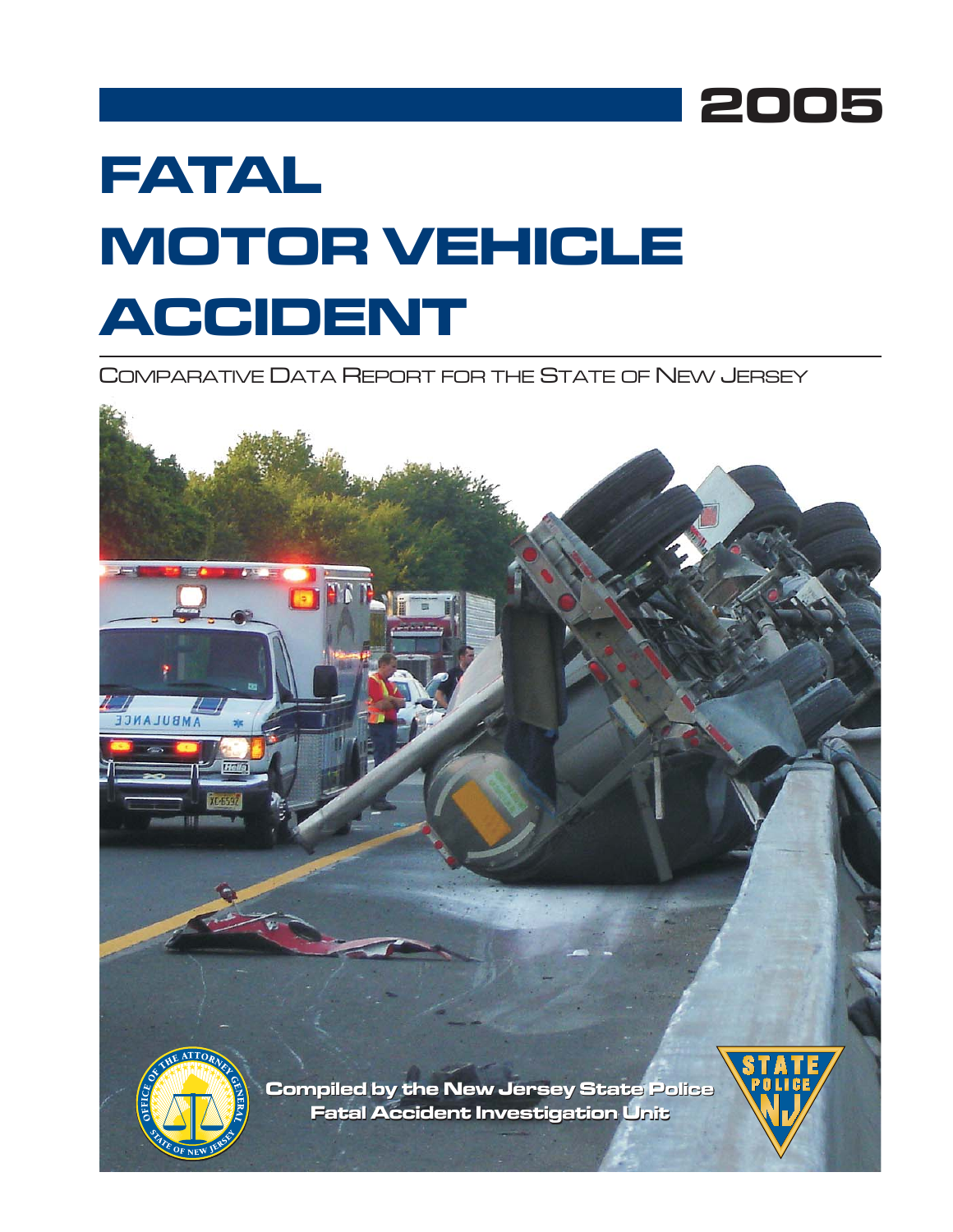

### State of New Jersey

OFFICE OF THE ATTORNEY GENERAL JON S. CORZINE DEPARTMENT OF LAW & PUBLIC SAFETY ZULIMA V. FARBER *Governor* DIVISION OF STATE POLICE *Attorney General* POST OFFICE BOX 7068 WEST TRENTON, NJ 08628-0068 COLONEL JOSEPH R. FUENTES (609) 882-2000 *Superintendent*

Dear Reader:

New Jersey continues to rank as one of the safest states in the nation. There were 691 fatal crashes and 748 fatalities in 2005. The New Jersey State Police is committed in its effort, through enforcement and education of the motoring public, to reduce the number of people killed in motor vehicle accidents.

Our efforts in reducing motor vehicle deaths on our roadways must continue, as highway fatalities are still a leading cause of death in New Jersey and the nation. The nationwide death toll of 43,200 people represents an average of more than 118.3 deaths per day.

On the following pages you will find statistics of the fatal motor vehicle accident records compiled by the Fatal Accident Investigation Unit of the Division of State Police for 2005. This report constitutes a detailed look at the causes and results of fatal accidents throughout the state during 2005. Hopefully, the continued efforts and cooperation of the public, federal, state, and local agencies will help us maintain our traffic safety record in the years ahead.

Sincerely,

Joseph R. Fuentes Colonel Superintendent



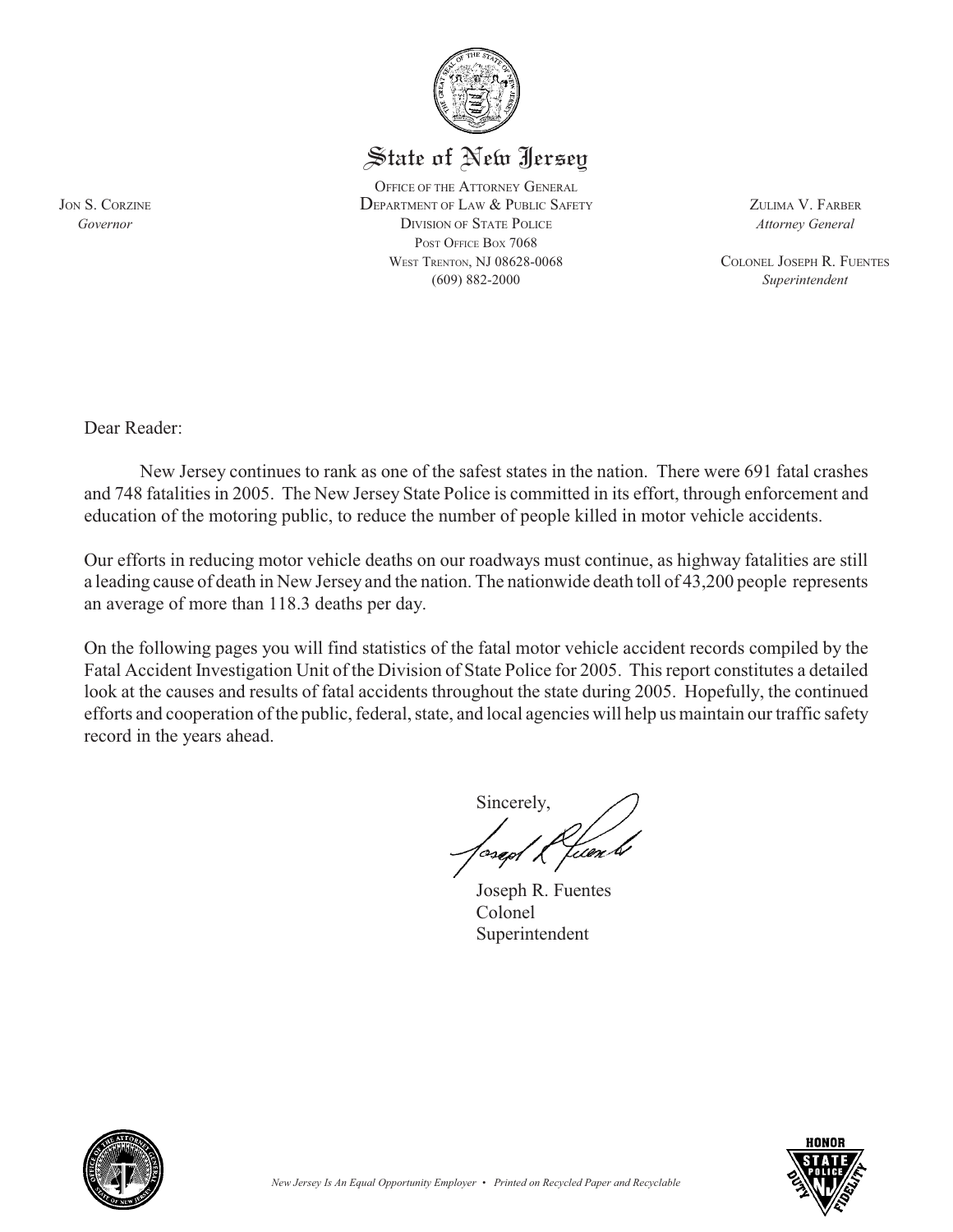## **TABLE OF CONTENTS**

#### **STATISTICAL SUMMARY**

|    | 2005 Motor Vehicle Fatal Accidents and Fatalities with a Comparison of the 1986-2005 Accidents and Fatalities  2 |
|----|------------------------------------------------------------------------------------------------------------------|
| А. |                                                                                                                  |
| В. |                                                                                                                  |
| C. |                                                                                                                  |
| D. |                                                                                                                  |
| Ε. |                                                                                                                  |
| F. |                                                                                                                  |
| G. |                                                                                                                  |
| Η. |                                                                                                                  |
| I. |                                                                                                                  |
| J. |                                                                                                                  |
| K. |                                                                                                                  |
| L. |                                                                                                                  |
| М. |                                                                                                                  |
|    |                                                                                                                  |
|    |                                                                                                                  |
| N. |                                                                                                                  |
| 0. |                                                                                                                  |
| Ρ. |                                                                                                                  |
| Q. |                                                                                                                  |
| R. |                                                                                                                  |
| S. |                                                                                                                  |
| T. |                                                                                                                  |
| U. |                                                                                                                  |
| V. |                                                                                                                  |
| W. |                                                                                                                  |

#### **SPECIFIC AREAS OF CONCERN**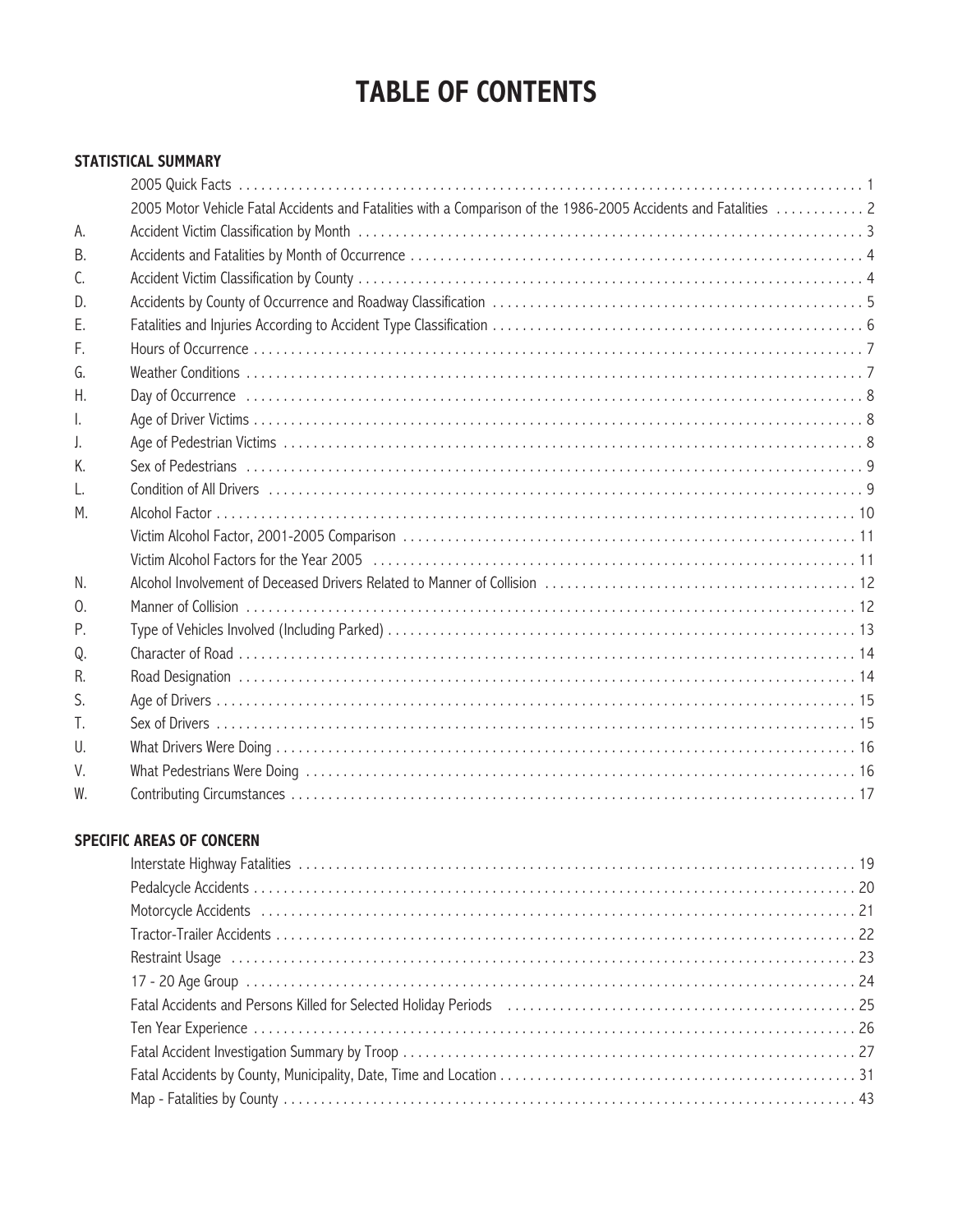## **QUICK FACTS**

- Nationwide, the fatality rate remained at a historic low of 1.46 fatalities per hundred million vehicle miles traveled.
- Nationwide preliminary statistics indicate there were 43,200 people killed.
- In New Jersey, there were 691 fatal accidents with 748 people killed.
- There was an increase of 7 fatal accidents and an increase of 25 fatalities.
- Of the fatalities, 27.6 % had consumed alcohol to some extent.
- Of all drivers, 23.1 % were legally intoxicated.
- An average of 2.04 persons were killed every day.
- There were 62 fatal accidents involving 63 motorcycles.
- Pedalcyclists accounted for 17 fatal accidents.
- The pedestrian death toll was 154.
- There were a total of 49 hit-and-run fatal accidents involving 64 vehicles. The victims were comprised of 7 drivers, 8 passengers, 37 pedestrians and 2 pedalcyclists.
- Of the 1103 drivers listed, 49 New Jersey drivers and 3 out-of-state drivers were suspended. There were 40 drivers without valid licenses.
- There are 38,553 miles of open public roads in the state of New Jersey, indicating one death for every 51.5 miles.
- Straight roads were involved in 60.9 % of all fatal accidents.
- Of all fatal accidents, 85.2 % occurred during clear weather conditions.
- Of the known drivers involved in fatal accidents, 71 % were males.
- Of the vehicles involved in fatal accidents, 55.4 % involved passenger cars.
- There were 66 tractor-trailers involved in 55 fatal accidents which resulted in 59 fatalities.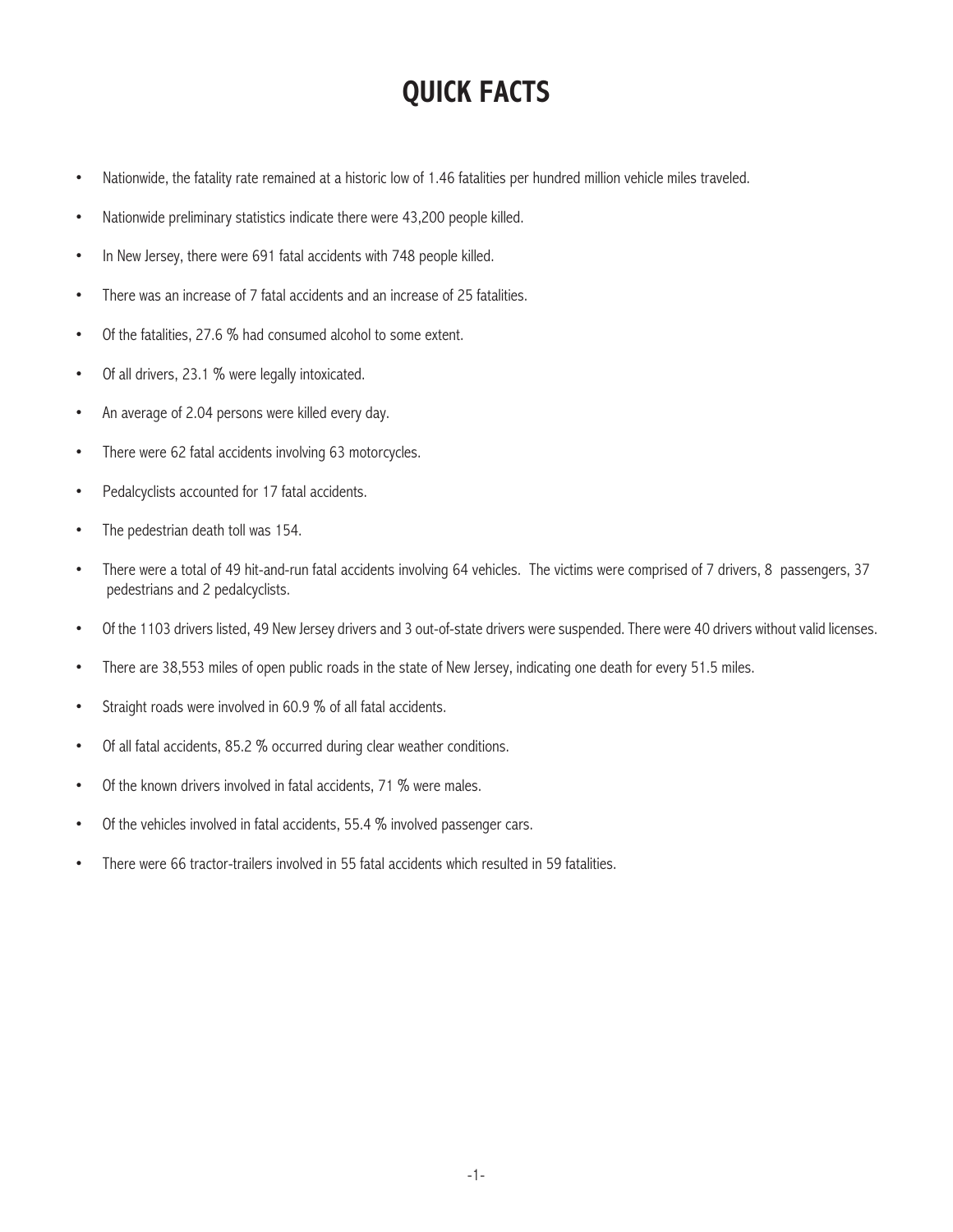## **SUBJECT**

Statistical Summary of 2005 Motor Vehicle Fatal Accidents and Fatalities with a Comparison of the 2001-2005 Accidents and Fatalities.

| <b>Statistics</b>      | 2001 | 2002 | 2003 | 2004 | 2005 |
|------------------------|------|------|------|------|------|
| <b>Fatal Accidents</b> | 677  | 699  | 666  | 684  | 691  |
| Fatalities             | 740  |      | 735  | 723  | 748  |

## **TREND IN FATALITIES**

20 Year Trend

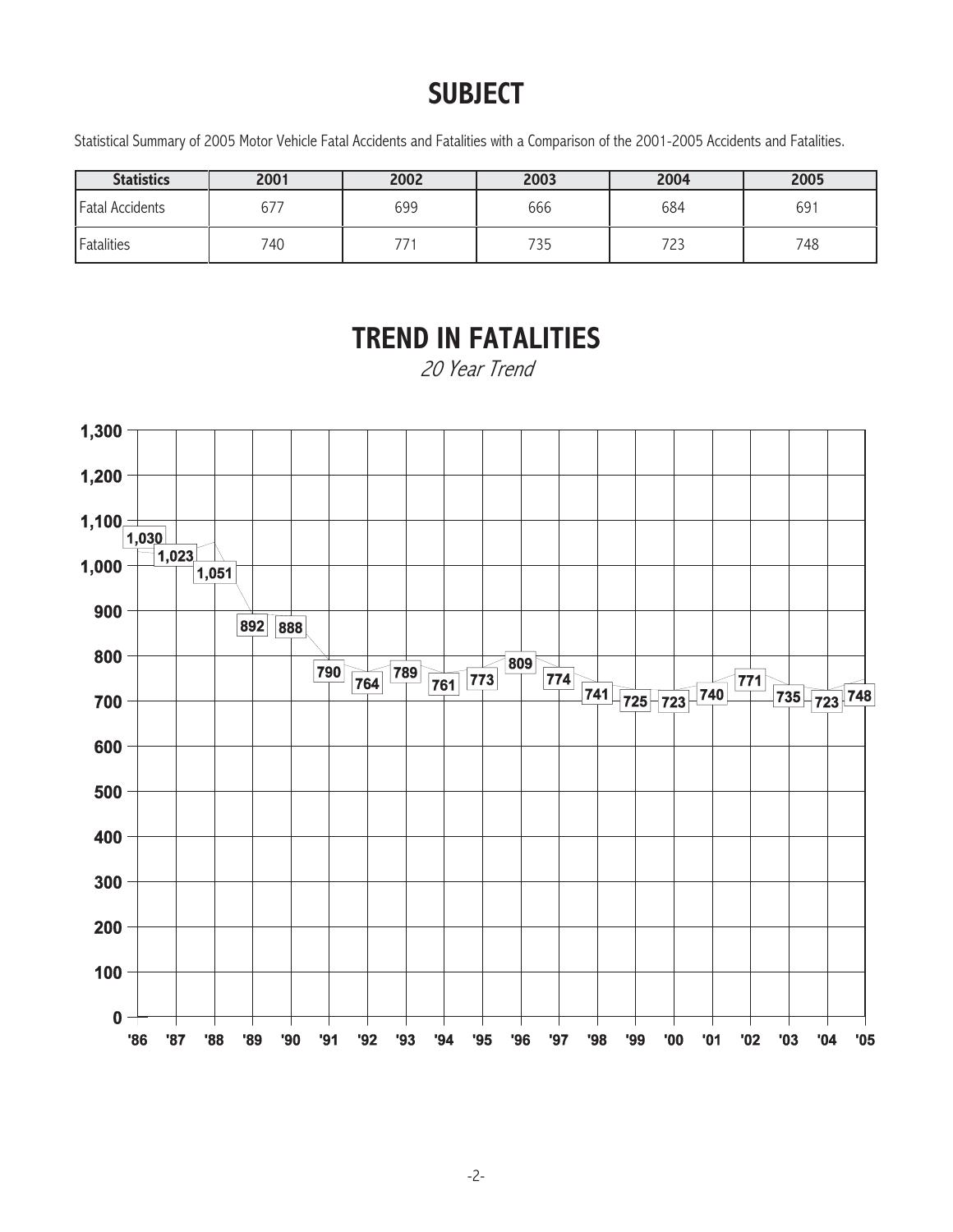|  |  | A. VICTIM CLASSIFICATION BY MONTH - 2005 |  |  |  |
|--|--|------------------------------------------|--|--|--|
|--|--|------------------------------------------|--|--|--|

| <b>Month</b>  | <b>Driver</b>   | Passenger      | <b>Pedestrian</b> | <b>Pedalcyclist</b> | <b>Totals</b> |
|---------------|-----------------|----------------|-------------------|---------------------|---------------|
| January       | 32              | $\mathsf 9$    | 8                 | $\mathbf 0$         | 49            |
| February      | 19              | $\overline{7}$ | $\overline{7}$    | $\mathbf 0$         | 33            |
| March         | 36              | $\mathsf 9$    | 14                | $\mathbf 0$         | 59            |
| April         | 36              | $\mathsf 9$    | 13                | 1                   | 59            |
| May           | 30 <sup>°</sup> | $\overline{7}$ | 13                |                     | 51            |
| June          | 50              | 14             | $\,8\,$           | $\overline{4}$      | 76            |
| July          | 39              | 15             | $\mathsf 9$       | 3                   | 66            |
| August        | 36              | 22             | 5                 | $\overline{c}$      | 65            |
| September     | 40              | 12             | 19                | 1                   | 72            |
| October       | 38              | 15             | 19                | $\overline{c}$      | 74            |
| November      | 36              | 19             | 21                | $\overline{c}$      | 78            |
| December      | 35              | 12             | 18                | $\mathbf{1}$        | 66            |
| <b>Totals</b> | 427             | 150            | 154               | 17                  | 748           |

## **B. ACCIDENTS AND FATALITIES BY MONTH OF OCCURRENCE**

|              |      |      | <b>Accidents</b> |      |      |      |      | <b>Fatalities</b> |      |      |
|--------------|------|------|------------------|------|------|------|------|-------------------|------|------|
| <b>Month</b> | 2001 | 2002 | 2003             | 2004 | 2005 | 2001 | 2002 | 2003              | 2004 | 2005 |
| January      | 46   | 69   | 56               | 49   | 46   | 47   | 74   | 60                | 52   | 49   |
| February     | 53   | 50   | 43               | 47   | 31   | 57   | 52   | 46                | 49   | 33   |
| March        | 54   | 52   | 47               | 45   | 52   | 62   | 55   | 51                | 48   | 59   |
| April        | 39   | 54   | 47               | 44   | 56   | 40   | 61   | 50                | 44   | 59   |
| May          | 58   | 43   | 54               | 58   | 50   | 63   | 48   | 70                | 60   | 51   |
| June         | 64   | 65   | 76               | 64   | 73   | 71   | 73   | 88                | 66   | 76   |
| July         | 62   | 62   | 56               | 62   | 60   | 69   | 72   | 59                | 68   | 66   |
| August       | 53   | 54   | 72               | 65   | 57   | 60   | 59   | 81                | 67   | 65   |
| September    | 60   | 75   | 53               | 64   | 70   | 65   | 82   | 56                | 69   | 72   |
| October      | 60   | 76   | 59               | 69   | 70   | 62   | 86   | 64                | 76   | 74   |
| November     | 55   | 48   | 57               | 55   | 68   | 63   | 51   | 60                | 58   | 78   |
| December     | 73   | 51   | 46               | 62   | 58   | 81   | 58   | 50                | 66   | 66   |
| <b>TOTAL</b> | 677  | 699  | 666              | 684  | 691  | 740  | 771  | 735               | 723  | 748  |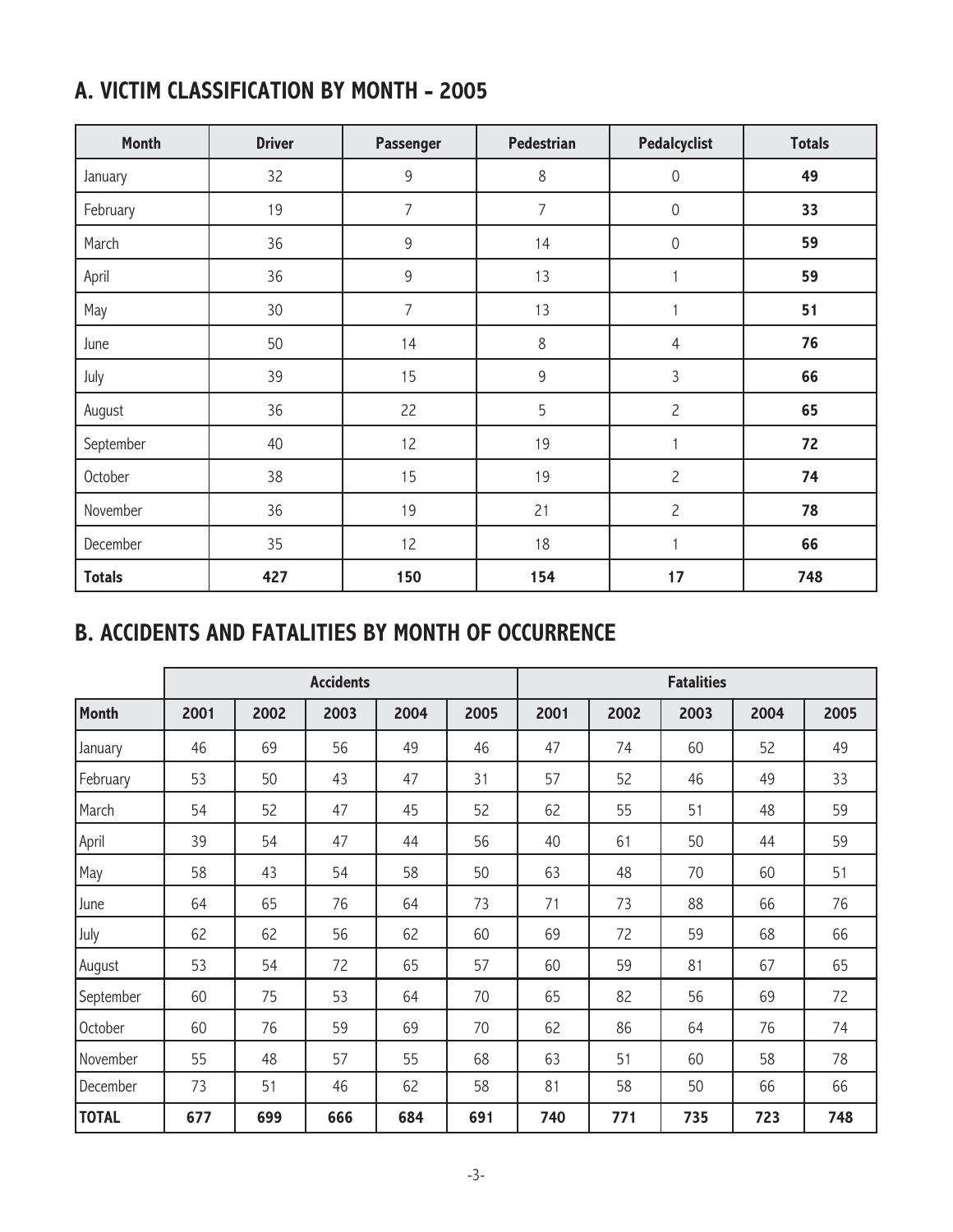### **C. ACCIDENT VICTIM CLASSIFICATION BY COUNTY**

|              | <b>Victim Classification</b> |                |                |                |                     |                     |  |  |
|--------------|------------------------------|----------------|----------------|----------------|---------------------|---------------------|--|--|
| County       | <b>Accidents</b>             | <b>Killed</b>  | <b>Driver</b>  | Passenger      | <b>Pedestrian</b>   | <b>Pedalcyclist</b> |  |  |
| Atlantic     | 55                           | 62             | 33             | 11             | 15                  | $\overline{3}$      |  |  |
| Bergen       | 48                           | 54             | 23             | 10             | 19                  | $\overline{c}$      |  |  |
| Burlington   | 42                           | 44             | 23             | $\mathsf 9$    | 11                  | $\mathbf{1}$        |  |  |
| Camden       | 31                           | 32             | 24             | $\mathfrak{Z}$ | 5                   | $\mathbf 0$         |  |  |
| Cape May     | 20                           | 24             | 16             | $6\,$          | $\overline{c}$      | $\mathbf 0$         |  |  |
| Cumberland   | 33                           | 37             | 21             | 13             | 3                   | $\mathbf 0$         |  |  |
| Essex        | 53                           | 58             | 28             | $\mathsf 9$    | 20                  | $\mathbf{1}$        |  |  |
| Gloucester   | 36                           | 38             | 27             | $\overline{4}$ | 6                   | $\mathbf{1}$        |  |  |
| Hudson       | 29                           | 31             | 10             | $8\,$          | 13                  | $\mathbf 0$         |  |  |
| Hunterdon    | $\overline{7}$               | $\overline{7}$ | $\overline{4}$ | $\mathsf{3}$   | $\mathbf 0$         | $\mathbf 0$         |  |  |
| Mercer       | 31                           | 34             | 15             | $8\,$          | 9                   | $\overline{c}$      |  |  |
| Middlesex    | 40                           | 43             | 25             | $\mathsf 9$    | 9                   | $\mathbf 0$         |  |  |
| Monmouth     | 65                           | 69             | 39             | 17             | 10                  | $\overline{3}$      |  |  |
| Morris       | 28                           | 31             | 19             | $\overline{7}$ | $\overline{4}$      | $\mathbf{1}$        |  |  |
| Ocean        | 35                           | 38             | 27             | $6\,$          | 3                   | $\overline{c}$      |  |  |
| Passaic      | 29                           | 31             | 17             | $6\,$          | $\,8\,$             | $\mathbf 0$         |  |  |
| Salem        | 17                           | 19             | 12             | 5              | $\overline{2}$      | $\mathbf 0$         |  |  |
| Somerset     | 18                           | $18$           | $13$           | $\mathbf{1}$   | $\overline{4}$      | $\,0\,$             |  |  |
| Sussex       | 13                           | $16$           | $\overline{9}$ | $\overline{7}$ | $\mathsf{O}\xspace$ | $\,0\,$             |  |  |
| Union        | 39                           | 40             | 23             | $\overline{5}$ | 11                  | $\mathbf{1}$        |  |  |
| Warren       | 22                           | 22             | 19             | $\mathsf{3}$   | $\mathsf{O}\xspace$ | $\mathsf{O}\xspace$ |  |  |
| <b>TOTAL</b> | 691                          | 748            | 427            | 150            | 154                 | 17                  |  |  |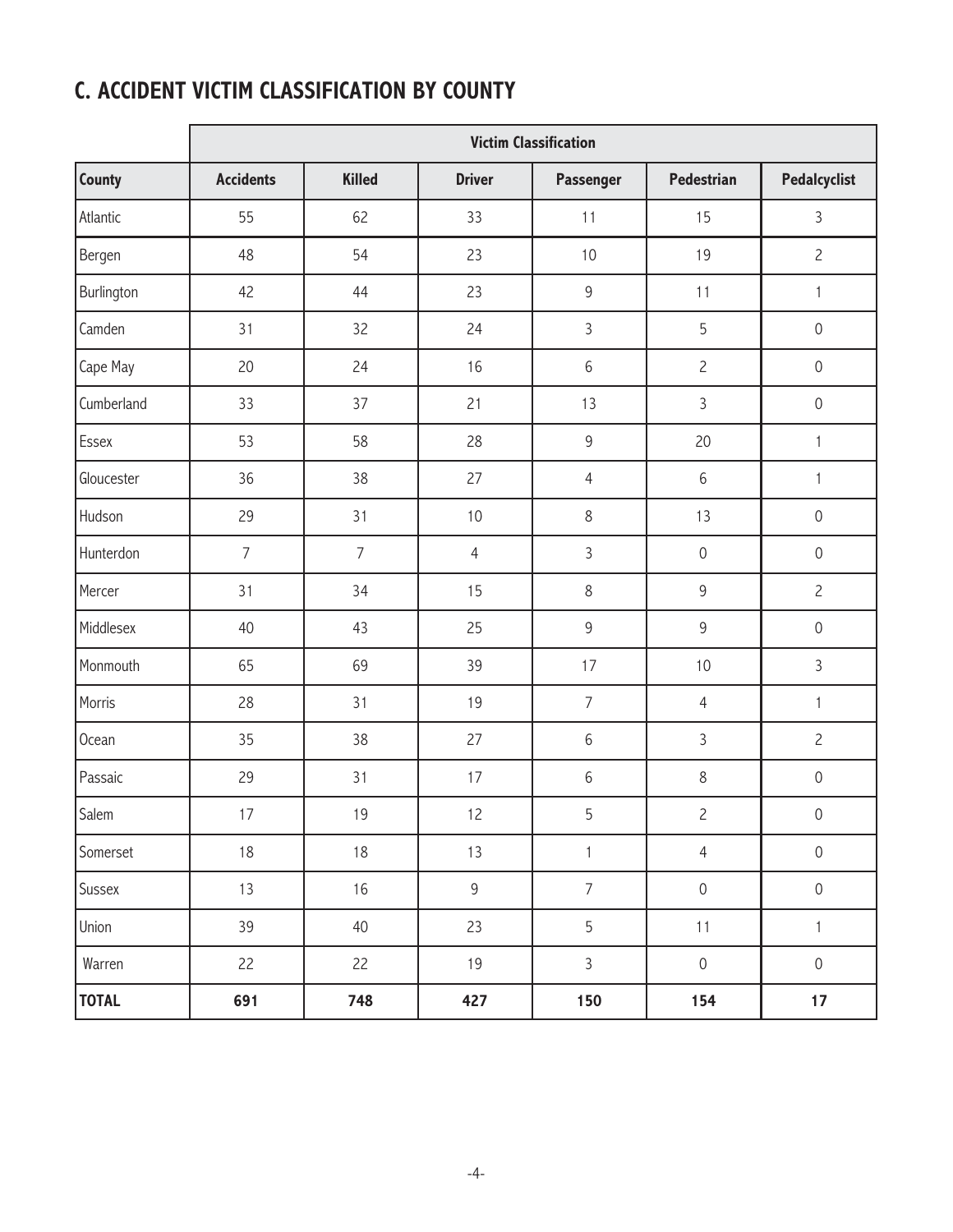#### **D. ACCIDENTS BY COUNTY OF OCCURRENCE AND ROADWAY CLASSIFICATION**

| County        | Interstate     | <b>State</b>   | County         | <b>Municipal</b> | <b>Toll Roads</b> | <b>TOTALS</b>   |
|---------------|----------------|----------------|----------------|------------------|-------------------|-----------------|
| Atlantic      | 0              | 33             | 14             | 8                | $\mathbf 0$       | 55              |
| Bergen        | 3              | 10             | 14             | 13               | 8                 | 48              |
| Burlington    | 3              | 17             | 8              | 10               | $\overline{4}$    | 42              |
| Camden        | 1              | 15             | 11             | 3                | $\mathbf{1}$      | 31              |
| Cape May      | $\overline{0}$ | $\overline{9}$ | $\overline{7}$ | $\overline{2}$   | $\overline{2}$    | $\overline{20}$ |
| Cumberland    | 0              | 12             | 14             | $\overline{7}$   | $\mathbf 0$       | $\overline{33}$ |
| Essex         | 5              | 9              | 10             | 25               | $\overline{4}$    | 53              |
| Gloucester    | $\overline{4}$ | 14             | 16             | $\overline{c}$   | $\mathbf 0$       | 36              |
| Hudson        | 0              | 12             |                | 13               | $\mathsf{3}$      | 29              |
| Hunterdon     | 4              | $\mathbf{1}$   | $\overline{2}$ | $\overline{0}$   | $\overline{0}$    | $\overline{7}$  |
| Mercer        | $\overline{c}$ | 12             | $\overline{5}$ | 9                | 3                 | $\overline{31}$ |
| Middlesex     | 4              | 14             | 13             | 4                | 5                 | 40              |
| Monmouth      | $\overline{c}$ | 26             | 20             | 9                | 8                 | 65              |
| Morris        | 8              | $\overline{4}$ | $\,8\,$        | 8                | $\overline{0}$    | 28              |
| Ocean         | 0              | 13             | 9              | 9                | $\overline{4}$    | 35              |
| Passaic       | $\overline{c}$ | 6              | 7              | $\overline{13}$  | $\mathbf{1}$      | $\overline{29}$ |
| Salem         | $\overline{2}$ | $\overline{7}$ | 3              | 3                | $\overline{c}$    | 17              |
| Somerset      | 5              | 6              | 4              | 3                | $\overline{0}$    | 18              |
| <b>Sussex</b> | 0              | $\overline{4}$ | $\overline{7}$ | $\overline{2}$   | $\overline{0}$    | $\overline{13}$ |
| Union         | 8              | 12             | $\overline{5}$ | 12               | $\overline{c}$    | $\overline{39}$ |
| Warren        | $\overline{7}$ | 7              | 7              |                  | $\overline{0}$    | 22              |
| <b>TOTAL</b>  | 60             | 243            | 185            | 156              | 47                | 691             |

## **Breakdown in Percentages of 748 Accidents**

during 2005

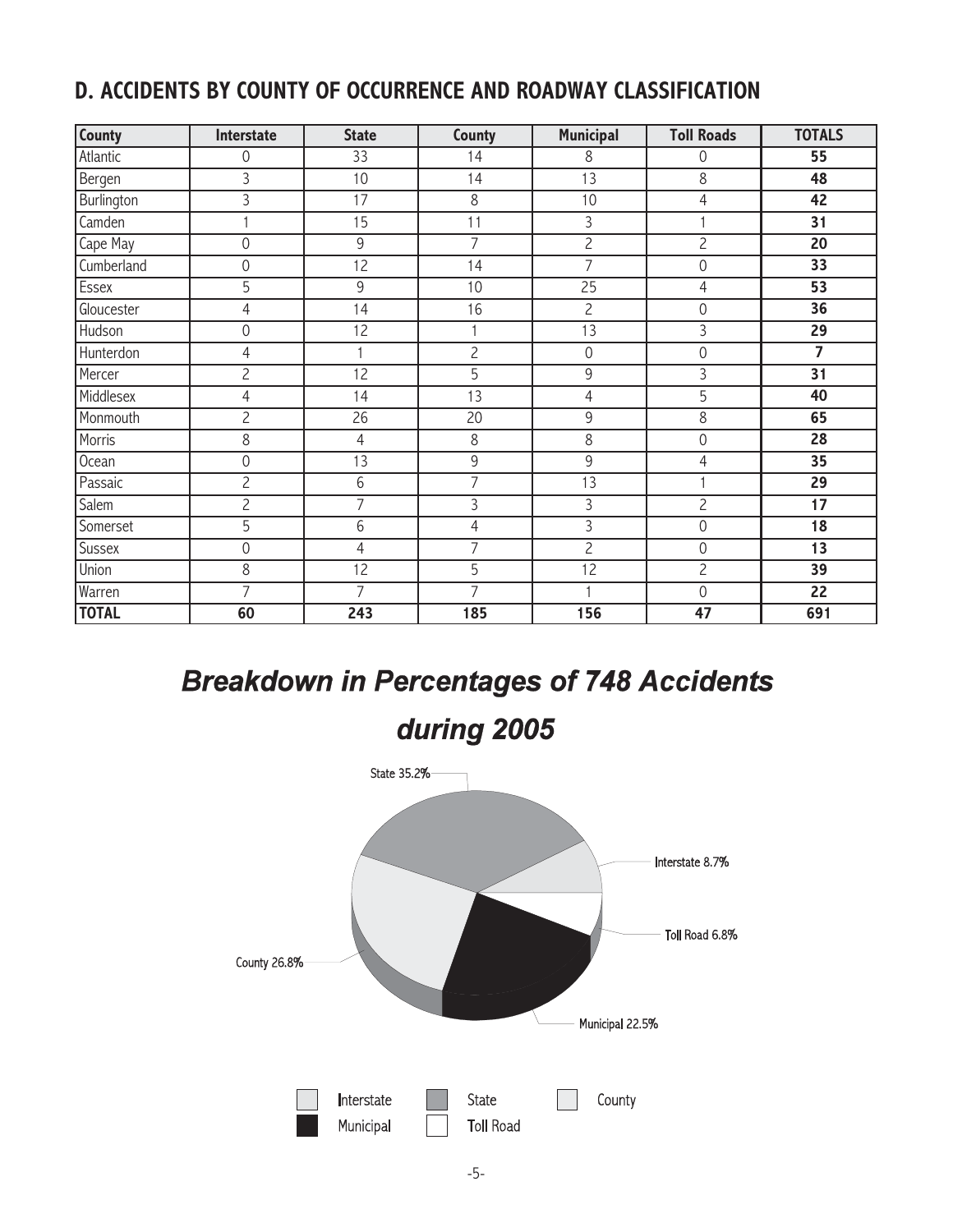E. FATALITIES AND INJURIES ACCORDING TO ACCIDENT TYPE CLASSIFICATION **E. FATALITIES AND INJURIES ACCORDING TO ACCIDENT TYPE CLASSIFICATION**

|                     |         |                | <b>Total Accidents</b> |                |                |                |               | <b>Total Fatalities</b> |               |                               |          |               | <b>Total Injured</b>     |                |                |
|---------------------|---------|----------------|------------------------|----------------|----------------|----------------|---------------|-------------------------|---------------|-------------------------------|----------|---------------|--------------------------|----------------|----------------|
| Type                | 2001    | 2002           | 2003                   | 2004           | 2005           | 2001           | 2002          | 2003                    | 2004          | 2005                          | 2001     | 2002          | 2003                     | 2004           | 2005           |
| Pedestrian          | 130     | 169            | 136                    | 148            | 51             | $\infty$       | 176           | 137                     | $152**$       | $155*$                        | 34       | 34            | 38                       | $\overline{5}$ | $\overline{0}$ |
| Other Motor Vehicle | 293     | 260            | 284                    | 274            | 266            | 336            | 302           | 330                     | 297           | 298                           | 565      | 410           | 451                      | 474            | 457            |
| Railroad Train      | 2       | $\circ$        | 3                      | 4              |                | $\sim$         | $\circ$       | $\infty$                | 5             | 2                             | $\circ$  | $\circ$       | $\circ$                  | $\circ$        | $\circ$        |
| Parked Vehicle      | 9       | $\tilde{c}$    | 9                      | $\overline{-}$ | $\overline{4}$ | 9              | $\tilde{=}$   | 9                       | Ξ             | 5<br>$\overline{\phantom{0}}$ | 5        | $\supseteq$   | $\overline{\phantom{0}}$ | $\supseteq$    | 5              |
| Pedalcycle          | 25      | $\frac{5}{1}$  | Ξ                      | $\frac{9}{1}$  | $\overline{1}$ | 25             | $\frac{5}{1}$ | Ξ                       | $\frac{9}{1}$ | $\overline{1}$                | $\circ$  | 3             |                          | 2              |                |
| Animal              | $\circ$ |                | $\sim$                 |                |                | $\circ$        |               | $\sim$                  | $\circ$       |                               | $\circ$  | $\circ$       | $\circ$                  | $\circ$        | $\circ$        |
| Fixed/Other Object  | 197     | 211            | 205                    | 205            | 209            | 217            | 230           | 227                     | 217           | 227                           | 108      | 103           | 160                      | 109            | 121            |
| Non-Collision       | 21      | $\overline{5}$ | $\frac{1}{2}$          | 25             | $\overline{5}$ | $\overline{c}$ | 34            | 5                       | 25            | 32                            | $\infty$ | $\frac{9}{1}$ | $\frac{9}{1}$            | $\frac{8}{1}$  | 27             |
| Other Type Vehicle  | $\circ$ | $\circ$        |                        | $\circ$        |                | $\circ$        | $\circ$       |                         | $\circ$       |                               | $\circ$  | $\circ$       |                          | $\circ$        |                |
| <b>TOTAL</b>        | 677     | 699            | 666                    | 684            | 691            | 740            | 771           | 735                     | 723           | 748                           | 720      | 576           | 674                      | 644            | 631            |

In 2005 there were 691 fatal crashes in which 748 persons were killed and 631 persons injured. In 2005 there were 691 fatal crashes in which 748 persons were killed and 631 persons injured.

\* In 2005 one motor vehicle driver was killed in a pedestrian crash.<br>\*\* In 2004 one motor vehicle drivers was killed in pedestrian crash. \*\* In 2004 one motor vehicle drivers was killed in pedestrian crash.\* In 2005 one motor vehicle driver was killed in a pedestrian crash.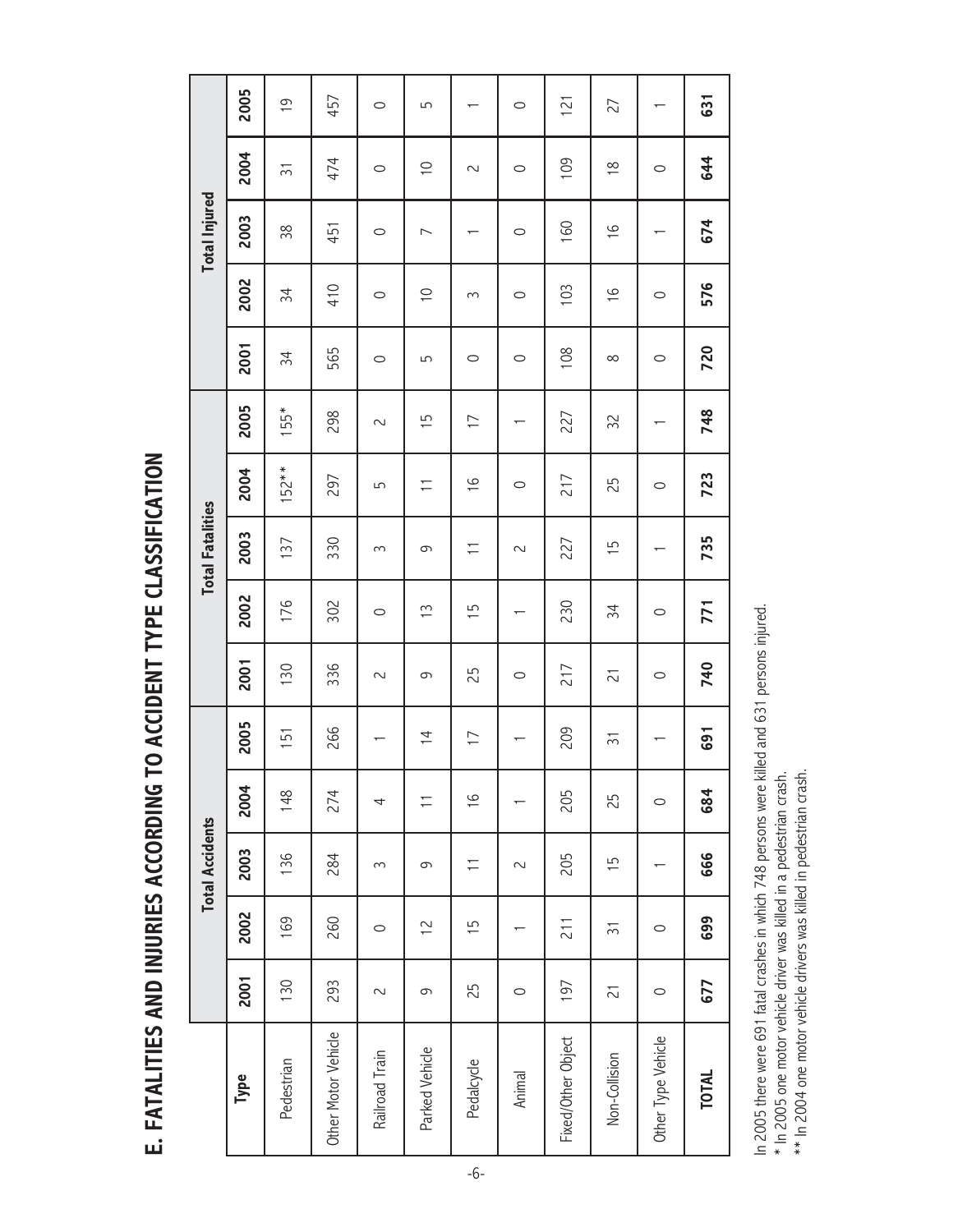### **F. HOURS OF OCCURRENCE**

| <b>Time of Occurrence</b> | 2001                | 2002                | 2003           | 2004        | 2005           |
|---------------------------|---------------------|---------------------|----------------|-------------|----------------|
| 12:00 to 12:59 a.m.       | 24                  | 34                  | 38             | 26          | 31             |
| 1:00 to 1:59 a.m.         | 29                  | 37                  | 32             | 30          | 30             |
| 2:00 to 2:59 a.m.         | 32                  | 30                  | 28             | 32          | 31             |
| 3:00 to 3:59 a.m.         | 23                  | 25                  | 15             | 27          | 24             |
| 4:00 to 4:59 a.m.         | 14                  | 12                  | 12             | 20          | 12             |
| 5:00 to 5:59 a.m.         | 19                  | 21                  | 17             | 21          | 21             |
| 6:00 to 6:59 a.m.         | 35                  | 23                  | 21             | 25          | 20             |
| 7:00 to 7:59 a.m.         | 25                  | 24                  | 24             | 14          | 39             |
| 8:00 to 8:59 a.m.         | 19                  | 24                  | 27             | 20          | 16             |
| 9:00 to 9:59 a.m.         | 27                  | 27                  | 16             | 18          | 30             |
| 10:00 to 10:59 a.m.       | 25                  | 20                  | 23             | 28          | 24             |
| 11:00 to 11:59 a.m.       | 25                  | 23                  | 32             | 29          | 20             |
| 12:00 to 12:59 p.m.       | 23                  | 26                  | 23             | 29          | 31             |
| 1:00 to 1:59 p.m.         | 23                  | 37                  | 30             | 24          | 24             |
| 2:00 to 2:59 p.m.         | 42                  | 36                  | 36             | 37          | 27             |
| 3:00 to 3:59 p.m.         | 33                  | 28                  | 45             | 26          | 32             |
| 4:00 to 4:59 p.m.         | 39                  | 24                  | 33             | 38          | 30             |
| 5:00 to 5:59 p.m.         | 37                  | 35                  | 38             | 49          | 32             |
| 6:00 to 6:59 p.m.         | 36                  | 49                  | 38             | 31          | 39             |
| 7:00 to 7:59 p.m.         | 28                  | 31                  | 28             | 36          | 40             |
| 8:00 to 8:59 p.m.         | 34                  | 27                  | 18             | 34          | 41             |
| 9:00 to 9:59 p.m.         | 27                  | 37                  | 32             | 37          | 35             |
| 10:00 to 10:59 p.m.       | 32                  | 36                  | 26             | 24          | 29             |
| 11:00 to 11:59 p.m.       | 26                  | 33                  | 34             | 29          | 33             |
| Unknown                   | $\mathsf{O}\xspace$ | $\mathsf{O}\xspace$ | $\overline{0}$ | $\mathbf 0$ | $\overline{0}$ |
| <b>TOTAL</b>              | 677                 | 699                 | 666            | 684         | 691            |

### **G. WEATHER CONDITIONS**

| <b>Total</b> | 691 |
|--------------|-----|
| <b>Other</b> | 4   |
| Fog          | 8   |
| Snow         | 12  |
| Rain         | 78  |
| Clear        | 589 |

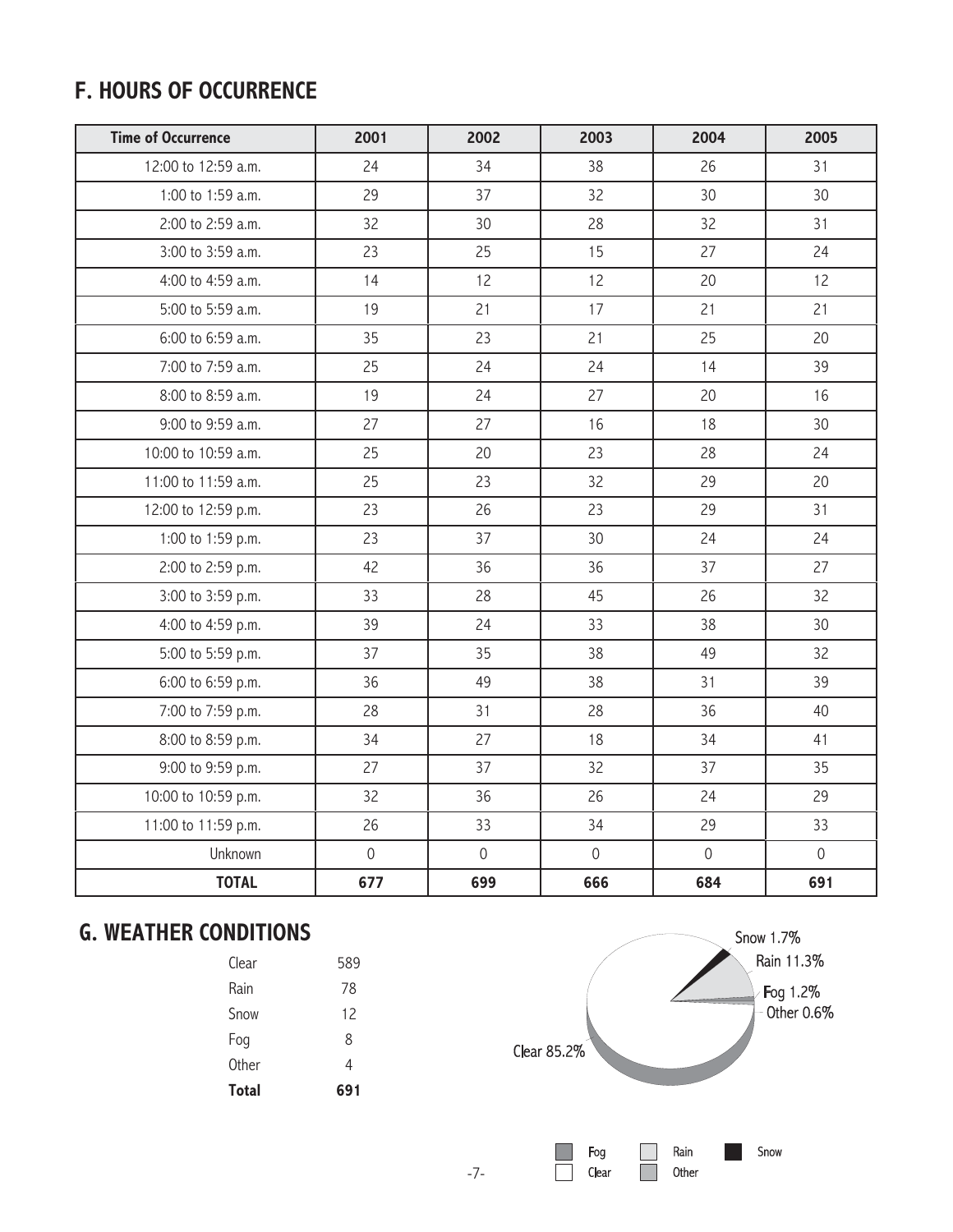### **H. DAY OF OCCURRENCE**

| <b>Day of Occurrence</b> | 2001        | 2002 | 2003 | 2004     | 2005 |
|--------------------------|-------------|------|------|----------|------|
| Sunday                   | 131         | 109  | 89   | 127      | 115  |
| Monday                   | 88          | 80   | 92   | 83       | 78   |
| Tuesday                  | 74          | 99   | 88   | 64       | 74   |
| Wednesday                | 78          | 92   | 98   | 85       | 93   |
| Thursday                 | 83          | 99   | 96   | 93       | 102  |
| Friday                   | 105         | 119  | 98   | 129      | 118  |
| Saturday                 | 118         | 101  | 105  | 103      | 111  |
| Unknown                  | $\mathbf 0$ | 0    | 0    | $\Omega$ | 0    |
| <b>TOTAL</b>             | 677         | 699  | 666  | 684      | 691  |

#### **I. AGE OF DRIVER VICTIMS**

|                      |                |      | <b>Number Killed</b> |      |          |
|----------------------|----------------|------|----------------------|------|----------|
| <b>Age of Driver</b> | 2001           | 2002 | 2003                 | 2004 | 2005     |
| 16 and under         | 5              | 3    | 5                    | 2    | 4        |
| Age 17               | 9              | 9    | 10                   | 6    | 12       |
| $18 - 20$            | 44             | 44   | 31                   | 40   | 30       |
| $21 - 24$            | 51             | 49   | 42                   | 46   | 48       |
| $25 - 29$            | 47             | 37   | 40                   | 42   | 46       |
| $30 - 39$            | 74             | 68   | 69                   | 79   | 78       |
| $40 - 49$            | 45             | 57   | 71                   | 62   | 59       |
| $50 - 64$            | 54             | 52   | 75                   | 77   | 81       |
| 65 and older         | 86             | 99   | 73                   | 70   | 69       |
| Unknown              | $\overline{c}$ |      | $\Omega$             |      | $\Omega$ |
| <b>TOTAL</b>         | 417            | 419  | 416                  | 425  | 427      |

### **J. AGE OF PEDESTRIAN VICTIMS**

|                          |                |                | <b>Number Killed</b> |                |      |
|--------------------------|----------------|----------------|----------------------|----------------|------|
| <b>Age of Pedestrian</b> | 2001           | 2002           | 2003                 | 2004           | 2005 |
| $0 - 4$                  | 4              | 4              | $\overline{c}$       | $\overline{c}$ | 5    |
| $5 - 9$                  | 4              | 6              |                      | $\overline{c}$ | 0    |
| $10 - 14$                | $\overline{c}$ | 5              |                      | 7              | 2    |
| $15 - 19$                | $\overline{c}$ | 5              | 3                    | 12             | 6    |
| $20 - 24$                | 6              | 8              | 11                   | 6              | 8    |
| $25 - 44$                | 36             | 43             | 34                   | 44             | 45   |
| 45 - 64                  | 38             | 48             | 45                   | 39             | 51   |
| $65 - 74$                | 16             | 26             | 15                   | 16             | 11   |
| 75 and older             | 21             | 29             | 22                   | 23             | 25   |
| Unknown                  |                | $\overline{c}$ | 3                    | $\mathbf 0$    |      |
| <b>TOTAL</b>             | 130            | 176            | 137                  | 151            | 154  |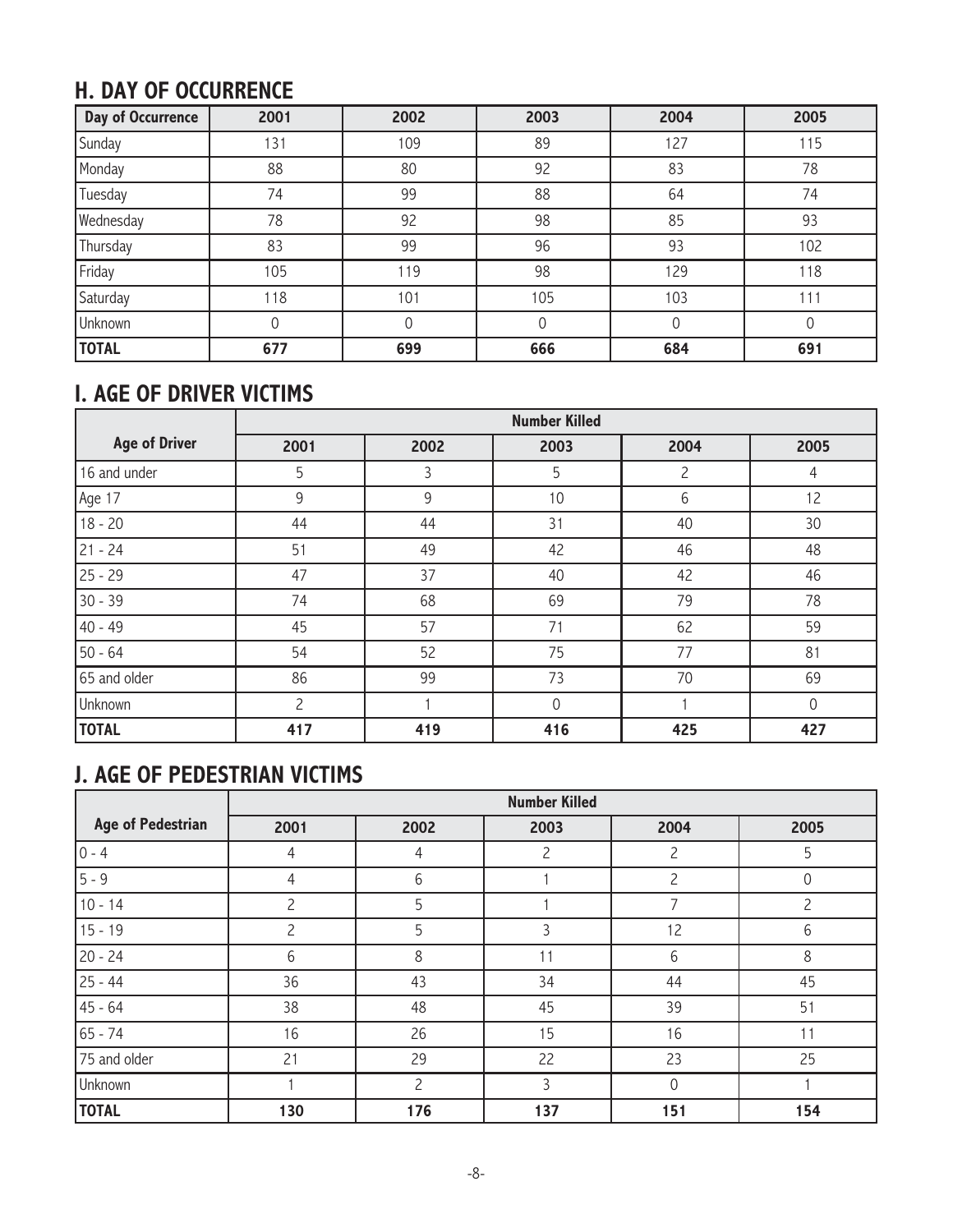#### **K. SEX OF PEDESTRIANS**

| <b>Sex</b>   | 2001 | 2002 | 2003 | 2004 | 2005 |
|--------------|------|------|------|------|------|
| Male         | 85   | 119  | 96   | 93   | 88   |
| Female       | 45   | 57   | 41   | 58   | 66   |
| <b>TOTAL</b> | 130  | 176  | 137  | 151  | 154  |

### **L. CONDITION OF ALL DRIVERS**

| <b>Condition</b>                        | <b>Drivers</b> |
|-----------------------------------------|----------------|
| Had been drinking                       | 41             |
| Intoxicated                             | 140            |
| Defective Eyesight                      | 2              |
| Under influence of drugs/positive drugs | 44             |
| Other bodily defects                    |                |
| III or fatigued                         | 10             |
| Apparently Asleep or sleepy             | $\mathcal{P}$  |
| Other handicaps                         |                |
| <b>Apparently Normal</b>                | 777            |
| Parked/Unknown                          | 85             |
| TOTAL                                   | 1,103          |

## **20 YEAR TREND**

Intoxicated Drivers Involved in Fatal Accidents

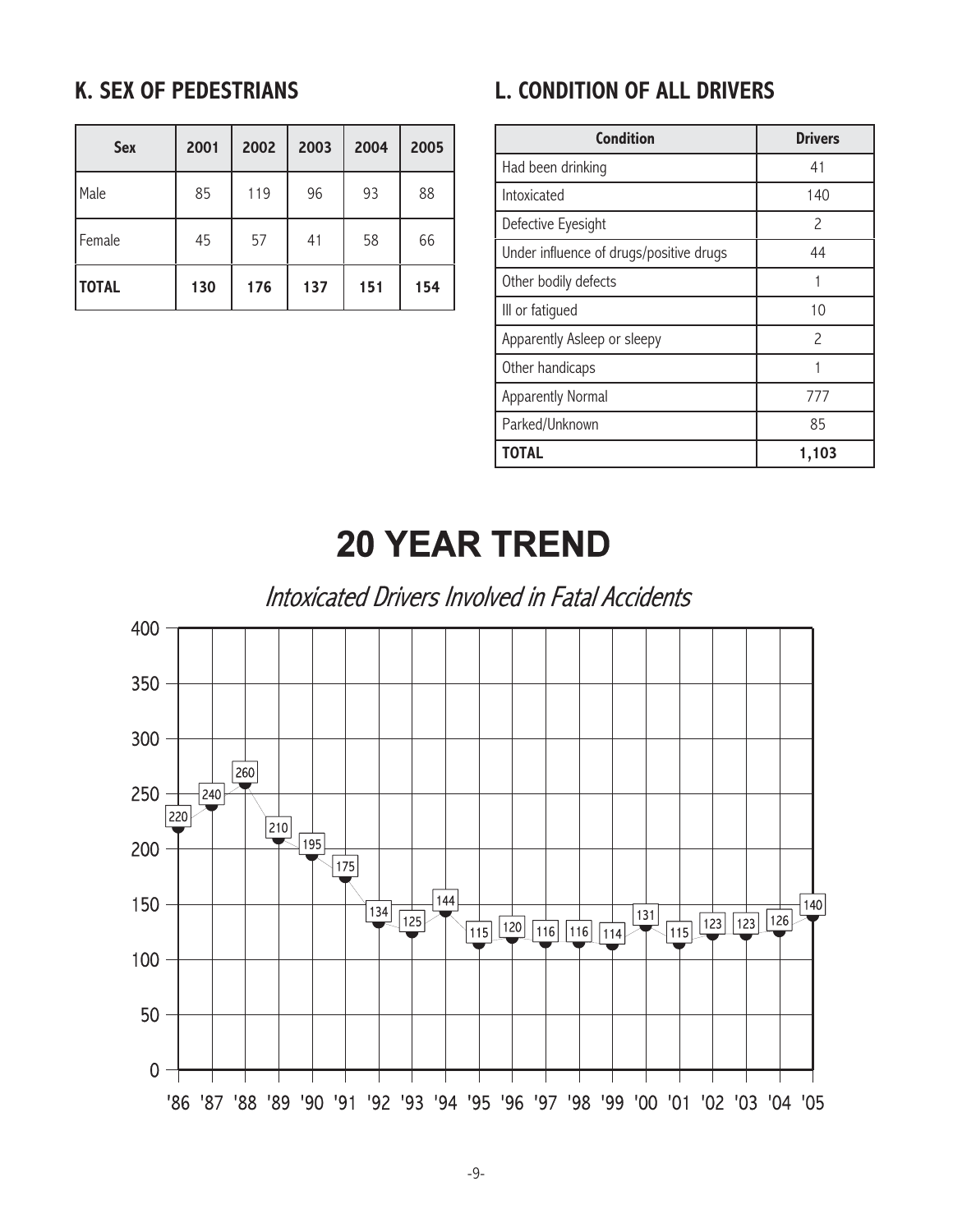#### **M. ALCOHOL FACTOR**

There were748 fatalities during 2005. Of the fatalities, 427 were drivers, 150 were passengers, 154 were pedestrians and 17 were pedalcyclists. Of this total, 632 were tested for alcohol and 116 were not tested. Of the 632 tested, 207 were positive for alcohol in varying degrees and 372 were negative. This indicates that 27.6 % of the fatalities tested were positive for alcohol and 49.7 % were negative. Thirty one drivers, 10 passengers and 12 pedestrians tested positive for drugs.

In 175 of the 691 accidents, Driving While Intoxicated (alcohol and/or drugs) was listed as the major contributing factor. There were 191 people killed as a result of these 175 accidents.

#### 1.) **DRIVERS:**

**Deceased:** There were a total of 427 drivers killed of which 376 were tested. Of those tested, 154 were positive and 222 were negative, indicating 40.9 % had consumed an alcoholic beverage. Of the 154 imbibing drivers, 99 or 64.2 % had an alcohol level of .08 % or higher. Thirty one deceased drivers tested positive for drugs.

**Surviving:** There were a total of 672 surviving drivers of which 200 were tested. Of those tested, 53 were positive and 147 were negative, indicating 26.5 % had consumed an alcoholic beverage. Of the 147 imbibing drivers, 41 or 27.8 % had an alcohol level of .08 % or higher. Twenty surviving drivers tested positive for drugs.

- 2.) **Passengers:** There were a total of 150 passengers killed of which 105 were tested. Of those tested, 52 were positive and 53 were negative, indicating 49.5 % had consumed an alcoholic beverage. Ten passengers tested positive for drugs.
- 3.) **Pedestrians:** There were a total of 154 pedestrians killed of which 136 were tested. Of those tested, 51 were positive and 85 were negative for an alcohol factor of 37.5 %. Twelve pedestrians tested positive for drugs.
- 4.) **Pedalcyclists:** There were a total of 17 pedalcyclists killed of which 15 were tested. Of those tested, 3 tested positive for alcohol and 12 tested negative.

#### **SURVIVING DRIVER ALCOHOL FACTORS**

|                | $.01 - .03\%$ | $.04 - .07\%$ | $.08 - .10\%$ | $.11$ $\&$ over      | <b>Negative</b> | <b>No Test</b> | <b>Total</b> |
|----------------|---------------|---------------|---------------|----------------------|-----------------|----------------|--------------|
| <b>Drivers</b> |               |               |               | $\sim$ $\sim$<br>ر ر | $14^{-}$        | 450            | 650          |

NOTE: Twenty surviving drivers tested positive for drugs and two surviving drivers were listed as "Had been drinking."

In 2004, the Blood Alcohol Content (BAC) threshold for Driving Under the Influence of Alcohol and/or Drugs was changed from .10% to .08 %. On this and the following pages, the categories showing the various levels of alcohol involvement were modified to reflect the change in the BAC level.

In the Victim Alcohol Factor 2001 - 2005 Comparison chart, the positive alcohol categories for the years 2001 to 2003 reflect prior BAC ranges. The .01 to .03 % BAC category includes 2001 to 2003 BAC readings of .01% to .04%. The .04 to .07% BAC category includes 2001 to 2003 BAC readings of .05% to .09%. The .08 to .10% BAC category includes 2001 to 2003 BAC readings of .10% to .14%. The .11 and Over category includes 2001 to 2003 BAC readings of .15% and over.

#### **EVALUATION:**

 2005 showed an 1.3 % increase in alcohol-related fatalities. The number of fatal accident victims with blood alcohol readings above the legal limit increased from 145 in 2004 to 160 in 2005, an increase of 9.3 %. Deceased drivers with alcohol involvement showed a 1.6 % increase when compared to 2004 .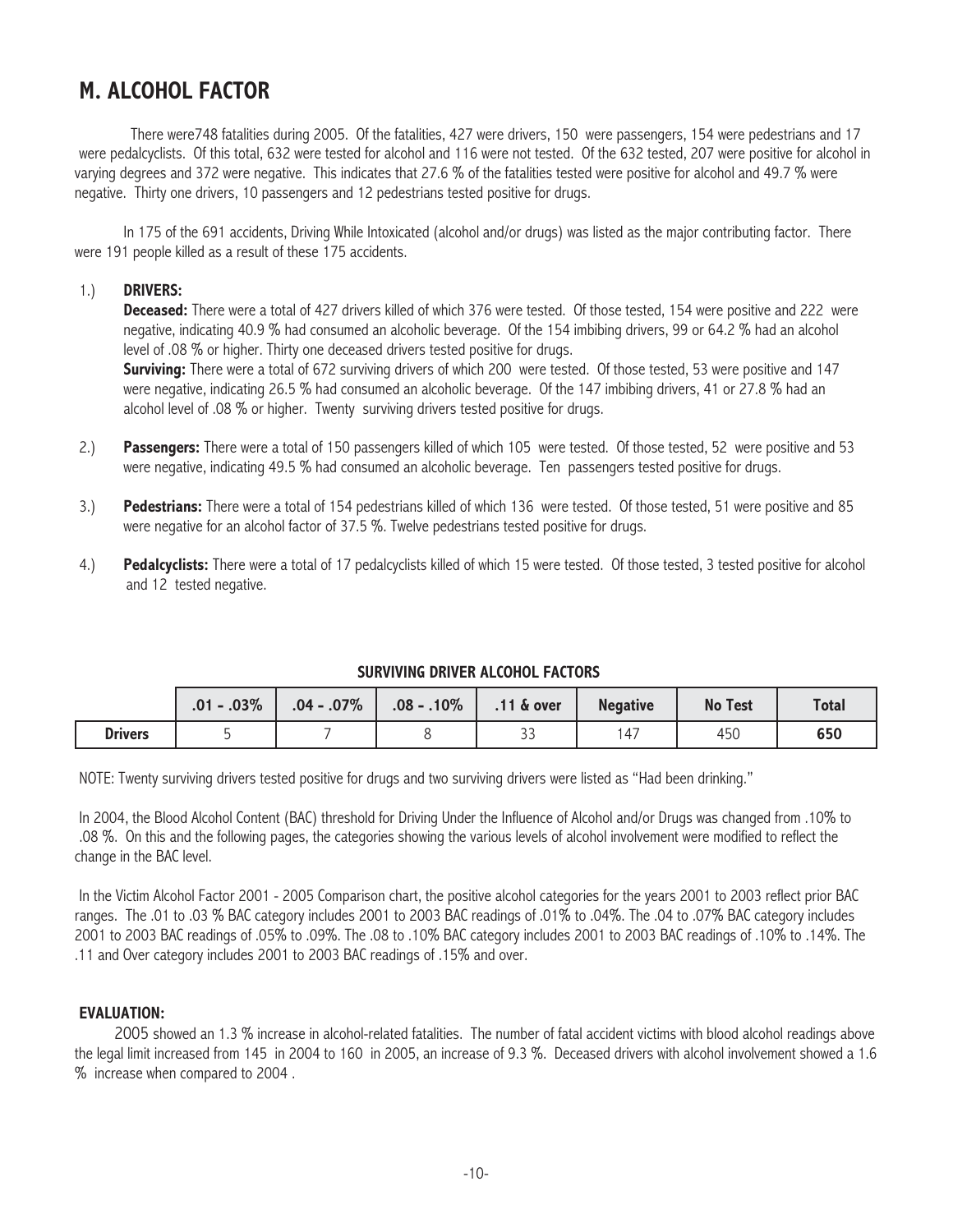|                |         |          |                   |               |         | <b>SIN</b>  |               |                 | IM ALCOHOL FACTOR 2000 - 2005 COMPARISON |                |               |      |                |               |                |      |                |                  |               |                |
|----------------|---------|----------|-------------------|---------------|---------|-------------|---------------|-----------------|------------------------------------------|----------------|---------------|------|----------------|---------------|----------------|------|----------------|------------------|---------------|----------------|
|                |         |          | $.01\% - .03\%$   |               |         |             |               | $.04\% - .07\%$ |                                          |                |               |      | $08\% - .10\%$ |               |                |      |                | $.11\%$ and Over |               |                |
|                | 2001    | 2002     | 2003              | 2004          | 2005    | <b>200</b>  | 2002          | 2003            | 2004                                     | 2005           | <b>2001</b>   | 2002 | 2003           | 2004          | 2005           | 2001 | 2002           | 2003             | 2004          | 2005           |
| <b>Drivers</b> | Ξ       | 15       | $\overline{4}$    | $\frac{6}{1}$ | Ξ       | $\tilde{1}$ | $\supseteq$   | Ξ               | $\approx$                                | Ξ              | 5             | 28   | 23             | 9             | $\frac{2}{1}$  | 89   | $\overline{1}$ | 20               | 80            | 87             |
| Passengers     |         | $\infty$ | ဖ                 | 3             | ∼       | ပ           | ပ             | თ               | 3                                        | ∼              | 3             | 2    | ပ              | 4             | 3              | 9    | Ξ              | ∼                | 15            | 25             |
| Pedestrians    | 4       | 5        | 2                 | $\sim$        | ပ       | 5           | 3             | 5               | 4                                        | 3              | 4             | 4    | 3              |               |                | 25   | 37             | 50               | 33            | 29             |
| Pedalcyclists  |         | 0        | $\circ$           | $\circ$       | $\circ$ | $\circ$     | 0             | $\circ$         | $\circ$                                  | $\circ$        |               | 0    | $\circ$        | $\circ$       | $\circ$        | 4    | 2              | $\circ$          | 3             | 3              |
| TOTAL          | 23      | 82       | 22                | 21            | 24      | 24          | $\frac{6}{1}$ | 25              | $\frac{6}{1}$                            | 21             | 23            | 34   | 32             | $\frac{4}{1}$ | <u>ي</u>       | 107  | 121            | 107              | 131           | 144            |
|                |         |          | Had been drinking |               |         |             |               | Negative        |                                          |                |               |      | No Test        |               |                |      |                | <b>TOTAL</b>     |               |                |
|                | 2001    | 2002     | 2003              | 2004          | 2005    | 200         | 2002          | 2003            | 2004                                     | 2005           | 2001          | 2002 | 2003           | 2004          | 2005           | 2001 | 2002           | 2003             | 2004          | 2005           |
| <b>Drivers</b> | ပ       | 3        | $\sim$            | 4             | 2       | 220         | 212           | 225             | 228                                      | 222            | 5             | 57   | 99             | 53            | 51             | 395  | 396            | 401              | 402           | 396            |
| Passengers     | 0       | 0        | 0                 |               | 0       | 75          | 3             | 83              | 52                                       | 53             | 59            | 67   | 57             | 43            | 45             | 165  | 158            | 168              | 121           | 140            |
| Pedestrians    | 0       |          | 4                 | 2             | $\circ$ | 72          | 98            | 8               | 77                                       | 85             | $\frac{8}{1}$ | 28   | 29             | 20            | $\frac{8}{1}$  | 128  | 176            | 133              | 139           | 142            |
| Pedalcyclists  | $\circ$ | $\circ$  | $\circ$           |               | $\circ$ |             | Ξ             | $\infty$        | 9                                        | $\overline{C}$ | 6             |      | 3              | 2             | 2              | 23   | $\overline{4}$ | Ξ                | $\frac{5}{1}$ | $\overline{1}$ |
| TOTAL          | ဖ       | 4        | ဖ                 | $\infty$      | 2       | 378         | 385           | 376             | 366                                      | 372            | 150           | 153  | 145            | 118           | $\frac{6}{11}$ | 711  | 744            | 713              | 677           | 695            |

There were 53 victims that tested positive for drugs. There were 53 victims that tested positive for drugs.

| l<br>l      |
|-------------|
| ۱           |
| l           |
|             |
| j<br>l<br>ì |
|             |
| í<br>ı      |
| ١           |
|             |
| ֠<br>l      |
|             |
|             |
|             |
|             |
|             |
|             |
|             |
|             |
| ֠           |
|             |
|             |
| l           |
|             |
| l           |
| l           |
|             |

|                |              | $.01\% - .03\%$ $.04\% - .07\%$ |                |     | $.08\% - .10\%$ 11% & Over   Had been drinking                                                                                                                       | Negative | Not tested    | <b>TOTAL</b> |
|----------------|--------------|---------------------------------|----------------|-----|----------------------------------------------------------------------------------------------------------------------------------------------------------------------|----------|---------------|--------------|
| <b>Drivers</b> |              |                                 |                |     |                                                                                                                                                                      | 222      | Ľ             | 396          |
| assengers      |              |                                 |                | 25  |                                                                                                                                                                      | 53       | 45            | 140          |
| Pedestrians    |              |                                 |                | 29  |                                                                                                                                                                      | 85       | $\frac{8}{1}$ | 142          |
| Pedalcyclists  |              |                                 |                |     |                                                                                                                                                                      |          |               |              |
| <b>TOTAL</b>   | $\mathbf{z}$ |                                 | $\overline{P}$ | 144 |                                                                                                                                                                      | 372      | $\frac{6}{1}$ | 695          |
| EGEND:         |              |                                 |                |     | Had been drinking; includes those delayed deaths where an odor of alcohol was detected. Includes admittance of victim (in delayed death) or statements of witnesses. |          |               |              |

Includes lab reports which show a trace and not a percentage, or reading below 0.01%. Includes lab reports which show a trace and not a percentage, or reading below 0.01%.

Tested and found to be negative. NEGATIVE: Tested and found to be negative. NEGATIVE:

Because of delayed death, age factor, contamination of samples, and the failure on the part of some investigative agencies and medical examiners to cause a test to be NO TEST: Because of delayed death, age factor, contamination of samples, and the failure on the part of some investigative agencies and medical examiners to cause a test to be performed on victims.<br>31 drivers, 10 passengers, and 12 pedestrians tested positive for drugs. performed on victims. NO TEST:

NOTE: 31 drivers, 10 passengers, and 12 pedestrians tested positive for drugs.NOTE: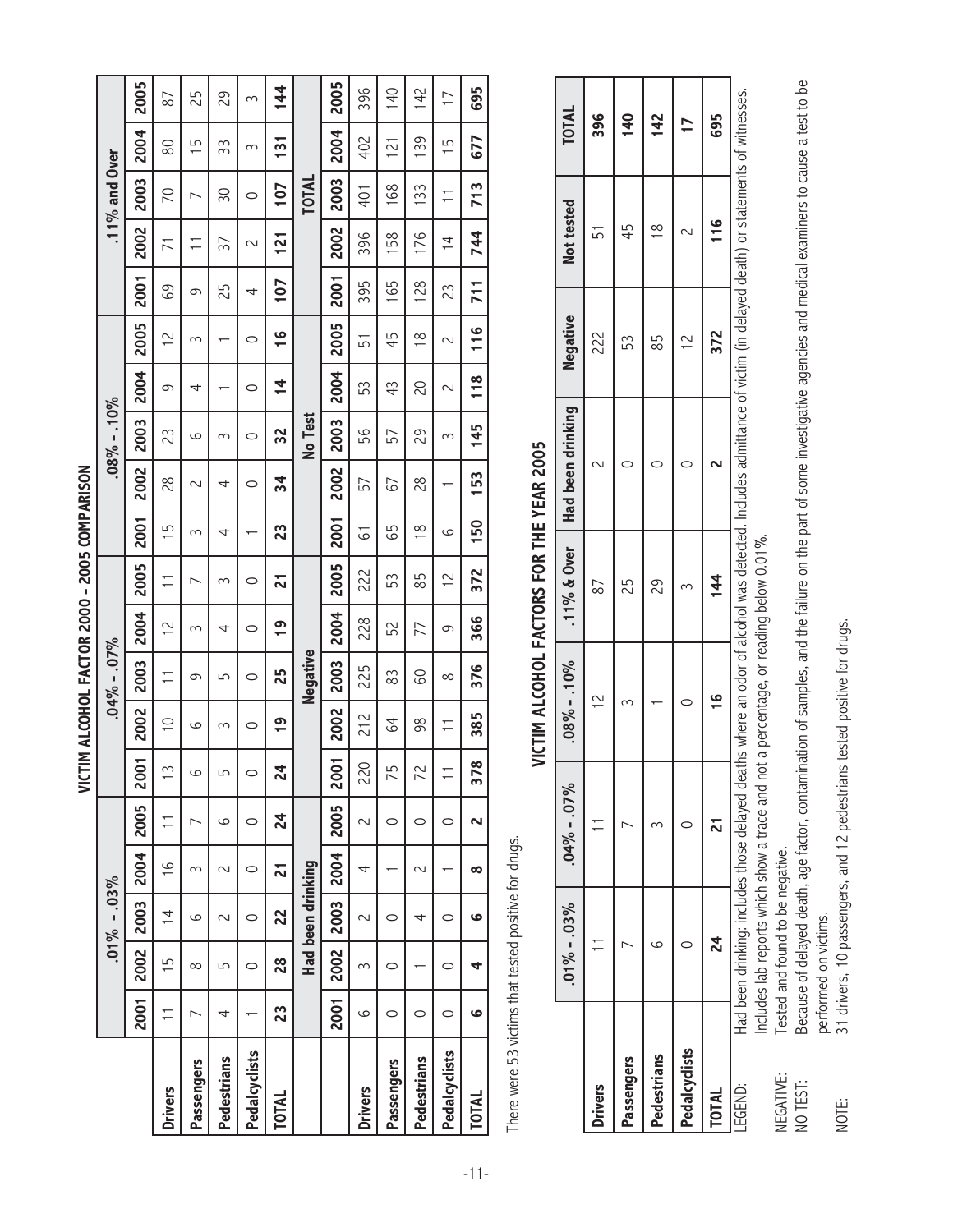#### **N. ALCOHOL INVOLVEMENT OF DECEASED DRIVERS RELATED TO MANNER OF COLLISION**

| <b>Manner of Collision</b>     | $.01\% - .07\%$<br><b>Had been drinking</b> | <b>Under the Influence</b> | <b>Positive for Drugs</b> |  |
|--------------------------------|---------------------------------------------|----------------------------|---------------------------|--|
| Angle                          | 4                                           | 8                          | 6                         |  |
| Same direction - rear end      | 3                                           | 10                         | $\overline{c}$            |  |
| Same direction - other         | $\mathbf 0$                                 |                            | 0                         |  |
| Opposite direction - head on   | 3                                           | 10                         | 8                         |  |
| Opposite direction - left turn |                                             |                            | 6                         |  |
| Fixed object                   | $\overline{7}$                              | 41                         | 0                         |  |
| Pedestrian                     | $\overline{0}$                              | $\overline{0}$             | $\overline{0}$            |  |
| Railroad train                 | $\overline{0}$                              | $\overline{0}$             | $\overline{0}$            |  |
| Pedalcycle                     | $\overline{0}$                              | $\overline{0}$             | 0                         |  |
| Struck parked vehicle          |                                             | 4                          | $\overline{3}$            |  |
| Ran off roadway                | 3                                           | 16                         | 5                         |  |
| Overturned in roadway          | $\mathbf 0$                                 | 5                          | 0                         |  |
| Other object                   | $\mathbf 0$                                 |                            | 0                         |  |
| Sideswipe                      | $\mathbf 0$                                 | $\overline{c}$             | 0                         |  |
| Fell from vehicle              | $\overline{0}$                              | $\theta$                   |                           |  |
| Fell in vehicle                | $\overline{0}$                              | $\Omega$                   | $\Omega$                  |  |
| <b>TOTAL</b>                   | 22                                          | 99                         | 31                        |  |

#### **O. MANNER OF COLLISION**

| <b>Manner of Collision - All Accidents</b> | 2001 | 2002 | 2003           | 2004 | 2005 |
|--------------------------------------------|------|------|----------------|------|------|
| Angle                                      | 144  | 118  | 138            | 113  | 116  |
| Same direction - rear end                  | 43   | 53   | 52             | 36   | 45   |
| Same direction - other                     | 6    | 8    | 7              | 12   | 5    |
| Opposite direction - head on               | 75   | 61   | 66             | 91   | 77   |
| Opposite direction - left turn             | 15   | 11   | 12             | 11   | 13   |
| Fixed object                               | 195  | 211  | 205            | 180  | 149  |
| Pedestrian                                 | 130  | 169  | 136            | 148  | 151  |
| Other*                                     | 60   | 55   | 41             | 56   | 62   |
| Ran off road                               | 3    | 8    | $\overline{c}$ | 26   | 62   |
| Sideswipe                                  | 6    | 5    | 7              | 11   | 11   |
| <b>TOTAL</b>                               | 677  | 699  | 666            | 684  | 691  |

\*Other category includes: Railroad train, parked vehicle, animal, other object, fell from vehicle, pedalcycle involvement, overturned vehicle, and fell in vehicle.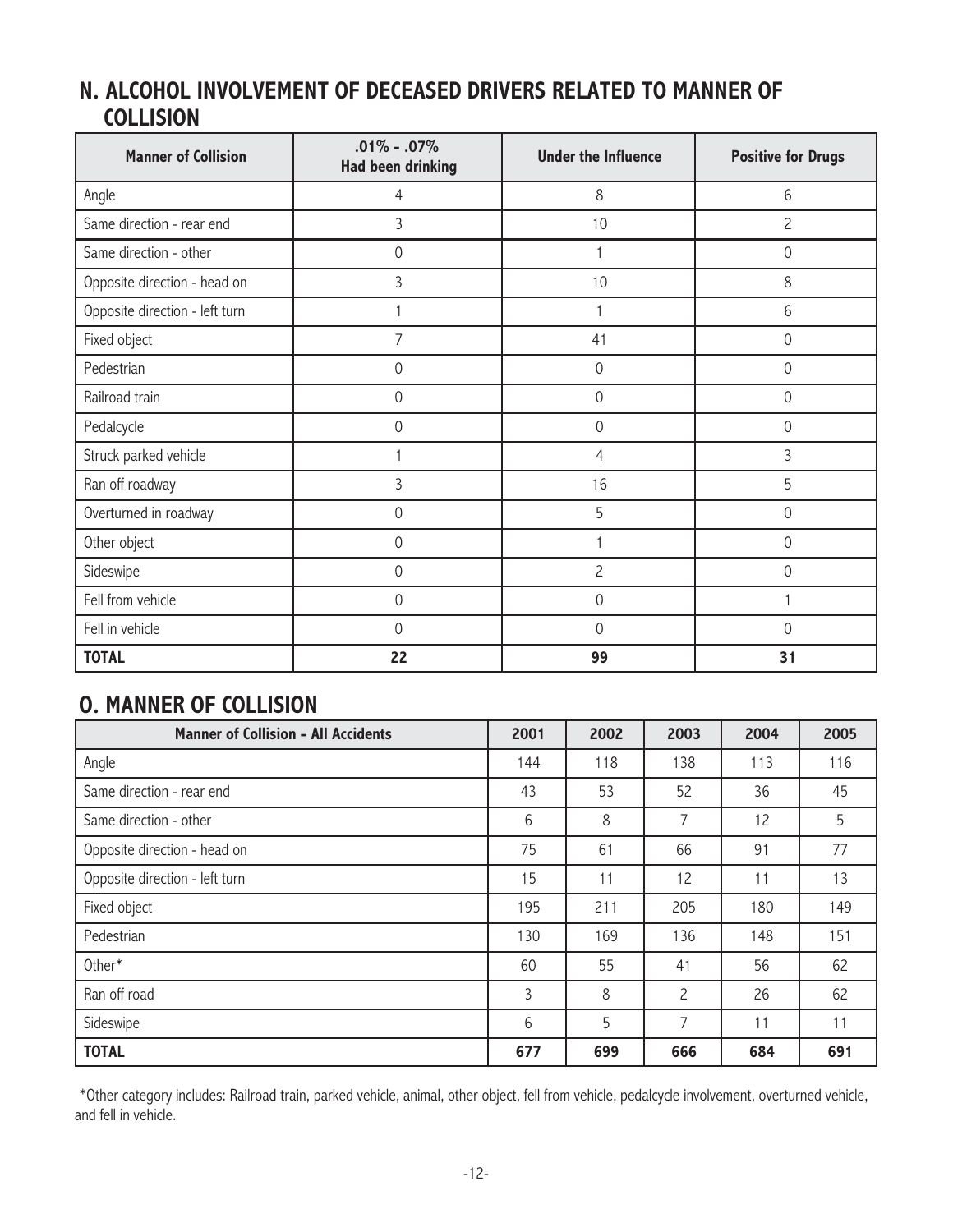## **P. TYPE OF VEHICLES INVOLVED (Including Parked)**

|                                |                     |                     | <b>Fatal Accidents</b> |                     |                     |
|--------------------------------|---------------------|---------------------|------------------------|---------------------|---------------------|
| <b>Type of Vehicle</b>         | 2001                | 2002                | 2003                   | 2004                | 2005                |
| Passenger vehicle              | 681                 | 676                 | 625                    | 621                 | 608                 |
| Passenger vehicle w/trailer    | $\mathbf 0$         | $\mathbf 0$         | $\mathbf{2}$           | 1                   | $\mathbf 0$         |
| Recreation vehicle             | $\mathbf 0$         | $\mathbf 0$         | $\mathbf 0$            | 1                   | $\mathbf 0$         |
| Taxicab / Limo                 | 5                   | $\overline{7}$      | 5                      | 3                   | $\overline{c}$      |
| Motorcycle                     | 73                  | 53                  | 57                     | 74                  | 63                  |
| Moped                          | $\mathbf 0$         | $\mathbf 0$         | $\mathbf 0$            | $\overline{c}$      | $\mathbf 0$         |
| Pickup / Sport Utility         | 184                 | 196                 | 203                    | 215                 | 239                 |
| Van / Step Van                 | 41                  | 38                  | 49                     | 41                  | 29                  |
| Fire / Rescue                  | $\mathbf 0$         | $\mathbf 0$         | $\mathbf 0$            | $\mathsf{O}\xspace$ | 1                   |
| Police Vehicle                 | $\,8\,$             | $\overline{4}$      | $\overline{c}$         | $\overline{4}$      | 1                   |
| Ambulance                      | $\overline{4}$      | 3                   | $\mathbf{1}$           | $\mathbf{1}$        | $\overline{c}$      |
| <b>Bus</b>                     | $6\,$               | 10                  | 8                      | 8                   | 12                  |
| School Bus                     | $\overline{4}$      | 3                   | $\overline{4}$         | 5                   | $\mathfrak{Z}$      |
| Single Unit 2-Axle             | 22                  | 25                  | 24                     | 38                  | 30                  |
| Single Unit 3-Axle             | 12                  | 17                  | 10                     | 23                  | 21                  |
| Truck / Trailer                | $\overline{7}$      | $\mathbf{1}$        | 14                     | 5                   | $\overline{4}$      |
| Truck (Bobtail)                | $6\,$               | 3                   | 5                      | $\mathbf 0$         | 1                   |
| Semi-Trailer (Tractor-Trailer) | 34                  | $38\,$              | 53                     | 45                  | 67                  |
| Doubles                        | $\mathsf{3}$        | $\mathbf{2}$        | $\mathbf{2}$           | $\mathsf{O}\xspace$ | $\mathbf{1}$        |
| Triples                        | $\mathsf{O}\xspace$ | $\mathbf 0$         | $\mathsf{O}\xspace$    | $\mathsf{O}\xspace$ | $\mathsf{O}\xspace$ |
| Heavy Truck                    | 5                   | $\mathsf{O}\xspace$ | $\overline{4}$         | $\overline{3}$      | $\overline{c}$      |
| Other                          | 38                  | 26                  | 20                     | 25                  | $10$                |
| <b>TOTAL</b>                   | 1,133               | 1,102               | 1,088                  | 1,115               | 1,096               |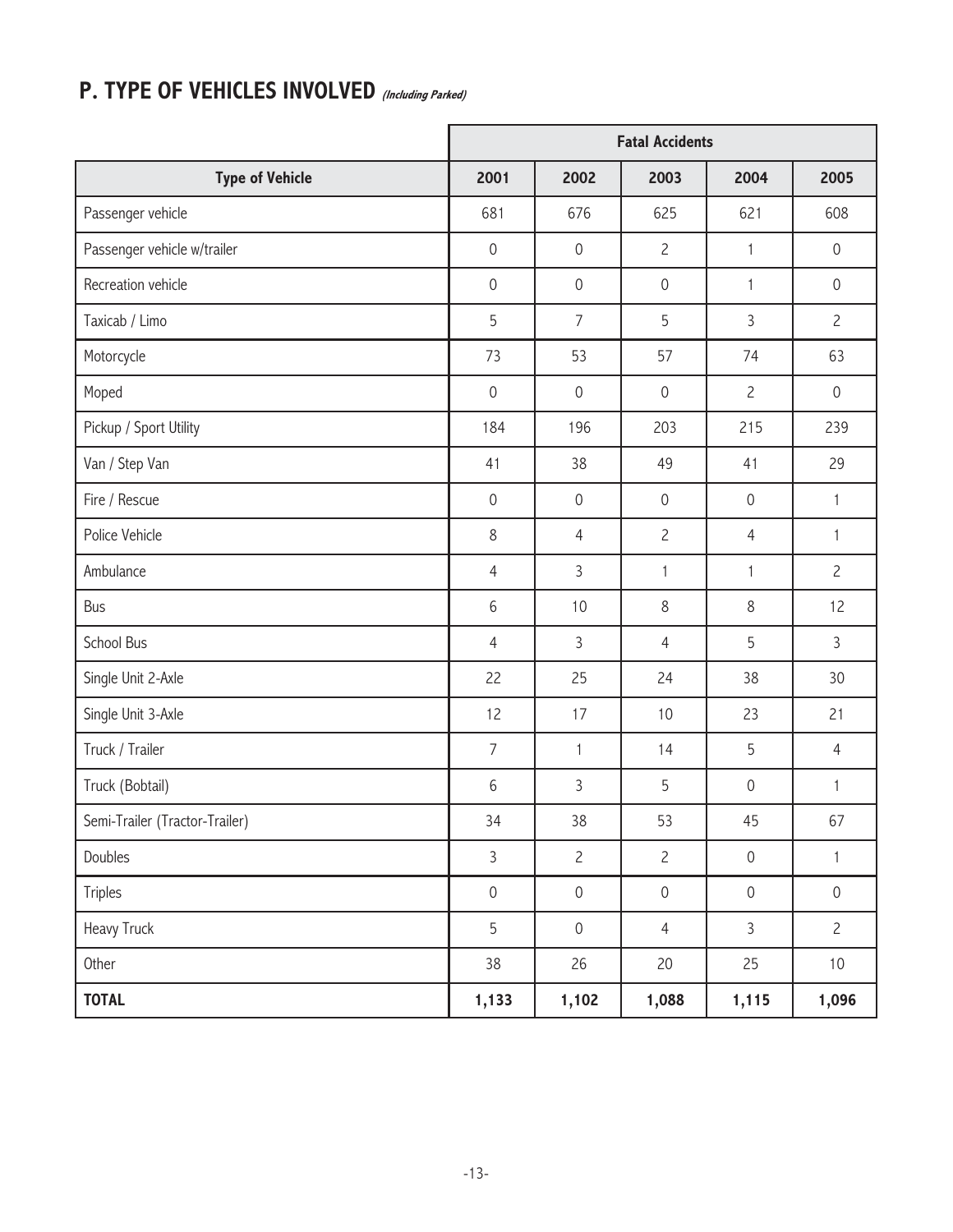### **Q. CHARACTER OF ROAD**

|                       |      |      | <b>Fatal Accidents</b> |      |      |
|-----------------------|------|------|------------------------|------|------|
| <b>Road character</b> | 2001 | 2002 | 2003                   | 2004 | 2005 |
| Straight road         | 373  | 402  | 353                    | 396  | 421  |
| Sharp curve or turn   |      | 5    | 10                     | 10   | 25   |
| Other curves          | 95   | 115  | 110                    | 126  | 118  |
| Circle                | 0    |      | 0                      |      |      |
| Intersection          | 200  | 177  | 191                    | 148  | 127  |
| Railroad crossing     |      |      |                        |      |      |
| <b>TOTAL</b>          | 677  | 699  | 666                    | 684  | 691  |



#### **R. ROAD DESIGNATION**

|                          | <b>Fatal Accidents</b> |      |                |          |             |  |  |
|--------------------------|------------------------|------|----------------|----------|-------------|--|--|
| <b>Road Designation</b>  | 2001                   | 2002 | 2003           | 2004     | 2005        |  |  |
| State                    | 122                    | 115  | 127            | 131      | 147         |  |  |
| County                   | 196                    | 200  | 171            | 189      | 185         |  |  |
| Township                 | 65                     | 67   | 112            | 96       | 110         |  |  |
| U.S.                     | 90                     | 102  | 96             | 90       | 88          |  |  |
| Borough or City          | 92                     | 92   | 65             | 60       | 46          |  |  |
| <b>State Park</b>        | 0                      | 0    | $\Omega$       | $\Omega$ | $\mathbf 0$ |  |  |
| Garden State Parkway     | 37                     | 40   | 28             | 40       | 24          |  |  |
| Federal (Interstate)     | 46                     | 50   | 39             | 48       | 60          |  |  |
| New Jersey Turnpike      | 25                     | 30   | 23             | 25       | 22          |  |  |
| Atlantic City Expressway | 4                      | 3    | 5              | 5        | 8           |  |  |
| Institution              | $\theta$               | 0    | $\overline{0}$ | $\Omega$ |             |  |  |
| <b>TOTAL</b>             | 677                    | 699  | 666            | 684      | 691         |  |  |

**Note:** Sections of the Interstate Highway System run concurrent with other highways.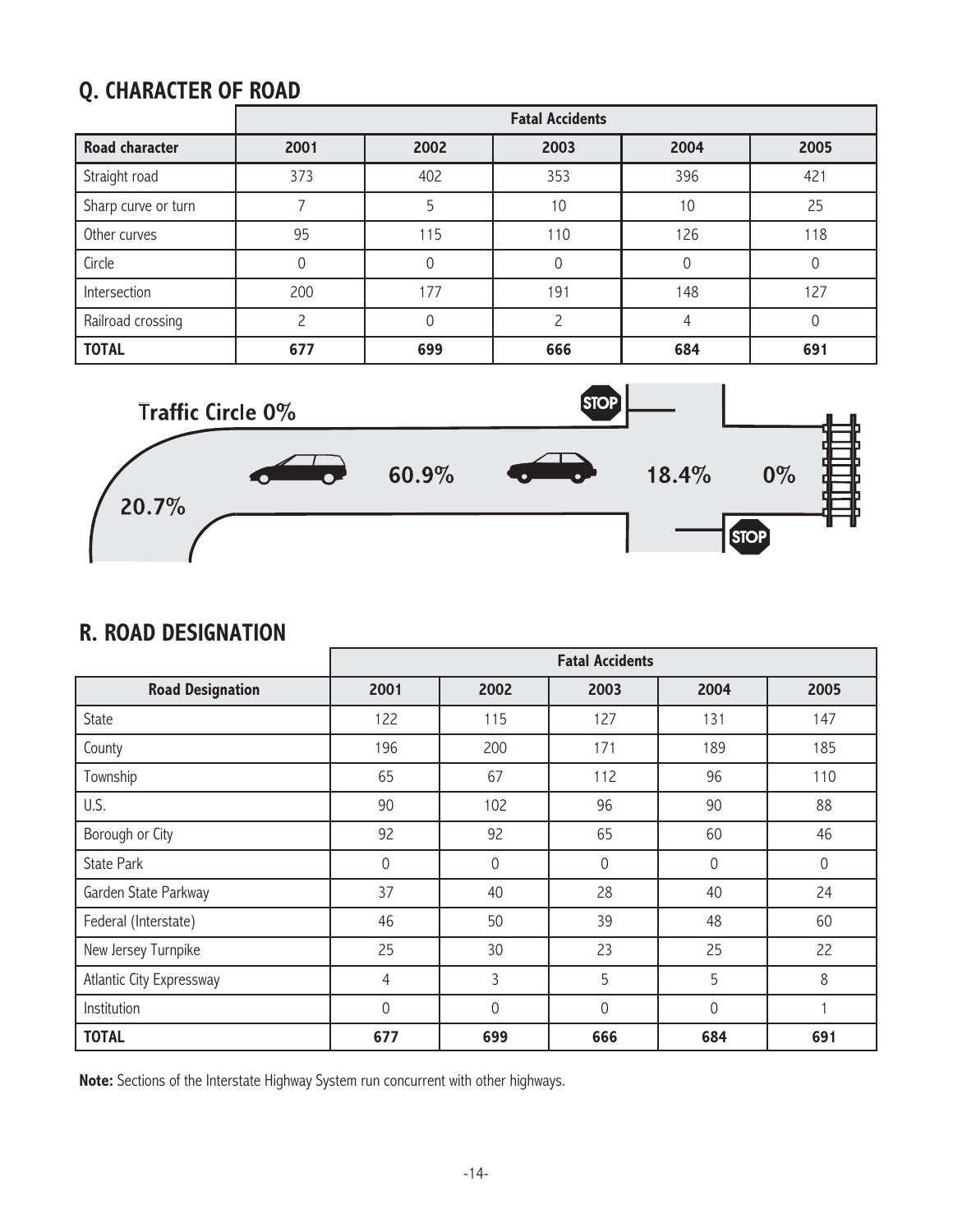#### **S. AGE OF DRIVERS**

|                      | <b>Fatal Accidents</b>               |                |       |       |       |  |  |  |
|----------------------|--------------------------------------|----------------|-------|-------|-------|--|--|--|
| <b>Age of Driver</b> | 2001<br>2002<br>2004<br>2005<br>2003 |                |       |       |       |  |  |  |
| 16 and under         | $9\,$                                | $\overline{4}$ | 6     | 6     | 7     |  |  |  |
| Age 17               | 28                                   | 22             | 32    | 13    | 30    |  |  |  |
| $18 - 20$            | 93                                   | 101            | 90    | 87    | 64    |  |  |  |
| $21 - 24$            | 116                                  | 115            | 116   | 94    | 120   |  |  |  |
| $25 - 29$            | 140                                  | 115            | 90    | 102   | 110   |  |  |  |
| $30 - 39$            | 215                                  | 194            | 201   | 219   | 205   |  |  |  |
| $40 - 49$            | 156                                  | 162            | 203   | 205   | 211   |  |  |  |
| $50 - 64$            | 160                                  | 169            | 163   | 200   | 192   |  |  |  |
| 65 and over          | 137                                  | 149            | 126   | 126   | 121   |  |  |  |
| Unknown*             | 54                                   | 56             | 47    | 47    | 43    |  |  |  |
| <b>TOTAL</b>         | 1,108                                | 1,087          | 1,074 | 1,099 | 1,103 |  |  |  |

#### **T. SEX OF DRIVER**

|                       | <b>Fatal Accidents</b> |                              |       |       |       |  |  |  |  |  |
|-----------------------|------------------------|------------------------------|-------|-------|-------|--|--|--|--|--|
| <b>Sex of Drivers</b> | 2001                   | 2002<br>2003<br>2004<br>2005 |       |       |       |  |  |  |  |  |
| Male                  | 804                    | 790                          | 782   | 789   | 784   |  |  |  |  |  |
| Female                | 257                    | 247                          | 249   | 267   | 275   |  |  |  |  |  |
| Unknown               | 47                     | 50                           | 43    | 43    | 44    |  |  |  |  |  |
| <b>TOTAL</b>          | 1,108                  | 1,087                        | 1,074 | 1,099 | 1,103 |  |  |  |  |  |

\*Unknown includes hit-and-run and parked vehicle accidents where driver information is not included.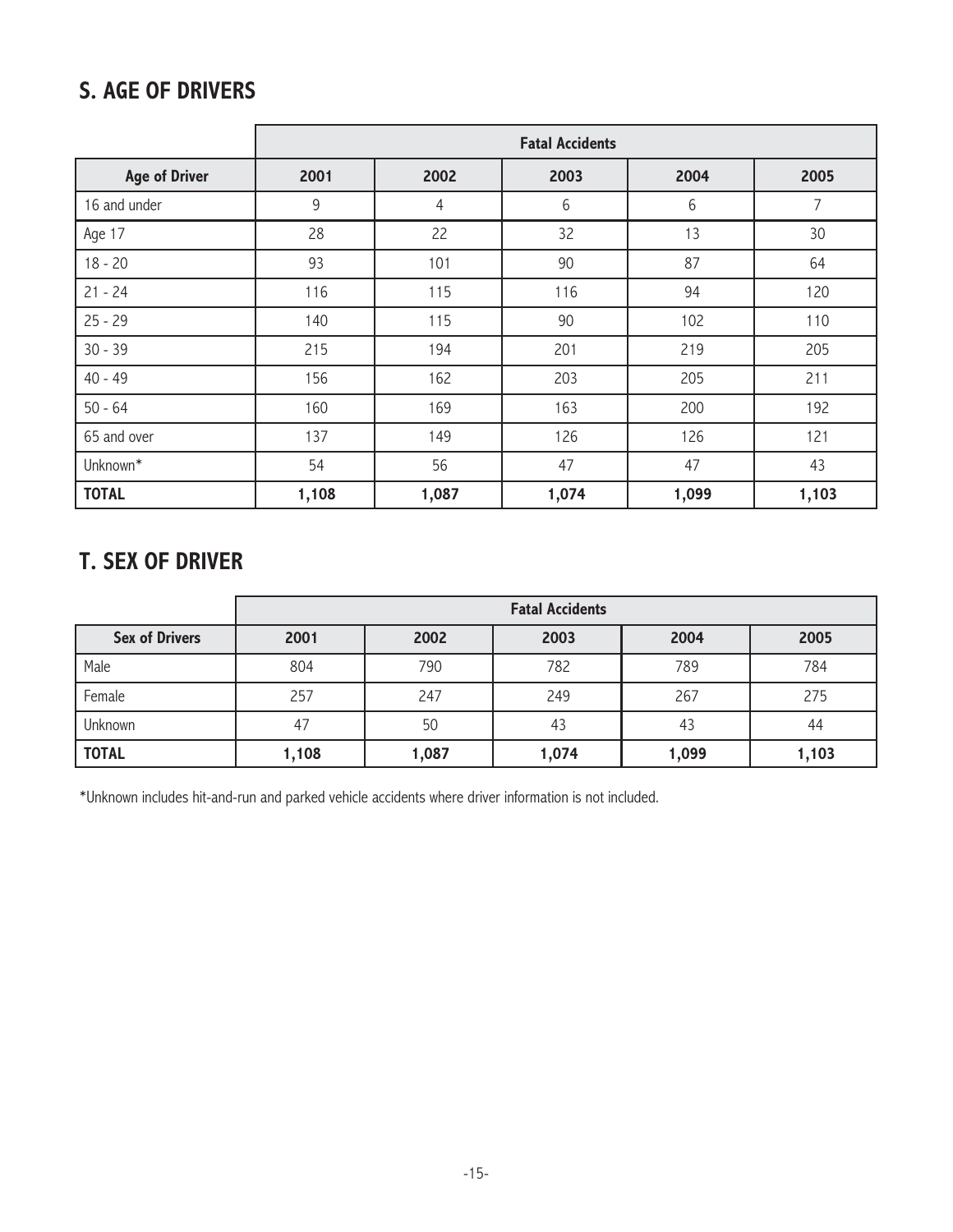## **U. WHAT DRIVERS WERE DOING**

|                                      | <b>Fatal Accidents</b> |                |                     |                     |                |  |
|--------------------------------------|------------------------|----------------|---------------------|---------------------|----------------|--|
| <b>What Drivers Were Doing</b>       | 2001                   | 2002           | 2003                | 2004                | 2005           |  |
| Making right turn                    | 5                      | 5              | 10                  | 8                   | 11             |  |
| Making left turn                     | 59                     | 51             | 61                  | 52                  | 55             |  |
| Making "U" turn                      | 9                      | $\overline{7}$ | $\overline{3}$      | 3                   | $\overline{7}$ |  |
| Going straight ahead                 | 745                    | 696            | 698                 | 783                 | 815            |  |
| Slowing down, stopping               | 14                     | 10             | 12                  | 13                  | 13             |  |
| Overtaking (Passing on right)        | 5                      | $\overline{c}$ | $\overline{3}$      | 6                   | 5              |  |
| Forward from parking space           | $\mathbf{1}$           | $\mathbf 0$    | $\mathbf 0$         | $\mathsf{O}\xspace$ | $\mathbf 0$    |  |
| Backward from parking space          | $\mathbf{1}$           | $\mathbf 0$    | $\mathsf{O}\xspace$ | $\mathbf 0$         | 3              |  |
| Other backing                        | 8                      | $\overline{4}$ | $\overline{3}$      | $\overline{4}$      | 6              |  |
| Stopped in traffic lane              | 43                     | 41             | 45                  | 41                  | 43             |  |
| Starting from a traffic lane         | 13                     | 8              | $\overline{7}$      | $\overline{c}$      | 13             |  |
| Starting from a parked position      | $\mathbf 0$            | $\overline{c}$ | $\mathbf{1}$        | $\overline{c}$      | $\mathbf{1}$   |  |
| Parked                               | 29                     | 41             | 25                  | 22                  | 35             |  |
| Skidding                             | $\overline{7}$         | 10             | 11                  | 6                   | $\overline{4}$ |  |
| Passing on left                      | $9$                    | 8              | 5                   | $\overline{7}$      | 20             |  |
| Avoiding vehicle, object, pedestrian | 14                     | 25             | 13                  | 18                  | $\overline{4}$ |  |
| Emerging from alley or driveway      | 6                      | $\overline{7}$ | 15                  | 6                   | 9              |  |
| Unknown                              | 57                     | 64             | 42                  | 26                  | $\overline{c}$ |  |
| Crossing highway through island      | $\mathbf 0$            | $\overline{0}$ | $\overline{0}$      | $\overline{0}$      | $\overline{0}$ |  |
| Being towed or pushed                | $\mathbf 0$            | 1              | $\overline{0}$      | $\overline{0}$      | $\overline{0}$ |  |
| Pushing or towing vehicle            | $\mathbf 0$            | $\mathbf 0$    | $\mathbf 0$         | $\mathbf 0$         | $\mathbf 0$    |  |
| Stalled on railroad tracks           | $\overline{0}$         | $\overline{0}$ | $\overline{0}$      | $\mathbf 0$         | $\overline{0}$ |  |
| Rounding curve or circle             | 62                     | 87             | 100                 | 72                  | 38             |  |
| Entering highway                     | $\overline{4}$         | $\overline{c}$ | $\overline{0}$      | 5                   | $\overline{0}$ |  |
| Changing lanes                       | 17                     | 15             | 20                  | 23                  | 19             |  |
| Other                                | $\overline{0}$         | 1              | $\mathbf 0$         | $\overline{0}$      | $\overline{0}$ |  |
| <b>TOTAL</b>                         | 1,108                  | 1,087          | 1,074               | 1,099               | 1,103          |  |

### **V. WHAT PEDESTRIANS WERE DOING**

|                                    |      | <b>Fatal Accidents</b> |      |      |      |  |
|------------------------------------|------|------------------------|------|------|------|--|
| <b>What Pedestrians Were Doing</b> | 2001 | 2002                   | 2003 | 2004 | 2005 |  |
| Standing in Roadway                |      | 13                     |      |      | 12   |  |
| Walking with traffic               | 13   | 14                     |      | 14   | 15   |  |
| Crossing roadway                   | 91   | 134                    | 105  | 98   | 108  |  |
| Walking on sidewalk                |      | b                      |      |      |      |  |
| Standing on shoulder               |      |                        |      |      |      |  |
| Other                              |      | 9                      |      | 8    |      |  |
| <b>TOTAL</b>                       | 130  | 176                    | 37   | 151  | 154  |  |

70.1 % of all pedestrian fatalities in 2005 occurred while attempting to cross a roadway.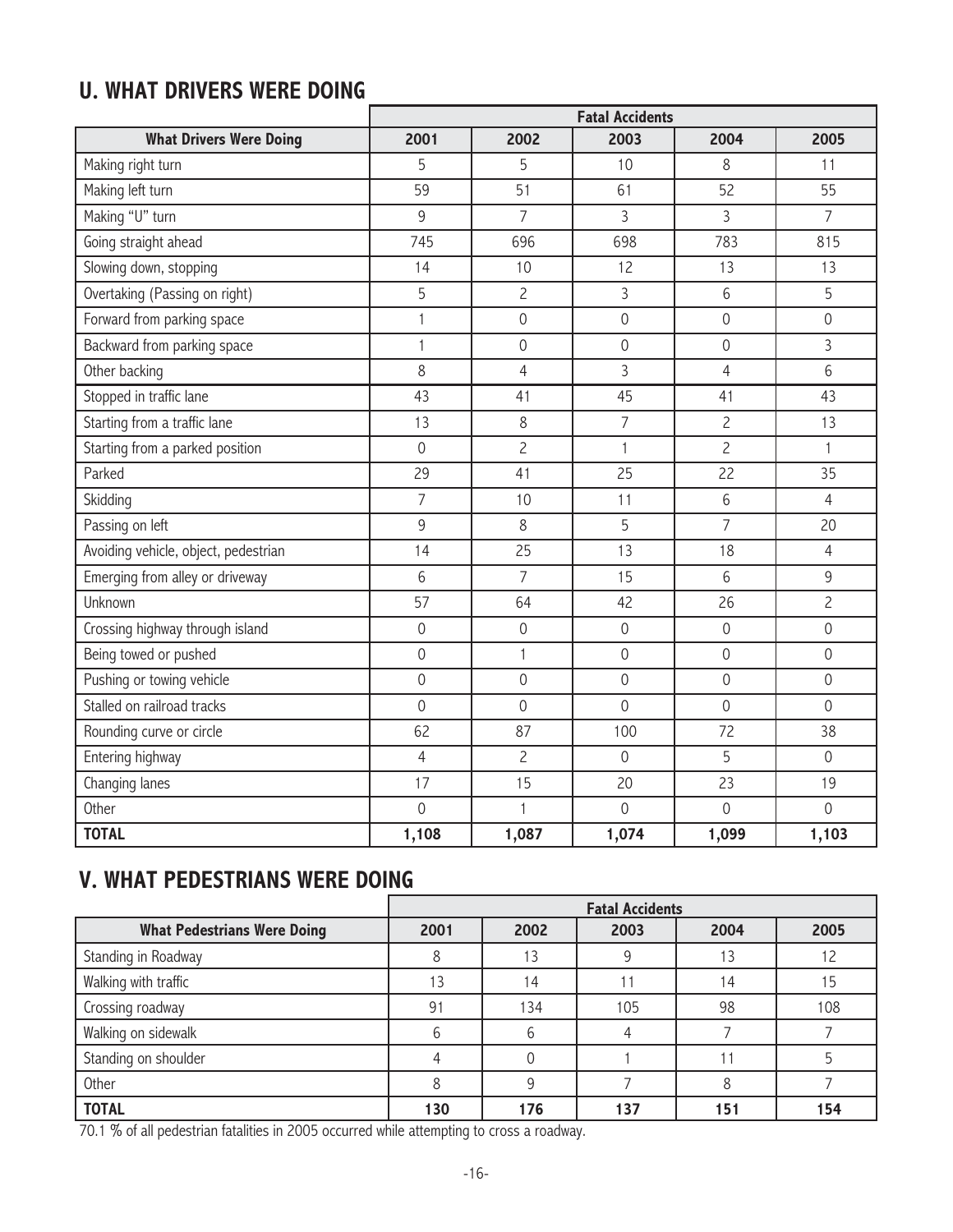### **W. CONTRIBUTING CIRCUMSTANCES**

| <b>Contributing Circumstances</b>   | 2001           | 2002                | 2003                | 2004           | 2005           |
|-------------------------------------|----------------|---------------------|---------------------|----------------|----------------|
| Exceeding lawful speed              | 30             | 30                  | 30                  | 29             | 38             |
| Too fast for conditions             | 29             | 29                  | 41                  | 36             | 35             |
| Following too closely               | $\overline{c}$ | 1                   | $\overline{c}$      | $\overline{c}$ | 8              |
| On wrong side of road               | 14             | 12                  | 16                  | 29             | 22             |
| Did not have right-of-way           | 27             | 22                  | 25                  | 27             | 29             |
| Driver fell asleep                  | $\,8\,$        | 14                  | $\overline{7}$      | $\mathsf 9$    | 5              |
| Failure to signal                   | $\mathbf 0$    | $\mathbf 0$         | $\mathbf 0$         | $\mathbf 0$    | $\mathbf 0$    |
| Improper turn                       | 31             | 25                  | 22                  | 14             | 12             |
| Passing on hill or curve            | $\mathbf 0$    | $\mathbf 0$         | $\mathbf 0$         | $\mathbf 0$    | $\mathbf 0$    |
| Other improper passing              | $\overline{7}$ | $\overline{7}$      | $\overline{3}$      | 5              | 8              |
| Inattentive driving                 | 146            | 143                 | 140                 | 175            | 172            |
| Improper crossing center island     | $\overline{c}$ | $\overline{0}$      | $\overline{c}$      | $\mathbf 0$    | $\mathbf 0$    |
| Disregarding stop sign              | 41             | 47                  | 34                  | 31             | 26             |
| Disregarding traffic light          | 22             | 15                  | 30                  | 20             | 16             |
| Passing left of center line         | $\mathbf 0$    | $\mathbf 0$         | $\mathbf 0$         | $\mathbf 0$    | 1              |
| Drunken driving                     | 153            | 151                 | 138                 | 142            | 146            |
| Improper starting from curb         | $\mathbf 0$    | $\overline{0}$      | $\mathsf{O}\xspace$ | $\mathbf{1}$   | 1              |
| Drunken bicyclist<br>* 1 Drugs      | $\overline{4}$ | $3*$                | $\mathsf{O}\xspace$ | 3              | 1              |
| Improper parking                    | $\mathbf{1}$   | $\mathbf{1}$        | 5                   | $\overline{c}$ | $\overline{c}$ |
| Failure to keep right               | 21             | 10                  | 21                  | 13             | 44             |
| Mechanical failure                  | 4              | $\mathbf{1}$        | $\overline{c}$      | $\overline{4}$ | $\overline{7}$ |
| Improper lights                     | $\overline{3}$ | 3                   | $\mathbf{1}$        | 1              | 1              |
| Backing on highway                  | 1              | $\mathsf{O}\xspace$ | 0                   | $\mathbf 0$    | $\overline{c}$ |
| Stopped in roadway                  | $\mathbf 0$    | $\overline{c}$      | 3                   | $\overline{c}$ | 7              |
| Passed stopped school bus           | $\mathbf 0$    | $\mathbf 0$         | $\mathbf 0$         | $\mathbf 0$    | $\mathbf 0$    |
| Animal in roadway                   | $\mathbf{1}$   | $\mathbf{1}$        | $\overline{4}$      | $\overline{2}$ | 1              |
| Cutting in                          | 5              | $\mathbf{1}$        | $\overline{c}$      | $\mathbf{1}$   | 1              |
| Tire blew out                       | $\mathbf 0$    | $\overline{4}$      | $\overline{c}$      | 3              | $\overline{3}$ |
| Other                               | 28             | 59                  | 74                  | 26             | 32             |
| Passing on right                    | $\mathbf 0$    | $\overline{0}$      | $\mathbf 0$         | $\overline{3}$ | $\overline{c}$ |
| Pedestrian violation                | 77             | 126                 | 99                  | 104            | 110            |
| Unknown                             | 57             | 46                  | 38                  | 28             | 8              |
| Driver under influence of drugs     | 15             | 18                  | 10                  | 21             | 27             |
| Pedestrian under influence of drugs | $\mathbf 0$    | $\mathbf 0$         | $\mathsf{O}\xspace$ | $\mathbf{1}$   | $\mathbf{1}$   |
| <b>TOTAL</b>                        | 729            | 771                 | 751                 | 734            | 768            |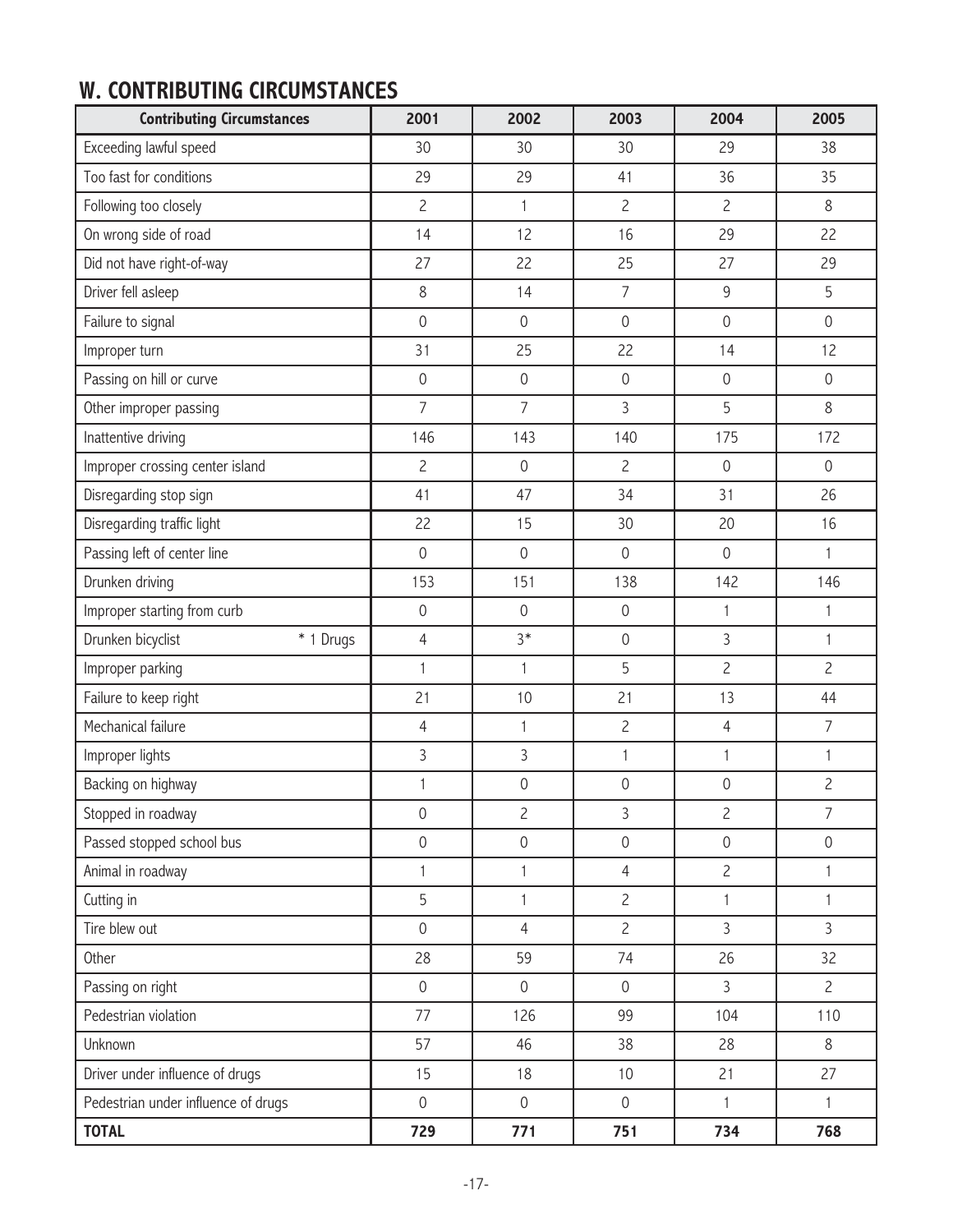## **SPECIFIC AREAS OF CONCERN**

#### **INTERSTATE HIGHWAY FATALITIES**

The Interstate Highway System of New Jersey is 100% completed, with 420.32 miles open to the motoring public. During 2005, the death rate averaged 5.25 deaths per month and 1 death for every 6.67 miles of highway. A concise analysis of victim classification, alcohol involvement, driver ages, contributing circumstances and manner of collision is outlined on the following page.

#### **INTERSTATE HIGHWAY MILEAGE**

| <b>Highway Number</b> | <b>Mileage Open</b> | <b>Fatal Accidents by Highway</b> |
|-----------------------|---------------------|-----------------------------------|
| $I-76$                | 3.04                | $\mathbf 0$                       |
| $I-78$                | 67.83               | 15                                |
| $I-80$                | 68.35               | 17                                |
| $I-95$                | 86.73               | $\mathbf 0$                       |
| $1 - 195$             | 34.17               | $\overline{3}$                    |
| $1 - 278$             | 2.00                | $\mathbf 0$                       |
| $I-280$               | 17.85               | 1                                 |
| $I-287$               | 67.54               | 13                                |
| $I-295$               | 68.06               | 11                                |
| $I-676$               | 4.75                | $\mathbf 0$                       |
| <b>TOTAL</b>          | 420.32              | 60                                |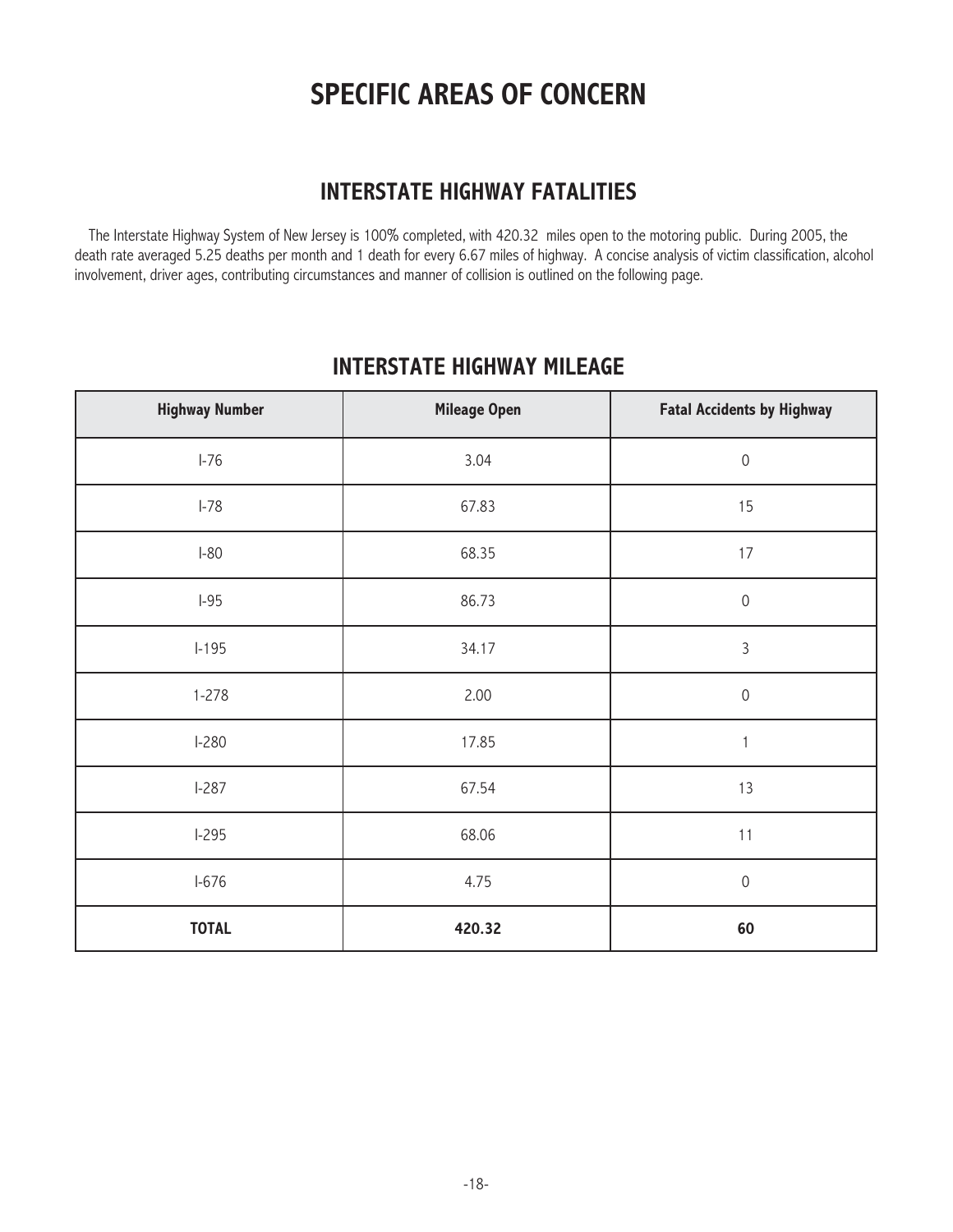## **INTERSTATE HIGHWAY FATALITIES**

#### **2005 Interstate Fatal Accidents: 60 Interstate Fatalities: 63**

#### **Victim Classification**

| <b>TOTAL</b>   | 63 |
|----------------|----|
| Pedalcyclists  |    |
| Pedestrians    |    |
| Passengers     | 13 |
| <b>Drivers</b> | 46 |

#### **Contributing Circumstances**

| Drunken driving                 |    |
|---------------------------------|----|
| Fell Asleep                     |    |
| Inattentive driving             | 23 |
| Excessive speed                 | 7  |
| Driver under influence of Drugs | 7  |
| Stopped in roadway              |    |
| <b>Other</b>                    |    |
| Mechanical failure              |    |
| Pedestrian violation            | 4  |
| No improper driving             | 52 |
| Unknown                         |    |
| <b>TOTAL</b>                    |    |

| <b>Age of Drivers</b> |          |  |  |  |
|-----------------------|----------|--|--|--|
| 16 & under            | 0        |  |  |  |
| 17                    | $\Omega$ |  |  |  |
| $18 - 20$             | 6        |  |  |  |
| $21 - 24$             | 10       |  |  |  |
| $25 - 29$             | 10       |  |  |  |
| $30 - 39$             | 22       |  |  |  |
| $40 - 49$             | 32       |  |  |  |
| $50 - 64$             | 21       |  |  |  |
| 65 & over             | 6        |  |  |  |
| Unknown               | 4        |  |  |  |
| <b>TOTAL</b>          | 111      |  |  |  |

#### **Manner of Collision**

| Head-on               | 10 |
|-----------------------|----|
| Fixed object          | 4  |
| Angle                 |    |
| Pedestrian            | 4  |
| Rear end              | 9  |
| Ran off roadway       | 14 |
| Pedalcyclist          | Λ  |
| Same Direction-Other  | 3  |
| Struck parked vehicle | 5  |
| <b>Other</b>          | 10 |
| <b>TOTAL</b>          | 60 |

#### **Victim Alcohol Factors**

|                | $.01\%$ - .03%   .04% - .07% | $.08\%$ - $.10\%$   $.11\%$ & over |    | <b>Negative</b> | <b>No Test</b> | <b>TOTAL</b> |
|----------------|------------------------------|------------------------------------|----|-----------------|----------------|--------------|
| <b>Drivers</b> |                              |                                    |    | 25              |                | 38           |
| Passengers     |                              |                                    |    |                 |                | 13           |
| Pedestrians    |                              |                                    |    |                 |                |              |
| Pedalcyclists  |                              |                                    |    |                 |                |              |
| <b>TOTAL</b>   |                              |                                    | 10 | 33              |                | 54           |

NOTE: Eight driver victims and one pedestrian victim tested positive for drugs.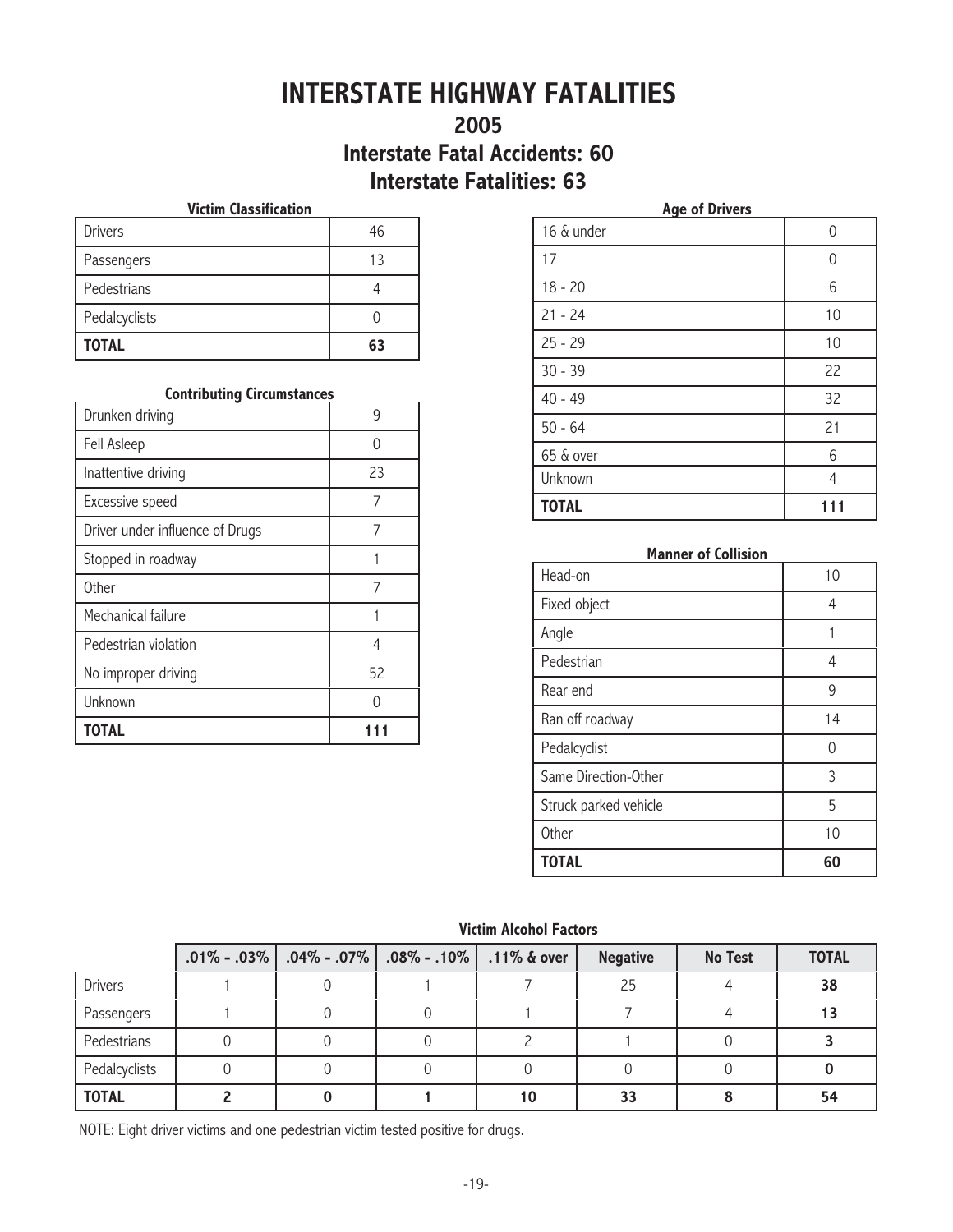## **FATAL PEDALCYCLE ACCIDENTS**

|                      | 2001     | 2002 | 2003 | 2004 | 2005 |
|----------------------|----------|------|------|------|------|
| Pedalcycle Accidents | י<br>ر ے |      |      | b    |      |
| Fatalities           | י<br>ر ے |      |      | b    |      |

#### **Manner of Collision**

|                            | '01      | '02                      | 63 | 64 | '05 |
|----------------------------|----------|--------------------------|----|----|-----|
| Angle                      | 15       | 12                       | 6  |    | 12  |
| Same direction-rear end    | 6        |                          | 3  | 3  |     |
| Opposite direction-head on | $\Omega$ |                          |    | 3  |     |
| Same direction - other     |          | $\overline{\phantom{0}}$ |    | ς  |     |
| <b>TOTAL</b>               | 25       | 15                       | 11 | 16 | 17  |

#### **Classification of Victim**

|                | 2001 | 2002 | 2003 | 2004 | 2005 |
|----------------|------|------|------|------|------|
| <b>Drivers</b> | 25   | 15   | 11   | 16   |      |
| Passengers     |      |      |      |      |      |
| <b>TOTAL</b>   | 25   | 15   | 11   | 16   | 17   |

**Age of Victim**

#### **Contributing Circumstances**

|                              | '01 | '02                      | '03                      | 64             | '05            |
|------------------------------|-----|--------------------------|--------------------------|----------------|----------------|
| No improper driving          | 2   | 3                        | $\overline{\phantom{0}}$ | 1              | 3              |
| Ability impaired by drinking | 6   | 2                        | 0                        | 3              | 3              |
| Inattentive driving          | 1   | 2                        | 1                        | 3              | 5              |
| Improper lights              | 0   | 0                        | 1                        | 0              | 0              |
| On wrong side of road        | 0   | 0                        | 1                        | 0              | 0              |
| Did not have right-of-way    | 5   | 0                        | 4                        | 1              | 2              |
| Disregarded traffic light    | 3   | 0                        | 0                        | 2              | 0              |
| Failure to keep right        | 3   | $\overline{\phantom{0}}$ | 1                        | $\overline{c}$ | $\overline{c}$ |
| Disregarded stop sign        | 0   | 1                        | 0                        | 1              | 1              |
| Too fast for conditions      | 0   | 0                        | 0                        | 0              | 0              |
| Improper turns               | 1   | 0                        | 0                        | 0              | 0              |
| <b>Other</b>                 | 4   | 4                        | 0                        | 2              | 0              |
| Unknown                      | 0   | 1                        | 1                        | 1              | 1              |
| <b>TOTAL</b>                 | 25  | 15                       | 11                       | 16             | 17             |

|                | 2001           | 2002           | 2003           | 2004           | 2005           |
|----------------|----------------|----------------|----------------|----------------|----------------|
| $0 - 3$        | 0              | 0              | 0              | 0              | 0              |
| $4 - 10$       | $\mathbf{1}$   | 0              | 1              | 0              | $\overline{c}$ |
| $11 - 15$      | 6              | 3              | 3              | $\overline{c}$ | 3              |
| $16 - 20$      | 3              | $\overline{c}$ | 0              | 1              | 0              |
| $21 - 30$      | 3              | 1              | 1              | 0              | 1              |
| $31 - 40$      | 5              | 5              | 0              | 4              | 0              |
| $41 - 50$      | 4              | $\overline{c}$ | $\overline{c}$ | 1              | 4              |
| $51 - 60$      | $\overline{c}$ | 0              | $\overline{c}$ | 3              | 5              |
| 61 & over      | 1              | $\overline{c}$ | 0              | 5              | $\overline{c}$ |
| <b>Unknown</b> | $\Omega$       | 0              | $\overline{c}$ | 0              | 0              |
| <b>TOTAL</b>   | 25             | 15             | 11             | 16             | 17             |

#### **ALCOHOL INVOLVEMENT**

Of the17 pedalcyclist fatalities, 15 were tested. Of those 15 tested, 3 tested positive for alcohol. Twelve were negative for alcohol and / or drugs and 2 were not tested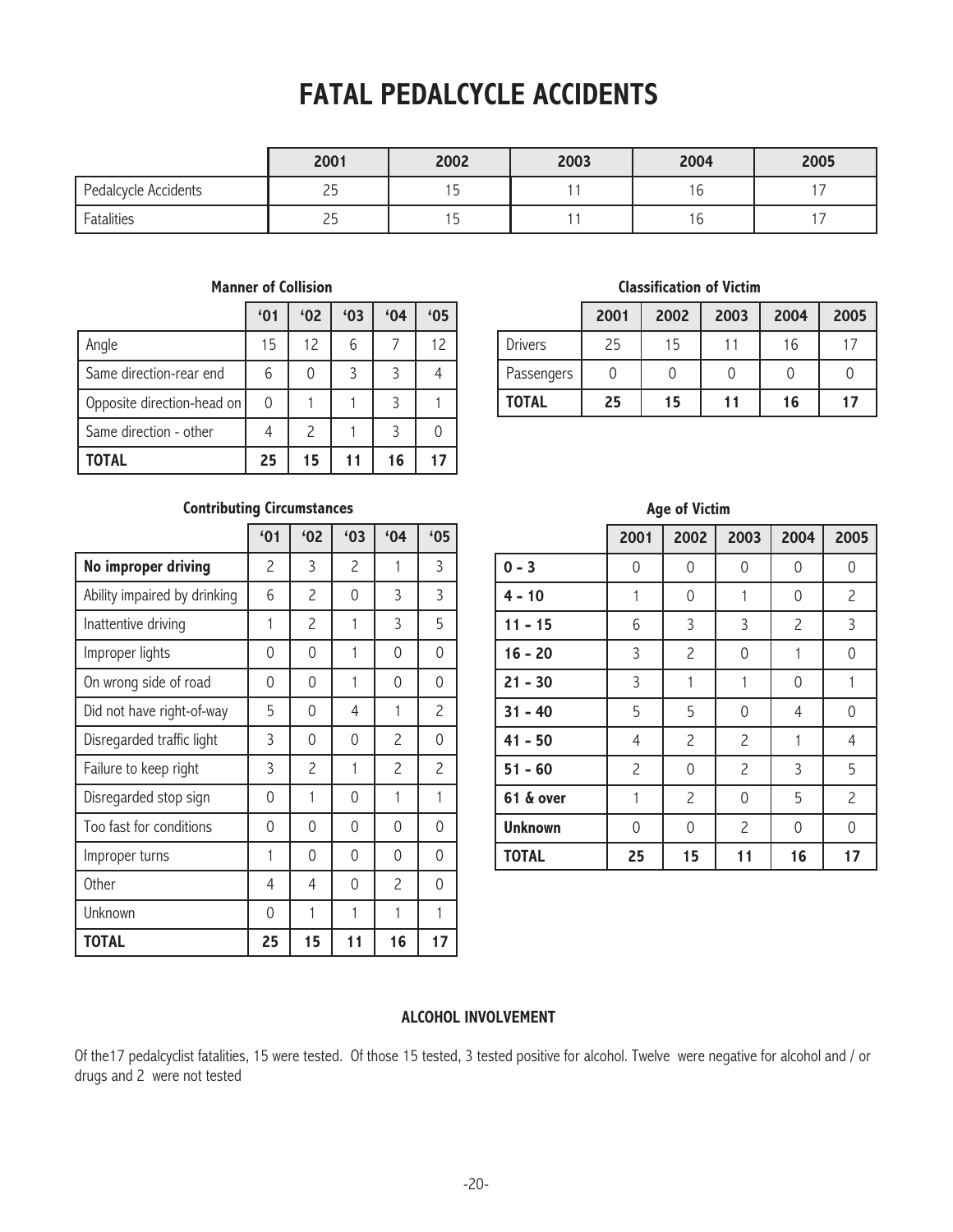## **FATAL MOTORCYCLE ACCIDENTS**

|            | 2001     | 2002 | 2003 | 2004          | 2005  |
|------------|----------|------|------|---------------|-------|
| Accidents  |          | 53   | 56   | $\sim$ $\sim$ | 62    |
| Fatalities | <b>ب</b> | 54   | 58   | 76            | $64*$ |

| Age of<br>drivers | 2001 | 2002 | 2003           | 2004 | 2005 |
|-------------------|------|------|----------------|------|------|
| 16 & under        |      |      | $\overline{c}$ |      | 0    |
| $17 - 20$         | 7    | 5    | 7              | 4    | 3    |
| $21 - 30$         | 34   | 12   | 16             | 26   | 19   |
| $31 - 40$         | 18   | 16   | 14             | 22   | 16   |
| Over 40           | 12   | 19   | 18             | 21   | 23   |
| <b>TOTAL</b>      | 72   | 53   | 57             | 74   | 61   |
|                   |      |      |                |      |      |

| <b>Manner of Collision</b>     | '01            | '02 | '03            | 64 | '05 |
|--------------------------------|----------------|-----|----------------|----|-----|
| Opposite direction - head on   | 3              | 2   | 6              | 8  | 7   |
| Fixed object                   | 22             | 17  | 15             | 18 | 13  |
| Angle                          | 32             | 14  | 19             | 14 | 16  |
| Opposite direction - left turn | $\overline{c}$ | 4   | 2              | 5  | 6   |
| Opposite direction - other     | 0              | 0   | 0              | 6  | 0   |
| Sideswipe                      | 0              | 1   | 1              | 0  | 1   |
| Pedestrian                     | 0              | 1   | 0              | 0  | 1   |
| Fell from vehicle              | 1              | 1   | 0              | 2  | 0   |
| Same direction - rear end      | 5              | 4   | 8              | 7  | 3   |
| Ran off roadway                | 1              | 1   | 0              | 3  | 7   |
| Pedalcyclist                   | 0              | 0   | 0              | 1  | 0   |
| Overturned in road             | 2              | 5   | 2              | 3  | 5   |
| Struck parked vehicle          | 2              | 1   | $\overline{c}$ | 3  | 1   |
| Other                          | 1              | 2   | 1              | 2  | 2   |
| TOTAL                          | 71             | 53  | 56             | 72 | 62  |

|  |  | * One Motor Vehicle Driver was killed. |  |
|--|--|----------------------------------------|--|
|  |  |                                        |  |

| <b>Victim Classification</b> | '01 | '02 | '03 | 64 | '05 |
|------------------------------|-----|-----|-----|----|-----|
| Drivers                      | 68  | 49  | 54  | 69 |     |
| Passengers                   | 5   |     |     | 5  |     |
| <b>TOTAL</b>                 | 73  | 51  | 58  | 74 | 63  |

| Contributing<br><b>Circumstances</b> | '01                      | '02                      | 63           | 64                       | '05      |
|--------------------------------------|--------------------------|--------------------------|--------------|--------------------------|----------|
| No improper driving                  | 21                       | 11                       | 13           | 14                       | 10       |
| Drunken driving                      | 17                       | 13                       | 15           | 16                       | 17       |
| Under influence of drugs             | 3                        | 1                        | 0            | 5                        | 0        |
| Failure to keep right                | $\Omega$                 | $\Omega$                 | 3            | $\overline{\phantom{0}}$ | 1        |
| Improper left turn                   | 0                        | $\Omega$                 | 1            | 1                        | 0        |
| Inattentive driving                  | 12                       | 6                        | 7            | 17                       | 8        |
| Improper passing                     | 3                        | 1                        | $\Omega$     | 1                        | 1        |
| Excessive speed                      | 8                        | 11                       | 7            | 9                        | 14       |
| Didn't have right-of-way             | 1                        | $\Omega$                 | 1            | $\overline{\phantom{0}}$ | $\Omega$ |
| Improper parking                     | 0                        | $\Omega$                 | 0            | $\Omega$                 | 0        |
| Mechanical failure                   | 0                        | $\Omega$                 | 1            | $\Omega$                 | 1        |
| Unknown                              | $\overline{\phantom{0}}$ | $\overline{\phantom{0}}$ | $\Omega$     | $\Omega$                 | $\Omega$ |
| Disregard of traffic signal          | 0                        | $\overline{0}$           | $\mathbf{1}$ | $\mathbf{1}$             | 3        |
| Disregarded stop sign                | 1                        | 1                        | 1            | $\Omega$                 | 1        |
| <b>Other</b>                         | 5                        | 7                        | 7            | 6                        | 7        |
| <b>TOTAL</b>                         | 73                       | 53                       | 57           | 74                       | 63       |

#### **Victim Alcohol Factors**

|                | .01% - .03%   .04% - .07%   .08% - .10%   .11% & over |  | <b>Negative</b> | No test | <b>TOTAL</b> |
|----------------|-------------------------------------------------------|--|-----------------|---------|--------------|
| <b>Drivers</b> |                                                       |  |                 |         | 58           |
| Passengers     |                                                       |  |                 |         |              |
| <b>TOTAL</b>   |                                                       |  |                 |         | 60           |

\*Three deceased motorcycle drivers tested positive for drugs.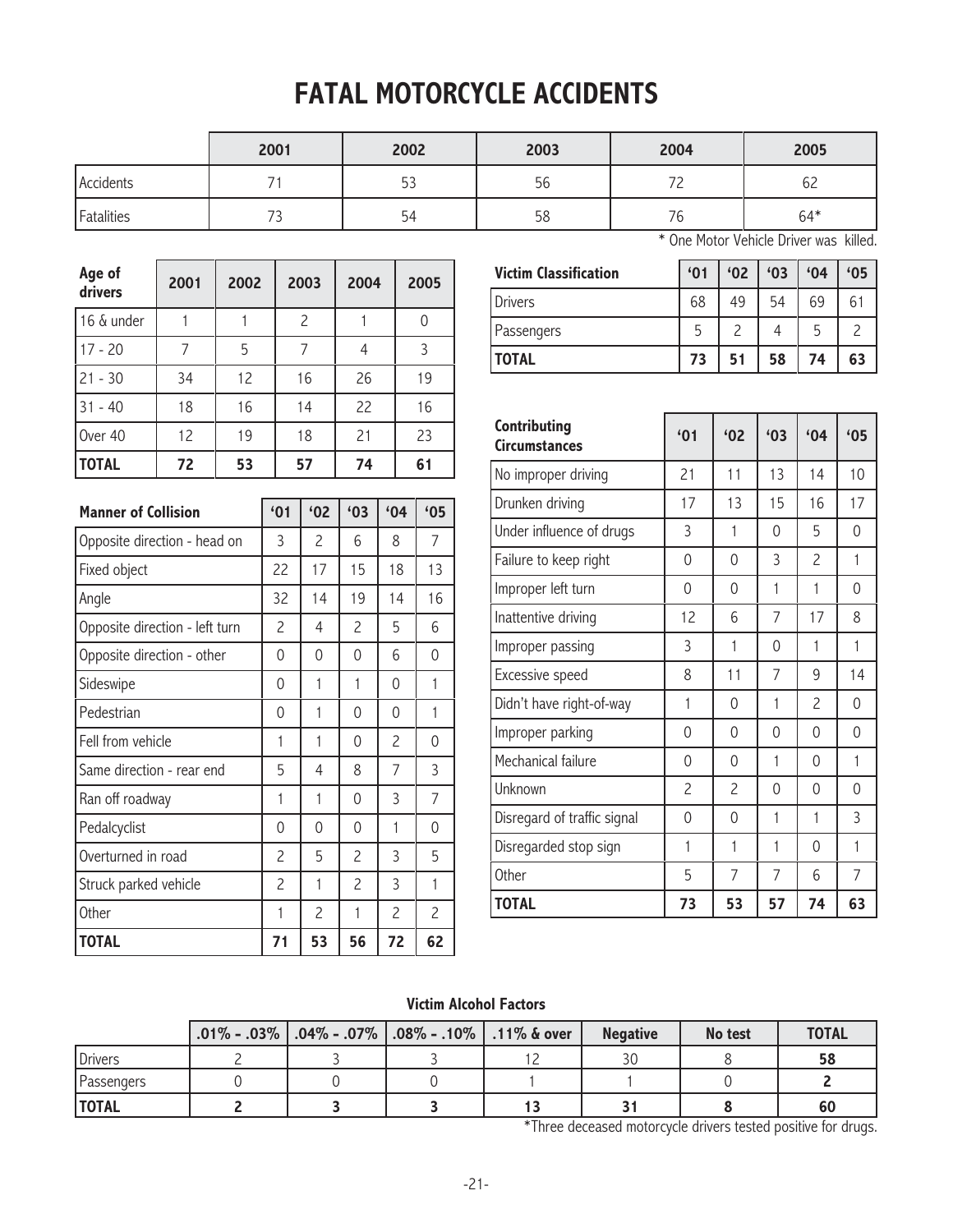## **FATAL TRACTOR-TRAILER ACCIDENTS**

|            | 2001 | 2002          | 2003                 | 2004     | 2005                  |
|------------|------|---------------|----------------------|----------|-----------------------|
| Accidents  |      | $\cap$<br>- - | ro                   |          | - -<br>h<br><u>-</u>  |
| Fatalities | υU   | "U            | $ \sim$<br><u>JJ</u> | ∸<br>. . | <b>ΓC</b><br><u>-</u> |

| <b>Manner of Collision</b>      | '01            | '02            | '03            | 64             | '05            |
|---------------------------------|----------------|----------------|----------------|----------------|----------------|
| Head on                         | 3              | 5              | 6              | 3              | 6              |
| Fixed object                    | 5              | $\overline{c}$ | $\mathbf{1}$   | $\overline{c}$ | $\overline{c}$ |
| Other object                    | 1              | 0              | $\overline{0}$ | $\overline{0}$ | $\overline{0}$ |
| Angle                           | $\overline{7}$ | 6              | 13             | 11             | 11             |
| Pedestrian                      | $\overline{4}$ | 6              | 8              | 6              | 3              |
| Rear end                        | 10             | 13             | 15             | 13             | 14             |
| Ran off roadway                 | 0              | 0              | 0              | 0              | 5              |
| Pedalcyclist                    | $\mathbf{1}$   | $\mathbf{1}$   | $\overline{0}$ | $\overline{0}$ | $\overline{0}$ |
| Opposite Direction - other      | 0              | 0              | $\overline{0}$ | $\mathbf{1}$   | $\overline{c}$ |
| Struck parked vehicle           | $\mathbf{1}$   | 3              | 1              | $\mathbf{1}$   | $\overline{4}$ |
| Overturned in roadway           | 0              | 0              | $\mathbf{1}$   | $\overline{c}$ | $\overline{c}$ |
| Railroad train                  | 0              | 0              | $\overline{0}$ | $\overline{0}$ | $\overline{0}$ |
| Sideswipe                       | $\mathbf{1}$   | $\mathbf{1}$   | $\mathbf{1}$   | $\overline{c}$ | $\overline{3}$ |
| Left turn                       | $\overline{0}$ | 0              | $\overline{0}$ | $\overline{0}$ | $\overline{0}$ |
| Other                           | 1              | $\overline{c}$ | $\overline{c}$ | $\overline{0}$ | $\overline{3}$ |
| <b>TOTAL</b>                    | 34             | 39             | 48             | 41             | 55             |
|                                 |                |                |                |                |                |
| <b>Tractor-Trailer</b>          | '01            | '02            | '03            | 64             | '05            |
| Drunken driving                 | 0              | 0              | 0              | $\Omega$       | 1              |
| Fell asleep                     | 0              | 0              | $\Omega$       | $\overline{0}$ | $\mathbf{1}$   |
| Inattentive driving             | 9              | 5              | 10             | $\overline{4}$ | 8              |
| Excessive speed                 | 1              | 0              | $\overline{c}$ | 3              | $\overline{3}$ |
| Driver under influence of drugs | 1              | 1              | $\overline{0}$ | $\overline{c}$ | $\overline{c}$ |
| Stopped in roadway              | 0              | 0              | 0              | $\overline{0}$ | $\overline{0}$ |
| Other                           | 4              | 3              | $\overline{3}$ | $\overline{c}$ | $\overline{3}$ |
| Mechanical failure              | 1              | $\overline{c}$ | $\overline{0}$ | $\mathbf{1}$   | $\overline{2}$ |
| Disregarding traffic light      | $\overline{0}$ | $\overline{0}$ | $\mathbf{1}$   | $\mathfrak{f}$ | $\overline{0}$ |

Failure to keep right 0 0 0 0 0 2 Improper parking 0 0 0 0 1 On wrong side of road 0 0 0 0 3 Following too closely **0 1 0 0 1** 1 0 1 1 No improper driving 21 30 40 31 38 Unknown 0 0 3 0 0 Failed to yield 0 0 0 0 0 Disregarding stop sign 0 0 0 0 0 Improper turn 0 2 1 1 1 Backing in roadway 0 0 0 0 0 0 0 **TOTAL 37 44 60 45 66**

| <b>Victim Classification</b> | '01 | 62 | '03 | 64 | '05 |
|------------------------------|-----|----|-----|----|-----|
| Drivers                      |     | b  |     |    |     |
| Passengers                   |     |    |     |    |     |
| <b>TOTAL</b>                 |     | 6  |     | h  |     |

| <b>Other Victim Classifications</b> | '01 | '02 | '03 | 64 | '05 |
|-------------------------------------|-----|-----|-----|----|-----|
| <b>Drivers</b>                      | 17  | 22  | 27  | 21 | 35  |
| Passengers                          |     | 10  | 10  | 10 |     |
| Pedestrians                         | 4   |     | 8   | 6  |     |
| Pedalcyclists                       |     |     |     |    |     |
| <b>TOTAL</b>                        | 29  | 40  | 45  | 37 | 46  |

| <b>Other Involved Vehicle</b><br><b>Contributing Circumstances</b> | 61             | 62       | '03                      | 64             | '05            |
|--------------------------------------------------------------------|----------------|----------|--------------------------|----------------|----------------|
| Drunken driving                                                    | 6              | 7        | 5                        | 3              | 7              |
| Fell asleep                                                        | $\Omega$       | $\Omega$ | $\overline{0}$           | $\mathbf{1}$   | 0              |
| Inattentive driving                                                | 6              | 7        | $\overline{4}$           | 9              | 8              |
| Excessive speed                                                    | 1              | 1        | 3                        | 2              | $\overline{c}$ |
| Driver under influence of drugs                                    | 1              | 4        | $\overline{c}$           | 1              | $\overline{c}$ |
| Stopped in roadway                                                 | $\overline{0}$ | 1        | $\mathbf{1}$             | $\Omega$       | 1              |
| Other                                                              | 0              | 3        | 14                       | 4              | $\overline{c}$ |
| Mechanical failure                                                 | 0              | 1        | 0                        | 1              | $\Omega$       |
| Pedestrian violation                                               | 1              | 4        | 5                        | 5              | $\overline{c}$ |
| Disregarding traffic light                                         | 1              | 0        | $\overline{c}$           | $\overline{0}$ | 1              |
| Failure to keep right                                              | $\Omega$       | $\Omega$ | $\overline{3}$           | $\Omega$       | 1              |
| Improper parking                                                   | $\Omega$       | $\Omega$ | $\overline{\phantom{0}}$ | $\Omega$       | $\Omega$       |
| On wrong side of road                                              | 0              | 1        | $\overline{c}$           | $\mathbf{1}$   | 0              |
| Passing on right                                                   | $\Omega$       | $\Omega$ | $\Omega$                 | $\Omega$       | $\Omega$       |
| No improper driving                                                | 23             | 22       | 21                       | 40             | 32             |
| No pedestrian violation                                            | $\overline{c}$ | 3        | 3                        | 1              | 1              |
| Unknown                                                            | $\overline{c}$ | 1        | $\overline{0}$           | $\Omega$       | 0              |
| Failed to yield                                                    | 1              | 1        | 3                        | $\mathbf{1}$   | 0              |
| Disregarding stop sign                                             | 0              | 0        | 1                        | 1              | 2              |
| Improper turn                                                      | 0              | 1        | $\mathbf{1}$             | $\overline{0}$ | 0              |
| Cutting in                                                         | 0              | 0        | 0                        | 0              | $\mathbf{1}$   |
| <b>TOTAL</b>                                                       | 44             | 57       | 72                       | 70             | 62             |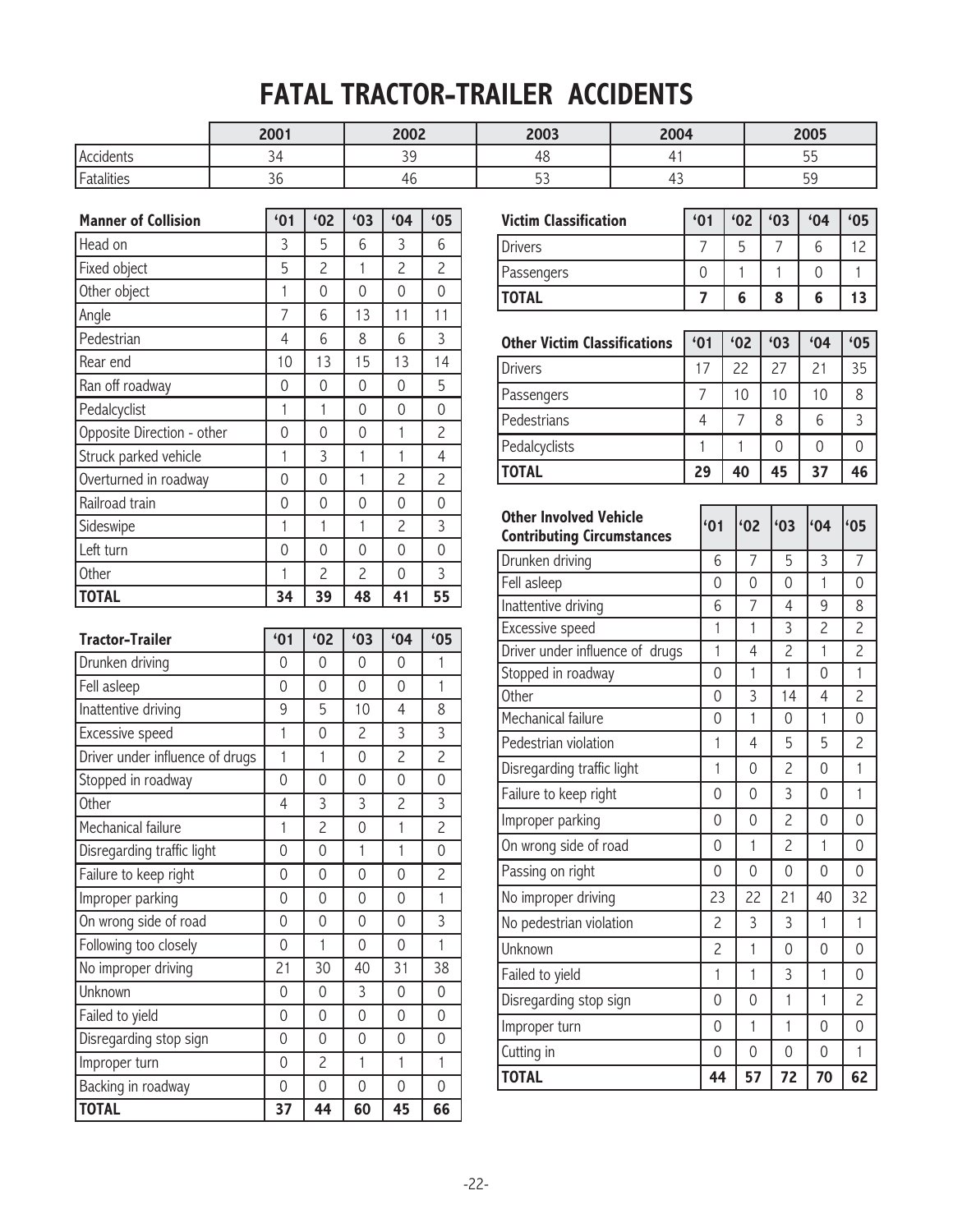### **TRACTOR-TRAILER VICTIM ALCOHOL FACTORS**

|                | <b>VICTIM ALCOHOL FACTORS</b> |  |                                                             |  |                 |         |              |
|----------------|-------------------------------|--|-------------------------------------------------------------|--|-----------------|---------|--------------|
|                | $.01\% - .03\%$               |  | $\vert$ .04% - .07% $\vert$ .08% - .10% $\vert$ .11% & over |  | <b>Negative</b> | No test | <b>TOTAL</b> |
| <b>Drivers</b> |                               |  |                                                             |  |                 |         | 10           |
| Passengers     |                               |  |                                                             |  |                 |         |              |
| <b>TOTAL</b>   |                               |  |                                                             |  |                 |         | 10           |

Two drivers and 1 passenger tested positive for drugs.

#### **OTHER VICTIM ALCOHOL FACTORS**

|                | <b>VICTIM ALCOHOL FACTORS</b> |                |                   |                |                 |         |              |
|----------------|-------------------------------|----------------|-------------------|----------------|-----------------|---------|--------------|
|                | $.01\% - .03\%$               | $.04\%$ - .07% | $.08\%$ - $.10\%$ | $.11\%$ & over | <b>Negative</b> | No test | <b>TOTAL</b> |
| <b>Drivers</b> |                               |                |                   |                |                 |         | 32           |
| Passengers     |                               |                |                   |                |                 |         |              |
| Pedestrians    |                               |                |                   |                |                 |         |              |
| Pedalcyclists  |                               |                |                   |                |                 |         |              |
| <b>TOTAL</b>   |                               |                |                   |                | 28              |         |              |

Three drivers and 1 passenger tested positive for drugs.

| <b>Restraint used</b>            | <b>Driver survived</b> | <b>Driver killed</b> | Passenger killed |
|----------------------------------|------------------------|----------------------|------------------|
| Lap belt                         | 9                      |                      |                  |
| Shoulder belt                    | 3                      | 2                    | 2                |
| Lap & shoulder belt              | 379                    | 86                   | 26               |
| Airbag deployed / No seat belt   | 18                     | 66                   | 6                |
| Seat belt used / Airbag deployed | 150                    | 89                   | 20               |
| Child safety seat                | 0                      | 0                    | 2                |
| No restraint used                | 42                     | 91                   | 49               |
| Unknown                          | 35                     | 14                   | ℸ                |
| Not required                     | 33                     | 71                   | 8                |
| <b>Total</b>                     | 669                    | 421                  | 122              |

#### **RESTRAINT USAGE**

Based on the various sources of information (accident reports, observations, interviews, evidence), the seat belt data may not be completely reliable.

"Not Required" includes commercial vehicles, motorcycles, parked vehicles, and rear seat passengers where no restraint is required.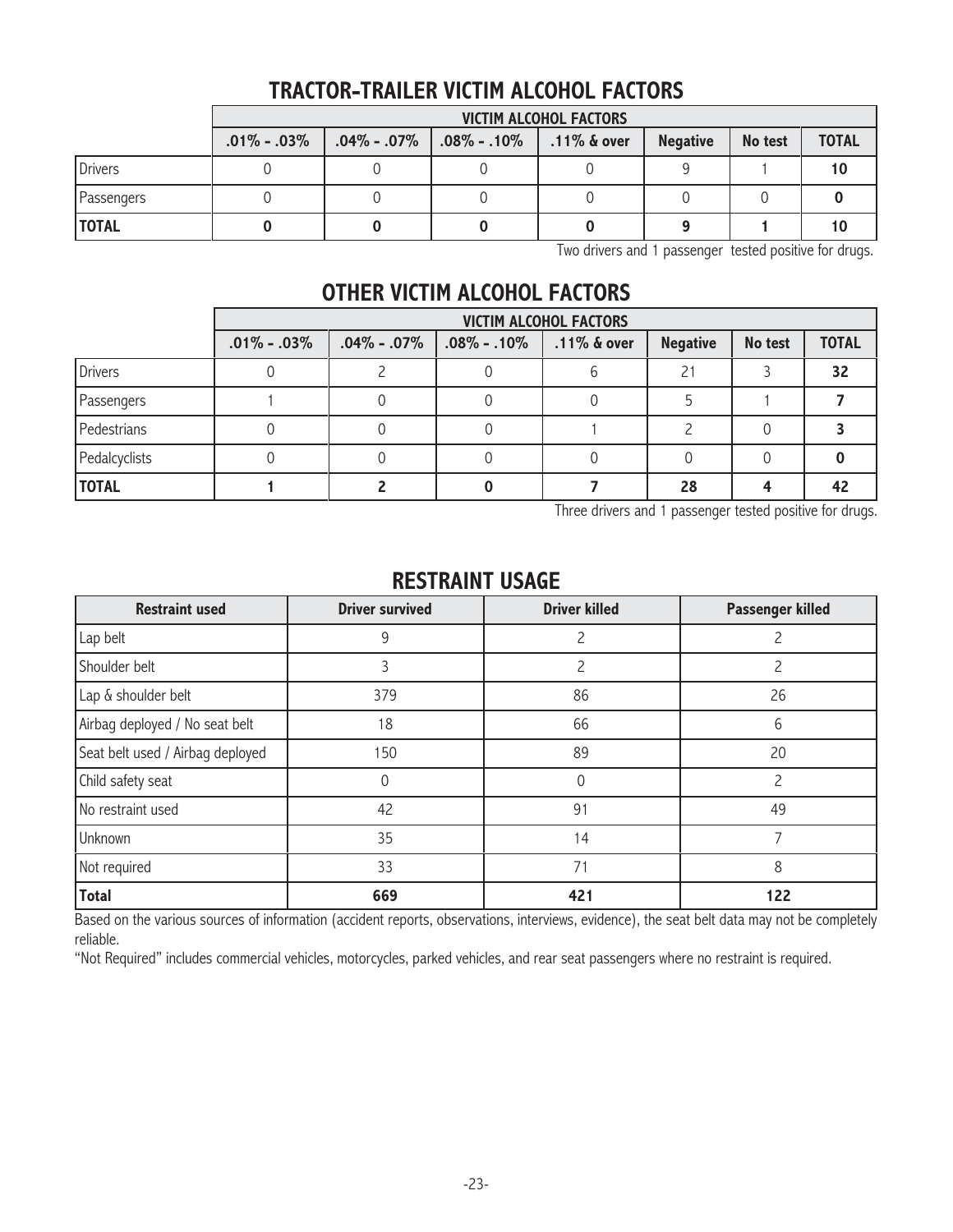## **17 - 20 AGE GROUP**

Listed below are the 17 to 20-year-old drivers involved in fatal motor vehicle accidents.

| Year | Total fatal accidents 17 - 20 drivers | <b>Total drivers involved</b> | Number of drivers drunk* |
|------|---------------------------------------|-------------------------------|--------------------------|
| 2005 |                                       | 94                            |                          |

\* .08% & over

| 2005                       | 17 years old | 18 years old | 19 years old | 20 years old |
|----------------------------|--------------|--------------|--------------|--------------|
| Total drivers<br>involved  | 30           | 28           |              | 19           |
| Number of drivers<br>drunk |              |              |              |              |

#### **FATAL ACCIDENTS WITH ALCOHOL INVOLVED**

| 2005      | vears old | 18 years old | 19 years old | 20 years old |
|-----------|-----------|--------------|--------------|--------------|
| Accidents |           |              |              |              |

#### **VICTIM CLASSIFICATION**

| 2005           | 17 years old | 18 years old | 19 years old | 20 years old |
|----------------|--------------|--------------|--------------|--------------|
| <b>Drivers</b> |              |              |              |              |
| Passengers     |              |              |              | l O          |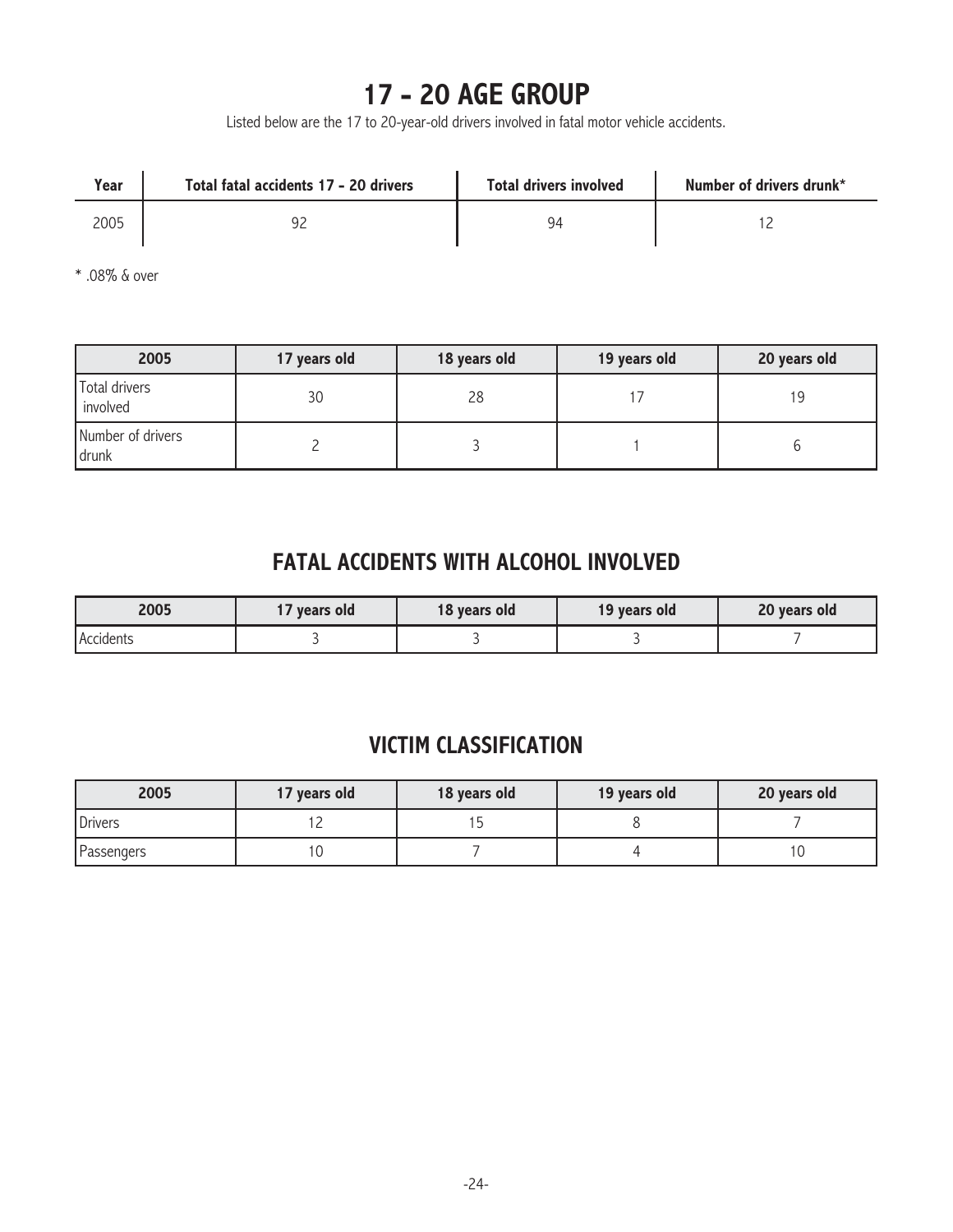|                 | ו שווה שוושבע |     |           | I FIJIANA III IIT      |                       |
|-----------------|---------------|-----|-----------|------------------------|-----------------------|
| <b>Holiday</b>  |               |     |           | <b>Fatal accidents</b> | <b>Persons killed</b> |
| Memorial Day*   |               |     |           |                        |                       |
|                 | 2001          | (4) | 96 Hours  | 9                      | 9                     |
|                 | 2002          | (4) | 96 Hours  | 8                      | 9                     |
|                 | 2003          | (4) | 96 Hours  | 7                      | 9                     |
|                 | 2004          | (4) | 96 Hours  | 12                     | 15                    |
|                 | 2005          | (4) | 96 Hours  | 8                      | $\,8\,$               |
| Fourth of July* |               |     |           |                        |                       |
|                 | 2001          | (2) | 48 Hours  | $\overline{4}$         | 5                     |
|                 | 2002          | (2) | 48 Hours  | 5                      | 6                     |
|                 | 2003          | (4) | 96 Hours  | 5                      | 6                     |
|                 | 2004          | (5) | 120 Hours | 20                     | 22                    |
|                 | 2005          | (4) | 96 Hours  | $\overline{4}$         | $\,8\,$               |
| Labor Day*      |               |     |           |                        |                       |
|                 | 2001          | (4) | 96 Hours  | 7                      | $\overline{7}$        |
|                 | 2002          | (4) | 96 Hours  | 8                      | 8                     |
|                 | 2003          | (4) | 96 Hours  | 9                      | 11                    |
|                 | 2004          | (4) | 96 Hours  | 13                     | 15                    |
|                 | 2005          | (4) | 96 Hours  | 14                     | 15                    |
| Thanksgiving*   |               |     |           |                        |                       |
|                 | 2001          | (5) | 120 Hours | 11                     | 12                    |
|                 | 2002          | (5) | 120 Hours | 5                      | 5                     |
|                 | 2003          | (5) | 120 Hours | 9                      | 10                    |
|                 | 2004          | (5) | 120 Hours | 9                      | 11                    |
|                 | 2005          | (5) | 120 Hours | 16                     | 22                    |
| Christmas       |               |     |           |                        |                       |
|                 | 2001          | (4) | 96 Hours  | 16                     | 18                    |
|                 | 2002          | (4) | 96 Hours  | 3                      | $\mathsf 3$           |
|                 | 2003          | (2) | 48 Hours  | 6                      | 6                     |
|                 | 2004          | (4) | 96 Hours  | 16                     | 18                    |
|                 | 2005          | (4) | 96 Hours  | 9                      | $10$                  |
| New Year's      |               |     |           |                        |                       |
|                 | 2001-02       | (4) | 96 Hours  | 14                     | 16                    |
|                 | 2002-03       | (4) | 96 Hours  | $10$                   | 11                    |
|                 | 2003-04       | (2) | 48 Hours  | $\overline{c}$         | 2                     |
|                 | 2004-05       | (4) | 96 Hours  | 6                      | 6                     |
|                 | 2005-06       | (4) | 96 Hours  | 6                      | 6                     |

### **FATAL ACCIDENTS AND PERSONS KILLED FOR SELECTED HOLIDAY PERIODS IN NEW JERSEY**

Figures in parentheses show number of full days in each holiday period. An (\*) denotes C.A.R.E. designated holidays.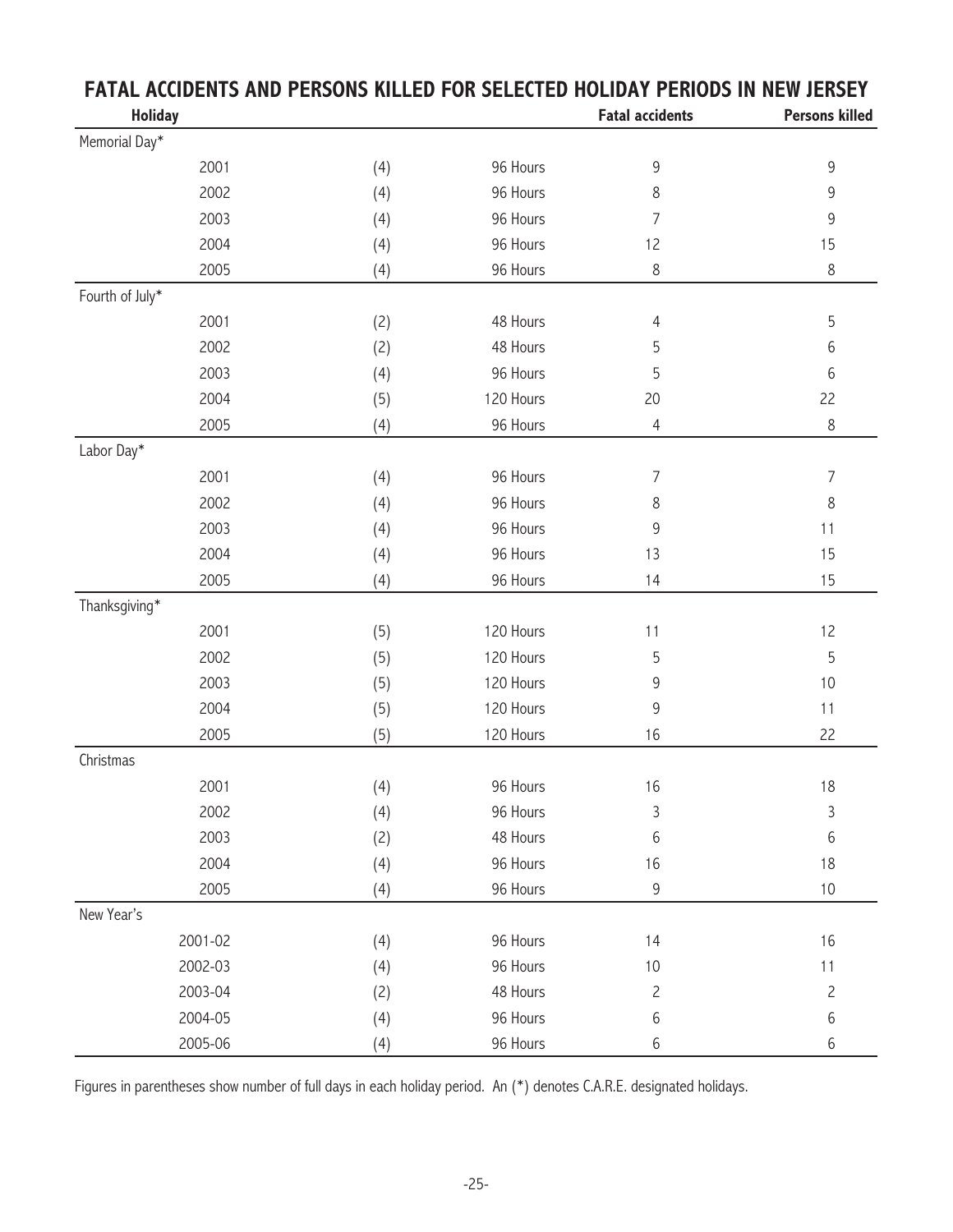| ľ           |
|-------------|
|             |
| ı           |
|             |
| с<br>ı<br>I |
|             |
| ı           |

| <b>Drivers</b><br><b>Fatalities</b> | Passengers | <b>Pedestrians</b> | Pedalcyslists  | Motorcycles*   | Mopeds* | Involvement<br>Alcohol |
|-------------------------------------|------------|--------------------|----------------|----------------|---------|------------------------|
| 443                                 | 172        | 176                | $\frac{8}{1}$  | 51             | 0       | 30.4%                  |
| 405                                 | 203        | 145                | $\overline{C}$ | 44             | 0       | 30.8%                  |
| 403                                 | 163        | 156                | $\frac{6}{1}$  | 38             | 0       | 27.4%                  |
| 384                                 | 164        | 153                | 24             | $\overline{P}$ |         | 32.0%                  |
| 415                                 | 151        | 144                | $\frac{3}{5}$  | 55             | C       | 36.1%                  |
| 417                                 | 168        | 130                | 25             | 22             | 0       | 31.0%                  |
| 419                                 | 161        | 176                | 15             | 53             | C       | 33.4%                  |
| 416                                 | 171        | 137                |                | 58             | C       | 32.5%                  |
| 425                                 | 131        | 151                | $\frac{0}{1}$  | 74             | C       | 31.9%                  |
| 427                                 | 150        | 154                | $\overline{1}$ | 84             |         | 33.1%                  |
| 4,154                               | 1,634      | 1,522              | 179            | 549            |         | 31.8%                  |

\*Included in "Driver Totals"—If passenger, included in "Passenger Totals." \*Included in "Driver Totals"—If passenger, included in "Passenger Totals."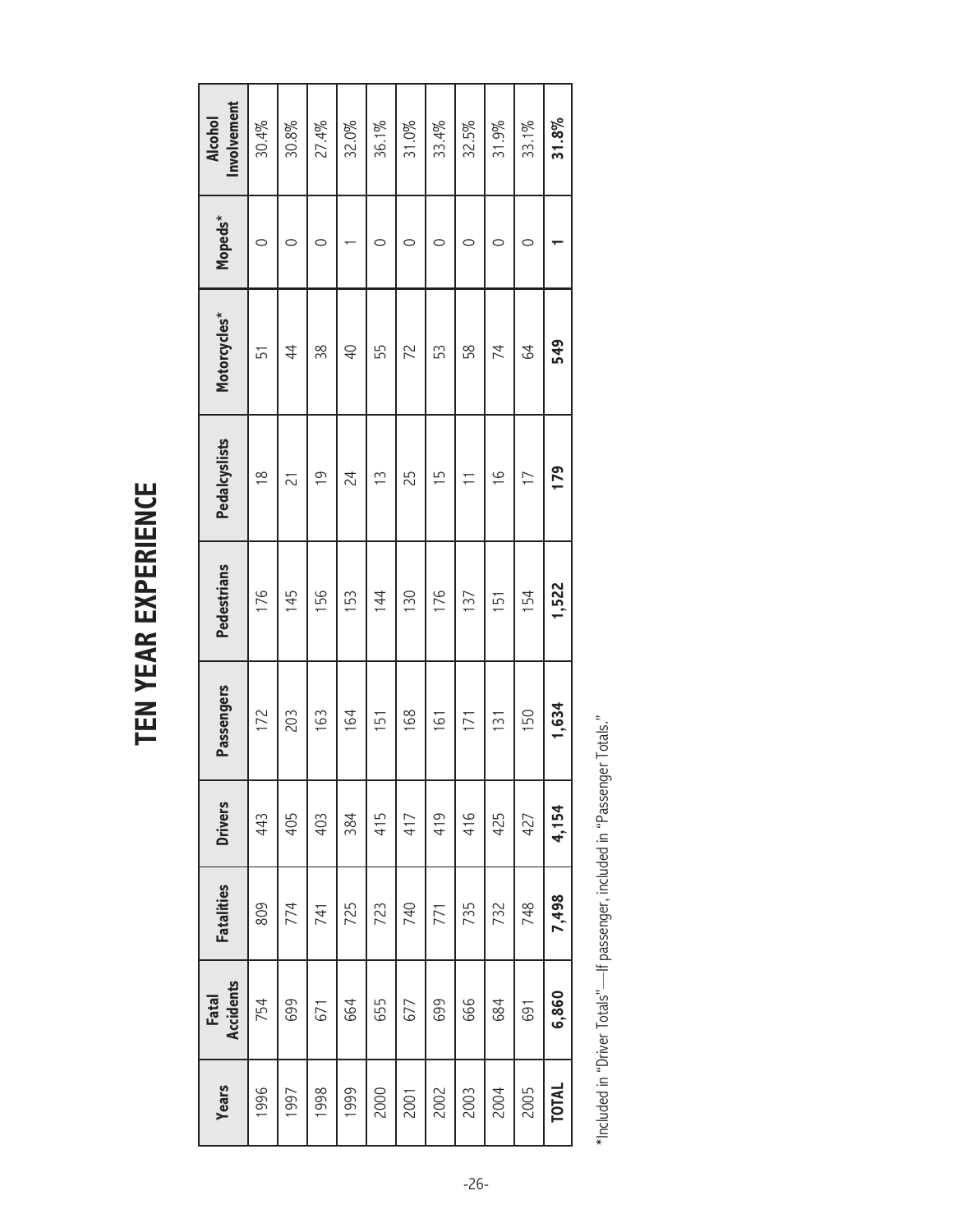## **NJSP FATAL ACCIDENT INVESTIGATIONS SUMMARY BY TROOP**

#### **LEGEND**

CR . . . . . . . . . . . . . . . . County Road SH . . . . . . . . . . . . . . . State Highway MP . . . . . . . . . . . . . . . . . . . Milepost

| <b>MP</b><br><b>Time</b><br>Road<br><b>Municipality</b><br><b>Contributing Circumstances</b><br><b>Station</b><br>County<br>Date<br>WOODSTOWN<br>5.2<br><b>OLDSMAN TWP</b><br>SALEM<br>DRUNK DRIVING<br>01/08/2005<br>0412<br><b>US 130</b><br><b>WOODBINE</b><br>SH 50<br>0.6<br><b>UPPER TWP</b><br>CAPE MAY<br>FAIL TO KEEP RIGHT<br>01/14/2005<br>1206<br>SH 54<br>2.4<br>01/17/2005<br>0017<br><b>BUENA VISTA</b><br><b>BUENA VISTA TWP</b><br><b>ATLANTIC</b><br>FAILURE TO KEEP RIGHT<br>CUMBERLAND<br>1626<br><b>BRIDGETON</b><br>CR 609<br>0.0<br><b>FAIRFIELD TWP</b><br>DRIVER INATTENTION<br>01/17/2005<br>2045<br>WOODSTOWN<br><b>US 40</b><br>DISREGARDING STOP SIGN<br>01/17/2005<br>11.6<br>PILESGROVE TWP<br><b>SALEM</b><br>2234<br>BALLINGERS MILL RD 0.0<br>SALEM<br>TOO FAST FOR CONDITIONS<br>01/20/2005<br><b>WOODSTOWN</b><br><b>ALLOWAY TWP</b><br><b>BRIDGETON</b><br>SH 49<br><b>STOW CREEK TWP</b><br>CUMBERLAND<br>01/28/2005<br>0948<br>20.5<br>DISREGARDING STOP SIGN<br><b>BELLMAWR</b><br><b>SH 42</b><br>CAMDEN<br>02/02/2005<br>1146<br>10.3<br><b>GLOUCESTER TWP</b><br>DRUNK DRIVING<br>0002<br>PORT NORRIS<br>CR 646<br>0.0<br>MAURICE RIVER TWP<br>CUMBERLAND<br>DRUNK DRIVING<br>02/12/2005<br>1503<br>CR 628<br>CAPE MAY<br>02/14/2005<br><b>WOODBINE</b><br>0.0<br><b>DENNIS TWP</b><br>DRIVER INATTENTION<br><b>SH 42</b><br>CAMDEN<br>02/24/2005<br>0704<br><b>BELLMAWR</b><br>7.2<br><b>GLOUCESTER TWP</b><br>MECHANICAL FAILURE<br>COLSTON RD<br>0.0<br>03/09/2005<br>0848<br>WOODSTOWN<br>UPPER PITTSGROVE TWP<br>SALEM<br>TOO FAST FOR CONDITIONS<br><b>US 40</b><br>21.5<br>SALEM<br>03/31/2005<br>0645<br>WOODSTOWN<br>UPPER PITTSGROVE TWP<br>FAILURE TO KEEP RIGHT<br>CR 581<br>0.0<br>SALEM<br>DISREGARDING STOP SIGN<br>04/14/2005<br>1805<br>WOODSTOWN<br>UPPER PITTSGROVE TWP<br>0250<br>$1-295$<br>PEDESTRIAN VIOLATION<br>04/18/2005<br><b>BELLMAWR</b><br>16.5<br><b>GREENWICH TWP</b><br><b>GLOUCESTER</b><br>CR 669<br>1148<br><b>BUENA VISTA</b><br>0.0<br>ESTELL MANOR CITY<br><b>ATLANTIC</b><br>DRIVER INATTENTION<br>04/19/2005<br>SH 55<br>28.7<br>CUMBERLAND<br>05/08/2005<br>0115<br>PORT NORRIS<br>MILLVILLE CITY<br><b>DRUNK DRIVING</b><br>0749<br>WOODSTOWN<br>CR 540<br>0.0<br>FAILURE TO KEEP RIGHT<br>05/11/2005<br>MANNINGTON TWP<br>SALEM<br>A.C.E.<br><b>EXPRESSWAY</b><br>0753<br>11.2<br><b>EGG HARBOR TWP</b><br><b>ATLANTIC</b><br>FAILURE TO KEEP RIGHT<br>05/13/2005<br>1035<br><b>BRIDGETON</b><br><b>SH 77</b><br>6.8<br>CUMBERLAND<br>05/14/2005<br>UPPER DEERFIELD TWP<br>DISREGARDING STOP SIGN<br>0654<br><b>BRIDGETON</b><br>CR 553<br>0.0<br>05/20/2005<br>UPPER DEERFIELD TWP<br>CUMBERLAND<br>DRIVER INATTENTION<br>SH 47<br>1507<br>PORT NORRIS<br>32.2<br>MAURICE RIVER TWP<br>CUMBERLAND<br>FAIL TO YIELD RIGHT OF WAY<br>06/01/2005<br><b>SH 42</b><br>8.1<br>06/11/2005<br>1552<br><b>BELLMAWR</b><br><b>GLOUCESTER TWP</b><br>CAMDEN<br><b>DRUNK DRIVING</b><br>$1-295$<br><b>GLOUCESTER</b><br>06/18/2005<br>1812<br><b>BELLMAWR</b><br>16.6<br><b>EAST GREENWICH TWP</b><br>DRUNK DRIVING<br>$1-295$<br>1130<br><b>BELLMAWR</b><br>24.2<br>WEST DEPTFORD TWP<br><b>GLOUCESTER</b><br>FAILURE TO KEEP RIGHT<br>06/19/2005<br>SH 49<br><b>BRIDGETON</b><br>21.4<br>SHILOH BORO<br>CUMBERLAND<br>DRIVER INATTENTION<br>06/20/2005<br>1419<br><b>SH 77</b><br>UPPER PITTSGROVE TWP<br>SALEM<br>06/22/2005<br>1636<br>WOODSTOWN<br>11.4<br>DRIVER INATTENTION<br>23.4<br>07/15/2005<br>0631<br><b>BELLMAWR</b><br>$1-295$<br>WEST DEPTFORD TWP<br><b>GLOUCESTER</b><br>UNDER INFLUENCE OF DRUGS<br><b>WOODBINE</b><br>0135<br>CR 625<br>0.0<br><b>DENNIS TWP</b><br>CAPE MAY<br>DRUNK DRIVING<br>07/17/2005<br>0717<br>A.C.E.<br><b>EXPRESSWAY</b><br>18.6<br>07/21/2005<br><b>HAMILTON TWP</b><br><b>ATLANTIC</b><br>FAIL TO KEEP RIGHT<br>1708<br>PORT NORRIS<br>SH 347<br>MAURICE RIVER TWP<br>CUMBERLAND<br>DRIVER FELL ASLEEP<br>07/22/2005<br>4.2<br>CR 611<br>07/26/2005<br>1958<br><b>BRIDGETON</b><br>0.0<br><b>BRIDGETON CITY</b><br>CUMBERLAND<br>EXCEEDING SPEED LIMIT<br><b>WOODBINE</b><br>SH 347<br>0.6<br><b>DENNIS TWP</b><br>CAPE MAY<br>FAIL TO KEEP RIGHT<br>08/03/2005<br>1806<br>A.C.E.<br><b>EXPRESSWAY</b><br>CAMDEN<br>08/05/2005<br>1412<br>38.8<br>WINSLOW TWP<br>EXCEEDING SPEED LIMIT<br>A.C.E.<br>1200<br><b>EXPRESSWAY</b><br>17.0<br>ATLANTIC<br>TOO FAST FOR CONDITIONS<br>08/13/2005<br><b>HAMILTON TWP</b><br>PORT NORRIS<br>08/14/2005<br>0751<br>CR 553<br>0.0<br><b>LAWRENCE TWP</b><br>CUMBERLAND<br>EXCEEDING SPEED LIMIT<br><b>WOODBINE</b><br>SH 347<br>CAPE MAY<br>FAIL TO KEEP RIGHT<br>08/14/2005<br>1621<br>0.6<br><b>DENNIS TWP</b><br>CR 625<br>0333<br><b>WOODBINE</b><br>0.0<br><b>DENNIS TWP</b><br>CAPE MAY<br><b>EXCEEDING SPEED LIMIT</b><br>08/24/2005<br>PORT NORRIS<br>CR 610<br>08/28/2005<br>1904<br>0.0<br><b>LAWRENCE TWP</b><br>CUMBERLAND<br>DRUNK DRIVING<br>SH 55<br>EXCEEDING SPEED LIMIT<br>09/04/2005<br>1812<br><b>BELLMAWR</b><br>45.7<br><b>ELK TWP</b><br><b>GLOUCESTER</b><br>A.C.E.<br><b>EXPRESSWAY</b><br><b>GLOUCESTER CITY</b><br>CAMDEN<br>FAILURE TO KEEP RIGHT<br>09/22/2005<br>1616<br>41.3<br><b>BELLMAWR</b><br>$1-295$<br>25.6<br><b>WESTVILLE BORO</b><br><b>GLOUCESTER</b><br>TIRE BLEW OUT<br>09/24/2005<br>1550<br>WOODBINE<br>CR 677<br>0.0<br><b>UPPER TWP</b><br>CAPE MAY<br>FAILURE TO KEEP RIGHT<br>10/03/2005<br>2126<br>11/06/2005<br>1653<br><b>BRIDGETON</b><br>CR 639<br>0.0<br>PITTSGROVE TWP<br><b>SALEM</b><br>DRUNK DRIVING<br>1403<br>$I-295$<br>33.9<br>CAMDEN<br>UNDER INFLUENCE OF DRUGS<br>11/12/2005<br><b>BELLMAWR</b><br>CHERRY HILL TWP<br><b>BRIDGETON</b><br>CUMBERLAND<br>11/15/2005<br>1154<br>CR 617<br>0.0<br><b>HOPEWELL TWP</b><br>DISREGARDING STOP SIGN<br>0152<br>A.C.E.<br><b>EXPRESSWAY</b><br>ATLANTIC<br>FOLLOWING TOO CLOSELY<br>11/17/2005<br>3.0<br>PLEASANTVILLE CITY<br><b>OTHER</b><br>0618<br><b>BELLMAWR</b><br>3.0<br><b>CAMDEN CITY</b><br>CAMDEN<br>11/18/2005<br>$1-676$<br>11/23/2005<br>A.C.E.<br><b>EXPRESSWAY</b><br>27.9<br><b>HAMMONTON TOWN</b><br>ATLANTIC<br>PEDESTRIAN VIOLATION<br>2113<br>0511<br>WOODSTOWN<br><b>SH 77</b><br>UPPER PITTSGROVE TWP<br>SALEM<br>TOO FAST FOR CONDITIONS<br>11/28/2005<br>11.0 |  |  | <b>TROOP A</b> |  |
|------------------------------------------------------------------------------------------------------------------------------------------------------------------------------------------------------------------------------------------------------------------------------------------------------------------------------------------------------------------------------------------------------------------------------------------------------------------------------------------------------------------------------------------------------------------------------------------------------------------------------------------------------------------------------------------------------------------------------------------------------------------------------------------------------------------------------------------------------------------------------------------------------------------------------------------------------------------------------------------------------------------------------------------------------------------------------------------------------------------------------------------------------------------------------------------------------------------------------------------------------------------------------------------------------------------------------------------------------------------------------------------------------------------------------------------------------------------------------------------------------------------------------------------------------------------------------------------------------------------------------------------------------------------------------------------------------------------------------------------------------------------------------------------------------------------------------------------------------------------------------------------------------------------------------------------------------------------------------------------------------------------------------------------------------------------------------------------------------------------------------------------------------------------------------------------------------------------------------------------------------------------------------------------------------------------------------------------------------------------------------------------------------------------------------------------------------------------------------------------------------------------------------------------------------------------------------------------------------------------------------------------------------------------------------------------------------------------------------------------------------------------------------------------------------------------------------------------------------------------------------------------------------------------------------------------------------------------------------------------------------------------------------------------------------------------------------------------------------------------------------------------------------------------------------------------------------------------------------------------------------------------------------------------------------------------------------------------------------------------------------------------------------------------------------------------------------------------------------------------------------------------------------------------------------------------------------------------------------------------------------------------------------------------------------------------------------------------------------------------------------------------------------------------------------------------------------------------------------------------------------------------------------------------------------------------------------------------------------------------------------------------------------------------------------------------------------------------------------------------------------------------------------------------------------------------------------------------------------------------------------------------------------------------------------------------------------------------------------------------------------------------------------------------------------------------------------------------------------------------------------------------------------------------------------------------------------------------------------------------------------------------------------------------------------------------------------------------------------------------------------------------------------------------------------------------------------------------------------------------------------------------------------------------------------------------------------------------------------------------------------------------------------------------------------------------------------------------------------------------------------------------------------------------------------------------------------------------------------------------------------------------------------------------------------------------------------------------------------------------------------------------------------------------------------------------------------------------------------------------------------------------------------------------------------------------------------------------------------------------------------------------------------------------------------------------------------------------------------------------------------------------------------------------------------------------------------------------------------------------------------------------------------------------------------------------------------------------------------------------------------------------------------------------------------------------------------------------------------------------------------------------------------------------------------------------------------------------------------------------------------------------------|--|--|----------------|--|
|                                                                                                                                                                                                                                                                                                                                                                                                                                                                                                                                                                                                                                                                                                                                                                                                                                                                                                                                                                                                                                                                                                                                                                                                                                                                                                                                                                                                                                                                                                                                                                                                                                                                                                                                                                                                                                                                                                                                                                                                                                                                                                                                                                                                                                                                                                                                                                                                                                                                                                                                                                                                                                                                                                                                                                                                                                                                                                                                                                                                                                                                                                                                                                                                                                                                                                                                                                                                                                                                                                                                                                                                                                                                                                                                                                                                                                                                                                                                                                                                                                                                                                                                                                                                                                                                                                                                                                                                                                                                                                                                                                                                                                                                                                                                                                                                                                                                                                                                                                                                                                                                                                                                                                                                                                                                                                                                                                                                                                                                                                                                                                                                                                                                                                                                                                                                                                                                                                                                                                                                                                                                                                                                                                                                                                                                        |  |  |                |  |
|                                                                                                                                                                                                                                                                                                                                                                                                                                                                                                                                                                                                                                                                                                                                                                                                                                                                                                                                                                                                                                                                                                                                                                                                                                                                                                                                                                                                                                                                                                                                                                                                                                                                                                                                                                                                                                                                                                                                                                                                                                                                                                                                                                                                                                                                                                                                                                                                                                                                                                                                                                                                                                                                                                                                                                                                                                                                                                                                                                                                                                                                                                                                                                                                                                                                                                                                                                                                                                                                                                                                                                                                                                                                                                                                                                                                                                                                                                                                                                                                                                                                                                                                                                                                                                                                                                                                                                                                                                                                                                                                                                                                                                                                                                                                                                                                                                                                                                                                                                                                                                                                                                                                                                                                                                                                                                                                                                                                                                                                                                                                                                                                                                                                                                                                                                                                                                                                                                                                                                                                                                                                                                                                                                                                                                                                        |  |  |                |  |
|                                                                                                                                                                                                                                                                                                                                                                                                                                                                                                                                                                                                                                                                                                                                                                                                                                                                                                                                                                                                                                                                                                                                                                                                                                                                                                                                                                                                                                                                                                                                                                                                                                                                                                                                                                                                                                                                                                                                                                                                                                                                                                                                                                                                                                                                                                                                                                                                                                                                                                                                                                                                                                                                                                                                                                                                                                                                                                                                                                                                                                                                                                                                                                                                                                                                                                                                                                                                                                                                                                                                                                                                                                                                                                                                                                                                                                                                                                                                                                                                                                                                                                                                                                                                                                                                                                                                                                                                                                                                                                                                                                                                                                                                                                                                                                                                                                                                                                                                                                                                                                                                                                                                                                                                                                                                                                                                                                                                                                                                                                                                                                                                                                                                                                                                                                                                                                                                                                                                                                                                                                                                                                                                                                                                                                                                        |  |  |                |  |
|                                                                                                                                                                                                                                                                                                                                                                                                                                                                                                                                                                                                                                                                                                                                                                                                                                                                                                                                                                                                                                                                                                                                                                                                                                                                                                                                                                                                                                                                                                                                                                                                                                                                                                                                                                                                                                                                                                                                                                                                                                                                                                                                                                                                                                                                                                                                                                                                                                                                                                                                                                                                                                                                                                                                                                                                                                                                                                                                                                                                                                                                                                                                                                                                                                                                                                                                                                                                                                                                                                                                                                                                                                                                                                                                                                                                                                                                                                                                                                                                                                                                                                                                                                                                                                                                                                                                                                                                                                                                                                                                                                                                                                                                                                                                                                                                                                                                                                                                                                                                                                                                                                                                                                                                                                                                                                                                                                                                                                                                                                                                                                                                                                                                                                                                                                                                                                                                                                                                                                                                                                                                                                                                                                                                                                                                        |  |  |                |  |
|                                                                                                                                                                                                                                                                                                                                                                                                                                                                                                                                                                                                                                                                                                                                                                                                                                                                                                                                                                                                                                                                                                                                                                                                                                                                                                                                                                                                                                                                                                                                                                                                                                                                                                                                                                                                                                                                                                                                                                                                                                                                                                                                                                                                                                                                                                                                                                                                                                                                                                                                                                                                                                                                                                                                                                                                                                                                                                                                                                                                                                                                                                                                                                                                                                                                                                                                                                                                                                                                                                                                                                                                                                                                                                                                                                                                                                                                                                                                                                                                                                                                                                                                                                                                                                                                                                                                                                                                                                                                                                                                                                                                                                                                                                                                                                                                                                                                                                                                                                                                                                                                                                                                                                                                                                                                                                                                                                                                                                                                                                                                                                                                                                                                                                                                                                                                                                                                                                                                                                                                                                                                                                                                                                                                                                                                        |  |  |                |  |
|                                                                                                                                                                                                                                                                                                                                                                                                                                                                                                                                                                                                                                                                                                                                                                                                                                                                                                                                                                                                                                                                                                                                                                                                                                                                                                                                                                                                                                                                                                                                                                                                                                                                                                                                                                                                                                                                                                                                                                                                                                                                                                                                                                                                                                                                                                                                                                                                                                                                                                                                                                                                                                                                                                                                                                                                                                                                                                                                                                                                                                                                                                                                                                                                                                                                                                                                                                                                                                                                                                                                                                                                                                                                                                                                                                                                                                                                                                                                                                                                                                                                                                                                                                                                                                                                                                                                                                                                                                                                                                                                                                                                                                                                                                                                                                                                                                                                                                                                                                                                                                                                                                                                                                                                                                                                                                                                                                                                                                                                                                                                                                                                                                                                                                                                                                                                                                                                                                                                                                                                                                                                                                                                                                                                                                                                        |  |  |                |  |
|                                                                                                                                                                                                                                                                                                                                                                                                                                                                                                                                                                                                                                                                                                                                                                                                                                                                                                                                                                                                                                                                                                                                                                                                                                                                                                                                                                                                                                                                                                                                                                                                                                                                                                                                                                                                                                                                                                                                                                                                                                                                                                                                                                                                                                                                                                                                                                                                                                                                                                                                                                                                                                                                                                                                                                                                                                                                                                                                                                                                                                                                                                                                                                                                                                                                                                                                                                                                                                                                                                                                                                                                                                                                                                                                                                                                                                                                                                                                                                                                                                                                                                                                                                                                                                                                                                                                                                                                                                                                                                                                                                                                                                                                                                                                                                                                                                                                                                                                                                                                                                                                                                                                                                                                                                                                                                                                                                                                                                                                                                                                                                                                                                                                                                                                                                                                                                                                                                                                                                                                                                                                                                                                                                                                                                                                        |  |  |                |  |
|                                                                                                                                                                                                                                                                                                                                                                                                                                                                                                                                                                                                                                                                                                                                                                                                                                                                                                                                                                                                                                                                                                                                                                                                                                                                                                                                                                                                                                                                                                                                                                                                                                                                                                                                                                                                                                                                                                                                                                                                                                                                                                                                                                                                                                                                                                                                                                                                                                                                                                                                                                                                                                                                                                                                                                                                                                                                                                                                                                                                                                                                                                                                                                                                                                                                                                                                                                                                                                                                                                                                                                                                                                                                                                                                                                                                                                                                                                                                                                                                                                                                                                                                                                                                                                                                                                                                                                                                                                                                                                                                                                                                                                                                                                                                                                                                                                                                                                                                                                                                                                                                                                                                                                                                                                                                                                                                                                                                                                                                                                                                                                                                                                                                                                                                                                                                                                                                                                                                                                                                                                                                                                                                                                                                                                                                        |  |  |                |  |
|                                                                                                                                                                                                                                                                                                                                                                                                                                                                                                                                                                                                                                                                                                                                                                                                                                                                                                                                                                                                                                                                                                                                                                                                                                                                                                                                                                                                                                                                                                                                                                                                                                                                                                                                                                                                                                                                                                                                                                                                                                                                                                                                                                                                                                                                                                                                                                                                                                                                                                                                                                                                                                                                                                                                                                                                                                                                                                                                                                                                                                                                                                                                                                                                                                                                                                                                                                                                                                                                                                                                                                                                                                                                                                                                                                                                                                                                                                                                                                                                                                                                                                                                                                                                                                                                                                                                                                                                                                                                                                                                                                                                                                                                                                                                                                                                                                                                                                                                                                                                                                                                                                                                                                                                                                                                                                                                                                                                                                                                                                                                                                                                                                                                                                                                                                                                                                                                                                                                                                                                                                                                                                                                                                                                                                                                        |  |  |                |  |
|                                                                                                                                                                                                                                                                                                                                                                                                                                                                                                                                                                                                                                                                                                                                                                                                                                                                                                                                                                                                                                                                                                                                                                                                                                                                                                                                                                                                                                                                                                                                                                                                                                                                                                                                                                                                                                                                                                                                                                                                                                                                                                                                                                                                                                                                                                                                                                                                                                                                                                                                                                                                                                                                                                                                                                                                                                                                                                                                                                                                                                                                                                                                                                                                                                                                                                                                                                                                                                                                                                                                                                                                                                                                                                                                                                                                                                                                                                                                                                                                                                                                                                                                                                                                                                                                                                                                                                                                                                                                                                                                                                                                                                                                                                                                                                                                                                                                                                                                                                                                                                                                                                                                                                                                                                                                                                                                                                                                                                                                                                                                                                                                                                                                                                                                                                                                                                                                                                                                                                                                                                                                                                                                                                                                                                                                        |  |  |                |  |
|                                                                                                                                                                                                                                                                                                                                                                                                                                                                                                                                                                                                                                                                                                                                                                                                                                                                                                                                                                                                                                                                                                                                                                                                                                                                                                                                                                                                                                                                                                                                                                                                                                                                                                                                                                                                                                                                                                                                                                                                                                                                                                                                                                                                                                                                                                                                                                                                                                                                                                                                                                                                                                                                                                                                                                                                                                                                                                                                                                                                                                                                                                                                                                                                                                                                                                                                                                                                                                                                                                                                                                                                                                                                                                                                                                                                                                                                                                                                                                                                                                                                                                                                                                                                                                                                                                                                                                                                                                                                                                                                                                                                                                                                                                                                                                                                                                                                                                                                                                                                                                                                                                                                                                                                                                                                                                                                                                                                                                                                                                                                                                                                                                                                                                                                                                                                                                                                                                                                                                                                                                                                                                                                                                                                                                                                        |  |  |                |  |
|                                                                                                                                                                                                                                                                                                                                                                                                                                                                                                                                                                                                                                                                                                                                                                                                                                                                                                                                                                                                                                                                                                                                                                                                                                                                                                                                                                                                                                                                                                                                                                                                                                                                                                                                                                                                                                                                                                                                                                                                                                                                                                                                                                                                                                                                                                                                                                                                                                                                                                                                                                                                                                                                                                                                                                                                                                                                                                                                                                                                                                                                                                                                                                                                                                                                                                                                                                                                                                                                                                                                                                                                                                                                                                                                                                                                                                                                                                                                                                                                                                                                                                                                                                                                                                                                                                                                                                                                                                                                                                                                                                                                                                                                                                                                                                                                                                                                                                                                                                                                                                                                                                                                                                                                                                                                                                                                                                                                                                                                                                                                                                                                                                                                                                                                                                                                                                                                                                                                                                                                                                                                                                                                                                                                                                                                        |  |  |                |  |
|                                                                                                                                                                                                                                                                                                                                                                                                                                                                                                                                                                                                                                                                                                                                                                                                                                                                                                                                                                                                                                                                                                                                                                                                                                                                                                                                                                                                                                                                                                                                                                                                                                                                                                                                                                                                                                                                                                                                                                                                                                                                                                                                                                                                                                                                                                                                                                                                                                                                                                                                                                                                                                                                                                                                                                                                                                                                                                                                                                                                                                                                                                                                                                                                                                                                                                                                                                                                                                                                                                                                                                                                                                                                                                                                                                                                                                                                                                                                                                                                                                                                                                                                                                                                                                                                                                                                                                                                                                                                                                                                                                                                                                                                                                                                                                                                                                                                                                                                                                                                                                                                                                                                                                                                                                                                                                                                                                                                                                                                                                                                                                                                                                                                                                                                                                                                                                                                                                                                                                                                                                                                                                                                                                                                                                                                        |  |  |                |  |
|                                                                                                                                                                                                                                                                                                                                                                                                                                                                                                                                                                                                                                                                                                                                                                                                                                                                                                                                                                                                                                                                                                                                                                                                                                                                                                                                                                                                                                                                                                                                                                                                                                                                                                                                                                                                                                                                                                                                                                                                                                                                                                                                                                                                                                                                                                                                                                                                                                                                                                                                                                                                                                                                                                                                                                                                                                                                                                                                                                                                                                                                                                                                                                                                                                                                                                                                                                                                                                                                                                                                                                                                                                                                                                                                                                                                                                                                                                                                                                                                                                                                                                                                                                                                                                                                                                                                                                                                                                                                                                                                                                                                                                                                                                                                                                                                                                                                                                                                                                                                                                                                                                                                                                                                                                                                                                                                                                                                                                                                                                                                                                                                                                                                                                                                                                                                                                                                                                                                                                                                                                                                                                                                                                                                                                                                        |  |  |                |  |
|                                                                                                                                                                                                                                                                                                                                                                                                                                                                                                                                                                                                                                                                                                                                                                                                                                                                                                                                                                                                                                                                                                                                                                                                                                                                                                                                                                                                                                                                                                                                                                                                                                                                                                                                                                                                                                                                                                                                                                                                                                                                                                                                                                                                                                                                                                                                                                                                                                                                                                                                                                                                                                                                                                                                                                                                                                                                                                                                                                                                                                                                                                                                                                                                                                                                                                                                                                                                                                                                                                                                                                                                                                                                                                                                                                                                                                                                                                                                                                                                                                                                                                                                                                                                                                                                                                                                                                                                                                                                                                                                                                                                                                                                                                                                                                                                                                                                                                                                                                                                                                                                                                                                                                                                                                                                                                                                                                                                                                                                                                                                                                                                                                                                                                                                                                                                                                                                                                                                                                                                                                                                                                                                                                                                                                                                        |  |  |                |  |
|                                                                                                                                                                                                                                                                                                                                                                                                                                                                                                                                                                                                                                                                                                                                                                                                                                                                                                                                                                                                                                                                                                                                                                                                                                                                                                                                                                                                                                                                                                                                                                                                                                                                                                                                                                                                                                                                                                                                                                                                                                                                                                                                                                                                                                                                                                                                                                                                                                                                                                                                                                                                                                                                                                                                                                                                                                                                                                                                                                                                                                                                                                                                                                                                                                                                                                                                                                                                                                                                                                                                                                                                                                                                                                                                                                                                                                                                                                                                                                                                                                                                                                                                                                                                                                                                                                                                                                                                                                                                                                                                                                                                                                                                                                                                                                                                                                                                                                                                                                                                                                                                                                                                                                                                                                                                                                                                                                                                                                                                                                                                                                                                                                                                                                                                                                                                                                                                                                                                                                                                                                                                                                                                                                                                                                                                        |  |  |                |  |
|                                                                                                                                                                                                                                                                                                                                                                                                                                                                                                                                                                                                                                                                                                                                                                                                                                                                                                                                                                                                                                                                                                                                                                                                                                                                                                                                                                                                                                                                                                                                                                                                                                                                                                                                                                                                                                                                                                                                                                                                                                                                                                                                                                                                                                                                                                                                                                                                                                                                                                                                                                                                                                                                                                                                                                                                                                                                                                                                                                                                                                                                                                                                                                                                                                                                                                                                                                                                                                                                                                                                                                                                                                                                                                                                                                                                                                                                                                                                                                                                                                                                                                                                                                                                                                                                                                                                                                                                                                                                                                                                                                                                                                                                                                                                                                                                                                                                                                                                                                                                                                                                                                                                                                                                                                                                                                                                                                                                                                                                                                                                                                                                                                                                                                                                                                                                                                                                                                                                                                                                                                                                                                                                                                                                                                                                        |  |  |                |  |
|                                                                                                                                                                                                                                                                                                                                                                                                                                                                                                                                                                                                                                                                                                                                                                                                                                                                                                                                                                                                                                                                                                                                                                                                                                                                                                                                                                                                                                                                                                                                                                                                                                                                                                                                                                                                                                                                                                                                                                                                                                                                                                                                                                                                                                                                                                                                                                                                                                                                                                                                                                                                                                                                                                                                                                                                                                                                                                                                                                                                                                                                                                                                                                                                                                                                                                                                                                                                                                                                                                                                                                                                                                                                                                                                                                                                                                                                                                                                                                                                                                                                                                                                                                                                                                                                                                                                                                                                                                                                                                                                                                                                                                                                                                                                                                                                                                                                                                                                                                                                                                                                                                                                                                                                                                                                                                                                                                                                                                                                                                                                                                                                                                                                                                                                                                                                                                                                                                                                                                                                                                                                                                                                                                                                                                                                        |  |  |                |  |
|                                                                                                                                                                                                                                                                                                                                                                                                                                                                                                                                                                                                                                                                                                                                                                                                                                                                                                                                                                                                                                                                                                                                                                                                                                                                                                                                                                                                                                                                                                                                                                                                                                                                                                                                                                                                                                                                                                                                                                                                                                                                                                                                                                                                                                                                                                                                                                                                                                                                                                                                                                                                                                                                                                                                                                                                                                                                                                                                                                                                                                                                                                                                                                                                                                                                                                                                                                                                                                                                                                                                                                                                                                                                                                                                                                                                                                                                                                                                                                                                                                                                                                                                                                                                                                                                                                                                                                                                                                                                                                                                                                                                                                                                                                                                                                                                                                                                                                                                                                                                                                                                                                                                                                                                                                                                                                                                                                                                                                                                                                                                                                                                                                                                                                                                                                                                                                                                                                                                                                                                                                                                                                                                                                                                                                                                        |  |  |                |  |
|                                                                                                                                                                                                                                                                                                                                                                                                                                                                                                                                                                                                                                                                                                                                                                                                                                                                                                                                                                                                                                                                                                                                                                                                                                                                                                                                                                                                                                                                                                                                                                                                                                                                                                                                                                                                                                                                                                                                                                                                                                                                                                                                                                                                                                                                                                                                                                                                                                                                                                                                                                                                                                                                                                                                                                                                                                                                                                                                                                                                                                                                                                                                                                                                                                                                                                                                                                                                                                                                                                                                                                                                                                                                                                                                                                                                                                                                                                                                                                                                                                                                                                                                                                                                                                                                                                                                                                                                                                                                                                                                                                                                                                                                                                                                                                                                                                                                                                                                                                                                                                                                                                                                                                                                                                                                                                                                                                                                                                                                                                                                                                                                                                                                                                                                                                                                                                                                                                                                                                                                                                                                                                                                                                                                                                                                        |  |  |                |  |
|                                                                                                                                                                                                                                                                                                                                                                                                                                                                                                                                                                                                                                                                                                                                                                                                                                                                                                                                                                                                                                                                                                                                                                                                                                                                                                                                                                                                                                                                                                                                                                                                                                                                                                                                                                                                                                                                                                                                                                                                                                                                                                                                                                                                                                                                                                                                                                                                                                                                                                                                                                                                                                                                                                                                                                                                                                                                                                                                                                                                                                                                                                                                                                                                                                                                                                                                                                                                                                                                                                                                                                                                                                                                                                                                                                                                                                                                                                                                                                                                                                                                                                                                                                                                                                                                                                                                                                                                                                                                                                                                                                                                                                                                                                                                                                                                                                                                                                                                                                                                                                                                                                                                                                                                                                                                                                                                                                                                                                                                                                                                                                                                                                                                                                                                                                                                                                                                                                                                                                                                                                                                                                                                                                                                                                                                        |  |  |                |  |
|                                                                                                                                                                                                                                                                                                                                                                                                                                                                                                                                                                                                                                                                                                                                                                                                                                                                                                                                                                                                                                                                                                                                                                                                                                                                                                                                                                                                                                                                                                                                                                                                                                                                                                                                                                                                                                                                                                                                                                                                                                                                                                                                                                                                                                                                                                                                                                                                                                                                                                                                                                                                                                                                                                                                                                                                                                                                                                                                                                                                                                                                                                                                                                                                                                                                                                                                                                                                                                                                                                                                                                                                                                                                                                                                                                                                                                                                                                                                                                                                                                                                                                                                                                                                                                                                                                                                                                                                                                                                                                                                                                                                                                                                                                                                                                                                                                                                                                                                                                                                                                                                                                                                                                                                                                                                                                                                                                                                                                                                                                                                                                                                                                                                                                                                                                                                                                                                                                                                                                                                                                                                                                                                                                                                                                                                        |  |  |                |  |
|                                                                                                                                                                                                                                                                                                                                                                                                                                                                                                                                                                                                                                                                                                                                                                                                                                                                                                                                                                                                                                                                                                                                                                                                                                                                                                                                                                                                                                                                                                                                                                                                                                                                                                                                                                                                                                                                                                                                                                                                                                                                                                                                                                                                                                                                                                                                                                                                                                                                                                                                                                                                                                                                                                                                                                                                                                                                                                                                                                                                                                                                                                                                                                                                                                                                                                                                                                                                                                                                                                                                                                                                                                                                                                                                                                                                                                                                                                                                                                                                                                                                                                                                                                                                                                                                                                                                                                                                                                                                                                                                                                                                                                                                                                                                                                                                                                                                                                                                                                                                                                                                                                                                                                                                                                                                                                                                                                                                                                                                                                                                                                                                                                                                                                                                                                                                                                                                                                                                                                                                                                                                                                                                                                                                                                                                        |  |  |                |  |
|                                                                                                                                                                                                                                                                                                                                                                                                                                                                                                                                                                                                                                                                                                                                                                                                                                                                                                                                                                                                                                                                                                                                                                                                                                                                                                                                                                                                                                                                                                                                                                                                                                                                                                                                                                                                                                                                                                                                                                                                                                                                                                                                                                                                                                                                                                                                                                                                                                                                                                                                                                                                                                                                                                                                                                                                                                                                                                                                                                                                                                                                                                                                                                                                                                                                                                                                                                                                                                                                                                                                                                                                                                                                                                                                                                                                                                                                                                                                                                                                                                                                                                                                                                                                                                                                                                                                                                                                                                                                                                                                                                                                                                                                                                                                                                                                                                                                                                                                                                                                                                                                                                                                                                                                                                                                                                                                                                                                                                                                                                                                                                                                                                                                                                                                                                                                                                                                                                                                                                                                                                                                                                                                                                                                                                                                        |  |  |                |  |
|                                                                                                                                                                                                                                                                                                                                                                                                                                                                                                                                                                                                                                                                                                                                                                                                                                                                                                                                                                                                                                                                                                                                                                                                                                                                                                                                                                                                                                                                                                                                                                                                                                                                                                                                                                                                                                                                                                                                                                                                                                                                                                                                                                                                                                                                                                                                                                                                                                                                                                                                                                                                                                                                                                                                                                                                                                                                                                                                                                                                                                                                                                                                                                                                                                                                                                                                                                                                                                                                                                                                                                                                                                                                                                                                                                                                                                                                                                                                                                                                                                                                                                                                                                                                                                                                                                                                                                                                                                                                                                                                                                                                                                                                                                                                                                                                                                                                                                                                                                                                                                                                                                                                                                                                                                                                                                                                                                                                                                                                                                                                                                                                                                                                                                                                                                                                                                                                                                                                                                                                                                                                                                                                                                                                                                                                        |  |  |                |  |
|                                                                                                                                                                                                                                                                                                                                                                                                                                                                                                                                                                                                                                                                                                                                                                                                                                                                                                                                                                                                                                                                                                                                                                                                                                                                                                                                                                                                                                                                                                                                                                                                                                                                                                                                                                                                                                                                                                                                                                                                                                                                                                                                                                                                                                                                                                                                                                                                                                                                                                                                                                                                                                                                                                                                                                                                                                                                                                                                                                                                                                                                                                                                                                                                                                                                                                                                                                                                                                                                                                                                                                                                                                                                                                                                                                                                                                                                                                                                                                                                                                                                                                                                                                                                                                                                                                                                                                                                                                                                                                                                                                                                                                                                                                                                                                                                                                                                                                                                                                                                                                                                                                                                                                                                                                                                                                                                                                                                                                                                                                                                                                                                                                                                                                                                                                                                                                                                                                                                                                                                                                                                                                                                                                                                                                                                        |  |  |                |  |
|                                                                                                                                                                                                                                                                                                                                                                                                                                                                                                                                                                                                                                                                                                                                                                                                                                                                                                                                                                                                                                                                                                                                                                                                                                                                                                                                                                                                                                                                                                                                                                                                                                                                                                                                                                                                                                                                                                                                                                                                                                                                                                                                                                                                                                                                                                                                                                                                                                                                                                                                                                                                                                                                                                                                                                                                                                                                                                                                                                                                                                                                                                                                                                                                                                                                                                                                                                                                                                                                                                                                                                                                                                                                                                                                                                                                                                                                                                                                                                                                                                                                                                                                                                                                                                                                                                                                                                                                                                                                                                                                                                                                                                                                                                                                                                                                                                                                                                                                                                                                                                                                                                                                                                                                                                                                                                                                                                                                                                                                                                                                                                                                                                                                                                                                                                                                                                                                                                                                                                                                                                                                                                                                                                                                                                                                        |  |  |                |  |
|                                                                                                                                                                                                                                                                                                                                                                                                                                                                                                                                                                                                                                                                                                                                                                                                                                                                                                                                                                                                                                                                                                                                                                                                                                                                                                                                                                                                                                                                                                                                                                                                                                                                                                                                                                                                                                                                                                                                                                                                                                                                                                                                                                                                                                                                                                                                                                                                                                                                                                                                                                                                                                                                                                                                                                                                                                                                                                                                                                                                                                                                                                                                                                                                                                                                                                                                                                                                                                                                                                                                                                                                                                                                                                                                                                                                                                                                                                                                                                                                                                                                                                                                                                                                                                                                                                                                                                                                                                                                                                                                                                                                                                                                                                                                                                                                                                                                                                                                                                                                                                                                                                                                                                                                                                                                                                                                                                                                                                                                                                                                                                                                                                                                                                                                                                                                                                                                                                                                                                                                                                                                                                                                                                                                                                                                        |  |  |                |  |
|                                                                                                                                                                                                                                                                                                                                                                                                                                                                                                                                                                                                                                                                                                                                                                                                                                                                                                                                                                                                                                                                                                                                                                                                                                                                                                                                                                                                                                                                                                                                                                                                                                                                                                                                                                                                                                                                                                                                                                                                                                                                                                                                                                                                                                                                                                                                                                                                                                                                                                                                                                                                                                                                                                                                                                                                                                                                                                                                                                                                                                                                                                                                                                                                                                                                                                                                                                                                                                                                                                                                                                                                                                                                                                                                                                                                                                                                                                                                                                                                                                                                                                                                                                                                                                                                                                                                                                                                                                                                                                                                                                                                                                                                                                                                                                                                                                                                                                                                                                                                                                                                                                                                                                                                                                                                                                                                                                                                                                                                                                                                                                                                                                                                                                                                                                                                                                                                                                                                                                                                                                                                                                                                                                                                                                                                        |  |  |                |  |
|                                                                                                                                                                                                                                                                                                                                                                                                                                                                                                                                                                                                                                                                                                                                                                                                                                                                                                                                                                                                                                                                                                                                                                                                                                                                                                                                                                                                                                                                                                                                                                                                                                                                                                                                                                                                                                                                                                                                                                                                                                                                                                                                                                                                                                                                                                                                                                                                                                                                                                                                                                                                                                                                                                                                                                                                                                                                                                                                                                                                                                                                                                                                                                                                                                                                                                                                                                                                                                                                                                                                                                                                                                                                                                                                                                                                                                                                                                                                                                                                                                                                                                                                                                                                                                                                                                                                                                                                                                                                                                                                                                                                                                                                                                                                                                                                                                                                                                                                                                                                                                                                                                                                                                                                                                                                                                                                                                                                                                                                                                                                                                                                                                                                                                                                                                                                                                                                                                                                                                                                                                                                                                                                                                                                                                                                        |  |  |                |  |
|                                                                                                                                                                                                                                                                                                                                                                                                                                                                                                                                                                                                                                                                                                                                                                                                                                                                                                                                                                                                                                                                                                                                                                                                                                                                                                                                                                                                                                                                                                                                                                                                                                                                                                                                                                                                                                                                                                                                                                                                                                                                                                                                                                                                                                                                                                                                                                                                                                                                                                                                                                                                                                                                                                                                                                                                                                                                                                                                                                                                                                                                                                                                                                                                                                                                                                                                                                                                                                                                                                                                                                                                                                                                                                                                                                                                                                                                                                                                                                                                                                                                                                                                                                                                                                                                                                                                                                                                                                                                                                                                                                                                                                                                                                                                                                                                                                                                                                                                                                                                                                                                                                                                                                                                                                                                                                                                                                                                                                                                                                                                                                                                                                                                                                                                                                                                                                                                                                                                                                                                                                                                                                                                                                                                                                                                        |  |  |                |  |
|                                                                                                                                                                                                                                                                                                                                                                                                                                                                                                                                                                                                                                                                                                                                                                                                                                                                                                                                                                                                                                                                                                                                                                                                                                                                                                                                                                                                                                                                                                                                                                                                                                                                                                                                                                                                                                                                                                                                                                                                                                                                                                                                                                                                                                                                                                                                                                                                                                                                                                                                                                                                                                                                                                                                                                                                                                                                                                                                                                                                                                                                                                                                                                                                                                                                                                                                                                                                                                                                                                                                                                                                                                                                                                                                                                                                                                                                                                                                                                                                                                                                                                                                                                                                                                                                                                                                                                                                                                                                                                                                                                                                                                                                                                                                                                                                                                                                                                                                                                                                                                                                                                                                                                                                                                                                                                                                                                                                                                                                                                                                                                                                                                                                                                                                                                                                                                                                                                                                                                                                                                                                                                                                                                                                                                                                        |  |  |                |  |
|                                                                                                                                                                                                                                                                                                                                                                                                                                                                                                                                                                                                                                                                                                                                                                                                                                                                                                                                                                                                                                                                                                                                                                                                                                                                                                                                                                                                                                                                                                                                                                                                                                                                                                                                                                                                                                                                                                                                                                                                                                                                                                                                                                                                                                                                                                                                                                                                                                                                                                                                                                                                                                                                                                                                                                                                                                                                                                                                                                                                                                                                                                                                                                                                                                                                                                                                                                                                                                                                                                                                                                                                                                                                                                                                                                                                                                                                                                                                                                                                                                                                                                                                                                                                                                                                                                                                                                                                                                                                                                                                                                                                                                                                                                                                                                                                                                                                                                                                                                                                                                                                                                                                                                                                                                                                                                                                                                                                                                                                                                                                                                                                                                                                                                                                                                                                                                                                                                                                                                                                                                                                                                                                                                                                                                                                        |  |  |                |  |
|                                                                                                                                                                                                                                                                                                                                                                                                                                                                                                                                                                                                                                                                                                                                                                                                                                                                                                                                                                                                                                                                                                                                                                                                                                                                                                                                                                                                                                                                                                                                                                                                                                                                                                                                                                                                                                                                                                                                                                                                                                                                                                                                                                                                                                                                                                                                                                                                                                                                                                                                                                                                                                                                                                                                                                                                                                                                                                                                                                                                                                                                                                                                                                                                                                                                                                                                                                                                                                                                                                                                                                                                                                                                                                                                                                                                                                                                                                                                                                                                                                                                                                                                                                                                                                                                                                                                                                                                                                                                                                                                                                                                                                                                                                                                                                                                                                                                                                                                                                                                                                                                                                                                                                                                                                                                                                                                                                                                                                                                                                                                                                                                                                                                                                                                                                                                                                                                                                                                                                                                                                                                                                                                                                                                                                                                        |  |  |                |  |
|                                                                                                                                                                                                                                                                                                                                                                                                                                                                                                                                                                                                                                                                                                                                                                                                                                                                                                                                                                                                                                                                                                                                                                                                                                                                                                                                                                                                                                                                                                                                                                                                                                                                                                                                                                                                                                                                                                                                                                                                                                                                                                                                                                                                                                                                                                                                                                                                                                                                                                                                                                                                                                                                                                                                                                                                                                                                                                                                                                                                                                                                                                                                                                                                                                                                                                                                                                                                                                                                                                                                                                                                                                                                                                                                                                                                                                                                                                                                                                                                                                                                                                                                                                                                                                                                                                                                                                                                                                                                                                                                                                                                                                                                                                                                                                                                                                                                                                                                                                                                                                                                                                                                                                                                                                                                                                                                                                                                                                                                                                                                                                                                                                                                                                                                                                                                                                                                                                                                                                                                                                                                                                                                                                                                                                                                        |  |  |                |  |
|                                                                                                                                                                                                                                                                                                                                                                                                                                                                                                                                                                                                                                                                                                                                                                                                                                                                                                                                                                                                                                                                                                                                                                                                                                                                                                                                                                                                                                                                                                                                                                                                                                                                                                                                                                                                                                                                                                                                                                                                                                                                                                                                                                                                                                                                                                                                                                                                                                                                                                                                                                                                                                                                                                                                                                                                                                                                                                                                                                                                                                                                                                                                                                                                                                                                                                                                                                                                                                                                                                                                                                                                                                                                                                                                                                                                                                                                                                                                                                                                                                                                                                                                                                                                                                                                                                                                                                                                                                                                                                                                                                                                                                                                                                                                                                                                                                                                                                                                                                                                                                                                                                                                                                                                                                                                                                                                                                                                                                                                                                                                                                                                                                                                                                                                                                                                                                                                                                                                                                                                                                                                                                                                                                                                                                                                        |  |  |                |  |
|                                                                                                                                                                                                                                                                                                                                                                                                                                                                                                                                                                                                                                                                                                                                                                                                                                                                                                                                                                                                                                                                                                                                                                                                                                                                                                                                                                                                                                                                                                                                                                                                                                                                                                                                                                                                                                                                                                                                                                                                                                                                                                                                                                                                                                                                                                                                                                                                                                                                                                                                                                                                                                                                                                                                                                                                                                                                                                                                                                                                                                                                                                                                                                                                                                                                                                                                                                                                                                                                                                                                                                                                                                                                                                                                                                                                                                                                                                                                                                                                                                                                                                                                                                                                                                                                                                                                                                                                                                                                                                                                                                                                                                                                                                                                                                                                                                                                                                                                                                                                                                                                                                                                                                                                                                                                                                                                                                                                                                                                                                                                                                                                                                                                                                                                                                                                                                                                                                                                                                                                                                                                                                                                                                                                                                                                        |  |  |                |  |
|                                                                                                                                                                                                                                                                                                                                                                                                                                                                                                                                                                                                                                                                                                                                                                                                                                                                                                                                                                                                                                                                                                                                                                                                                                                                                                                                                                                                                                                                                                                                                                                                                                                                                                                                                                                                                                                                                                                                                                                                                                                                                                                                                                                                                                                                                                                                                                                                                                                                                                                                                                                                                                                                                                                                                                                                                                                                                                                                                                                                                                                                                                                                                                                                                                                                                                                                                                                                                                                                                                                                                                                                                                                                                                                                                                                                                                                                                                                                                                                                                                                                                                                                                                                                                                                                                                                                                                                                                                                                                                                                                                                                                                                                                                                                                                                                                                                                                                                                                                                                                                                                                                                                                                                                                                                                                                                                                                                                                                                                                                                                                                                                                                                                                                                                                                                                                                                                                                                                                                                                                                                                                                                                                                                                                                                                        |  |  |                |  |
|                                                                                                                                                                                                                                                                                                                                                                                                                                                                                                                                                                                                                                                                                                                                                                                                                                                                                                                                                                                                                                                                                                                                                                                                                                                                                                                                                                                                                                                                                                                                                                                                                                                                                                                                                                                                                                                                                                                                                                                                                                                                                                                                                                                                                                                                                                                                                                                                                                                                                                                                                                                                                                                                                                                                                                                                                                                                                                                                                                                                                                                                                                                                                                                                                                                                                                                                                                                                                                                                                                                                                                                                                                                                                                                                                                                                                                                                                                                                                                                                                                                                                                                                                                                                                                                                                                                                                                                                                                                                                                                                                                                                                                                                                                                                                                                                                                                                                                                                                                                                                                                                                                                                                                                                                                                                                                                                                                                                                                                                                                                                                                                                                                                                                                                                                                                                                                                                                                                                                                                                                                                                                                                                                                                                                                                                        |  |  |                |  |
|                                                                                                                                                                                                                                                                                                                                                                                                                                                                                                                                                                                                                                                                                                                                                                                                                                                                                                                                                                                                                                                                                                                                                                                                                                                                                                                                                                                                                                                                                                                                                                                                                                                                                                                                                                                                                                                                                                                                                                                                                                                                                                                                                                                                                                                                                                                                                                                                                                                                                                                                                                                                                                                                                                                                                                                                                                                                                                                                                                                                                                                                                                                                                                                                                                                                                                                                                                                                                                                                                                                                                                                                                                                                                                                                                                                                                                                                                                                                                                                                                                                                                                                                                                                                                                                                                                                                                                                                                                                                                                                                                                                                                                                                                                                                                                                                                                                                                                                                                                                                                                                                                                                                                                                                                                                                                                                                                                                                                                                                                                                                                                                                                                                                                                                                                                                                                                                                                                                                                                                                                                                                                                                                                                                                                                                                        |  |  |                |  |
|                                                                                                                                                                                                                                                                                                                                                                                                                                                                                                                                                                                                                                                                                                                                                                                                                                                                                                                                                                                                                                                                                                                                                                                                                                                                                                                                                                                                                                                                                                                                                                                                                                                                                                                                                                                                                                                                                                                                                                                                                                                                                                                                                                                                                                                                                                                                                                                                                                                                                                                                                                                                                                                                                                                                                                                                                                                                                                                                                                                                                                                                                                                                                                                                                                                                                                                                                                                                                                                                                                                                                                                                                                                                                                                                                                                                                                                                                                                                                                                                                                                                                                                                                                                                                                                                                                                                                                                                                                                                                                                                                                                                                                                                                                                                                                                                                                                                                                                                                                                                                                                                                                                                                                                                                                                                                                                                                                                                                                                                                                                                                                                                                                                                                                                                                                                                                                                                                                                                                                                                                                                                                                                                                                                                                                                                        |  |  |                |  |
|                                                                                                                                                                                                                                                                                                                                                                                                                                                                                                                                                                                                                                                                                                                                                                                                                                                                                                                                                                                                                                                                                                                                                                                                                                                                                                                                                                                                                                                                                                                                                                                                                                                                                                                                                                                                                                                                                                                                                                                                                                                                                                                                                                                                                                                                                                                                                                                                                                                                                                                                                                                                                                                                                                                                                                                                                                                                                                                                                                                                                                                                                                                                                                                                                                                                                                                                                                                                                                                                                                                                                                                                                                                                                                                                                                                                                                                                                                                                                                                                                                                                                                                                                                                                                                                                                                                                                                                                                                                                                                                                                                                                                                                                                                                                                                                                                                                                                                                                                                                                                                                                                                                                                                                                                                                                                                                                                                                                                                                                                                                                                                                                                                                                                                                                                                                                                                                                                                                                                                                                                                                                                                                                                                                                                                                                        |  |  |                |  |
|                                                                                                                                                                                                                                                                                                                                                                                                                                                                                                                                                                                                                                                                                                                                                                                                                                                                                                                                                                                                                                                                                                                                                                                                                                                                                                                                                                                                                                                                                                                                                                                                                                                                                                                                                                                                                                                                                                                                                                                                                                                                                                                                                                                                                                                                                                                                                                                                                                                                                                                                                                                                                                                                                                                                                                                                                                                                                                                                                                                                                                                                                                                                                                                                                                                                                                                                                                                                                                                                                                                                                                                                                                                                                                                                                                                                                                                                                                                                                                                                                                                                                                                                                                                                                                                                                                                                                                                                                                                                                                                                                                                                                                                                                                                                                                                                                                                                                                                                                                                                                                                                                                                                                                                                                                                                                                                                                                                                                                                                                                                                                                                                                                                                                                                                                                                                                                                                                                                                                                                                                                                                                                                                                                                                                                                                        |  |  |                |  |
|                                                                                                                                                                                                                                                                                                                                                                                                                                                                                                                                                                                                                                                                                                                                                                                                                                                                                                                                                                                                                                                                                                                                                                                                                                                                                                                                                                                                                                                                                                                                                                                                                                                                                                                                                                                                                                                                                                                                                                                                                                                                                                                                                                                                                                                                                                                                                                                                                                                                                                                                                                                                                                                                                                                                                                                                                                                                                                                                                                                                                                                                                                                                                                                                                                                                                                                                                                                                                                                                                                                                                                                                                                                                                                                                                                                                                                                                                                                                                                                                                                                                                                                                                                                                                                                                                                                                                                                                                                                                                                                                                                                                                                                                                                                                                                                                                                                                                                                                                                                                                                                                                                                                                                                                                                                                                                                                                                                                                                                                                                                                                                                                                                                                                                                                                                                                                                                                                                                                                                                                                                                                                                                                                                                                                                                                        |  |  |                |  |
|                                                                                                                                                                                                                                                                                                                                                                                                                                                                                                                                                                                                                                                                                                                                                                                                                                                                                                                                                                                                                                                                                                                                                                                                                                                                                                                                                                                                                                                                                                                                                                                                                                                                                                                                                                                                                                                                                                                                                                                                                                                                                                                                                                                                                                                                                                                                                                                                                                                                                                                                                                                                                                                                                                                                                                                                                                                                                                                                                                                                                                                                                                                                                                                                                                                                                                                                                                                                                                                                                                                                                                                                                                                                                                                                                                                                                                                                                                                                                                                                                                                                                                                                                                                                                                                                                                                                                                                                                                                                                                                                                                                                                                                                                                                                                                                                                                                                                                                                                                                                                                                                                                                                                                                                                                                                                                                                                                                                                                                                                                                                                                                                                                                                                                                                                                                                                                                                                                                                                                                                                                                                                                                                                                                                                                                                        |  |  |                |  |
|                                                                                                                                                                                                                                                                                                                                                                                                                                                                                                                                                                                                                                                                                                                                                                                                                                                                                                                                                                                                                                                                                                                                                                                                                                                                                                                                                                                                                                                                                                                                                                                                                                                                                                                                                                                                                                                                                                                                                                                                                                                                                                                                                                                                                                                                                                                                                                                                                                                                                                                                                                                                                                                                                                                                                                                                                                                                                                                                                                                                                                                                                                                                                                                                                                                                                                                                                                                                                                                                                                                                                                                                                                                                                                                                                                                                                                                                                                                                                                                                                                                                                                                                                                                                                                                                                                                                                                                                                                                                                                                                                                                                                                                                                                                                                                                                                                                                                                                                                                                                                                                                                                                                                                                                                                                                                                                                                                                                                                                                                                                                                                                                                                                                                                                                                                                                                                                                                                                                                                                                                                                                                                                                                                                                                                                                        |  |  |                |  |
|                                                                                                                                                                                                                                                                                                                                                                                                                                                                                                                                                                                                                                                                                                                                                                                                                                                                                                                                                                                                                                                                                                                                                                                                                                                                                                                                                                                                                                                                                                                                                                                                                                                                                                                                                                                                                                                                                                                                                                                                                                                                                                                                                                                                                                                                                                                                                                                                                                                                                                                                                                                                                                                                                                                                                                                                                                                                                                                                                                                                                                                                                                                                                                                                                                                                                                                                                                                                                                                                                                                                                                                                                                                                                                                                                                                                                                                                                                                                                                                                                                                                                                                                                                                                                                                                                                                                                                                                                                                                                                                                                                                                                                                                                                                                                                                                                                                                                                                                                                                                                                                                                                                                                                                                                                                                                                                                                                                                                                                                                                                                                                                                                                                                                                                                                                                                                                                                                                                                                                                                                                                                                                                                                                                                                                                                        |  |  |                |  |
|                                                                                                                                                                                                                                                                                                                                                                                                                                                                                                                                                                                                                                                                                                                                                                                                                                                                                                                                                                                                                                                                                                                                                                                                                                                                                                                                                                                                                                                                                                                                                                                                                                                                                                                                                                                                                                                                                                                                                                                                                                                                                                                                                                                                                                                                                                                                                                                                                                                                                                                                                                                                                                                                                                                                                                                                                                                                                                                                                                                                                                                                                                                                                                                                                                                                                                                                                                                                                                                                                                                                                                                                                                                                                                                                                                                                                                                                                                                                                                                                                                                                                                                                                                                                                                                                                                                                                                                                                                                                                                                                                                                                                                                                                                                                                                                                                                                                                                                                                                                                                                                                                                                                                                                                                                                                                                                                                                                                                                                                                                                                                                                                                                                                                                                                                                                                                                                                                                                                                                                                                                                                                                                                                                                                                                                                        |  |  |                |  |
|                                                                                                                                                                                                                                                                                                                                                                                                                                                                                                                                                                                                                                                                                                                                                                                                                                                                                                                                                                                                                                                                                                                                                                                                                                                                                                                                                                                                                                                                                                                                                                                                                                                                                                                                                                                                                                                                                                                                                                                                                                                                                                                                                                                                                                                                                                                                                                                                                                                                                                                                                                                                                                                                                                                                                                                                                                                                                                                                                                                                                                                                                                                                                                                                                                                                                                                                                                                                                                                                                                                                                                                                                                                                                                                                                                                                                                                                                                                                                                                                                                                                                                                                                                                                                                                                                                                                                                                                                                                                                                                                                                                                                                                                                                                                                                                                                                                                                                                                                                                                                                                                                                                                                                                                                                                                                                                                                                                                                                                                                                                                                                                                                                                                                                                                                                                                                                                                                                                                                                                                                                                                                                                                                                                                                                                                        |  |  |                |  |
|                                                                                                                                                                                                                                                                                                                                                                                                                                                                                                                                                                                                                                                                                                                                                                                                                                                                                                                                                                                                                                                                                                                                                                                                                                                                                                                                                                                                                                                                                                                                                                                                                                                                                                                                                                                                                                                                                                                                                                                                                                                                                                                                                                                                                                                                                                                                                                                                                                                                                                                                                                                                                                                                                                                                                                                                                                                                                                                                                                                                                                                                                                                                                                                                                                                                                                                                                                                                                                                                                                                                                                                                                                                                                                                                                                                                                                                                                                                                                                                                                                                                                                                                                                                                                                                                                                                                                                                                                                                                                                                                                                                                                                                                                                                                                                                                                                                                                                                                                                                                                                                                                                                                                                                                                                                                                                                                                                                                                                                                                                                                                                                                                                                                                                                                                                                                                                                                                                                                                                                                                                                                                                                                                                                                                                                                        |  |  |                |  |
|                                                                                                                                                                                                                                                                                                                                                                                                                                                                                                                                                                                                                                                                                                                                                                                                                                                                                                                                                                                                                                                                                                                                                                                                                                                                                                                                                                                                                                                                                                                                                                                                                                                                                                                                                                                                                                                                                                                                                                                                                                                                                                                                                                                                                                                                                                                                                                                                                                                                                                                                                                                                                                                                                                                                                                                                                                                                                                                                                                                                                                                                                                                                                                                                                                                                                                                                                                                                                                                                                                                                                                                                                                                                                                                                                                                                                                                                                                                                                                                                                                                                                                                                                                                                                                                                                                                                                                                                                                                                                                                                                                                                                                                                                                                                                                                                                                                                                                                                                                                                                                                                                                                                                                                                                                                                                                                                                                                                                                                                                                                                                                                                                                                                                                                                                                                                                                                                                                                                                                                                                                                                                                                                                                                                                                                                        |  |  |                |  |
|                                                                                                                                                                                                                                                                                                                                                                                                                                                                                                                                                                                                                                                                                                                                                                                                                                                                                                                                                                                                                                                                                                                                                                                                                                                                                                                                                                                                                                                                                                                                                                                                                                                                                                                                                                                                                                                                                                                                                                                                                                                                                                                                                                                                                                                                                                                                                                                                                                                                                                                                                                                                                                                                                                                                                                                                                                                                                                                                                                                                                                                                                                                                                                                                                                                                                                                                                                                                                                                                                                                                                                                                                                                                                                                                                                                                                                                                                                                                                                                                                                                                                                                                                                                                                                                                                                                                                                                                                                                                                                                                                                                                                                                                                                                                                                                                                                                                                                                                                                                                                                                                                                                                                                                                                                                                                                                                                                                                                                                                                                                                                                                                                                                                                                                                                                                                                                                                                                                                                                                                                                                                                                                                                                                                                                                                        |  |  |                |  |
| WOODSTOWN<br>$1-295$<br>PEDESTRIAN VIOLATION<br>12/01/2005<br>0002<br>4.2<br>CARNEYS POINT TWP<br>SALEM                                                                                                                                                                                                                                                                                                                                                                                                                                                                                                                                                                                                                                                                                                                                                                                                                                                                                                                                                                                                                                                                                                                                                                                                                                                                                                                                                                                                                                                                                                                                                                                                                                                                                                                                                                                                                                                                                                                                                                                                                                                                                                                                                                                                                                                                                                                                                                                                                                                                                                                                                                                                                                                                                                                                                                                                                                                                                                                                                                                                                                                                                                                                                                                                                                                                                                                                                                                                                                                                                                                                                                                                                                                                                                                                                                                                                                                                                                                                                                                                                                                                                                                                                                                                                                                                                                                                                                                                                                                                                                                                                                                                                                                                                                                                                                                                                                                                                                                                                                                                                                                                                                                                                                                                                                                                                                                                                                                                                                                                                                                                                                                                                                                                                                                                                                                                                                                                                                                                                                                                                                                                                                                                                                |  |  |                |  |
| 0356<br>A.C.E.<br><b>EXPRESSWAY</b><br>16.1<br><b>HAMILTON TWP</b><br><b>ATLANTIC</b><br>TOO FAST FOR CONDITIONS<br>12/04/2005                                                                                                                                                                                                                                                                                                                                                                                                                                                                                                                                                                                                                                                                                                                                                                                                                                                                                                                                                                                                                                                                                                                                                                                                                                                                                                                                                                                                                                                                                                                                                                                                                                                                                                                                                                                                                                                                                                                                                                                                                                                                                                                                                                                                                                                                                                                                                                                                                                                                                                                                                                                                                                                                                                                                                                                                                                                                                                                                                                                                                                                                                                                                                                                                                                                                                                                                                                                                                                                                                                                                                                                                                                                                                                                                                                                                                                                                                                                                                                                                                                                                                                                                                                                                                                                                                                                                                                                                                                                                                                                                                                                                                                                                                                                                                                                                                                                                                                                                                                                                                                                                                                                                                                                                                                                                                                                                                                                                                                                                                                                                                                                                                                                                                                                                                                                                                                                                                                                                                                                                                                                                                                                                         |  |  |                |  |
| <b>BRIDGETON</b><br>MORTON AVE<br>SALEM<br>EXCEEDING SPEED LIMIT<br>12/04/2005<br>2049<br>0.0<br>PITTSGROVE TWP                                                                                                                                                                                                                                                                                                                                                                                                                                                                                                                                                                                                                                                                                                                                                                                                                                                                                                                                                                                                                                                                                                                                                                                                                                                                                                                                                                                                                                                                                                                                                                                                                                                                                                                                                                                                                                                                                                                                                                                                                                                                                                                                                                                                                                                                                                                                                                                                                                                                                                                                                                                                                                                                                                                                                                                                                                                                                                                                                                                                                                                                                                                                                                                                                                                                                                                                                                                                                                                                                                                                                                                                                                                                                                                                                                                                                                                                                                                                                                                                                                                                                                                                                                                                                                                                                                                                                                                                                                                                                                                                                                                                                                                                                                                                                                                                                                                                                                                                                                                                                                                                                                                                                                                                                                                                                                                                                                                                                                                                                                                                                                                                                                                                                                                                                                                                                                                                                                                                                                                                                                                                                                                                                        |  |  |                |  |
| CAPE MAY<br>12/08/2005<br>2154<br>WOODBINE<br>CR 608<br>0.0<br><b>DENNIS TWP</b><br>FAILURE TO KEEP RIGHT                                                                                                                                                                                                                                                                                                                                                                                                                                                                                                                                                                                                                                                                                                                                                                                                                                                                                                                                                                                                                                                                                                                                                                                                                                                                                                                                                                                                                                                                                                                                                                                                                                                                                                                                                                                                                                                                                                                                                                                                                                                                                                                                                                                                                                                                                                                                                                                                                                                                                                                                                                                                                                                                                                                                                                                                                                                                                                                                                                                                                                                                                                                                                                                                                                                                                                                                                                                                                                                                                                                                                                                                                                                                                                                                                                                                                                                                                                                                                                                                                                                                                                                                                                                                                                                                                                                                                                                                                                                                                                                                                                                                                                                                                                                                                                                                                                                                                                                                                                                                                                                                                                                                                                                                                                                                                                                                                                                                                                                                                                                                                                                                                                                                                                                                                                                                                                                                                                                                                                                                                                                                                                                                                              |  |  |                |  |
| 12/18/2005<br>0520<br>A.C.E.<br><b>EXPRESSWAY</b><br>14.7<br><b>HAMILTON TWP</b><br>ATLANTIC<br>DRUNK DRIVING                                                                                                                                                                                                                                                                                                                                                                                                                                                                                                                                                                                                                                                                                                                                                                                                                                                                                                                                                                                                                                                                                                                                                                                                                                                                                                                                                                                                                                                                                                                                                                                                                                                                                                                                                                                                                                                                                                                                                                                                                                                                                                                                                                                                                                                                                                                                                                                                                                                                                                                                                                                                                                                                                                                                                                                                                                                                                                                                                                                                                                                                                                                                                                                                                                                                                                                                                                                                                                                                                                                                                                                                                                                                                                                                                                                                                                                                                                                                                                                                                                                                                                                                                                                                                                                                                                                                                                                                                                                                                                                                                                                                                                                                                                                                                                                                                                                                                                                                                                                                                                                                                                                                                                                                                                                                                                                                                                                                                                                                                                                                                                                                                                                                                                                                                                                                                                                                                                                                                                                                                                                                                                                                                          |  |  |                |  |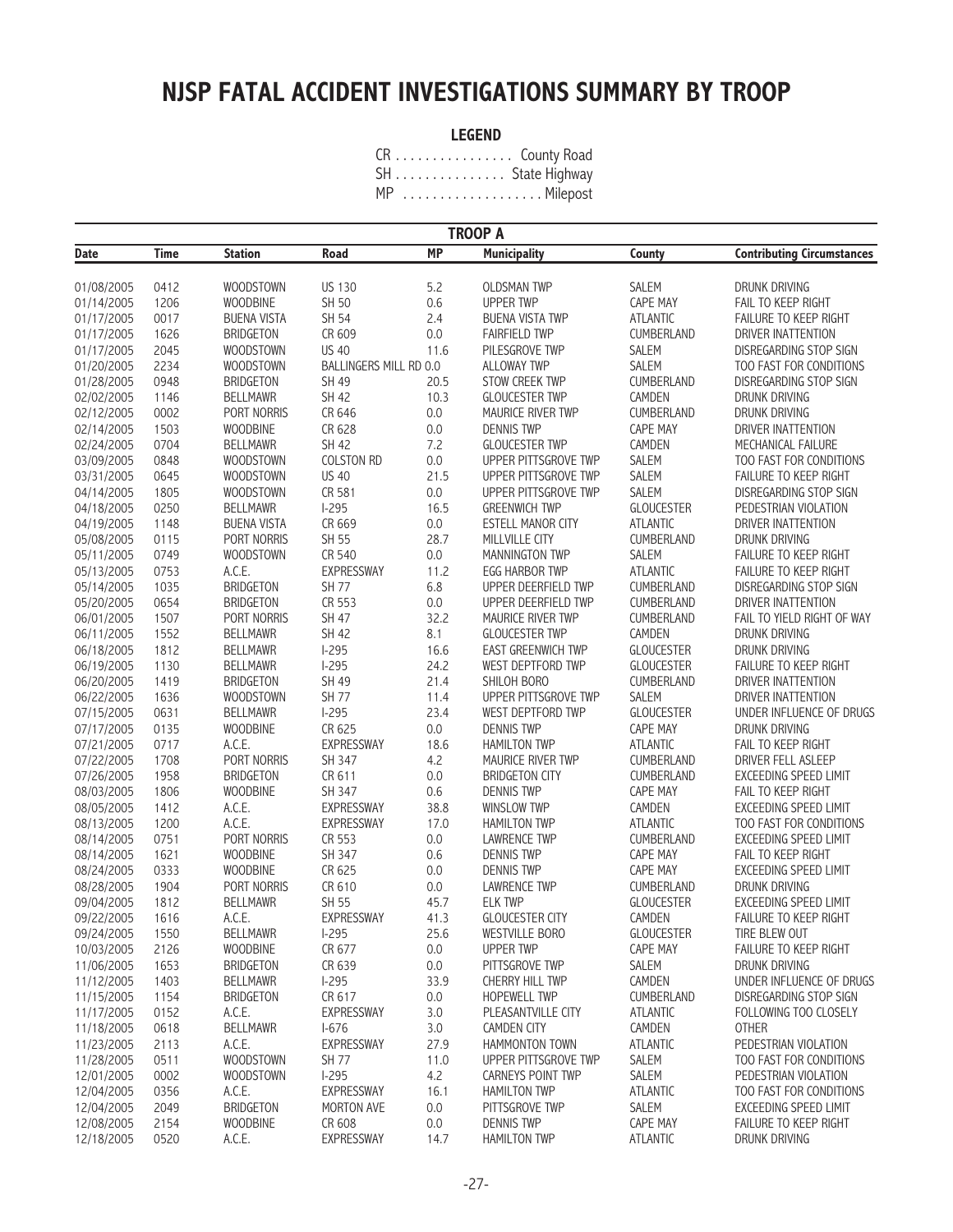| <b>Date</b> | Time | <b>Station</b>  | Road   | <b>MP</b> | <b>Municipality</b> | Countv            | <b>Contributing Circumstances</b> |
|-------------|------|-----------------|--------|-----------|---------------------|-------------------|-----------------------------------|
| 12/11/2005  | 0435 | PORT NORRIS     | CR 347 | 6.5       | MAURICE RIVER TWP   | <b>CUMBERLAND</b> | <b>FAILURE TO KEEP RIGHT</b>      |
| 12/21/2005  | 1816 | <b>BELLMAWR</b> | SH 55  | 39.8      | FRANKLIN TWP        | GLOUCESTER        | DRIVER INATTENTION                |

|             |             |                |                |           | <b>TROOP B</b>              |                  |                                   |
|-------------|-------------|----------------|----------------|-----------|-----------------------------|------------------|-----------------------------------|
| <b>Date</b> | <b>Time</b> | <b>Station</b> | Road           | <b>MP</b> | <b>Municipality</b>         | County           | <b>Contributing Circumstances</b> |
|             |             |                |                |           |                             |                  |                                   |
| 01/06/2005  | 0500        | NETCONG        | $I-80$         | 26.7      | MOUNT OLIVE TWP             | <b>MORRIS</b>    | TOO FAST FOR CONDITIONS           |
| 01/07/2005  | 0219        | <b>TOTOWA</b>  | $1 - 287$      | 56.3      | WANAQUE BORO                | <b>PASSAIC</b>   | DRUNK DRIVING                     |
| 01/13/2005  | 1341        | <b>TOTOWA</b>  | $1-287$        | 65.6      | <b>MAHWAH TWP</b>           | <b>BERGEN</b>    | DRIVER INATTENTION                |
| 01/20/2005  | 1837        | <b>TOTOWA</b>  | $I-80$         | 52.4      | <b>FAIRFIELD TWP</b>        | <b>ESSEX</b>     | <b>DRIVER INATTENTION</b>         |
| 01/29/2005  | 0336        | SOMERVILLE     | $I-78$         | 53.1      | <b>UNION TWP</b>            | <b>UNION</b>     | DRIVER INATTENTION                |
| 02/07/2005  | 0207        | <b>SUSSEX</b>  | ROSE MORROW RD | 0.0       | <b>WANTAGE TWP</b>          | <b>SUSSEX</b>    | DRUNK DRIVING                     |
| 02/20/2005  | 2140        | <b>SUSSEX</b>  | CR 565         | $0.0\,$   | FRANKFORD TWP               | <b>SUSSEX</b>    | TOO FAST FOR CONDITIONS           |
| 02/21/2005  | 0735        | SOMERVILLE     | $1-287$        | 16.3      | <b>BRIDGEWATER TWP</b>      | SOMERSET         | TOO FAST FOR CONDITIONS           |
| 02/27/2005  | 0331        | NETCONG        | $I-287$        | 35.7      | MORRISTOWN TOWN             | <b>MORRIS</b>    | DRUNK DRIVING                     |
| 03/10/2005  | 1130        | WASHINGTON     | SH 57          | 7.2       | <b>FRANKLIN TWP</b>         | WARREN           | <b>DRIVER INATTENTION</b>         |
| 03/10/2005  | 2101        | <b>TOTOWA</b>  | $I-80$         | 49.9      | <b>FAIRFIELD TWP</b>        | <b>ESSEX</b>     | DRUNK DRIVING                     |
| 03/23/2005  | 1606        | WASHINGTON     | <b>US 46</b>   | 8.3       | WHITE TWP                   | WARREN           | TOO FAST FOR CONDITIONS           |
| 03/24/2005  | 1154        | <b>HOPE</b>    | $-80$          | 20.1      | ALLAMUCHY TWP               | WARREN           | DRIVER INATTENTION                |
| 03/26/2005  | 0258        | SOMERVILLE     | $1 - 287$      | 9.3       | PISCATAWAY TWP              | MIDDLESEX        | DRUNK DRIVING                     |
| 04/05/2005  | 2207        | SOMERVILLE     | $I-78$         | 44.4      | <b>BERKELEY HEIGHTS TWP</b> | <b>UNION</b>     | DRIVER INATTENTION                |
| 04/09/2005  | 0519        | SOMERVILLE     | $I-78$         | 43.5      | BERKELEY HEIGHTS TWP        | <b>UNION</b>     | DRIVER INATTENTION                |
| 04/09/2005  | 1826        | PERRYVILLE     | $I-78$         | 18.7      | <b>CLINTON TWP</b>          | <b>HUNTERDON</b> | DRIVER INATTENTION                |
| 04/11/2005  | 0920        | SOMERVILLE     | SH 440         | 0.9       | PERTH AMBOY CITY            | MIDDLESEX        | DRIVER FELL ASLEEP                |
| 04/19/2005  | 1948        | <b>SUSSEX</b>  | CR 521         | 0.0       | MONTAGUE TWP                | <b>SUSSEX</b>    | <b>DRIVER INATTENTION</b>         |
| 04/23/2005  | 0202        | PERRYVILLE     | $I-78$         | 10.5      | <b>BETHLEHEM TWP</b>        | HUNTERDON        | DRUNK DRIVING                     |
| 05/06/2005  | 0039        | HOPE           | $I-80$         | 21.0      | ALLAMUCHY TWP               | <b>WARREN</b>    | <b>DRUNK DRIVING</b>              |
| 05/18/2005  | 0121        | SOMERVILLE     | $I-287$        | 28.8      | <b>BERNARDS TWP</b>         | SOMERSET         | UNDER INFLUENCE OF DRUGS          |
| 05/31/2005  | 2110        | HOPE           | CR 519         | $0.0\,$   | <b>HOPE TWP</b>             | WARREN           | DRUNK DRIVING                     |
| 06/09/2005  | 1544        | PERRYVILLE     | $I-78$         | 25.4      | <b>TEWKSBURY TWP</b>        | <b>HUNTERDON</b> | DRIVER INATTENTION                |
| 06/11/2005  | 0250        | <b>SUSSEX</b>  | CR 650         | 0.0       | <b>WANTAGE TWP</b>          | <b>SUSSEX</b>    | TOO FAST FOR CONDITIONS           |
| 06/11/2005  | 1835        | WASHINGTON     | CR 647         | $0.0\,$   | <b>HARMONY TWP</b>          | WARREN           | DRUNK DRIVING                     |
| 06/14/2005  | 0630        | WASHINGTON     | CR 519         | $0.0\,$   | <b>HARMONY TWP</b>          | WARREN           | DRIVER INATTENTION                |
| 06/17/2005  | 1205        | HOPE           | SH 94          | 12.1      | FRELINGHUYSEN TWP           | <b>WARREN</b>    | FAIL TO YIELD RIGHT OF WAY        |
| 06/20/2005  | 0131        | NETCONG        | $I-80$         | 25.3      | MOUNT OLIVE TWP             | <b>MORRIS</b>    | TIRE BLEW OUT                     |
| 06/22/2005  | 0234        | PERRYVILLE     | $I-78$         | 22.7      | <b>CLINTON TWP</b>          | <b>HUNTERDON</b> | DRIVER INATTENTION                |
| 06/25/2005  | 2003        | SOMERVILLE     | $1-287$        | 0.1       | <b>EDISON TWP</b>           | <b>MIDDLESEX</b> | DRIVER INATTENTION                |
| 07/08/2005  | 1926        | WASHINGTON     | CR 519         | 0.0       | <b>WHITE TWP</b>            | WARREN           | DRIVER INATTENTION                |
| 07/14/2005  | 1045        | SOMERVILLE     | $1 - 287$      | 3.6       | <b>EDISON TWP</b>           | <b>MIDDLESEX</b> | DRIVER INATTENTION                |
| 07/27/2005  | 0917        | <b>TOTOWA</b>  | $I-80$         | 47.5      | MONTVILLE TWP               | <b>MORRIS</b>    | DRIVER INATTENTION                |
| 07/28/2005  | 1256        | <b>TOTOWA</b>  | $1-287$        | 65.3      | <b>MAHWAH TWP</b>           | <b>BERGEN</b>    | DRIVER INATTENTION                |
| 08/10/2005  | 1630        | <b>SUSSEX</b>  | <b>SH 23</b>   | 38.3      | <b>WANTAGE TWP</b>          | <b>SUSSEX</b>    | FAIL TO KEEP RIGHT                |
| 08/10/2005  | 2208        | <b>TOTOWA</b>  | $I-80$         | 48.6      | <b>FAIRFIELD TWP</b>        | <b>ESSEX</b>     | <b>OTHER</b>                      |
| 08/15/2005  | 0958        | SOMERVILLE     | $I-78$         | 50.8      | <b>UNION TWP</b>            | <b>UNION</b>     | DRIVER INATTENTION                |
| 08/22/2005  | 1441        | SOMERVILLE     | $I-287$        | 5.6       | SO PLAINFIELD BORO          | MIDDLESEX        | <b>OTHER</b>                      |
| 09/01/2005  | 0802        | WASHINGTON     | CR 519         | 0.0       | <b>HARMONY TWP</b>          | WARREN           | UNDER INFLUENCE OF DRUGS          |
| 09/09/2005  | 1421        | PERRYVILLE     | $I - 78$       | 29.8      | <b>BEDMINSTER TWP</b>       | SOMERSET         | DRIVER INATTENTION                |
| 09/09/2005  | 1628        | <b>SUSSEX</b>  | <b>US 206</b>  | 122.0     | SANDYSTON TWP               | <b>SUSSEX</b>    | DRIVER INATTENTION                |
| 09/14/2005  | 1230        | <b>NETCONG</b> | $1-287$        | 39.8      | <b>HANOVER TWP</b>          | <b>MORRIS</b>    | PEDESTRIAN VIOLATION              |
| 09/14/2005  | 2337        | <b>HOPE</b>    | $I-80$         | 8.5       | <b>KNOWLTON TWP</b>         | <b>WARREN</b>    | UNDER INFLUENCE OF DRUGS          |
| 09/22/2005  | 1546        | <b>TOTOWA</b>  | $I-80$         | 64.3      | LODI BORO                   | <b>BERGEN</b>    | DRIVER INATTENTION                |
| 09/23/2005  | 0225        | SOMERVILLE     | $I-78$         | 52.3      | <b>UNION TWP</b>            | <b>UNION</b>     | DRUNK DRIVING                     |
| 10/08/2005  | 1535        | <b>HOPE</b>    | $I-80$         | 4.4       | <b>KNOWLTON TWP</b>         | <b>WARREN</b>    | TOO FAST FOR CONDITIONS           |
| 10/12/2005  | 0755        | <b>SUSSEX</b>  | <b>US 206</b>  | 117.8     | FRANKFORD TWP               | <b>SUSSEX</b>    | DRIVER INATTENTION                |
| 10/13/2005  | 1904        | <b>TOTOWA</b>  | $I-80$         | 56.9      | WEST PATERSON BORO          | <b>PASSAIC</b>   | STOPPED IN ROADWAY                |
| 10/15/2005  | 0853        | PERRYVILLE     | $I-78$         | 29.6      | <b>BEDMINSTER TWP</b>       | SOMERSET         | DRIVER INATTENTION                |
| 10/18/2005  | 0707        | SOMERVILLE     | $I-78$         | 48.5      | SPRINGFIELD TWP             | <b>UNION</b>     | FOLLOWING TOO CLOSELY             |
| 10/29/2005  | 0500        | <b>SUSSEX</b>  | CR 603         | 0.0       | <b>GREEN TWP</b>            | <b>SUSSEX</b>    | DRUNK DRIVING                     |
| 11/04/2005  | 0830        | <b>NETCONG</b> | $1-287$        | 49.2      | <b>MONTVILLE TWP</b>        | <b>MORRIS</b>    | <b>OTHER</b>                      |
| 11/11/2005  | 2032        | SOMERVILLE     | $I-78$         | 30.8      | <b>BEDMINSTER TWP</b>       | SOMERSET         | TOO FAST FOR CONDITIONS           |
| 11/13/2005  | 1234        | <b>TOTOWA</b>  | $I-80$         | 51.2      | <b>FAIRFIELD TWP</b>        | <b>ESSEX</b>     | DRIVER INATTENTION                |
| 11/17/2005  | 0525        | <b>HOPE</b>    | $I-80$         | 20.3      | ALLAMUCHY TWP               | WARREN           | DRIVER INATTENTION                |
| 11/29/2005  | 2318        | SOMERVILLE     | $I-78$         | 45.5      | <b>BERKELEY HEIGHTS TWP</b> | <b>UNION</b>     | TOO FAST FOR CONDITIONS           |
| 12/02/2005  | 0755        | WASHINGTON     | CR 620         | 0.0       | WHITE TWP                   | WARREN           | FAIL TO KEEP RIGHT                |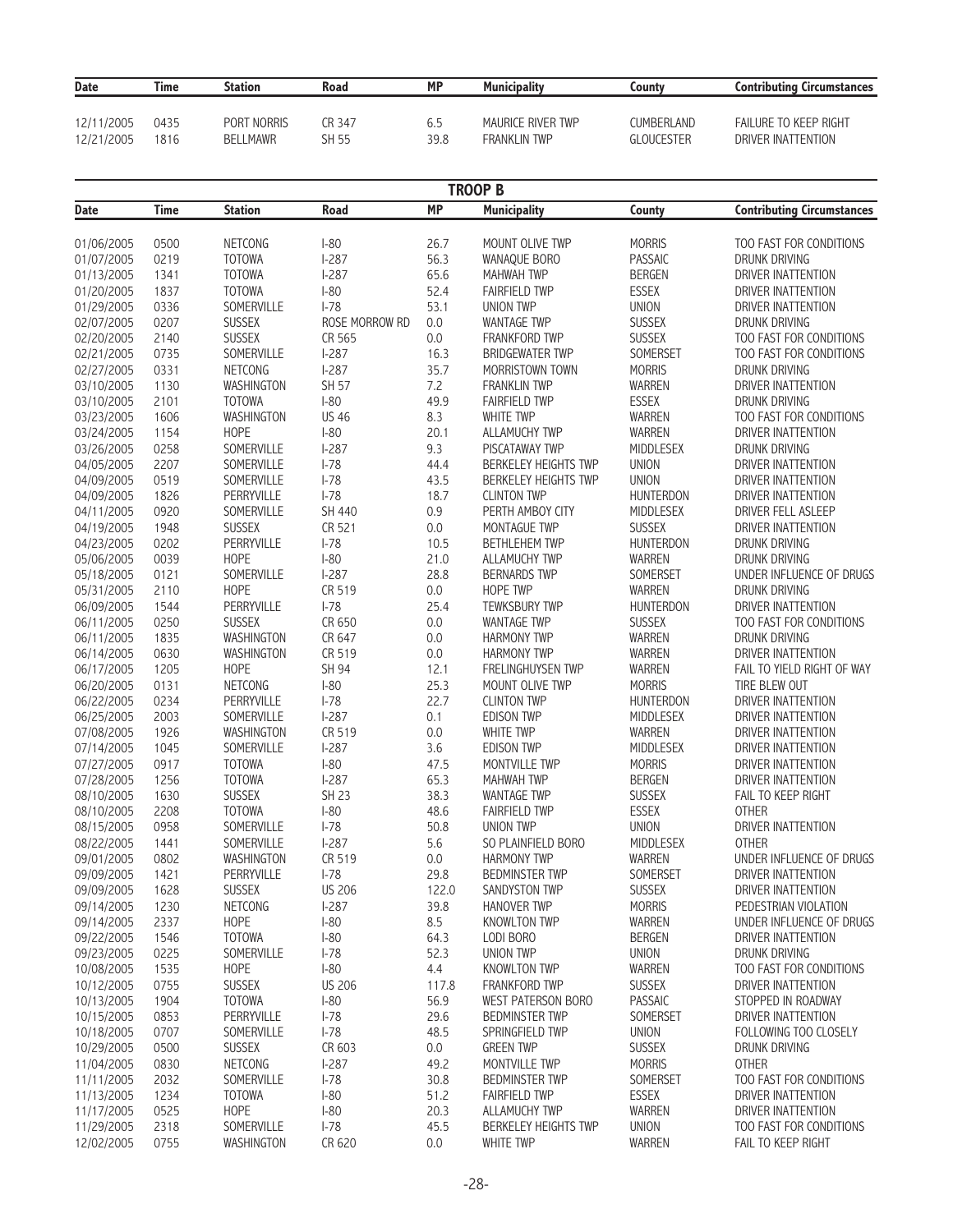| <b>Date</b> | Time | <b>Station</b> | <b>Road</b> | <b>MP</b> | <b>Municipality</b>  | County        | <b>Contributing Circumstances</b> |
|-------------|------|----------------|-------------|-----------|----------------------|---------------|-----------------------------------|
|             |      |                |             |           |                      |               |                                   |
| 12/08/2005  | 0609 | <b>NETCONG</b> | I-80        | 23.5      | MOUNT OLIVE TWP      | <b>MORRIS</b> | DRIVER INATTENTION                |
| 12/09/2005  | 2259 | <b>NETCONG</b> | $-287$      | 41.0      | PARSIPPANY-TROY HILL | <b>MORRIS</b> | PEDESTRIAN VIOLATION              |
| 12/10/2005  | 0732 | <b>HOPE</b>    | I-80        | 19.3      | ALLAMUCHY TWP        | WARREN        | DRIVER INATTENTION                |
| 12/23/2005  | 0321 | <b>HOPE</b>    | l-80        | 15.1      | FRELINGHUYSEN TWP    | WARREN        | TOO FAST FOR CONDITIONS           |
| 12/28/2005  | 1532 | SOMERVILLE     | l-78        | 49.0      | SPRINGFIFI D TWP     | <b>UNION</b>  | DRIVER INATTENTION                |
| 12/29/2005  | 1457 | <b>HOPE</b>    | CR 517      | 0.0       | ALLAMUCHY TWP        | WARREN        | DRIVER INATTENTION                |

#### **TROOP C Date** Time Station Road MP Municipality County Contributing Circumstances 01/06/2005 1105 HAMILTON SH 129 0.5 HAMILTON TWP MERCER PEDESTRIAN VIOLATION 01/07/2005 0717 BORDENTOWN I-295 52.2 MANSFIELD TWP BURLINGTON DRIVER INATTENTION 01/08/2005 0609 RED LION US 206 18.0 SOUTHAMPTON TWP BURLINGTON OTHER IMPROPER PASSING 03/22/2005 0226 BORDENTOWN I-295 44.4 WESTAMPTON TWP BURLINGTON UNDER INFLUENCE OF DRUGS 05/04/2005 1813 BORDENTOWN US 206 31.5 MANSFIELD TWP BURLINGTON DRIVER INATTENTION TABERNACLE TWP 06/13/2005 0922 BORDENTOWN I-295 54.1 MANSFIELD TWP BURLINGTON DRIVER INATTENTION 07/17/2005 0523 HAMILTON HILL RD 0.0 UPPER FREEHOLD TWP MONMOUTH DRUNK DRIVING 07/23/2005 1748 HAMILTON 1-195 2.3 HAMILTON TWP MERCER DRIVER INATTENTION 1999/12/2005 1748 HAMILTON 195 2.3 HAMILTON MP<br>08/12/2005 0003 RED LION EAYERSTOWN RD 0.0 SOUTHAMPTON TWP BURLINGTON DRUNK DRIVING 08/12/2005 0003 RED LION EAYERSTOWN RD 0.0 SOUTHAMPTON TWP BURLINGTON DRUNK DRIVING 08/28/2005 0836 BORDENTOWN CR 537 0.0 NORTH HANOVER TWP BURLINGTON DRIVER INATTENTION HAMILTON I-295 67.2 LAWRENCE TWP MERCER UNDER INFLUENCE OF DRUGS 09/20/2005 2341 HAMILTON SH 29 1.5 HAMILTON TWP MERCER EXCEEDING SPEED LIMIT 09/24/2005 2013 RED LION CR 563 0.0 WOODLAND TWP BURLINGTON DRIVER INATTENTION 09/25/2005 0252 HAMILTON CR 526 0.0 UPPER FREEHOLD TWP MONMOUTH DRUNK DRIVING 10/15/2005 1918 BORDENTOWN CR 616 0.0 NEW HANOVER TWP BURLINGTON PEDESTRIAN VIOLATION 10/19/2005 0701 BORDENTOWN US 206 32.5 MANSFIELD TWP BURLINGTON DRIVER INATTENTION 14/25 13.0 UPPER FREEHOLD TWP 11/11/2005 0624 RED LION US 206 9.0 SHAMONG TWP BURLINGTON DRIVER INATTENTION 11/25/2005 2116 HAMILTON SH 29 7.4 EWING TWP MERCER DRIVER INATTENTION 11/29/2005 2315 ALLENWOOD I-195 29.8 WALL TWP MONMOUTH TOO FAST FOR CONDITIONS 12/02/2005 2225 BORDENTOWN CR 669 0.0 SPRINGFIELD TWP BURLINGTON DRIVER INATTENTION 1611 RED LION BIRMINGHAM RD 0.0 SOUTHAMPTON TWP BURLINGTON UNDER INFLUENCE OF DRUGS

|             | TROOP D |                   |                 |           |                           |                   |                                   |  |  |  |
|-------------|---------|-------------------|-----------------|-----------|---------------------------|-------------------|-----------------------------------|--|--|--|
| <b>Date</b> | Time    | <b>Station</b>    | Road            | <b>MP</b> | <b>Municipality</b>       | County            | <b>Contributing Circumstances</b> |  |  |  |
| 01/23/2005  | 2157    | <b>CRANBURY</b>   | <b>TURNPIKE</b> | 80.3      | <b>EAST BRUNSWICK TWP</b> | <b>MIDDLESEX</b>  | DRUNK DRIVING                     |  |  |  |
| 02/07/2005  | 2040    | <b>NEWARK</b>     | <b>TURNPIKE</b> | 112.4     | EAST RUTHERFORD BORO      | <b>BERGEN</b>     | UNDER INFLUENCE OF DRUGS          |  |  |  |
| 02/13/2005  | 0355    | <b>NEWARK</b>     | <b>TURNPIKE</b> | 116.0     | RIDGEFIELD BORO           | <b>BERGEN</b>     | DRUNK DRIVING                     |  |  |  |
| 03/26/2005  | 1143    | CRANBURY          | <b>TURNPIKE</b> | 90.6      | WOODBRIDGE TWP            | <b>MIDDLESEX</b>  | TOO FAST FOR CONDITIONS           |  |  |  |
| 04/22/2005  | 0110    | <b>MOORESTOWN</b> | <b>TURNPIKE</b> | 49.9      | MANSFIELD TWP             | <b>BURLINGTON</b> | TOO FAST FOR CONDITIONS           |  |  |  |
| 06/02/2005  | 2335    | CRANBURY          | <b>TURNPIKE</b> | 90.1      | WOODBRIDGE TWP            | <b>MIDDLESEX</b>  | DRUNK DRIVING                     |  |  |  |
| 06/13/2005  | 1412    | <b>NEWARK</b>     | <b>TURNPIKE</b> | 115.9     | RIDGEFIELD BORO           | <b>BERGEN</b>     | UNDER INFLUENCE OF DRUGS          |  |  |  |
| 06/14/2005  | 2150    | <b>MOORESTOWN</b> | <b>TURNPIKE</b> | 50.6      | MANSFIELD TWP             | <b>BURLINGTON</b> | DRIVER INATTENTION                |  |  |  |
| 06/17/2005  | 0758    | <b>NEWARK</b>     | <b>TURNPIKE</b> | 111.1     | LYNDHURST TWP             | <b>BERGEN</b>     | DRIVER INATTENTION                |  |  |  |
| 06/19/2005  | 2312    | <b>NEWARK</b>     | <b>TURNPIKE</b> | 116.0     | RIDGEFIELD BORO           | <b>BERGEN</b>     | DRUNK DRIVING                     |  |  |  |
| 07/15/2005  | 1700    | <b>MOORESTOWN</b> | <b>TURNPIKE</b> | 4.1       | <b>FLORENCE TWP</b>       | <b>BURLINGTON</b> | DRIVER INATTENTION                |  |  |  |
| 08/05/2005  | 0516    | <b>NEWARK</b>     | <b>TURNPIKE</b> | 113.0     | SECAUCUS TOWN             | <b>HUDSON</b>     | DRIVER INATTENTION                |  |  |  |
| 09/09/2005  | 2349    | <b>NEWARK</b>     | <b>TURNPIKE</b> | 109.0     | <b>KEARNY TOWN</b>        | <b>HUDSON</b>     | DRUNK DRIVING                     |  |  |  |
| 09/15/2005  | 1436    | CRANBURY          | <b>TURNPIKE</b> | 64.2      | <b>WASHINGTON TWP</b>     | <b>MERCER</b>     | FOLLOWING TOO CLOSELY             |  |  |  |
| 09/27/2005  | 1049    | <b>NEWARK</b>     | <b>TURNPIKE</b> | 115.0     | RIDGEFIELD BORO           | <b>BERGEN</b>     | TIRE BLEW OUT                     |  |  |  |
| 10/13/2005  | 0425    | <b>CRANBURY</b>   | <b>TURNPIKE</b> | 64.2      | <b>WASHINGTON TWP</b>     | <b>MERCER</b>     | DRUNK DRIVING                     |  |  |  |
| 11/04/2005  | 1251    | <b>MOORESTOWN</b> | <b>TURNPIKE</b> | 0.3       | CARNEYS POINT TWP         | <b>SALEM</b>      | <b>OTHER</b>                      |  |  |  |
| 11/16/2005  | 1051    | <b>NEWARK</b>     | <b>TURNPIKE</b> | 57.8      | NEWARK CITY               | <b>ESSEX</b>      | STOPPED IN ROADWAY                |  |  |  |
| 11/23/2005  | 0304    | <b>NEWARK</b>     | <b>TURNPIKE</b> | 121.5     | FORT LEE BORO             | <b>BERGEN</b>     | DRIVER INATTENTION                |  |  |  |
| 11/26/2005  | 2254    | <b>MOORESTOWN</b> | <b>TURNPIKE</b> | 5.3       | <b>OLDSMAN TWP</b>        | SALEM             | PEDESTRIAN VIOLATION              |  |  |  |
| 11/29/2005  | 1105    | <b>NEWARK</b>     | <b>TURNPIKE</b> | 110.3     | SECAUCUS TOWN             | <b>HUDSON</b>     | DRIVER INATTENTION                |  |  |  |
| 11/29/2005  | 1645    | CRANBURY          | <b>TURNPIKE</b> | 60.8      | <b>WASHINGTON TWP</b>     | <b>MERCER</b>     | OTHER IMPROPER PASSING            |  |  |  |
| 12/04/2005  | 0248    | <b>MOORESTOWN</b> | <b>TURNPIKE</b> | 59.2      | <b>BORDENTOWN TWP</b>     | <b>BURLINGTON</b> | <b>OTHER</b>                      |  |  |  |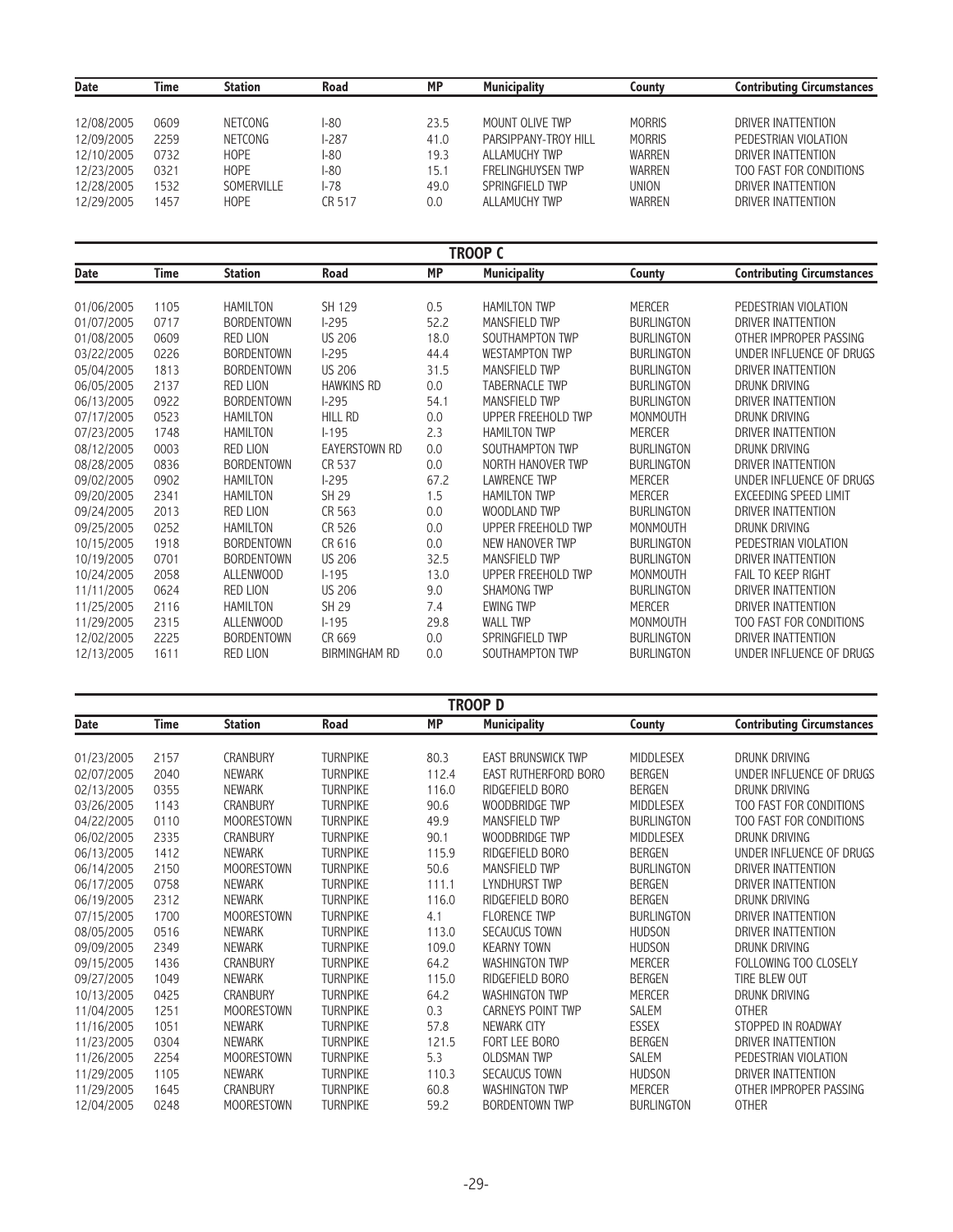|             |             |                   |                |           | <b>TROOP E</b>         |                   |                                   |
|-------------|-------------|-------------------|----------------|-----------|------------------------|-------------------|-----------------------------------|
| <b>Date</b> | <b>Time</b> | <b>Station</b>    | <b>Road</b>    | <b>MP</b> | <b>Municipality</b>    | County            | <b>Contributing Circumstances</b> |
| 01/07/2005  | 2244        | <b>BASS RIVER</b> | <b>PARKWAY</b> | 25.2      | <b>UPPER TWP</b>       | <b>CAPE MAY</b>   | <b>DRUNK DRIVING</b>              |
| 03/10/2005  | 2226        | <b>BASS RIVER</b> | <b>PARKWAY</b> | 15.3      | <b>DENNIS TWP</b>      | <b>CAPE MAY</b>   | <b>FAILURE TO KEEP RIGHT</b>      |
| 03/12/2005  | 0041        | HOLMDEL           | <b>PARKWAY</b> | 125.0     | SAYREVILLE BORO        | <b>MIDDLESEX</b>  | <b>OTHER</b>                      |
| 04/02/2005  | 1616        | <b>BLOOMFIELD</b> | PARKWAY        | 135.0     | <b>CLARK TWP</b>       | <b>UNION</b>      | <b>OTHER</b>                      |
| 04/11/2005  | 1145        | <b>BASS RIVER</b> | <b>PARKWAY</b> | 54.9      | <b>BASS RIVER TWP</b>  | <b>BURLINGTON</b> | <b>FAILURE TO KEEP RIGHT</b>      |
| 04/19/2005  | 0628        | <b>BASS RIVER</b> | <b>PARKWAY</b> | 69.8      | <b>OCEAN TWP</b>       | <b>OCEAN</b>      | UNDER INFLUENCE OF DRUGS          |
| 05/07/2005  | 0328        | <b>BLOOMFIELD</b> | <b>PARKWAY</b> | 149.7     | <b>BLOOMFIELD TOWN</b> | <b>ESSEX</b>      | UNDER INFLUENCE OF DRUGS          |
| 06/06/2005  | 0503        | <b>BASS RIVER</b> | <b>PARKWAY</b> | 46.2      | PORT REPUBLIC CITY     | <b>ATLANTIC</b>   | DRUNK DRIVING                     |
| 06/09/2005  | 1229        | HOLMDEL           | <b>PARKWAY</b> | 94.5      | <b>WALL TWP</b>        | <b>MONMOUTH</b>   | <b>FAILURE TO KEEP RIGHT</b>      |
| 06/12/2005  | 0301        | HOLMDEL           | <b>PARKWAY</b> | 118.0     | <b>ABERDEEN TWP</b>    | <b>MONMOUTH</b>   | DRIVING TOO SLOW                  |
| 06/25/2005  | 0934        | <b>BASS RIVER</b> | <b>PARKWAY</b> | 53.2      | <b>BASS RIVER TWP</b>  | <b>BURLINGTON</b> | <b>EXCEEDING SPEED LIMIT</b>      |
| 06/26/2005  | 0125        | <b>BLOOMFIELD</b> | <b>PARKWAY</b> | 151.0     | <b>NUTLEY TOWN</b>     | <b>ESSEX</b>      | EXCEEDING SPEED LIMIT             |
| 07/03/2005  | 1848        | <b>BLOOMFIELD</b> | PARKWAY        | 163.0     | PARAMUS BORO           | <b>BERGEN</b>     | EXCEEDING SPEED LIMIT             |
| 07/11/2005  | 1807        | <b>BASS RIVER</b> | <b>PARKWAY</b> | 41.1      | <b>GALLOWAY TWP</b>    | <b>ATLANTIC</b>   | <b>FAILURE TO KEEP RIGHT</b>      |
| 07/26/2005  | 0735        | HOLMDEL           | <b>PARKWAY</b> | 101.9     | TINTON FALLS BORO      | <b>MONMOUTH</b>   | UNDER INFLUENCE OF DRUGS          |
| 08/01/2005  | 0755        | <b>BLOOMFIELD</b> | <b>PARKWAY</b> | 139.0     | <b>CRANFORD TWP</b>    | <b>UNION</b>      | <b>DRIVER INATTENTION</b>         |
| 08/04/2005  | 1223        | HOLMDEL           | <b>PARKWAY</b> | 126.0     | SAYREVILLE BORO        | MIDDLESEX         | DRIVER INATTENTION                |
| 09/03/2005  | 0220        | <b>BLOOMFIELD</b> | <b>PARKWAY</b> | 145.0     | <b>IRVINGTON TOWN</b>  | <b>ESSEX</b>      | DRUNK DRIVING                     |
| 10/05/2005  | 0048        | HOLMDEL           | <b>PARKWAY</b> | 112.0     | MIDDLETOWN TWP         | <b>MONMOUTH</b>   | DRUNK DRIVING                     |
| 10/07/2005  | 1749        | HOLMDEL           | <b>PARKWAY</b> | 93.5      | <b>BRICK TWP</b>       | <b>OCEAN</b>      | <b>DRUNK DRIVING</b>              |
| 10/08/2005  | 0233        | <b>BLOOMFIELD</b> | <b>PARKWAY</b> | 154.0     | <b>CLIFTON CITY</b>    | <b>PASSAIC</b>    | TOO FAST FOR CONDITIONS           |
| 10/09/2005  | 2308        | <b>BASS RIVER</b> | <b>PARKWAY</b> | 68.7      | <b>BARNEGAT TWP</b>    | <b>OCEAN</b>      | TOO FAST FOR CONDITIONS           |
| 10/16/2005  | 1228        | HOLMDEL           | <b>PARKWAY</b> | 117.0     | <b>HOLMDEL TWP</b>     | <b>MONMOUTH</b>   | <b>DRIVER INATTENTION</b>         |
| 10/20/2005  | 1352        | <b>BASS RIVER</b> | PARKWAY        | 70.6      | <b>OCEAN TWP</b>       | <b>OCEAN</b>      | DRIVER INATTENTION                |
| 10/25/2005  | 1541        | HOLMDEL           | <b>PARKWAY</b> | 99.5      | <b>WALL TWP</b>        | <b>MONMOUTH</b>   | DRIVER INATTENTION                |
| 11/02/2005  | 1227        | <b>BASS RIVER</b> | <b>PARKWAY</b> | 68.8      | <b>BARNEGAT TWP</b>    | <b>OCEAN</b>      | DRIVER INATTENTION                |
| 11/07/2005  | 1611        | HOLMDEL           | <b>PARKWAY</b> | 89.1      | LAKEWOOD TWP           | <b>OCEAN</b>      | UNDER INFLUENCE OF DRUGS          |
| 11/15/2005  | 1450        | HOLMDEL           | <b>PARKWAY</b> | 120.0     | <b>ABERDEEN TWP</b>    | MONMOUTH          | <b>DRUNK DRIVING</b>              |
| 11/17/2005  | 0920        | HOLMDEL           | <b>PARKWAY</b> | 93.4      | <b>BRICK TWP</b>       | <b>OCEAN</b>      | TOO FAST FOR CONDITIONS           |
| 11/22/2005  | 1758        | HOLMDEL           | <b>PARKWAY</b> | 96.3      | <b>WALL TWP</b>        | <b>MONMOUTH</b>   | <b>OTHER</b>                      |
| 12/24/2005  | 0909        | HOLMDEL           | <b>PARKWAY</b> | 95.1      | <b>WALL TWP</b>        | <b>MONMOUTH</b>   | DRIVER INATTENTION                |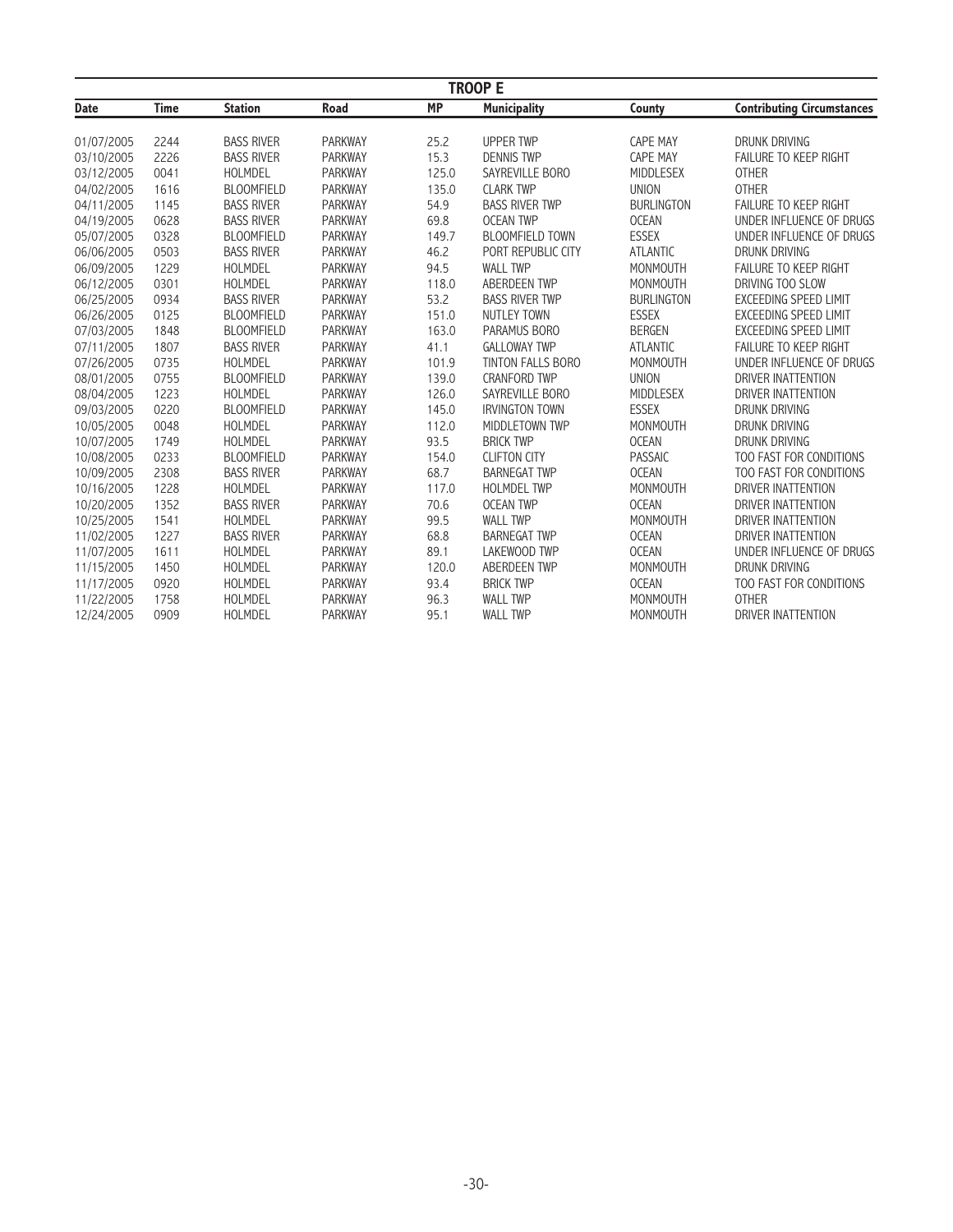## **FATAL ACCIDENTS BY COUNTY, MUNICIPALITY, DATE, TIME AND LOCATION**

#### LEGEND

| EXPRESSWAY ATLANTIC CITY EXPRESSWAY |
|-------------------------------------|
|                                     |
|                                     |
| PIP  PALISADES INTERSTATE PARKWAY   |

| EXPRESSWAY ATLANTIC CITY EXPRESSWAY | TURNPIKE  NEW JERSEY TURNPIKE |
|-------------------------------------|-------------------------------|
| CR   COUNTY ROAD                    |                               |
|                                     |                               |

|                        | <b>ATLANTIC COUNTY</b>   |                   |             |                        |           |                         |  |  |  |
|------------------------|--------------------------|-------------------|-------------|------------------------|-----------|-------------------------|--|--|--|
| <b>MUNICIPALITY</b>    | <b>DATE</b>              | <b>DAY</b>        | <b>TIME</b> | <b>ROADWAY</b>         | <b>MP</b> | <b>PERSONS KILLED</b>   |  |  |  |
| <b>GALLOWAY TWP</b>    | 01/11/2005               | TUESDAY           | 1659        | <b>US 30</b>           | 48.9      | 1 PEDESTRIAN            |  |  |  |
| ABSECON CITY           | 01/12/2005               | WEDNESDAY         | 0718        | CR 646                 | 0.0       | 1 PASSENGER             |  |  |  |
| <b>BUENA VISTA TWP</b> | 01/17/2005               | MONDAY            | 0017        | SH 54                  | 2.4       | 1 DRIVER                |  |  |  |
| <b>HAMILTON TWP</b>    | 01/28/2005               | FRIDAY            | 0728        | <b>US 40</b>           | 39.8      | 1 DRIVER                |  |  |  |
| <b>EGG HARBOR TWP</b>  | 01/30/2005               | SUNDAY            | 1000        | CR 685                 | 0.0       | 1 DRIVER                |  |  |  |
| EGG HARBOR TWP         | 02/17/2005               | THURSDAY          | 0038        | <b>US 322</b>          | 56.9      | 1 DRIVER                |  |  |  |
| <b>GALLOWAY TWP</b>    | 03/01/2005               | TUESDAY           | 2133        | <b>US 30</b>           | 46.1      | 1 PEDESTRIAN            |  |  |  |
| <b>ATLANTIC CITY</b>   | 03/03/2005               | THURSDAY          | 1655        | <b>ATLANTIC AVE</b>    | 0.0       | 1 PEDESTRIAN            |  |  |  |
| <b>ATLANTIC CITY</b>   | 03/14/2005               | MONDAY            | 2255        | <b>ATLANTIC AVE</b>    | 0.0       | 1 PEDESTRIAN            |  |  |  |
| <b>GALLOWAY TWP</b>    | 03/20/2005               | SUNDAY            | 2200        | <b>US 30</b>           | 48.9      | 1 PEDESTRIAN            |  |  |  |
| <b>GALLOWAY TWP</b>    | 04/06/2005               | WEDNESDAY         | 1958        | <b>US 30</b>           | 44.1      | 1 DRIVER                |  |  |  |
| MULLICA TWP            |                          | SUNDAY            | 1525        | CR 542                 | 0.0       | 1 DRIVER                |  |  |  |
| <b>HAMILTON TWP</b>    | 04/10/2005<br>04/14/2005 | THURSDAY          | 2040        | <b>US 322</b>          | 42.5      | 1 PASSENGER             |  |  |  |
|                        |                          |                   | 1209        |                        | 41.6      |                         |  |  |  |
| <b>HAMILTON TWP</b>    | 04/15/2005<br>04/19/2005 | FRIDAY<br>TUESDAY | 1148        | <b>US 40</b><br>CR 669 |           | 1 PASSENGER             |  |  |  |
| ESTELL MANOR CITY      |                          | <b>FRIDAY</b>     |             |                        | 0.0       | 1 DRIVER<br>1 DRIVER    |  |  |  |
| <b>EGG HARBOR TWP</b>  | 05/13/2005               |                   | 0753        | <b>EXPRESSWAY</b>      | 11.2      |                         |  |  |  |
| ABSECON CITY           | 05/16/2005               | MONDAY            | 0340        | <b>US 30</b>           | 54.2      | 1 DRIVER                |  |  |  |
| <b>HAMMONTON TOWN</b>  | 05/29/2005               | SUNDAY            | 1010        | CR 559                 | 0.0       | 1 DRIVER                |  |  |  |
| PORT REPUBLIC CITY     | 06/06/2005               | MONDAY            | 0503        | <b>PARKWAY</b>         | 46.2      | 1 DRIVER                |  |  |  |
| <b>BUENA BORO</b>      | 06/11/2005               | SATURDAY          | 0644        | <b>US 40</b>           | 33.0      | 1 DRIVER                |  |  |  |
| <b>EGG HARBOR TWP</b>  | 06/11/2005               | SATURDAY          | 1313        | CR 559                 | 0.0       | 1 DRIVER                |  |  |  |
| <b>MARGATE CITY</b>    | 06/14/2005               | TUESDAY           | 0742        | AMHEARST AVE           | 0.0       | 1 BICYCLIST             |  |  |  |
| <b>EGG HARBOR TWP</b>  | 06/24/2005               | FRIDAY            | 1527        | <b>US 40</b>           | 56.6      | 1 DRIVER                |  |  |  |
| <b>EGG HARBOR TWP</b>  | 06/26/2005               | SUNDAY            | 0308        | <b>US 40</b>           | 56.4      | 1 PEDESTRIAN            |  |  |  |
| <b>EGG HARBOR TWP</b>  | 06/29/2005               | WEDNESDAY         | 2056        | WINTERGREEN AVE        | 0.0       | 1 DRIVER                |  |  |  |
| <b>HAMILTON TWP</b>    | 07/03/2005               | SUNDAY            | 1446        | <b>US 322</b>          | 46.7      | 2 DRIVERS, 3 PASSENGERS |  |  |  |
| <b>GALLOWAY TWP</b>    | 07/11/2005               | MONDAY            | 1807        | <b>PARKWAY</b>         | 41.1      | 1 DRIVER                |  |  |  |
| <b>HAMILTON TWP</b>    | 07/21/2005               | THURSDAY          | 0717        | <b>EXPRESSWAY</b>      | 18.6      | 1 PASSENGER             |  |  |  |
| <b>ATLANTIC CITY</b>   | 07/24/2005               | SUNDAY            | 1248        | <b>US 30</b>           | 56.4      | 1 DRIVER                |  |  |  |
| <b>HAMILTON TWP</b>    | 07/26/2005               | TUESDAY           | 0222        | <b>US 322</b>          | 44.2      | 1 DRIVER                |  |  |  |
| MULLICA TWP            | 07/30/2005               | SATURDAY          | 2140        | CR 542                 | 0.0       | 1 PEDESTRIAN            |  |  |  |
| <b>HAMMONTON TOWN</b>  | 07/31/2005               | SUNDAY            | 2004        | SH 54                  | 9.7       | 1 BICYCLIST             |  |  |  |
| <b>HAMILTON TWP</b>    | 07/31/2005               | <b>SUNDAY</b>     | 2252        | <b>US 322</b>          | 45.2      | 1 PEDESTRIAN            |  |  |  |
| <b>HAMILTON TWP</b>    | 08/13/2005               | SATURDAY          | 1200        | <b>EXPRESSWAY</b>      | 17.0      | 1 PASSENGER             |  |  |  |
| <b>EGG HARBOR TWP</b>  | 08/20/2005               | SATURDAY          | 2348        | <b>US 40</b>           | 54.1      | 1 DRIVER                |  |  |  |
| <b>BUENA BORO</b>      | 08/24/2005               | WEDNESDAY         | 0826        | CR 672                 | 0.0       | 1 DRIVER                |  |  |  |
| <b>ATLANTIC CITY</b>   | 09/02/2005               | FRIDAY            | 0001        | <b>US 30</b>           | 54.5      | 1 DRIVER                |  |  |  |
| <b>HAMILTON TWP</b>    | 09/03/2005               | SATURDAY          | 1350        | <b>BLUEBERRY RD</b>    | 0.0       | 1 DRIVER                |  |  |  |
| MULLICA TWP            | 09/15/2005               | THURSDAY          | 1725        | <b>READING AVE</b>     | 0.0       | 1 DRIVER                |  |  |  |
| <b>EGG HARBOR TWP</b>  | 09/19/2005               | MONDAY            | 0910        | <b>DELIAH RD</b>       | $0.0\,$   | 1 DRIVER                |  |  |  |
| EGG HARBOR TWP         | 09/19/2005               | MONDAY            | 0930        | CR 575                 | 0.0       | 1 BICYCLIST             |  |  |  |
| HAMILTON TWP           | 09/25/2005               | SUNDAY            | 1522        | OCEAN HEIGHTS AVE      | $0.0\,$   | 1 DRIVER                |  |  |  |
| <b>GALLOWAY TWP</b>    | 10/21/2005               | FRIDAY            | 0410        | MOSS MILL RD           | 0.0       | 1 DRIVER                |  |  |  |
| EGG HARBOR TWP         | 10/21/2005               | FRIDAY            | 1630        | <b>SH 40</b>           | 54.5      | 1 DRIVER                |  |  |  |
| <b>ATLANTIC CITY</b>   | 11/03/2005               | THURSDAY          | 1055        | ATLANTIC PLACE         | 0.0       | 1 PEDESTRIAN            |  |  |  |
| <b>EGG HARBOR TWP</b>  | 11/11/2005               | <b>FRIDAY</b>     | 1711        | <b>US 40</b>           | 57.3      | 1 DRIVER, 1 PASSENGER   |  |  |  |
| PLEASANTVILLE CITY     | 11/17/2005               | THURSDAY          | 0152        | <b>EXPRESSWAY</b>      | 3.0       | 1 DRIVER                |  |  |  |
| EGG HARBOR CITY        | 11/23/2005               | WEDNESDAY         | 0912        | CR 563                 | 0.0       | 1 PEDESTRIAN            |  |  |  |
| HAMMONTON TOWN         | 11/23/2005               | WEDNESDAY         | 2113        | <b>EXPRESSWAY</b>      | 27.9      | 1 PEDESTRIAN            |  |  |  |
| PLEASANTVILLE CITY     | 11/26/2005               | SATURDAY          | 1937        | <b>US 40</b>           | 58.7      | 1 PEDESTRIAN            |  |  |  |
| <b>GALLOWAY TWP</b>    | 12/02/2005               | FRIDAY            | 1802        | <b>COLLINS RD</b>      | 0.0       | 1 PEDESTRIAN            |  |  |  |
| <b>HAMILTON TWP</b>    | 12/04/2005               | SUNDAY            | 0356        | <b>EXPRESSWAY</b>      | 16.1      | 1 DRIVER, 1 PASSENGER   |  |  |  |
| EGG HARBOR TWP         | 12/09/2005               | FRIDAY            | 0434        | <b>US 40</b>           | 60.3      | 2 PEDESTRIANS           |  |  |  |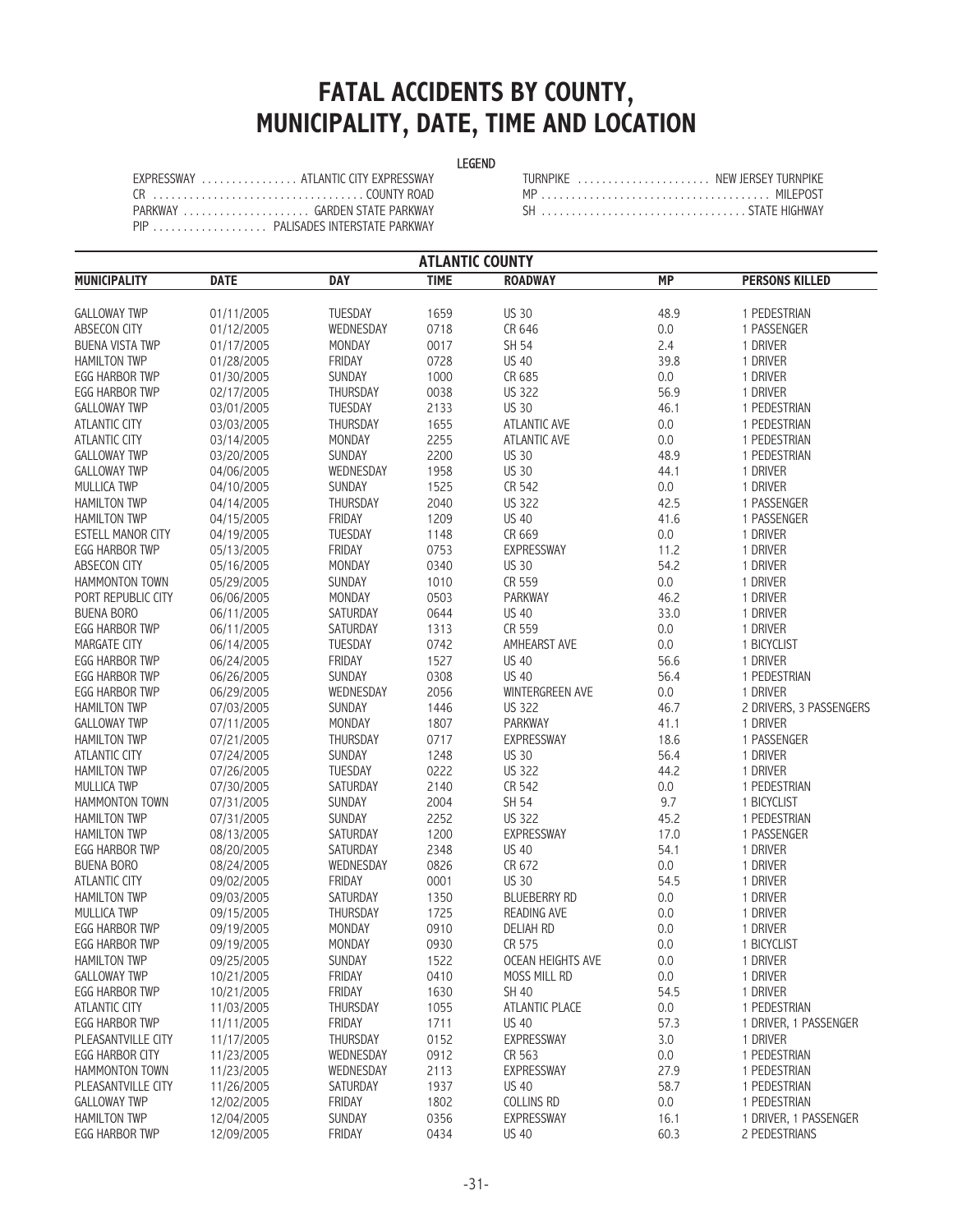| <b>MUNICIPALITY</b> | <b>DATE</b> | <b>DAY</b> | TIME | <b>ROADWAY</b> | <b>MP</b> | <b>PERSONS KILLED</b> |
|---------------------|-------------|------------|------|----------------|-----------|-----------------------|
| <b>HAMILTON TWP</b> | 12/18/2005  | SUNDAY     | 0520 | EXPRESSWAY     | 14.7      | PASSENGER             |
| EGG HARBOR TWP      | 12/22/2005  | THURSDAY   | 0020 | CR 615         | 0.0       | <b>DRIVER</b>         |

|                          | <b>BERGEN COUNTY</b> |                 |             |                         |           |                       |  |  |
|--------------------------|----------------------|-----------------|-------------|-------------------------|-----------|-----------------------|--|--|
| <b>MUNICIPALITY</b>      | <b>DATE</b>          | <b>DAY</b>      | <b>TIME</b> | <b>ROADWAY</b>          | <b>MP</b> | <b>PERSONS KILLED</b> |  |  |
|                          |                      |                 |             |                         |           |                       |  |  |
| <b>MAHWAH TWP</b>        | 01/13/2005           | <b>THURSDAY</b> | 1341        | $1-287$                 | 65.6      | 1 DRIVER              |  |  |
| EAST RUTHERFORD BORO     | 02/07/2005           | MONDAY          | 2040        | <b>TURNPIKE</b>         | 112.4     | 1 DRIVER              |  |  |
| RIDGEFIELD BORO          | 02/13/2005           | <b>SUNDAY</b>   | 0355        | <b>TURNPIKE</b>         | 116.0     | 2 PASSENGERS          |  |  |
| NORWOOD BORO             | 02/14/2005           | <b>MONDAY</b>   | 1015        | CR 39                   | 0.0       | 1 DRIVER              |  |  |
| LODI BORO                | 03/04/2005           | <b>FRIDAY</b>   | 0029        | <b>SH 17</b>            | 15.3      | 1 DRIVER              |  |  |
| <b>TENAFLY BORO</b>      | 03/08/2005           | TUESDAY         | 1827        | CR 501                  | $0.0\,$   | 1 PEDESTRIAN          |  |  |
| <b>CLOSTER BORO</b>      | 03/10/2005           | THURSDAY        | 1254        | <b>HARRINGTON AVE</b>   | 0.0       | 1 DRIVER              |  |  |
| PARAMUS BORO             | 03/13/2005           | <b>SUNDAY</b>   | 0138        | SH <sub>4</sub>         | 0.0       | 1 DRIVER, 1 PASSENGER |  |  |
| <b>GLEN ROCK BORO</b>    | 03/16/2005           | WEDNESDAY       | 1050        | ROCK RD                 | 0.0       | 1 DRIVER              |  |  |
| ELMWOOD PARK BORO        | 03/20/2005           | SUNDAY          | 0304        | <b>US 46</b>            | 0.0       | 1 PASSENGER           |  |  |
| <b>TEANECK TWP</b>       | 03/24/2005           | THURSDAY        | 1925        | CR 39                   | 0.0       | 1 PEDESTRIAN          |  |  |
| <b>FAIRLAWN BORO</b>     | 04/07/2005           | <b>THURSDAY</b> | 1257        | <b>RIVER RD</b>         | 0.0       | 1 PEDESTRIAN          |  |  |
| WESTWOOD BORO            | 04/09/2005           | SATURDAY        | 0144        | OLD HOOK RD             | 0.0       | 1 BICYCLIST           |  |  |
| <b>TEANECK TWP</b>       | 04/12/2005           | <b>TUESDAY</b>  | 0510        | <b>OUEEN ANNE RD</b>    | 0.0       | 1 PEDESTRIAN          |  |  |
| SADDLE BROOK TWP         | 04/20/2005           | WEDNESDAY       | 1442        | NORTH LESWING AVE       | 0.0       | 1 DRIVER              |  |  |
| HILLSDALE BORO           | 04/22/2005           | <b>FRIDAY</b>   | 1532        | CR 116                  | 0.0       | 1 PEDESTRIAN          |  |  |
| ENGLEWOOD CITY           | 05/02/2005           | MONDAY          | 1508        | CR 501                  | 0.0       | 1 PEDESTRIAN          |  |  |
| <b>FAIRVIEW BORO</b>     | 05/23/2005           | <b>MONDAY</b>   | 1725        | CR 63                   | 0.0       | 1 PEDESTRIAN          |  |  |
| BERGENFIELD BORO         | 06/12/2005           | <b>SUNDAY</b>   | 0013        | S WASHINGTON AVE        | 0.0       | 1 BICYCLIST           |  |  |
| RIDGEFIELD BORO          | 06/13/2005           | MONDAY          | 1412        | <b>TURNPIKE</b>         | 115.9     | 1 DRIVER              |  |  |
| MONTVALE BORO            | 06/14/2005           | <b>TUESDAY</b>  | 1456        | <b>CHESTNUTRIDGE RD</b> | 0.0       | 1 DRIVER              |  |  |
| LYNDHURST TWP            | 06/17/2005           | FRIDAY          | 0758        | <b>TURNPIKE</b>         | 111.1     | 1 PEDESTRIAN          |  |  |
| PARAMUS BORO             | 06/18/2005           | SATURDAY        | 0115        | SH 17                   | 0.0       | 1 DRIVER              |  |  |
| RIDGEFIELD BORO          | 06/19/2005           | SUNDAY          | 2312        | <b>TURNPIKE</b>         | 116.0     | 1 DRIVER              |  |  |
| FORT LEE BORO            | 06/21/2005           | <b>TUESDAY</b>  | 1255        | SH 67                   | 0.3       | 1 DRIVER              |  |  |
|                          |                      | SUNDAY          | 1848        | <b>PARKWAY</b>          | 163.0     | 1 DRIVER              |  |  |
| PARAMUS BORO             | 07/03/2005           |                 |             |                         |           |                       |  |  |
| <b>WYCKOFF TWP</b>       | 07/25/2005           | MONDAY          | 1958        | <b>WYCKOFF AVE</b>      | 0.0       | 1 DRIVER              |  |  |
| <b>MAHWAH TWP</b>        | 07/28/2005           | THURSDAY        | 1256        | $1-287$                 | 65.3      | 1 DRIVER              |  |  |
| <b>WALLINGTON BORO</b>   | 08/07/2005           | <b>SUNDAY</b>   | 0310        | CR 507                  | 0.0       | 1 PASSENGER           |  |  |
| SOUTH HACKENSACK TWP     | 09/02/2005           | FRIDAY          | 2350        | <b>US 46</b>            | 69.4      | 1 PEDESTRIAN          |  |  |
| PARAMUS BORO             | 09/15/2005           | THURSDAY        | 2009        | <b>PARAMUS RD</b>       | 0.0       | 1 PEDESTRIAN          |  |  |
| <b>ENGLEWOOD CITY</b>    | 09/21/2005           | WEDNESDAY       | 1446        | CR 501                  | 0.0       | 1 PEDESTRIAN          |  |  |
| LODI BORO                | 09/22/2005           | <b>THURSDAY</b> | 1546        | $1-80$                  | 64.3      | 1 DRIVER              |  |  |
| <b>BOGOTA BORO</b>       | 09/24/2005           | SATURDAY        | 1927        | <b>EAST MAIN ST</b>     | 0.0       | 1 PEDESTRIAN          |  |  |
| RIDGEFIELD BORO          | 09/27/2005           | <b>TUESDAY</b>  | 1049        | <b>TURNPIKE</b>         | 115.0     | 1 DRIVER              |  |  |
| <b>FAIRLAWN BORO</b>     | 10/05/2005           | WEDNESDAY       | 2010        | CR 507                  | 0.0       | 2 PEDESTRIANS         |  |  |
| <b>WALDWICK BORO</b>     | 10/09/2005           | SUNDAY          | 1843        | CR 507                  | 0.0       | 1 DRIVER              |  |  |
| PARK RIDGE BORO          | 10/25/2005           | <b>TUESDAY</b>  | 0724        | PASCACK RD              | 0.0       | 1 PEDESTRIAN          |  |  |
| ROCHELLE PARK TWP        | 10/28/2005           | <b>FRIDAY</b>   | 0329        | SH 17                   | 11.4      | 1 DRIVER              |  |  |
| <b>GARFIELD CITY</b>     | 10/31/2005           | MONDAY          | 1045        | LINCOLN PL              | 0.0       | 1 PEDESTRIAN          |  |  |
| OAKLAND BORO             | 11/09/2005           | WEDNESDAY       | 1345        | CR4                     | 0.0       | 1 PASSENGER           |  |  |
| TENAFLY BORO             | 11/09/2005           | WEDNESDAY       | 1237        | <b>CR 72</b>            | 0.0       | 1 PASSENGER           |  |  |
| LYNDHURST TWP            | 11/12/2005           | SATURDAY        | 1714        | CR 507                  | 0.0       | 1 PEDESTRIAN          |  |  |
| FORT LEE BORO            | 11/19/2005           | SATURDAY        | 0253        | SH 67                   | 0.8       | 1 PEDESTRIAN          |  |  |
| FORT LEE BORO            | 11/23/2005           | WEDNESDAY       | 0304        | <b>TURNPIKE</b>         | 121.5     | 1 DRIVER              |  |  |
| <b>LITTLE FERRY BORO</b> | 12/03/2005           | <b>SATURDAY</b> | 0113        | <b>US 46</b>            | 70.2      | 3 PASSENGERS          |  |  |
| HASBROUCK HGHTS BOR      | 12/03/2005           | SATURDAY        | 1021        | <b>SH 17</b>            | 7.6       | 1 DRIVER              |  |  |
| HACKENSACK CITY          | 12/16/2005           | <b>FRIDAY</b>   | 1525        | CR 503                  | 0.0       | 1 PEDESTRIAN          |  |  |

| <b>BURLINGTON COUNTY</b> |             |               |      |                |      |                       |  |
|--------------------------|-------------|---------------|------|----------------|------|-----------------------|--|
| <b>MUNICIPALITY</b>      | <b>DATE</b> | <b>DAY</b>    | TIME | <b>ROADWAY</b> | МP   | <b>PERSONS KILLED</b> |  |
| MANSFIELD TWP            | 01/07/2005  | <b>FRIDAY</b> | 0717 | -295           | 52.2 | <b>DRIVER</b>         |  |
| SOUTHAMPTON TWP          | 01/08/2005  | SATURDAY      | 0609 | <b>US 206</b>  | 18.0 | <b>DRIVER</b>         |  |
| WILLINGBORO TWP          | 01/21/2005  | <b>FRIDAY</b> | 0528 | CR 626         | 0.0  | PEDESTRIAN            |  |
| CINNAMINSON TWP          | 02/27/2005  | <b>SUNDAY</b> | 2027 | US 130         | 36.1 | PEDESTRIAN            |  |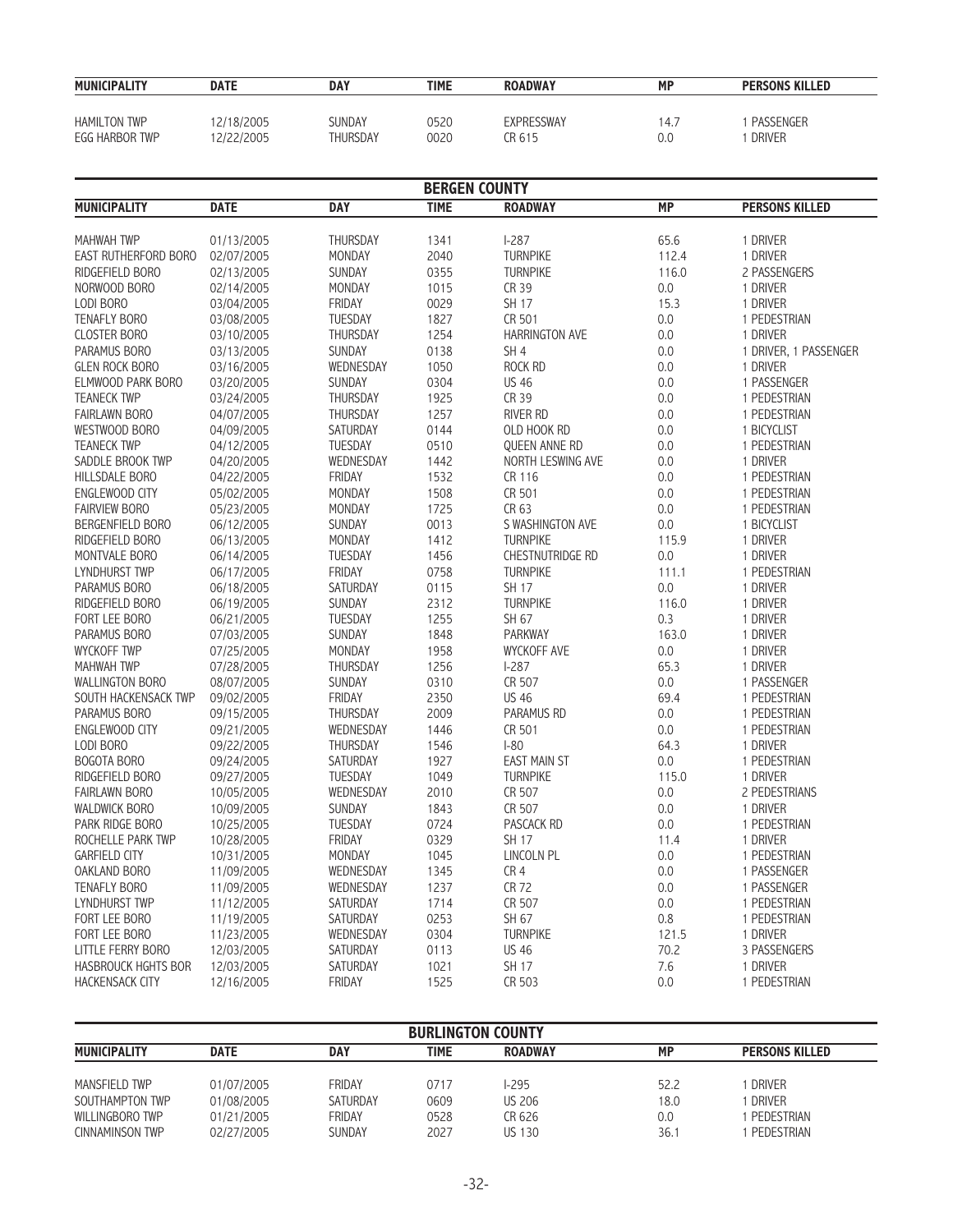| <b>MUNICIPALITY</b>    | <b>DATE</b> | <b>DAY</b>      | <b>TIME</b> | <b>ROADWAY</b>            | <b>MP</b> | <b>PERSONS KILLED</b>  |
|------------------------|-------------|-----------------|-------------|---------------------------|-----------|------------------------|
| <b>BORDENTOWN TWP</b>  | 03/06/2005  | SUNDAY          | 1134        | <b>US 130</b>             | 0.0       | 1 PEDESTRIAN           |
| <b>WESTAMPTON TWP</b>  | 03/22/2005  | <b>TUESDAY</b>  | 0226        | $1-295$                   | 44.4      | 1 DRIVER               |
| <b>BURLINGTON CITY</b> | 03/31/2005  | THURSDAY        | 2144        | <b>US 130</b>             | 47.1      | 1 PEDESTRIAN           |
| <b>RIVERSIDE TWP</b>   | 04/03/2005  | SUNDAY          | 1234        | <b>FAIRVIEW ST</b>        | 0.0       | 1 PEDESTRIAN           |
| <b>BASS RIVER TWP</b>  | 04/11/2005  | MONDAY          | 1145        | <b>PARKWAY</b>            | 54.9      | 1 PASSENGER            |
| MANSFIELD TWP          | 04/22/2005  | <b>FRIDAY</b>   | 0110        | <b>TURNPIKE</b>           | 49.9      | 2 DRIVERS, 1 PASSENGER |
| MANSFIELD TWP          | 05/04/2005  | WEDNESDAY       | 1813        | <b>US 206</b>             | 31.5      | 1 DRIVER               |
| <b>EVESHAM TWP</b>     | 06/01/2005  | WEDNESDAY       | 0253        | SH 73                     | 23.6      | 1 DRIVER               |
| <b>TABERNACLE TWP</b>  | 06/05/2005  | <b>SUNDAY</b>   | 2137        | <b>HAWKINS RD</b>         | 0.0       | 1 DRIVER               |
| MOUNT HOLLY TWP        | 06/06/2005  | MONDAY          | 0617        | <b>JACKSONVILLE RD</b>    | 0.0       | 1 PEDESTRIAN           |
| MANSFIELD TWP          | 06/13/2005  | MONDAY          | 0922        | $1 - 295$                 | 54.1      | 1 DRIVER               |
| MANSFIELD TWP          | 06/14/2005  | <b>TUESDAY</b>  | 2150        | <b>TURNPIKE</b>           | 50.6      | 1 DRIVER               |
| PEMBERTON TWP          | 06/20/2005  | MONDAY          | 1726        | <b>SH 70</b>              | 28.9      | 1 DRIVER               |
| <b>BASS RIVER TWP</b>  | 06/25/2005  | SATURDAY        | 0934        | <b>PARKWAY</b>            | 53.2      | 1 PASSENGER            |
| <b>BURLINGTON CITY</b> | 06/27/2005  | MONDAY          | 2120        | BURLINGTON BRISTOL BRIDGE | 0.0       | 1 DRIVER               |
| PEMBERTON TWP          | 07/09/2005  | SATURDAY        | 0205        | COOKSTOWN RD              | 0.0       | 1 DRIVER               |
| <b>LUMBERTON TWP</b>   | 07/10/2005  | <b>SUNDAY</b>   | 1416        | <b>SH 38</b>              | 17.8      | 1 DRIVER               |
| MAPLE SHADE TWP        | 07/14/2005  | THURSDAY        | 2255        | <b>SH 38</b>              | 4.6       | 1 PEDESTRIAN           |
| <b>FLORENCE TWP</b>    | 07/15/2005  | <b>FRIDAY</b>   | 1700        | <b>TURNPIKE</b>           | 4.1       | 1 PASSENGER            |
| <b>DELRAN TWP</b>      | 08/03/2005  | WEDNESDAY       | 1624        | <b>US 130</b>             | 40.9      | 1 DRIVER               |
| <b>EASTAMPTON TWP</b>  | 08/11/2005  | THURSDAY        | 1913        | CR 621                    | 0.0       | 1 PASSENGER            |
| SOUTHAMPTON TWP        | 08/12/2005  | FRIDAY          | 0003        | <b>EAYERSTOWN RD</b>      | 0.0       | 1 DRIVER               |
| <b>DELRAN TWP</b>      | 08/12/2005  | FRIDAY          | 2329        | <b>US 130</b>             | 40.2      | 1 DRIVER               |
| NORTH HANOVER TWP      | 08/28/2005  | SUNDAY          | 0836        | CR 537                    | 0.0       | 1 PASSENGER            |
| <b>EVESHAM TWP</b>     | 09/02/2005  | FRIDAY          | 0941        | <b>CARLTON AVE</b>        | 0.0       | 1 PASSENGER            |
| WOODLAND TWP           | 09/24/2005  | SATURDAY        | 2013        | CR 563                    | 0.0       | 1 PASSENGER            |
| PEMBERTON TWP          | 10/10/2005  | MONDAY          | 1307        | <b>SH 70</b>              | 29.5      | 1 DRIVER               |
| <b>NEW HANOVER TWP</b> | 10/15/2005  | <b>SATURDAY</b> | 1918        | CR 616                    | 0.0       | 1 PEDESTRIAN           |
| MANSFIELD TWP          | 10/19/2005  | WEDNESDAY       | 0701        | <b>US 206</b>             | 32.5      | 1 DRIVER               |
| WILLINGBORO TWP        | 10/27/2005  | <b>THURSDAY</b> | 1836        | CR 626                    | 0.0       | 1 DRIVER               |
| MOUNT HOLLY TWP        | 10/31/2005  | MONDAY          | 0720        | <b>MADISON AVE</b>        | 0.0       | 1 PEDESTRIAN           |
| <b>SHAMONG TWP</b>     | 11/11/2005  | FRIDAY          | 0624        | <b>US 206</b>             | 9.0       | 1 DRIVER               |
| PEMBERTON TWP          | 11/27/2005  | SUNDAY          | 0032        | <b>SH 70</b>              | 31.4      | 1 DRIVER               |
| SPRINGFIELD TWP        | 12/02/2005  | <b>FRIDAY</b>   | 2225        | CR 669                    | 0.0       | 1 DRIVER               |
| <b>BORDENTOWN TWP</b>  | 12/04/2005  | SUNDAY          | 0248        | <b>TURNPIKE</b>           | 59.2      | 1 PEDESTRIAN           |
| <b>EVESHAM TWP</b>     | 12/11/2005  | SUNDAY          | 1110        | <b>SH 70</b>              | 10.0      | 1 BICYCLIST            |
| SOUTHAMPTON TWP        | 12/13/2005  | <b>TUESDAY</b>  | 1611        | <b>BIRMINGHAM RD</b>      | 0.0       | 1 PASSENGER            |
| <b>BORDENTOWN TWP</b>  | 12/31/2005  | SATURDAY        | 1848        | CR 622                    | 0.0       | 1 PEDESTRIAN           |
|                        |             |                 |             |                           |           |                        |

| <b>CAMDEN COUNTY</b>   |             |                 |             |                            |           |                       |  |
|------------------------|-------------|-----------------|-------------|----------------------------|-----------|-----------------------|--|
| <b>MUNICIPALITY</b>    | <b>DATE</b> | <b>DAY</b>      | <b>TIME</b> | <b>ROADWAY</b>             | <b>MP</b> | <b>PERSONS KILLED</b> |  |
|                        |             |                 |             |                            |           |                       |  |
| <b>PENNSAUKEN TWP</b>  | 01/13/2005  | <b>THURSDAY</b> | 0931        | <b>US 130</b>              | 31.0      | 1 DRIVER              |  |
| <b>GLOUCESTER TWP</b>  | 02/02/2005  | WEDNESDAY       | 1146        | SH 42                      | 10.3      | 1 DRIVER              |  |
| <b>WINSLOW TWP</b>     | 02/16/2005  | WEDNESDAY       | 0436        | CR 722                     | 0.0       | 1 PEDESTRIAN          |  |
| WINSLOW TWP            | 02/16/2005  | WEDNESDAY       | 1730        | CR 536                     | 0.0       | 1 DRIVER              |  |
| <b>GLOUCESTER TWP</b>  | 02/24/2005  | <b>THURSDAY</b> | 0704        | SH 42                      | 7.2       | 1 DRIVER              |  |
| SOMERDALE BORO         | 03/16/2005  | WEDNESDAY       | 0700        | <b>US 30</b>               | 10.8      | 1 DRIVER              |  |
| WATERFORD TWP          | 03/18/2005  | FRIDAY          | 1911        | CR 534                     | 0.0       | 1 DRIVER, 1 PASSENGER |  |
| <b>CAMDEN CITY</b>     | 04/23/2005  | <b>SATURDAY</b> | 2338        | CR 601                     | 0.0       | 1 DRIVER              |  |
| <b>CAMDEN CITY</b>     | 04/26/2005  | <b>TUESDAY</b>  | 1044        | SOUTH 6TH ST               | 0.0       | 1 PEDESTRIAN          |  |
| <b>PENNSAUKEN TWP</b>  | 05/13/2005  | FRIDAY          | 1644        | CR 644                     | 0.0       | 1 DRIVER              |  |
| PENNSAUKEN TWP         | 06/04/2005  | <b>SATURDAY</b> | 1644        | <b>US 130</b>              | 32.4      | 1 PASSENGER           |  |
| <b>GLOUCESTER TWP</b>  | 06/11/2005  | SATURDAY        | 1552        | SH 42                      | 8.1       | 1 DRIVER              |  |
| <b>GLOUCESTER TWP</b>  | 06/11/2005  | SATURDAY        | 2335        | ROBERTS DR                 | 0.0       | 1 DRIVER              |  |
| <b>CAMDEN CITY</b>     | 07/10/2005  | <b>SUNDAY</b>   | 1216        | CR 543                     | 0.0       | 1 PASSENGER           |  |
| <b>GLOUCESTER TWP</b>  | 07/15/2005  | FRIDAY          | 1031        | SH 168                     | 3.6       | 1 DRIVER              |  |
| <b>PENNSAUKEN TWP</b>  | 07/31/2005  | <b>SUNDAY</b>   | 0013        | <b>BEN FRANKLIN BRIDGE</b> | 0.0       | 1 DRIVER              |  |
| <b>CAMDEN CITY</b>     | 08/02/2005  | <b>TUESDAY</b>  | 2143        | 11TH ST                    | 0.0       | 1 DRIVER              |  |
| <b>GLOUCESTER CITY</b> | 08/03/2005  | WEDNESDAY       | 2350        | <b>US 130</b>              | 27.6      | 1 DRIVER              |  |
| <b>CHERRY HILL TWP</b> | 08/04/2005  | <b>THURSDAY</b> | 1648        | CR 673                     | 0.0       | 1 DRIVER              |  |
| WINSLOW TWP            | 08/05/2005  | <b>FRIDAY</b>   | 1412        | <b>EXPRESSWAY</b>          | 38.8      | 1 DRIVER              |  |
| WINSLOW TWP            | 08/17/2005  | WEDNESDAY       | 1955        | CR 689                     | 0.0       | 1 DRIVER              |  |
| <b>BERLIN TWP</b>      | 09/08/2005  | <b>THURSDAY</b> | 2230        | <b>SH 73</b>               | 17.1      | 1 DRIVER              |  |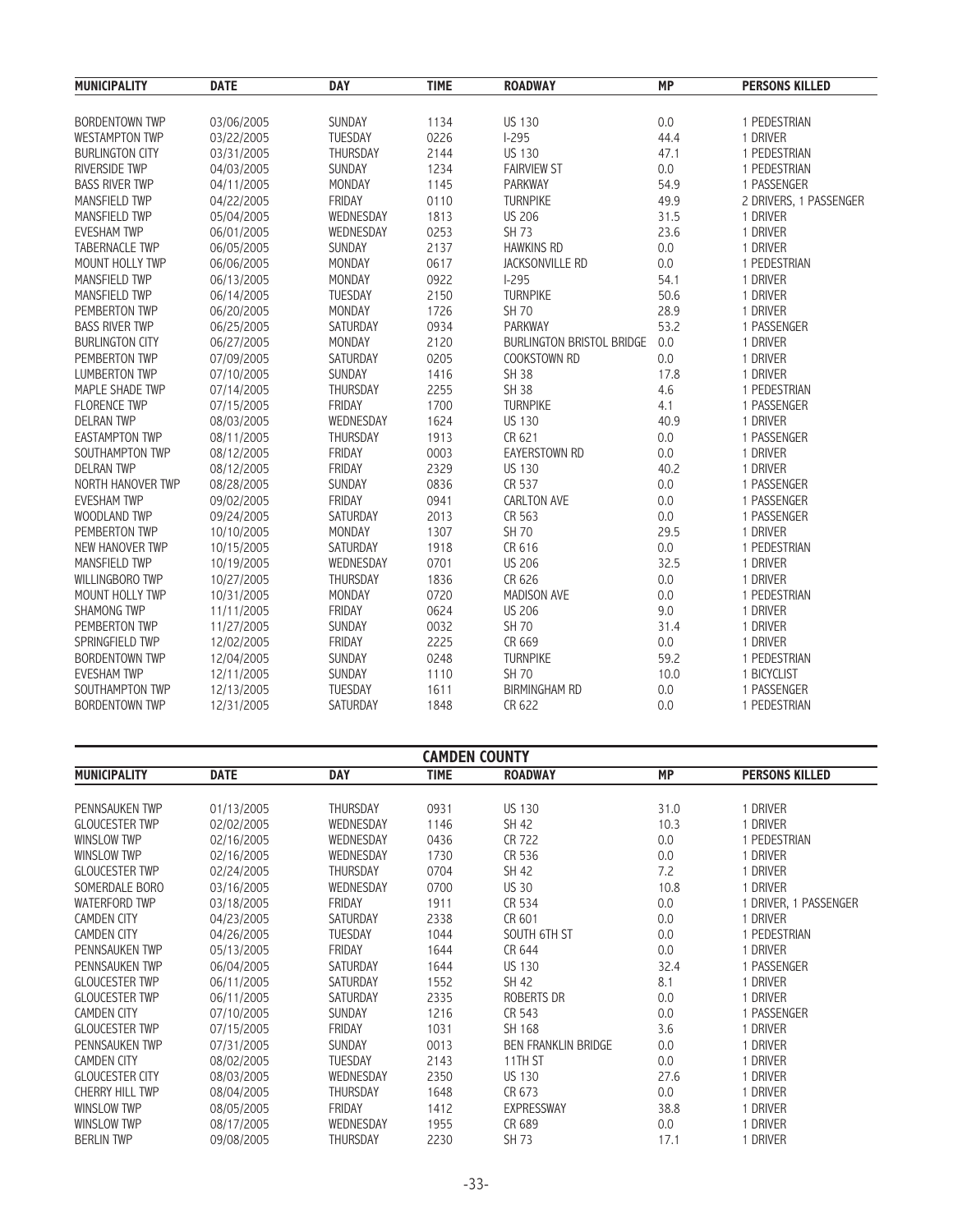| <b>MUNICIPALITY</b>    | <b>DATE</b> | <b>DAY</b>      | <b>TIME</b> | <b>ROADWAY</b> | <b>MP</b> | <b>PERSONS KILLED</b> |
|------------------------|-------------|-----------------|-------------|----------------|-----------|-----------------------|
|                        |             |                 |             |                |           |                       |
| <b>GLOUCESTER CITY</b> | 09/22/2005  | <b>THURSDAY</b> | 1616        | EXPRESSWAY     | 41.3      | DRIVER                |
| WATERFORD TWP          | 09/24/2005  | SATURDAY        | 2116        | <b>US 30</b>   | 20.2      | DRIVER                |
| WATERFORD TWP          | 10/03/2005  | MONDAY          | 0512        | CR 534         | 0.0       | DRIVER                |
| PENNSAUKEN TWP         | 10/29/2005  | SATURDAY        | 0418        | CR 615         | 0.0       | DRIVER                |
| <b>CLEMENTON BORO</b>  | 10/31/2005  | MONDAY          | 1744        | <b>US 30</b>   | 14.5      | PEDESTRIAN            |
| AUDUBON BORO           | 11/10/2005  | <b>THURSDAY</b> | 1722        | SH 168         | 9.2       | PEDESTRIAN            |
| CHERRY HILL TWP        | 11/12/2005  | SATURDAY        | 1403        | $1 - 295$      | 33.9      | DRIVER                |
| CAMDEN CITY            | 11/18/2005  | FRIDAY          | 0618        | $1-676$        | 3.0       | DRIVER                |
| <b>CAMDEN CITY</b>     | 12/25/2005  | SUNDAY          | 1729        | CR 603         | 0.0       | PEDESTRIAN            |

| <b>CAPE MAY COUNTY</b> |             |                 |             |                      |           |                       |  |
|------------------------|-------------|-----------------|-------------|----------------------|-----------|-----------------------|--|
| <b>MUNICIPALITY</b>    | <b>DATE</b> | <b>DAY</b>      | <b>TIME</b> | <b>ROADWAY</b>       | <b>MP</b> | <b>PERSONS KILLED</b> |  |
|                        |             |                 |             |                      |           |                       |  |
| UPPER TWP              | 01/07/2005  | <b>FRIDAY</b>   | 2244        | <b>PARKWAY</b>       | 25.2      | 1 DRIVER              |  |
| UPPER TWP              | 01/14/2005  | <b>FRIDAY</b>   | 1206        | SH 50                | 0.6       | 1 DRIVER, 1PASSENGER  |  |
| <b>DENNIS TWP</b>      | 02/14/2005  | <b>MONDAY</b>   | 1503        | CR 628               | 0.0       | 1 DRIVER              |  |
| <b>DENNIS TWP</b>      | 03/10/2005  | <b>THURSDAY</b> | 2226        | <b>PARKWAY</b>       | 15.3      | 1 DRIVER              |  |
| MIDDLE TWP             | 06/11/2005  | <b>SATURDAY</b> | 0316        | SH 47                | 14.2      | 1 DRIVER              |  |
| <b>DENNIS TWP</b>      | 07/17/2005  | <b>SUNDAY</b>   | 0135        | CR 625               | 0.0       | 1 DRIVER              |  |
| LOWER TWP              | 07/27/2005  | WEDNESDAY       | 2113        | SH 109               | 2.3       | 1 DRIVER              |  |
| <b>DENNIS TWP</b>      | 08/03/2005  | WEDNESDAY       | 1806        | SH 347               | 0.6       | 2 PASSENGERS          |  |
| LOWER TWP              | 08/05/2005  | FRIDAY          | 2051        | CR 654               | 0.0       | 1 DRIVER              |  |
| MIDDLE TWP             | 08/10/2005  | WEDNESDAY       | 2332        | PIERCES POINT RD     | 0.0       | 1 DRIVER              |  |
| <b>DENNIS TWP</b>      | 08/14/2005  | <b>SUNDAY</b>   | 1621        | SH 347               | 0.6       | 1 PASSENGER           |  |
| <b>DENNIS TWP</b>      | 08/24/2005  | WEDNESDAY       | 0333        | CR 625               | 0.0       | 1 DRIVER              |  |
| MIDDLE TWP             | 09/04/2005  | <b>SUNDAY</b>   | 1133        | SH 47                | 13.5      | 1 DRIVER, 1PASSENGER  |  |
| MIDDLE TWP             | 09/19/2005  | MONDAY          | 0804        | CR 658               | 0.0       | 1 PEDESTRIAN          |  |
| UPPER TWP              | 10/03/2005  | MONDAY          | 2126        | CR 677               | 0.0       | 1 DRIVER              |  |
| MIDDLE TWP             | 10/31/2005  | <b>MONDAY</b>   | 1322        | US <sub>9</sub>      | 17.1      | 1 DRIVER              |  |
| MIDDLE TWP             | 11/12/2005  | <b>SATURDAY</b> | 1725        | US <sub>9</sub>      | 7.6       | 1 PEDESTRIAN          |  |
| <b>DENNIS TWP</b>      | 12/08/2005  | <b>THURSDAY</b> | 2154        | CR 608               | 0.0       | 1 DRIVER, 1PASSENGER  |  |
| LOWER TWP              | 12/29/2005  | <b>THURSDAY</b> | 1609        | <b>BREAKWATER RD</b> | 0.0       | 1 DRIVER              |  |
| MIDDLE TWP             | 12/31/2005  | <b>SATURDAY</b> | 2024        | SH 47                | 15.8      | <b>DRIVER</b>         |  |

| <b>CUMBERLAND COUNTY</b> |             |                 |             |                             |           |                       |  |
|--------------------------|-------------|-----------------|-------------|-----------------------------|-----------|-----------------------|--|
| <b>MUNICIPALITY</b>      | <b>DATE</b> | <b>DAY</b>      | <b>TIME</b> | <b>ROADWAY</b>              | <b>MP</b> | <b>PERSONS KILLED</b> |  |
| <b>FAIRFIELD TWP</b>     | 01/17/2005  | MONDAY          | 1626        | CR 609                      | 0.0       | 2 PASSENGERS          |  |
| <b>BRIDGETON CITY</b>    | 01/20/2005  | <b>THURSDAY</b> | 1408        | <b>BELMONT AVE</b>          | 0.0       | 1 DRIVER              |  |
| STOW CREEK TWP           | 01/28/2005  | FRIDAY          | 0948        | SH 49                       | 20.5      | 1 DRIVER              |  |
| <b>VINELAND CITY</b>     | 02/07/2005  | <b>MONDAY</b>   | 1254        | S SPRING RD                 | 0.0       | 1 DRIVER              |  |
| MAURICE RIVER TWP        | 02/12/2005  | <b>SATURDAY</b> | 0002        | CR 646                      | 0.0       | 1 DRIVER              |  |
| <b>VINELAND CITY</b>     | 03/11/2005  | <b>FRIDAY</b>   | 1337        | CR 674                      | 0.0       | 1 DRIVER              |  |
| MILLVILLE CITY           | 05/08/2005  | SUNDAY          | 0115        | SH 55                       | 28.7      | 1 PASSENGER           |  |
| UPPER DEERFIELD TWP      | 05/14/2005  | <b>SATURDAY</b> | 1035        | <b>SH 77</b>                | 6.8       | 1 DRIVER              |  |
| UPPER DEERFIELD TWP      | 05/20/2005  | <b>FRIDAY</b>   | 0654        | CR 553                      | 0.0       | 1 DRIVER              |  |
| <b>VINELAND CITY</b>     | 05/24/2005  | <b>TUESDAY</b>  | 0921        | NORTH WEST BLVD             | 0.0       | 1 DRIVER              |  |
| MAURICE RIVER TWP        | 06/01/2005  | WEDNESDAY       | 1507        | <b>SH 47</b>                | 32.2      | 1 DRIVER              |  |
| <b>VINELAND CITY</b>     | 06/14/2005  | <b>TUESDAY</b>  | 1316        | NW BLVD                     | 0.0       | 1 DRIVER              |  |
| SHILOH BORO              | 06/20/2005  | <b>MONDAY</b>   | 1419        | SH 49                       | 21.4      | 1 PASSENGER           |  |
| <b>VINELAND CITY</b>     | 07/10/2005  | <b>SUNDAY</b>   | 0248        | CR 552                      | 0.0       | 1 DRIVER, 1 PASSENGER |  |
| MILLVILLE CITY           | 07/16/2005  | <b>SATURDAY</b> | 2309        | SH 49                       | 38.0      | 1 DRIVER              |  |
| <b>VINELAND CITY</b>     | 07/17/2005  | <b>SUNDAY</b>   | 0435        | CR 672                      | 0.0       | 1 PASSENGER           |  |
| <b>VINELAND CITY</b>     | 07/21/2005  | <b>THURSDAY</b> | 1035        | SH 47                       | 49.1      | 1 DRIVER              |  |
| <b>MAURICE RIVER TWP</b> | 07/22/2005  | <b>FRIDAY</b>   | 1708        | SH 347                      | 4.2       | 1 DRIVER              |  |
| <b>BRIDGETON CITY</b>    | 07/26/2005  | <b>TUESDAY</b>  | 1958        | CR 611                      | 0.0       | 1 DRIVER              |  |
| <b>VINELAND CITY</b>     | 07/29/2005  | FRIDAY          | 1340        | <b>EAST FOREST GROVE RD</b> | 0.0       | 1 DRIVER, 1 PASSENGER |  |
| MILLVILLE CITY           | 07/30/2005  | <b>SATURDAY</b> | 0125        | SH 49                       | 32.9      | 1 PEDESTRIAN          |  |
| <b>VINELAND CITY</b>     | 07/31/2005  | <b>SUNDAY</b>   | 0013        | E WALNUT RD                 | 0.0       | 1 PASSENGER           |  |
| <b>LAWRENCE TWP</b>      | 08/14/2005  | <b>SUNDAY</b>   | 0751        | CR 553                      | 0.0       | 1 PASSENGER           |  |
| <b>VINELAND CITY</b>     | 08/19/2005  | FRIDAY          | 0115        | CR 615                      | 0.0       | 1 PASSENGER           |  |
| <b>LAWRENCE TWP</b>      | 08/28/2005  | <b>SUNDAY</b>   | 1904        | CR 610                      | 0.0       | 1 DRIVER              |  |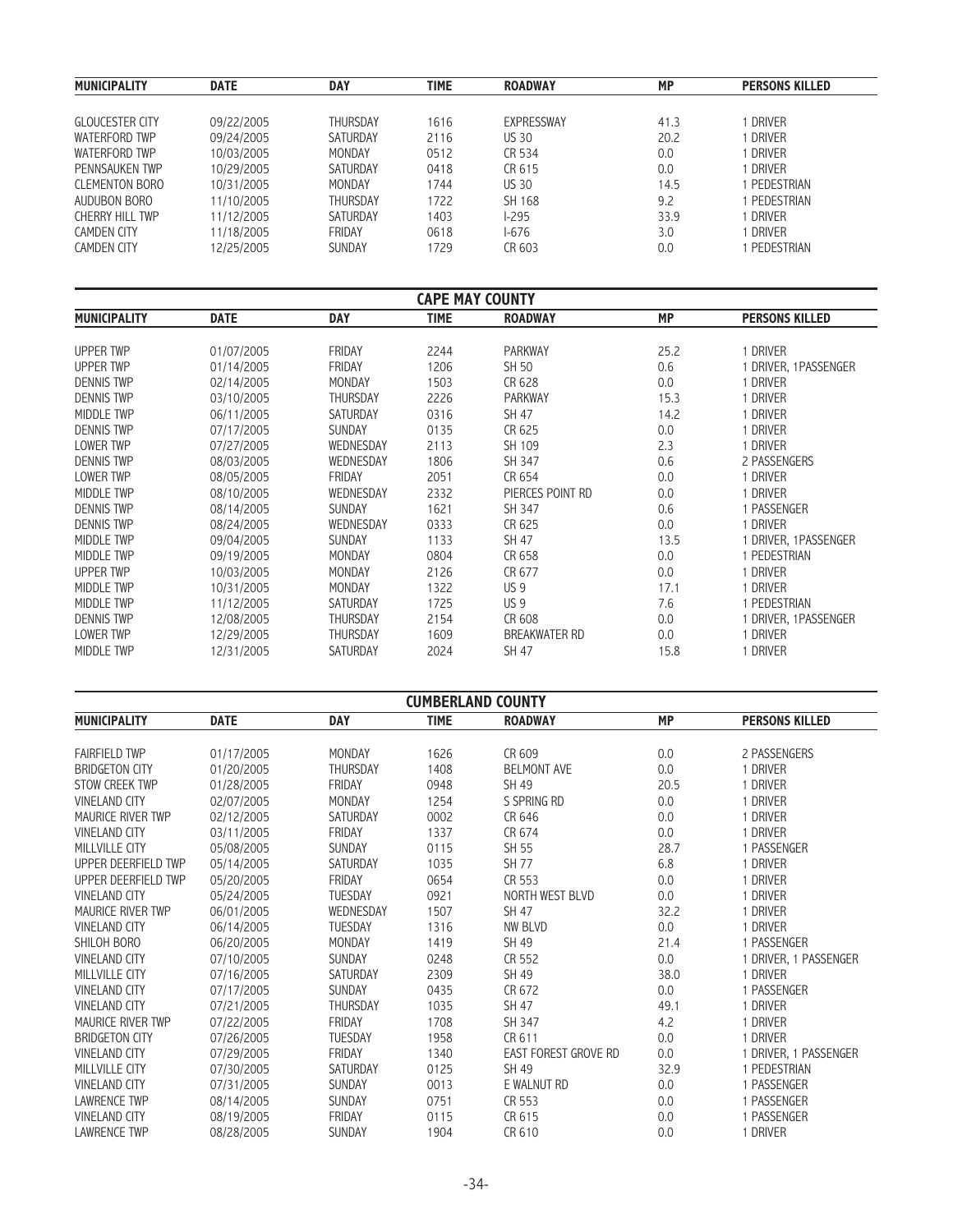| <b>MUNICIPALITY</b>      | <b>DATE</b> | DAY             | <b>TIME</b>                        | <b>ROADWAY</b>            | <b>MP</b> | <b>PERSONS KILLED</b>  |
|--------------------------|-------------|-----------------|------------------------------------|---------------------------|-----------|------------------------|
|                          |             |                 |                                    |                           |           |                        |
| <b>VINELAND CITY</b>     | 09/02/2005  | FRIDAY          | 1736                               | MONTROSE ST               | 0.0       | 1 PEDESTRIAN           |
| <b>VINELAND CITY</b>     | 09/20/2005  | TUESDAY         | 2210                               | SH 47                     | 48.1      | 1 PASSENGER            |
| MILLVILLE CITY           | 10/23/2005  | SUNDAY          | 0126                               | CR 627                    | 0.0       | 1 PASSENGER            |
| <b>BRIDGETON CITY</b>    | 11/11/2005  | FRIDAY          | 1801                               | <b>BANK ST</b>            | 0.0       | 1 PEDESTRIAN           |
| <b>HOPEWELL TWP</b>      | 11/15/2005  | TUESDAY         | 1154                               | CR 617                    | 0.0       | 1 DRIVER               |
| <b>MAURICE RIVER TWP</b> | 12/11/2005  | SUNDAY          | 0435                               | CR 347                    | 6.5       | 1 DRIVER, 1 PASSENGER  |
| <b>VINELAND CITY</b>     | 12/19/2005  | MONDAY          | 1340                               | SH 47                     | 43.7      | 1 DRIVER               |
| <b>VINELAND CITY</b>     | 12/23/2005  | FRIDAY          | 2121                               | RIVIERVA BLVD             | 0.0       | 1 DRIVER               |
|                          |             |                 |                                    |                           |           |                        |
| <b>MUNICIPALITY</b>      | <b>DATE</b> | <b>DAY</b>      | <b>ESSEX COUNTY</b><br><b>TIME</b> | <b>ROADWAY</b>            | <b>MP</b> | <b>PERSONS KILLED</b>  |
|                          |             |                 |                                    |                           |           |                        |
| <b>FAIRFIELD TWP</b>     | 01/20/2005  | THURSDAY        | 1837                               | $I-80$                    | 52.4      | 1 DRIVER               |
| NEWARK CITY              | 02/05/2005  | SATURDAY        | 0115                               | <b>SH 21</b>              | 0.0       | 1 DRIVER               |
| NEWARK CITY              | 02/12/2005  | SATURDAY        | 0058                               | RAYMOND BLVD              | 0.0       | 1 DRIVER               |
| NEWARK CITY              | 03/06/2005  | SUNDAY          | 0147                               | SPRINGFIELD AVE           | 0.0       | 1 DRIVER               |
| <b>FAIRFIELD TWP</b>     | 03/10/2005  | THURSDAY        | 2101                               | $I-80$                    | 49.9      | 1 DRIVER               |
| <b>MILLBURN TWP</b>      | 03/10/2005  | THURSDAY        | 1405                               | <b>SH 24</b>              | 8.9       | 1 DRIVER, 1 PASSENGER  |
| NEWARK CITY              | 03/16/2005  | WEDNESDAY       | 0012                               | $1 - 280$                 | 13.2      | 1 DRIVER               |
| NEWARK CITY              | 03/20/2005  | SUNDAY          | 0800                               | <b>RAYMOND BLVD</b>       | 0.0       | 1 DRIVER, 1 PEDESTRIAN |
| NEWARK CITY              | 04/02/2005  | SATURDAY        | 1515                               | <b>AVENUE B</b>           | 0.0       | 1 PEDESTRIAN           |
| <b>GLEN RIDGE BORO</b>   | 04/08/2005  | FRIDAY          | 0624                               | <b>BLOOMFIELD AVE</b>     | 0.0       | 1 PEDESTRIAN           |
| NEWARK CITY              | 04/10/2005  | SUNDAY          | 1955                               | US <sub>1</sub>           | 0.0       | 1 DRIVER               |
| NUTLEY TOWN              | 04/17/2005  | SUNDAY          | 1242                               | <b>SH 21</b>              | 8.7       | 1 DRIVER               |
| CEDAR GROVE TWP          | 04/17/2005  | SUNDAY          | 2110                               | E BRADFORD AVE            | 0.0       | 1 DRIVER               |
| NEWARK CITY              | 04/18/2005  | MONDAY          | 1959                               | <b>CEDAR AVE</b>          | 0.0       | 1 DRIVER               |
| EAST ORANGE CITY         | 04/20/2005  | WEDNESDAY       | 1337                               | <b>CENTRAL AVE</b>        | 0.0       | 1 DRIVER               |
| <b>BLOOMFIELD TOWN</b>   | 05/07/2005  | SATURDAY        | 0328                               | <b>PARKWAY</b>            | 149.7     | 1 PASSENGER            |
| NEWARK CITY              | 05/08/2005  | SUNDAY          | 2112                               | SPRINGFIELD AVE           | 0.0       | 1 PEDESTRIAN           |
| EAST ORANGE CITY         | 05/15/2005  | SUNDAY          | 0005                               | CR 658                    | 0.0       | 1 PEDESTRIAN           |
| NEWARK CITY              | 05/18/2005  | WEDNESDAY       | 0900                               | <b>FIRST ST</b>           | 0.0       | 1 DRIVER               |
| <b>EAST ORANGE CITY</b>  | 05/29/2005  | SUNDAY          | 2220                               | CR 508                    | 0.0       | 1 PEDESTRIAN           |
| <b>BELLEVILLE TOWN</b>   | 06/08/2005  | WEDNESDAY       | 1520                               | <b>SH 21</b>              | 6.2       | 1 PASSENGER            |
| CEDAR GROVE TWP          | 06/16/2005  | THURSDAY        | 0728                               | CR 640                    | 0.0       | 1 DRIVER               |
| NUTLEY TOWN              | 06/26/2005  | SUNDAY          | 0125                               | <b>PARKWAY</b>            | 151.0     | 1 PASSENGER            |
| <b>IRVINGTON TOWN</b>    | 07/10/2005  | <b>SUNDAY</b>   | 1940                               | STYVESANT AVE             | 0.0       | 1 PEDESTRIAN           |
| <b>EAST ORANGE CITY</b>  | 07/18/2005  | MONDAY          | 1304                               | FREEWAY DRIVE EAST        | 0.0       | 1 PEDESTRIAN           |
| <b>CEDAR GROVE TWP</b>   | 08/08/2005  | MONDAY          | 1645                               | CR 641                    | 0.0       | 1 DRIVER               |
| <b>FAIRFIELD TWP</b>     | 08/10/2005  | WEDNESDAY       | 2208                               | $I-80$                    | 48.6      | 1 DRIVER               |
| <b>BELLEVILLE TOWN</b>   | 08/11/2005  | THURSDAY        | 2317                               | <b>JORALEMON ST</b>       | 0.0       | 1 DRIVER               |
| NEWARK CITY              | 08/18/2005  | <b>THURSDAY</b> | 2008                               | CR 667                    | 0.0       | 1 BICYCLIST            |
| ORANGE CITY              | 08/20/2005  | SATURDAY        | 1732                               | <b>SCOTLAND RD</b>        | 0.0       | 1 PEDESTRIAN           |
| NEWARK CITY              | 08/21/2005  | SUNDAY          | 0322                               | NIAGARA ST                | 0.0       | 3 PASSENGERS           |
| NEWARK CITY              | 08/24/2005  | WEDNESDAY       | 2014                               | <b>IRVINE TURNER BLVD</b> | 0.0       | 1 DRIVER               |
| MONTCLAIR TOWN           | 08/28/2005  | <b>SUNDAY</b>   | 0318                               | ORANGE RD                 | 0.0       | 1 DRIVER               |
| CALDWELL BORO            | 08/30/2005  | TUESDAY         | 1353                               | SMULL AVE                 | 0.0       | 1 PEDESTRIAN           |
| <b>IRVINGTON TOWN</b>    | 09/03/2005  | SATURDAY        | 0220                               | <b>PARKWAY</b>            | 145.0     | 1 DRIVER               |
| NEWARK CITY              | 09/03/2005  | SATURDAY        | 0145                               | SOUTH 11TH ST             | 0.0       | 1 PASSENGER            |
| <b>BELLEVILLE TOWN</b>   | 09/13/2005  | TUESDAY         | 2349                               | <b>SH 21</b>              | 7.4       | 1 DRIVER               |
| <b>LIVINGSTON TWP</b>    | 09/26/2005  | MONDAY          | 1903                               | SH 10                     | 19.3      | 1 PEDESTRIAN           |
| <b>IRVINGTON TOWN</b>    | 09/26/2005  | MONDAY          | 1716                               | CR 601                    | 0.0       | 1 PEDESTRIAN           |
| <b>VERONA BORO</b>       | 09/29/2005  | THURSDAY        | 1910                               | CR 506                    | 0.0       | 2 PEDESTRIANS          |
| <b>EAST ORANGE CITY</b>  | 10/08/2005  | SATURDAY        | 1819                               | FREEWAY DRIVE WEST        | 0.0       | 1 PEDESTRIAN           |
| NEWARK CITY              | 10/12/2005  | WEDNESDAY       | 1400                               | <b>BROAD ST</b>           | 0.0       | 1 PEDESTRIAN           |
| <b>IRVINGTON TOWN</b>    | 10/21/2005  | FRIDAY          | 1851                               | CR 509                    | 0.0       | 1 PEDESTRIAN           |
| <b>MILLBURN TWP</b>      | 11/02/2005  | WEDNESDAY       | 1916                               | CR 608                    | 0.0       | 1 DRIVER               |
| NEWARK CITY              | 11/04/2005  | FRIDAY          | 1139                               | PORT ST                   | 0.0       | 1 DRIVER               |
| EAST ORANGE CITY         | 11/05/2005  | SATURDAY        | 1607                               | DODD ST                   | 0.0       | 1 PEDESTRIAN           |
| NEWARK CITY              | 11/08/2005  | TUESDAY         | 1245                               | <b>DOREMUS AVE</b>        | 0.0       | 1 DRIVER               |
| FAIRFIELD TWP            | 11/13/2005  | SUNDAY          | 1234                               | $-80$                     | 51.2      | 1 PASSENGER            |
| NEWARK CITY              | 11/16/2005  | WEDNESDAY       | 1051                               | <b>TURNPIKE</b>           | 57.8      | 1 DRIVER               |
| <b>IRVINGTON TOWN</b>    | 12/03/2005  | SATURDAY        | 0312                               | WASHINGTON AVE            | 0.0       | 1 DRIVER               |
| NEWARK CITY              | 12/13/2005  | <b>TUESDAY</b>  | 1728                               | SH 27                     | 36.5      | 1 PEDESTRIAN           |
| NEWARK CITY              | 12/22/2005  | THURSDAY        | 0534                               | US 1 & 9                  | 48.0      | 1 DRIVER               |
| NEWARK CITY              | 12/30/2005  | FRIDAY          | 1838                               | SOUTH ST                  | 0.0       | 1 PEDESTRIAN           |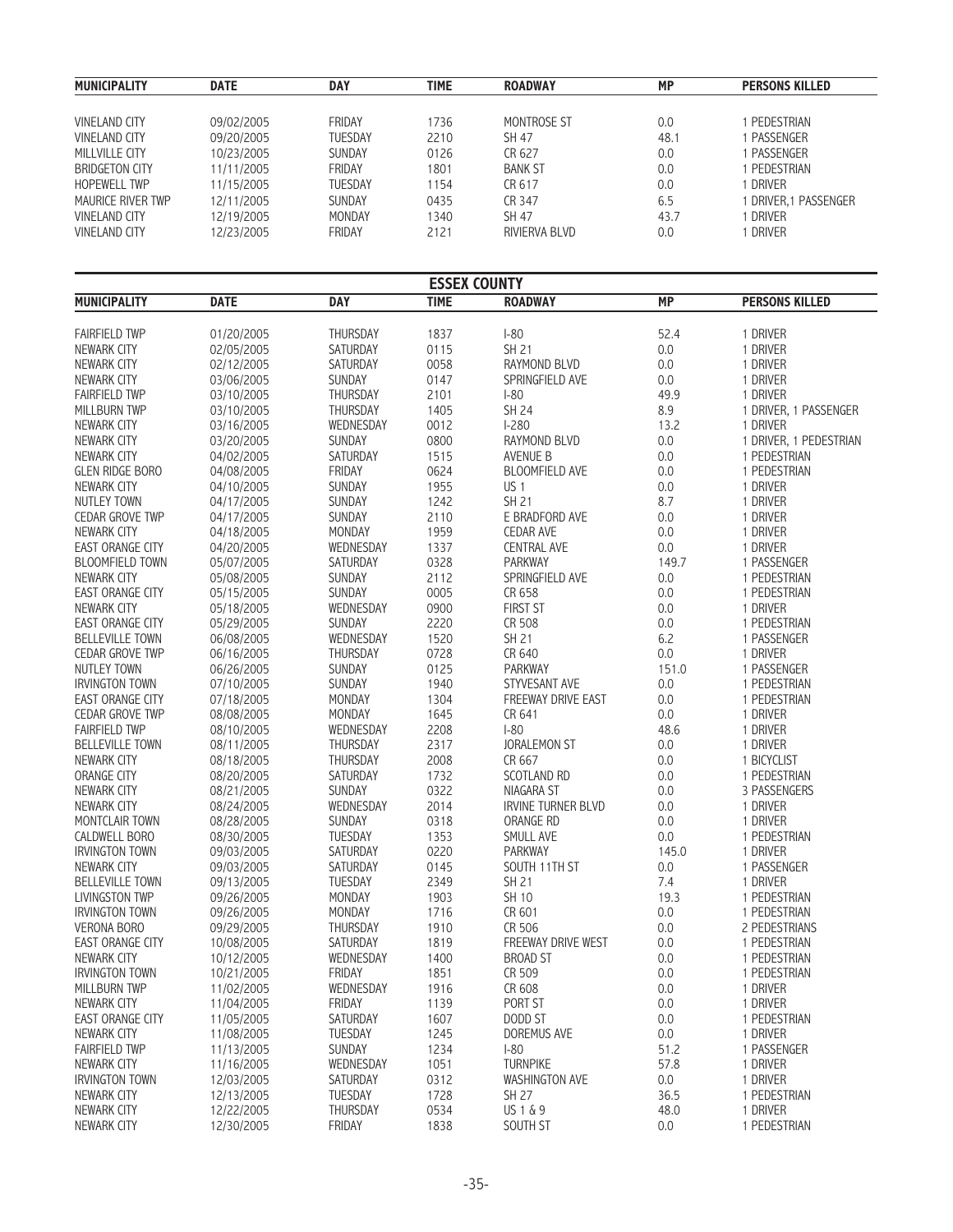| <b>GLOUCESTER COUNTY</b>  |             |                |              |                   |            |                                    |  |
|---------------------------|-------------|----------------|--------------|-------------------|------------|------------------------------------|--|
| <b>MUNICIPALITY</b>       | <b>DATE</b> | <b>DAY</b>     | <b>TIME</b>  | <b>ROADWAY</b>    | <b>MP</b>  | <b>PERSONS KILLED</b>              |  |
| WEST DEPTFORD TWP         | 01/27/2005  | THURSDAY       | 1948         | SH 45             | 27.4       | 1 DRIVER                           |  |
| WEST DEPTFORD TWP         | 03/09/2005  | WEDNESDAY      | 2248         | <b>SH 44</b>      | 7.2        | 1 DRIVER                           |  |
| <b>GREENWICH TWP</b>      | 04/18/2005  | MONDAY         | 0250         | $1-295$           | 16.5       | 1 PEDESTRIAN                       |  |
| WOOLWICH TWP              | 05/04/2005  | WEDNESDAY      | 1243         | CR 662            | 0.0        | 1 DRIVER                           |  |
| <b>FRANKLIN TWP</b>       | 05/15/2005  | SUNDAY         | 1224         | <b>US 40</b>      | 31.3       | 1 DRIVER                           |  |
| <b>EAST GREENWICH TWP</b> | 05/16/2005  | MONDAY         | 0927         | CR 678            | $0.0\,$    | 1 DRIVER                           |  |
| <b>WASHINGTON TWP</b>     | 05/20/2005  | FRIDAY         | 1422         | CR 689            | 0.0        | 1 DRIVER                           |  |
| MONROE TWP                | 05/28/2005  | SATURDAY       | 0301         | <b>SH 42</b>      | 1.8        | 1 DRIVER                           |  |
| MONROE TWP                | 06/06/2005  | MONDAY         | 0945         | CR 536            | 0.0        | 1 DRIVER                           |  |
| <b>EAST GREENWICH TWP</b> | 06/18/2005  | SATURDAY       | 1812         | $1-295$           | 16.6       | 1 DRIVER                           |  |
| WEST DEPTFORD TWP         | 06/19/2005  | SUNDAY         | 1130         | $1-295$           | 24.2       | 1 DRIVER                           |  |
| SOUTH HARRISON TWP        | 06/24/2005  | FRIDAY         | 1814         | CR 618            | 0.0        | 1 DRIVER                           |  |
| WEST DEPTFORD TWP         | 07/15/2005  | FRIDAY         | 0631         | $1 - 295$         | 23.4       | 1 DRIVER                           |  |
| <b>DEPTFORD TWP</b>       | 07/16/2005  | SATURDAY       | 1549         | <b>TANYARD RD</b> | $0.0\,$    | 1 DRIVER                           |  |
| MONROE TWP                | 07/23/2005  | SATURDAY       | 0609         | <b>SH 42</b>      | 0.1        | 1 DRIVER                           |  |
| <b>ELK TWP</b>            | 07/26/2005  | <b>TUESDAY</b> | 0525         | CR 610            | 0.0        | 1 DRIVER                           |  |
| MONROE TWP                |             | SUNDAY         |              | <b>SH 42</b>      |            | 1 PEDESTRIAN                       |  |
| <b>GLASSBORO BORO</b>     | 07/31/2005  | THURSDAY       | 0208<br>2114 | CR 641            | 0.6<br>0.0 |                                    |  |
|                           | 08/18/2005  | WEDNESDAY      |              |                   |            | 2 DRIVERS, 1 PASSENGER<br>1 DRIVER |  |
| <b>LOGAN TWP</b>          | 08/24/2005  |                | 0437         | CENTER SQUARE RD  | 0.0        |                                    |  |
| <b>ELK TWP</b>            | 09/04/2005  | SUNDAY         | 1812         | SH 55             | 45.7       | 1 DRIVER                           |  |
| <b>MONROE TWP</b>         | 09/18/2005  | SUNDAY         | 0047         | <b>WINSLOW RD</b> | 0.0        | 1 DRIVER                           |  |
| <b>MANTUA TWP</b>         | 09/18/2005  | SUNDAY         | 0055         | CR 609            | $0.0\,$    | 1 PASSENGER                        |  |
| <b>WESTVILLE BORO</b>     | 09/24/2005  | SATURDAY       | 1550         | $1-295$           | 25.6       | 1 DRIVER                           |  |
| <b>WASHINGTON TWP</b>     | 09/24/2005  | SATURDAY       | 2148         | CR 651            | 0.0        | 1 PASSENGER                        |  |
| <b>FRANKLIN TWP</b>       | 09/29/2005  | THURSDAY       | 2101         | SH 47             | 57.5       | 1 PEDESTRIAN                       |  |
| <b>HARRISON TWP</b>       | 10/07/2005  | FRIDAY         | 0723         | CR 623            | 0.0        | 1 DRIVER                           |  |
| <b>LOGAN TWP</b>          | 10/12/2005  | WEDNESDAY      | 0609         | CR 620            | $0.0\,$    | 1 PEDESTRIAN                       |  |
| <b>DEPTFORD TWP</b>       | 10/13/2005  | THURSDAY       | 1655         | CR 534            | 0.0        | 1 DRIVER                           |  |
| <b>EAST GREENWICH TWP</b> | 10/16/2005  | SUNDAY         | 1837         | CR 678            | $0.0\,$    | 1 BICYCLIST                        |  |
| <b>DEPTFORD TWP</b>       | 10/29/2005  | SATURDAY       | 2330         | SH 41             | 1.4        | 1 PEDESTRIAN                       |  |
| MONROE TWP                | 10/29/2005  | SATURDAY       | 1706         | <b>US 322</b>     | 23.8       | 1 DRIVER                           |  |
| <b>MANTUA TWP</b>         | 11/23/2005  | WEDNESDAY      | 0856         | CR 553            | $0.0\,$    | 1 DRIVER                           |  |
| MONROE TWP                | 11/23/2005  | WEDNESDAY      | 1958         | SH 322            | 26.1       | 1 PEDESTRIAN                       |  |
| SOUTH HARRISON TWP        | 11/29/2005  | <b>TUESDAY</b> | 0909         | <b>SH 45</b>      | 0.0        | 1 PASSENGER                        |  |
| <b>FRANKLIN TWP</b>       | 12/11/2005  | SUNDAY         | 0759         | <b>US 40</b>      | 26.5       | 1 DRIVER                           |  |
| <b>FRANKLIN TWP</b>       | 12/21/2005  | WEDNESDAY      | 1816         | SH 55             | 39.8       | 1 DRIVER                           |  |

| <b>HUDSON COUNTY</b> |             |                 |             |                      |           |                       |  |
|----------------------|-------------|-----------------|-------------|----------------------|-----------|-----------------------|--|
| <b>MUNICIPALITY</b>  | <b>DATE</b> | <b>DAY</b>      | <b>TIME</b> | <b>ROADWAY</b>       | <b>MP</b> | <b>PERSONS KILLED</b> |  |
|                      |             |                 |             |                      |           |                       |  |
| <b>KEARNY TOWN</b>   | 01/05/2005  | WEDNESDAY       | 0009        | SH <sub>7</sub>      | 1.0       | 1 PASSENGER           |  |
| WEEHAWKEN TWP        | 01/08/2005  | SATURDAY        | 0700        | PALISADE AVE         | 0.0       | 1 DRIVER              |  |
| <b>BAYONNE CITY</b>  | 01/11/2005  | <b>TUESDAY</b>  | 1825        | AVENUE A             | 0.0       | 1 PEDESTRIAN          |  |
| <b>HARRISON TOWN</b> | 02/04/2005  | FRIDAY          | 0808        | CR 507               | 0.0       | 1 PEDESTRIAN          |  |
| <b>JERSEY CITY</b>   | 03/26/2005  | SATURDAY        | 0209        | SH 440               | 23.0      | 1 DRIVER              |  |
| <b>KEARNY TOWN</b>   | 03/26/2005  | SATURDAY        | 2232        | SH <sub>7</sub>      | 3.5       | 1 DRIVER              |  |
| <b>BAYONNE CITY</b>  | 04/10/2005  | <b>SUNDAY</b>   | 1555        | SH 440               | 18.9      | 1 DRIVER              |  |
| <b>HOBOKEN CITY</b>  | 04/23/2005  | SATURDAY        | 2215        | SINATRA DR           | $0.0\,$   | 1 PEDESTRIAN          |  |
| <b>JERSEY CITY</b>   | 05/04/2005  | WEDNESDAY       | 2032        | <b>CLAREMONT AVE</b> | 0.0       | 1 PEDESTRIAN          |  |
| <b>SECAUCUS TOWN</b> | 05/07/2005  | <b>SATURDAY</b> | 0229        | SH <sub>3</sub>      | 9.3       | 1 PASSENGER           |  |
| <b>JERSEY CITY</b>   | 05/16/2005  | MONDAY          | 2005        | SH 440               | 22.0      | 1 DRIVER              |  |
| UNION CITY           | 05/20/2005  | FRIDAY          | 2138        | <b>KENNEDY BLVD</b>  | 0.0       | 1 PEDESTRIAN          |  |
| NORTH BERGEN TWP     | 06/20/2005  | MONDAY          | 2320        | <b>WEST SIDE AVE</b> | 0.0       | 1 PASSENGER           |  |
| <b>SECAUCUS TOWN</b> | 08/05/2005  | FRIDAY          | 0516        | <b>TURNPIKE</b>      | 113.0     | 1 PASSENGER           |  |
| <b>JERSEY CITY</b>   | 08/13/2005  | SATURDAY        | 0048        | US 1 & 9             | 0.0       | 2 PASSENGERS          |  |
| <b>HARRISON TOWN</b> | 09/02/2005  | FRIDAY          | 1705        | <b>HARRISON AVE</b>  | 0.0       | 1 PEDESTRIAN          |  |
| <b>KEARNY TOWN</b>   | 09/09/2005  | FRIDAY          | 2349        | <b>TURNPIKE</b>      | 109.0     | 1 DRIVER              |  |
| <b>UNION CITY</b>    | 09/14/2005  | WEDNESDAY       | 1244        | 32ND ST              | 0.0       | 1 PEDESTRIAN          |  |
| NORTH BERGEN TWP     | 09/17/2005  | <b>SATURDAY</b> | 0425        | $US 1 \& 9$          | 57.5      | 1 PASSENGER           |  |
| NORTH BERGEN TWP     | 10/07/2005  | FRIDAY          | 0508        | <b>TONNELLE AVE</b>  | 0.0       | 1 PEDESTRIAN          |  |
| <b>JERSEY CITY</b>   | 10/18/2005  | <b>TUESDAY</b>  | 0812        | <b>BLEEKER ST</b>    | 0.0       | 1 PEDESTRIAN          |  |
| <b>JERSEY CITY</b>   | 10/27/2005  | THURSDAY        | 0219        | US 1 & 9             | 56.0      | 1 DRIVER              |  |
| NORTH BERGEN TWP     | 11/09/2005  | WEDNESDAY       | 2257        | RIVER RD             | 0.0       | 1 PEDESTRIAN          |  |
|                      |             |                 |             |                      |           |                       |  |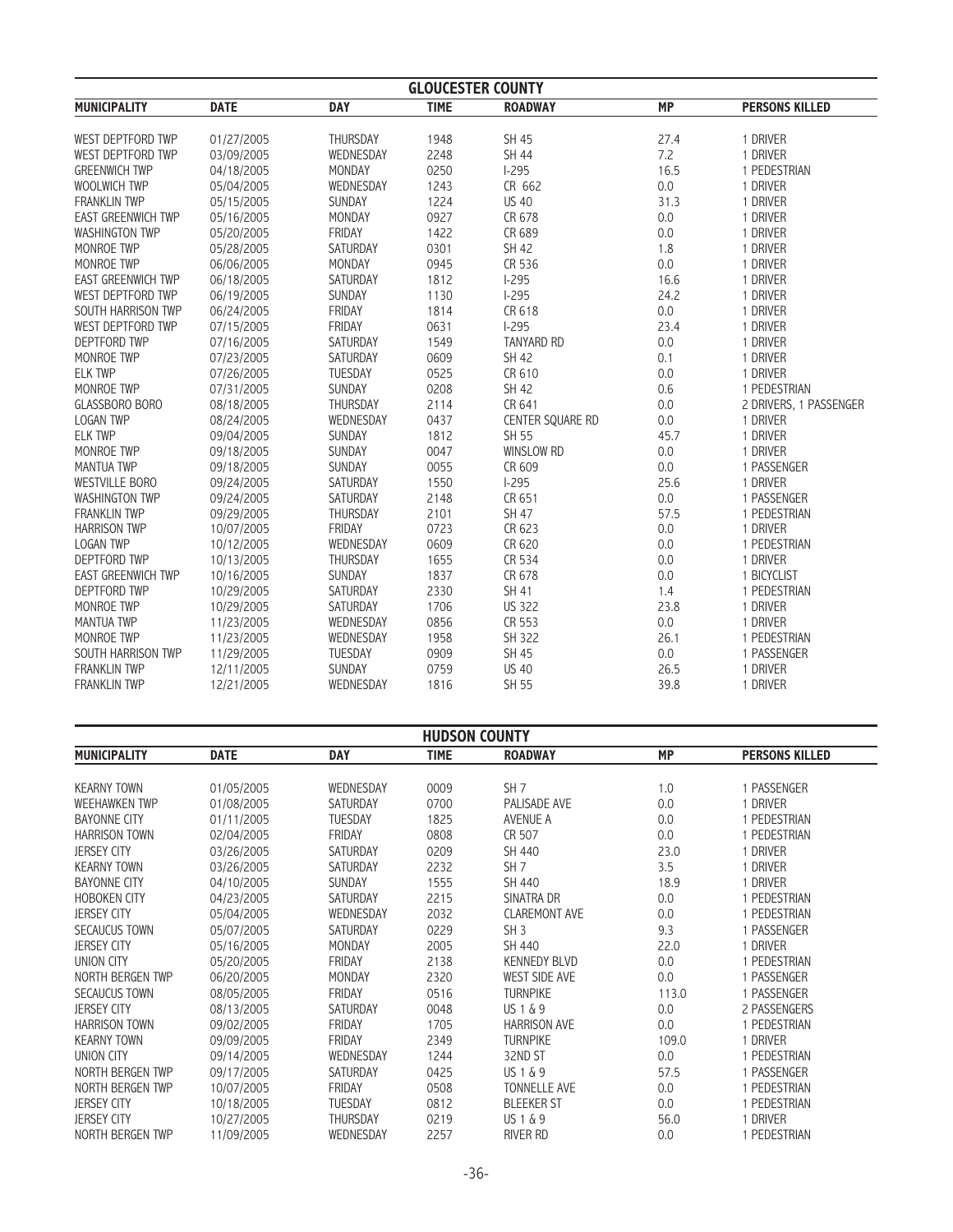| <b>MUNICIPALITY</b> | <b>DATE</b> | <b>DAY</b>      | TIME | <b>ROADWAY</b>  | <b>MP</b> | <b>PERSONS KILLED</b> |
|---------------------|-------------|-----------------|------|-----------------|-----------|-----------------------|
|                     |             |                 |      |                 |           |                       |
| WEST NEW YORK TOWN  | 11/19/2005  | SATURDAY        | 0226 | BERGENLINE AVE  | 0.0       | PEDESTRIAN            |
| <b>JERSEY CITY</b>  | 11/22/2005  | <b>TUESDAY</b>  | 0311 | US $1\&9$       | 0.0       | PEDESTRIAN            |
| SECAUCUS TOWN       | 11/29/2005  | <b>TUESDAY</b>  | 1105 | <b>TURNPIKE</b> | 110.3     | DRIVER                |
| <b>JERSEY CITY</b>  | 12/07/2005  | WEDNESDAY       | 1822 | NEWARK AVE      | 0.0       | PEDESTRIAN            |
| <b>KEARNY TOWN</b>  | 12/25/2005  | <b>SUNDAY</b>   | 2014 | US 1            | 0.0       | DRIVER, 1 PASSENGER   |
| BAYONNE CITY        | 12/29/2005  | <b>THURSDAY</b> | 1849 | SH 440          | 21.0      | DRIVER                |

| <b>HUNTERDON COUNTY</b> |             |                 |             |                |           |                       |  |  |
|-------------------------|-------------|-----------------|-------------|----------------|-----------|-----------------------|--|--|
| <b>MUNICIPALITY</b>     | <b>DATE</b> | <b>DAY</b>      | <b>TIME</b> | <b>ROADWAY</b> | <b>MP</b> | <b>PERSONS KILLED</b> |  |  |
| <b>CLINTON TWP</b>      | 04/09/2005  | SATURDAY        | 1826        | $I - 78$       | 18.7      | 1 PASSENGER           |  |  |
| <b>BETHLEHEM TWP</b>    | 04/23/2005  | SATURDAY        | 0202        | l-78           | 10.5      | 1 Driver              |  |  |
| <b>TEWKSBURY TWP</b>    | 06/09/2005  | <b>THURSDAY</b> | 1544        | l-78           | 25.4      | 1 PASSENGER           |  |  |
| <b>LEBANON TWP</b>      | 06/16/2005  | <b>THURSDAY</b> | 1650        | CR 513         | 0.0       | 1 DRIVER              |  |  |
| <b>CLINTON TWP</b>      | 06/22/2005  | WEDNESDAY       | 0234        | 1-78           | 22.7      | 1 DRIVER              |  |  |
| <b>RARITAN TWP</b>      | 08/03/2005  | WEDNESDAY       | 0655        | CR 611         | 0.0       | 1 Driver              |  |  |
| <b>READINGTON TWP</b>   | 09/11/2005  | <b>SUNDAY</b>   | 2015        | SH 22          | 27.5      | PASSENGER             |  |  |

| <b>MERCER COUNTY</b>    |             |                 |             |                          |           |                        |  |  |
|-------------------------|-------------|-----------------|-------------|--------------------------|-----------|------------------------|--|--|
| <b>MUNICIPALITY</b>     | <b>DATE</b> | <b>DAY</b>      | <b>TIME</b> | <b>ROADWAY</b>           | <b>MP</b> | <b>PERSONS KILLED</b>  |  |  |
|                         |             |                 |             |                          |           |                        |  |  |
| <b>HAMILTON TWP</b>     | 01/06/2005  | <b>THURSDAY</b> | 1105        | SH 129                   | 0.5       | 1 PEDESTRIAN           |  |  |
| PRINCETON TWP           | 01/11/2005  | <b>TUESDAY</b>  | 1537        | <b>US 206</b>            | 52.2      | 1 DRIVER               |  |  |
| <b>HAMILTON TWP</b>     | 01/13/2005  | <b>THURSDAY</b> | 1848        | <b>US 130</b>            | 60.5      | 1 PASSENGER            |  |  |
| <b>LAWRENCE TWP</b>     | 02/03/2005  | <b>THURSDAY</b> | 1844        | <b>US 206</b>            | 46.8      | 1 PEDESTRIAN           |  |  |
| WEST WINDSOR TWP        | 02/15/2005  | <b>TUESDAY</b>  | 2118        | CR 571                   | 0.0       | 1 PEDESTRIAN           |  |  |
| WEST WINDSOR TWP        | 02/19/2005  | SATURDAY        | 1319        | <b>VILLAGE ROAD WEST</b> | 0.0       | 1 PASSENGER            |  |  |
| <b>TRENTON CITY</b>     | 03/13/2005  | <b>SUNDAY</b>   | 0254        | US <sub>1</sub>          | 4.0       | 1 DRIVER               |  |  |
| <b>EWING TWP</b>        | 04/06/2005  | WEDNESDAY       | 2115        | <b>SH 31</b>             | 2.2       | 1 PEDESTRIAN           |  |  |
| <b>EAST WINDSOR TWP</b> | 05/16/2005  | MONDAY          | 0348        | CR 571                   | 0.0       | 1 PEDESTRIAN           |  |  |
| <b>TRENTON CITY</b>     | 05/19/2005  | <b>THURSDAY</b> | 1901        | <b>LOCUST ST</b>         | 0.0       | 1 BICYCLIST            |  |  |
| <b>HIGHTSTOWN BORO</b>  | 05/28/2005  | SATURDAY        | 2229        | <b>SH 33</b>             | 14.3      | 1 PEDESTRIAN           |  |  |
| <b>HAMILTON TWP</b>     | 06/02/2005  | THURSDAY        | 0154        | <b>CYPRESS LA</b>        | 0.0       | 1 DRIVER               |  |  |
| <b>HAMILTON TWP</b>     | 06/02/2005  | <b>THURSDAY</b> | 1306        | E PARK AVE               | 0.0       | 1 DRIVER               |  |  |
| <b>EWING TWP</b>        | 07/04/2005  | <b>MONDAY</b>   | 0104        | <b>HOMECREST AVE</b>     | 0.0       | 1BICYCLIST             |  |  |
| <b>HAMILTON TWP</b>     | 07/23/2005  | <b>SATURDAY</b> | 1748        | $1 - 195$                | 2.3       | 1 PASSENGER            |  |  |
| WEST WINDSOR TWP        | 07/31/2005  | SUNDAY          | 2003        | <b>HASKELL DR</b>        | 0.0       | 1 DRIVER               |  |  |
| <b>HIGHTSTOWN BORO</b>  | 08/01/2005  | MONDAY          | 1807        | CR 571                   | 0.0       | 1 DRIVER               |  |  |
| <b>LAWRENCE TWP</b>     | 09/02/2005  | <b>FRIDAY</b>   | 0902        | $1-295$                  | 67.2      | 1 DRIVER               |  |  |
| WEST WINDSOR TWP        | 09/14/2005  | WEDNESDAY       | 1833        | ALEXANDER RD             | 0.0       | 1 PASSENGER            |  |  |
| <b>WASHINGTON TWP</b>   | 09/15/2005  | <b>THURSDAY</b> | 1436        | <b>TURNPIKE</b>          | 64.2      | 1 DRIVER               |  |  |
| <b>EAST WINDSOR TWP</b> | 09/16/2005  | <b>FRIDAY</b>   | 2248        | MILFORD RD               | 0.0       | 1 PEDESTRIAN           |  |  |
| <b>HAMILTON TWP</b>     | 09/20/2005  | <b>TUESDAY</b>  | 2341        | <b>SH 29</b>             | 1.5       | 1 DRIVER               |  |  |
| <b>WASHINGTON TWP</b>   | 10/13/2005  | <b>THURSDAY</b> | 0425        | <b>TURNPIKE</b>          | 64.2      | 1 DRIVER               |  |  |
| <b>TRENTON CITY</b>     | 10/28/2005  | FRIDAY          | 1330        | <b>ARTISAN ST</b>        | 0.0       | 1 PEDESTRIAN           |  |  |
| WEST WINDSOR TWP        | 11/05/2005  | SATURDAY        | 1154        | US <sub>1</sub>          | 9.5       | 1 PASSENGER            |  |  |
| <b>LAWRENCE TWP</b>     | 11/18/2005  | FRIDAY          | 1435        | US <sub>1</sub>          | 6.4       | 1 DRIVER               |  |  |
| <b>EWING TWP</b>        | 11/25/2005  | <b>FRIDAY</b>   | 2116        | SH 29                    | 7.4       | 1 DRIVER, 3 PASSENGERS |  |  |
| <b>WASHINGTON TWP</b>   | 11/29/2005  | <b>TUESDAY</b>  | 1645        | <b>TURNPIKE</b>          | 60.8      | 1 DRIVER               |  |  |
| <b>WASHINGTON TWP</b>   | 12/02/2005  | <b>FRIDAY</b>   | 0233        | <b>US 130</b>            | 65.4      | 1 DRIVER               |  |  |
| <b>WASHINGTON TWP</b>   | 12/18/2005  | <b>SUNDAY</b>   | 2313        | CR 641                   | 0.0       | 1 DRIVER               |  |  |
| <b>EWING TWP</b>        | 12/24/2005  | <b>SATURDAY</b> | 2044        | CR 622                   | 0.0       | 1 PEDESTRIAN           |  |  |

| <b>MIDDLESEX COUNTY</b>   |             |               |             |                 |           |                       |  |  |
|---------------------------|-------------|---------------|-------------|-----------------|-----------|-----------------------|--|--|
| <b>MUNICIPALITY</b>       | <b>DATE</b> | <b>DAY</b>    | <b>TIME</b> | <b>ROADWAY</b>  | <b>MP</b> | <b>PERSONS KILLED</b> |  |  |
|                           |             |               |             |                 |           |                       |  |  |
| MONROE TWP                | 01/07/2005  | FRIDAY        | 1217        | CR 619          | 0.0       | PASSENGER             |  |  |
| MONROE TWP                | 01/14/2005  | FRIDAY        | 1502        | CR 614          | 0.0       | DRIVER                |  |  |
| <b>EAST BRUNSWICK TWP</b> | 01/23/2005  | <b>SUNDAY</b> | 2157        | <b>TURNPIKE</b> | 80.3      | <b>DRIVER</b>         |  |  |
| CARTERET BORO             | 01/24/2005  | MONDAY        | 1717        | CR 602          | 0.0       | DRIVER                |  |  |
| WOODBRIDGE TWP            | 02/01/2005  | TUESDAY       | 0647        | US <sub>9</sub> | 136.0     | <b>DRIVER</b>         |  |  |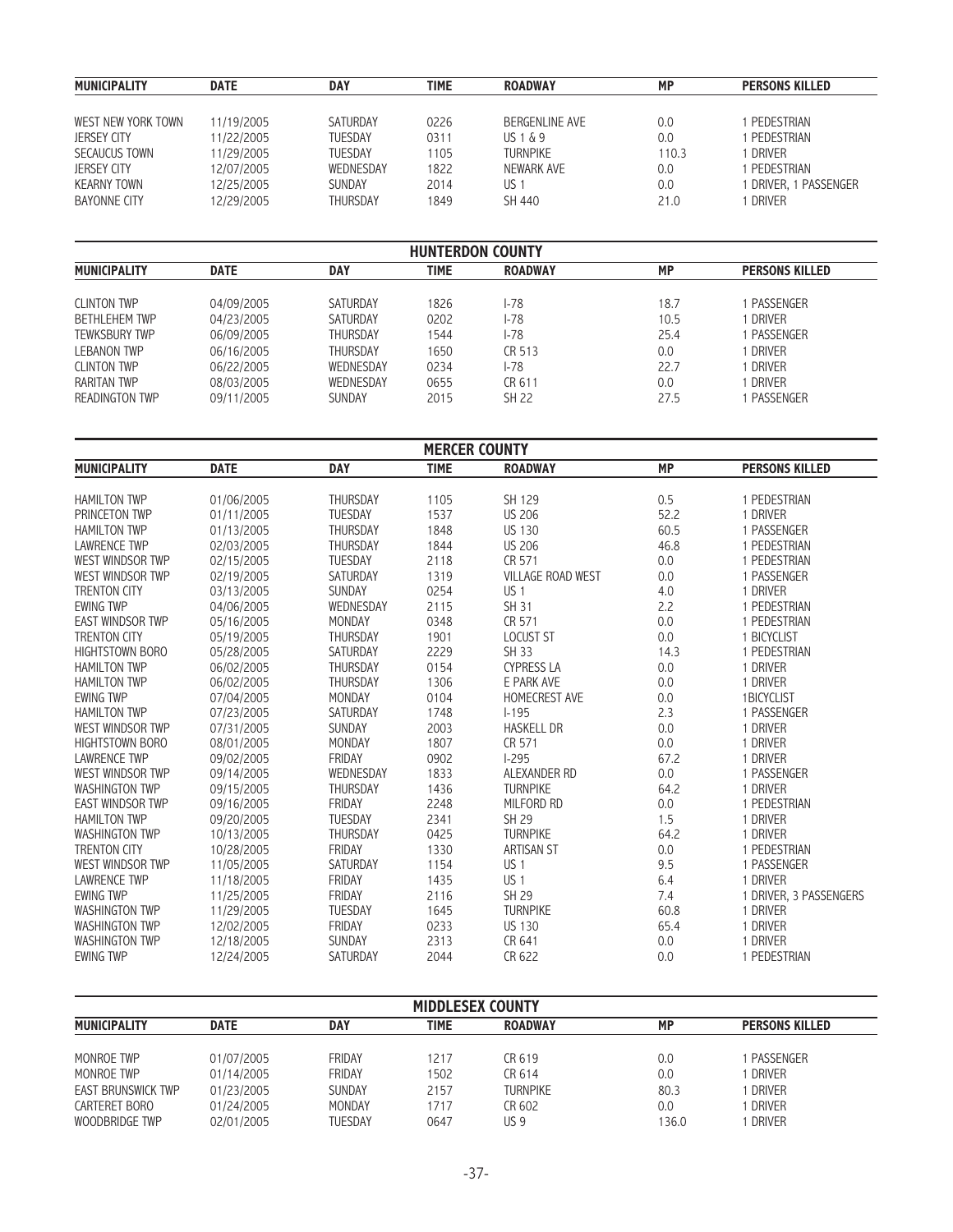| <b>MUNICIPALITY</b>       | <b>DATE</b> | <b>DAY</b>      | <b>TIME</b> | <b>ROADWAY</b>   | <b>MP</b> | <b>PERSONS KILLED</b> |
|---------------------------|-------------|-----------------|-------------|------------------|-----------|-----------------------|
|                           |             |                 |             |                  |           |                       |
| DUNELLEN BORO             | 02/11/2005  | <b>FRIDAY</b>   | 1830        | <b>SH 28</b>     | 11.6      | 1 PEDESTRIAN          |
| SAYREVILLE BORO           | 03/12/2005  | SATURDAY        | 0041        | <b>PARKWAY</b>   | 125.0     | 1 PEDESTRIAN          |
| SOUTH BRUNSWICK TWP       | 03/15/2005  | TUESDAY         | 1030        | SH 32            | 0.9       | 1 DRIVER, 1 PASSENGER |
| NORTH BRUNSWICK TWP       | 03/18/2005  | <b>FRIDAY</b>   | 0153        | US <sub>1</sub>  | 21.3      | 1 DRIVER              |
| <b>EAST BRUNSWICK TWP</b> | 03/21/2005  | <b>MONDAY</b>   | 1500        | CR 617           | 0.0       | 1 DRIVER              |
| <b>EDISON TWP</b>         | 03/25/2005  | <b>FRIDAY</b>   | 1830        | CR 649           | 0.0       | 1 PEDESTRIAN          |
| <b>PISCATAWAY TWP</b>     | 03/26/2005  | SATURDAY        | 0258        | $1-287$          | 9.3       | 1 DRIVER              |
| WOODBRIDGE TWP            | 03/26/2005  | SATURDAY        | 1143        | <b>TURNPIKE</b>  | 90.6      | 1 DRIVER              |
| NEW BRUNSWICK CITY        | 04/02/2005  | SATURDAY        | 0031        | <b>SH 18</b>     | 41.6      | 1 DRIVER              |
| SOUTH BRUNSWICK TWP       | 04/11/2005  | MONDAY          | 0542        | US <sub>1</sub>  | 17.5      | 1 DRIVER              |
| PERTH AMBOY CITY          | 04/11/2005  | MONDAY          | 0920        | SH 440           | 0.9       | 1 PEDESTRIAN          |
| <b>CRANBURY TWP</b>       | 04/24/2005  | SUNDAY          | 0145        | <b>US 130</b>    | 72.2      | 1 DRIVER              |
| <b>OLD BRIDGE TWP</b>     | 04/27/2005  | WEDNESDAY       | 1415        | CR 516           | 0.0       | 1 PEDESTRIAN          |
| PISCATAWAY TWP            | 05/27/2005  | FRIDAY          | 0345        | CR 678           | 0.0       | 1 PASSENGER           |
| <b>PISCATAWAY TWP</b>     | 05/27/2005  | <b>FRIDAY</b>   | 1935        | CR 622           | 0.0       | 1 DRIVER              |
| WOODBRIDGE TWP            | 06/02/2005  | <b>THURSDAY</b> | 2335        | <b>TURNPIKE</b>  | 90.1      | 1 DRIVER              |
| <b>PISCATAWAY TWP</b>     | 06/03/2005  | FRIDAY          | 1034        | <b>SH 18</b>     | 43.0      | 1 DRIVER, 1 PASSENGER |
| <b>CRANBURY TWP</b>       | 06/12/2005  | SUNDAY          | 0952        | ANCIL DAVISON RD | 0.0       | 1 DRIVER              |
| <b>EDISON TWP</b>         | 06/25/2005  | SATURDAY        | 2003        | $1-287$          | 0.1       | 1 PASSENGER           |
| SAYREVILLE BORO           | 06/27/2005  | MONDAY          | 2232        | US <sub>9</sub>  | 128.5     | 1 PEDESTRIAN          |
| <b>EDISON TWP</b>         | 07/14/2005  | THURSDAY        | 1045        | $I-287$          | 3.6       | 1 PASSENGER           |
| SAYREVILLE BORO           | 08/04/2005  | <b>THURSDAY</b> | 1223        | <b>PARKWAY</b>   | 126.0     | 1 PASSENGER           |
| WOODBRIDGE TWP            | 08/13/2005  | SATURDAY        | 0910        | <b>MARION ST</b> | 0.0       | 1 DRIVER              |
| SO PLAINFIELD BORO        | 08/22/2005  | MONDAY          | 1441        | $1-287$          | 5.6       | 1 DRIVER              |
| <b>OLD BRIDGE TWP</b>     | 09/24/2005  | SATURDAY        | 1946        | US <sub>9</sub>  | 123.1     | 1 DRIVER              |
| SOUTH BRUNSWICK TWP       | 09/30/2005  | FRIDAY          | 1543        | CR 535           | 0.0       | 1 DRIVER              |
| <b>HIGHLAND PARK BORO</b> | 09/30/2005  | <b>FRIDAY</b>   | 1331        | CR 514           | 0.0       | 1 DRIVER              |
| WOODBRIDGE TWP            | 10/01/2005  | SATURDAY        | 0002        | NEW DOVER RD     | 0.0       | 1 DRIVER              |
| NORTH BRUNSWICK TWP       | 10/08/2005  | SATURDAY        | 1914        | US <sub>1</sub>  | 22.4      | 1 PEDESTRIAN          |
| <b>CRANBURY TWP</b>       | 10/09/2005  | <b>SUNDAY</b>   | 1638        | CR 614           | 0.0       | 1 DRIVER, 1 PASSENGER |
| NEW BRUNSWICK CITY        | 10/14/2005  | <b>FRIDAY</b>   | 1910        | US <sub>1</sub>  | 27.2      | 1 PEDESTRIAN          |
| WOODBRIDGE TWP            | 10/22/2005  | SATURDAY        | 1227        | CR 602           | 0.0       | 1 PEDESTRIAN          |
| SOUTH BRUNSWICK TWP       | 11/12/2005  | SATURDAY        | 1309        | <b>STULTS RD</b> | 0.0       | 1 DRIVER              |
| <b>OLD BRIDGE TWP</b>     | 11/20/2005  | <b>SUNDAY</b>   | 0859        | US <sub>9</sub>  | 126.0     | 2 DRIVERS             |
| MIDDLESEX BORO            | 11/24/2005  | <b>THURSDAY</b> | 1511        | CR 622           | 0.0       | 1 PASSENGER           |

|                      | <b>MONMOUTH COUNTY</b> |                 |             |                         |           |                       |  |  |  |
|----------------------|------------------------|-----------------|-------------|-------------------------|-----------|-----------------------|--|--|--|
| <b>MUNICIPALITY</b>  | <b>DATE</b>            | <b>DAY</b>      | <b>TIME</b> | <b>ROADWAY</b>          | <b>MP</b> | <b>PERSONS KILLED</b> |  |  |  |
| <b>HOWELL TWP</b>    | 01/12/2005             | WEDNESDAY       | 1514        | SH 34                   | 9.5       | 1 DRIVER              |  |  |  |
| MIDDLETOWN TWP       | 01/26/2005             | WEDNESDAY       | 1447        | CR 50                   | 0.0       | 1 DRIVER              |  |  |  |
| EATONTOWN BORO       | 02/17/2005             | <b>THURSDAY</b> | 1420        | SH 36                   | 1.5       | 1 DRIVER              |  |  |  |
| <b>HOWELL TWP</b>    | 02/20/2005             | SUNDAY          | 1857        | NEWTONS CORNER RD       | 0.0       | 1 PASSENGER           |  |  |  |
| <b>FREEHOLD TWP</b>  | 03/01/2005             | <b>TUESDAY</b>  | 0715        | <b>SH 33 B</b>          | 1.0       | <b>DRIVER</b>         |  |  |  |
| TINTON FALLS BORO    | 03/07/2005             | <b>MONDAY</b>   | 1839        | CR 520                  | 0.0       | 1 PEDESTRIAN          |  |  |  |
| <b>FREEHOLD TWP</b>  | 03/09/2005             | WEDNESDAY       | 0104        | CR 23                   | 0.0       | 1 PASSENGER           |  |  |  |
| LITTLE SILVER BORO   | 03/14/2005             | <b>MONDAY</b>   | 0815        | <b>CR 13B</b>           | 0.0       | <b>DRIVER</b>         |  |  |  |
| <b>FREEHOLD TWP</b>  | 03/20/2005             | <b>SUNDAY</b>   | 2258        | CR 522                  | 0.0       | DRIVER                |  |  |  |
| <b>MANALAPAN TWP</b> | 03/21/2005             | <b>MONDAY</b>   | 0144        | US <sub>9</sub>         | 116.0     | 1 PASSENGER           |  |  |  |
| MARLBORO TWP         | 04/14/2005             | <b>THURSDAY</b> | 1433        | <b>WEST FRANCES AVE</b> | 0.0       | 1 PEDESTRIAN          |  |  |  |
| EATONTOWN BORO       | 04/21/2005             | <b>THURSDAY</b> | 0702        | <b>SH 35</b>            | 29.6      | 1 PASSENGER           |  |  |  |
| <b>OCEAN TWP</b>     | 04/22/2005             | <b>FRIDAY</b>   | 1743        | <b>SH 18</b>            | 10.0      | 1 DRIVER              |  |  |  |
| <b>HOWELL TWP</b>    | 04/27/2005             | WEDNESDAY       | 1956        | <b>SH 33</b>            | 31.5      | DRIVER                |  |  |  |
| NEPTUNE TWP          | 04/30/2005             | <b>SATURDAY</b> | 1644        | <b>SH 33</b>            | 38.2      | 1 DRIVER              |  |  |  |
| <b>FREEHOLD TWP</b>  | 05/03/2005             | <b>TUESDAY</b>  | 2252        | US <sub>9</sub>         | 114.0     | 1 PEDESTRIAN          |  |  |  |
| ABERDEEN TWP         | 05/05/2005             | <b>THURSDAY</b> | 2103        | <b>SH 35</b>            | 44.8      | 1 PEDESTRIAN          |  |  |  |
| <b>FREEHOLD TWP</b>  | 05/10/2005             | <b>TUESDAY</b>  | 0735        | CR 55                   | 0.0       | DRIVER                |  |  |  |
| <b>HOWELL TWP</b>    | 05/13/2005             | FRIDAY          | 2020        | FRIENDSHIP RD           | 0.0       | 1 PEDESTRIAN          |  |  |  |
| MIDDLETOWN TWP       | 05/18/2005             | WEDNESDAY       | 2138        | <b>SH 35</b>            | 35.1      | 1 PASSENGER           |  |  |  |
| <b>HOWELL TWP</b>    | 05/23/2005             | MONDAY          | 1554        | SH 33                   | 33.0      | DRIVER                |  |  |  |
| <b>HOWELL TWP</b>    | 05/28/2005             | SATURDAY        | 1436        | US <sub>9</sub>         | 104.0     | DRIVER                |  |  |  |
| <b>HOWELL TWP</b>    | 06/06/2005             | <b>MONDAY</b>   | 0040        | MAXIM SOUTHARD RD       | 0.0       | 1 PASSENGER           |  |  |  |
| <b>HOWELL TWP</b>    | 06/07/2005             | <b>TUESDAY</b>  | 1151        | CR 547                  | 0.0       | 1 DRIVER              |  |  |  |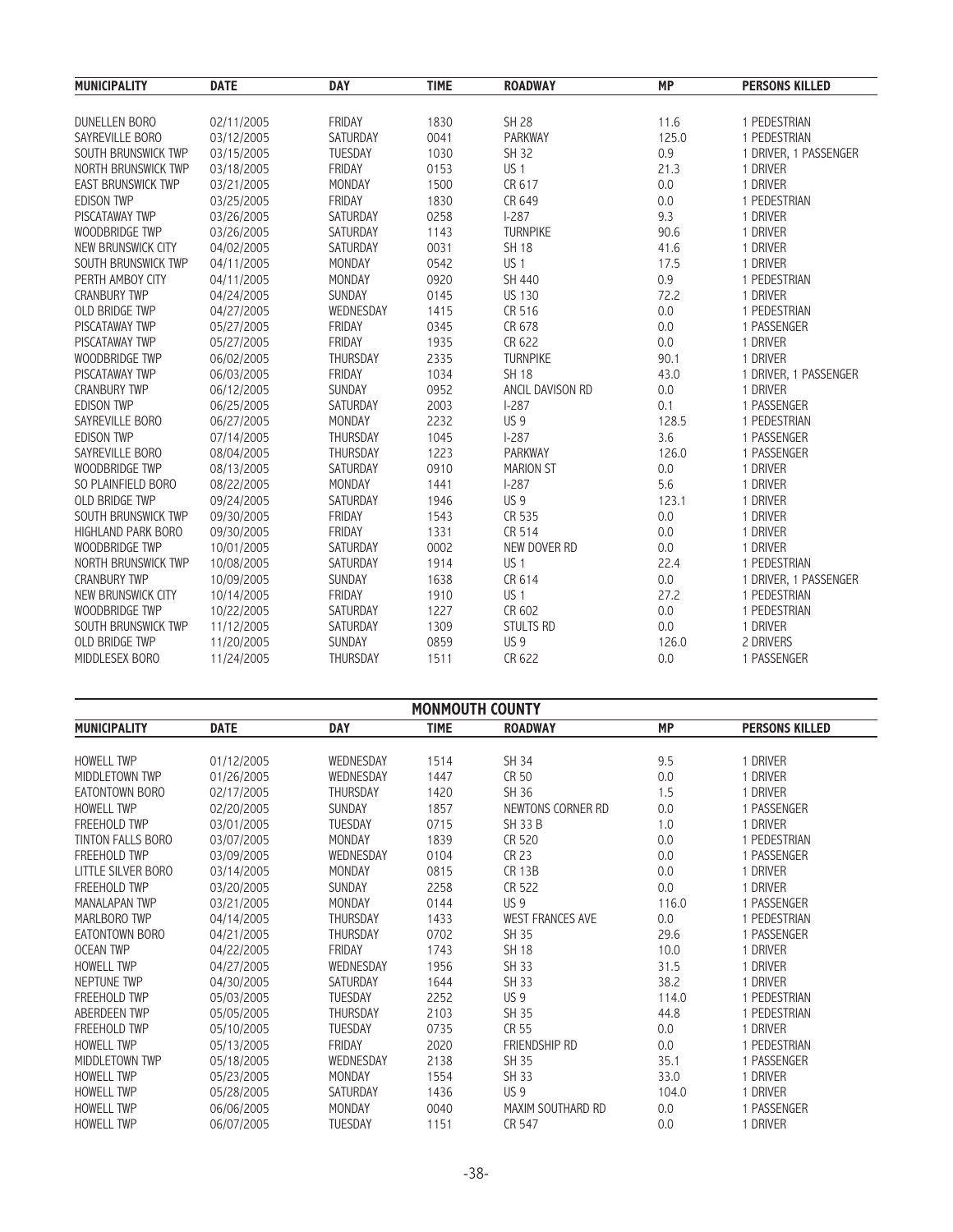| <b>MUNICIPALITY</b>      | <b>DATE</b> | <b>DAY</b>      | <b>TIME</b> | <b>ROADWAY</b>       | <b>MP</b> | <b>PERSONS KILLED</b>  |
|--------------------------|-------------|-----------------|-------------|----------------------|-----------|------------------------|
| <b>WALL TWP</b>          | 06/09/2005  | THURSDAY        | 1229        | PARKWAY              | 94.5      | 2 PASSENGERS           |
| <b>HOLMDEL TWP</b>       | 06/10/2005  | FRIDAY          | 0925        | SH 34                | 19.5      | 1 DRIVER               |
| ABERDEEN TWP             | 06/12/2005  | <b>SUNDAY</b>   | 0301        | <b>PARKWAY</b>       | 118.0     | 1 DRIVER, 1 PASSENGER  |
| MARLBORO TWP             | 06/21/2005  | TUESDAY         | 0725        | SH 79                | 7.5       | 1 DRIVER               |
| LONG BRANCH CITY         | 06/23/2005  | THURSDAY        | 601         | SH 36                | 4.1       | 1 BICYCLIST            |
| <b>KEANSBURG BORO</b>    | 06/25/2005  | SATURDAY        | 1318        | <b>BEACHWAY</b>      | 0.0       | 1 BICYCLIST            |
| LONG BRANCH CITY         | 06/26/2005  | SUNDAY          | 0919        | ROCKWELL AVE         | 0.0       | 1 PEDESTRIAN           |
| <b>MANALAPAN TWP</b>     | 06/29/2005  | WEDNESDAY       | 0730        | CR 537               | 0.0       | 1 DRIVER               |
| UPPER FREEHOLD TWP       | 07/17/2005  | SUNDAY          | 0523        | <b>HILL RD</b>       | 0.0       | 1 PASSENGER            |
| NEPTUNE CITY             | 07/17/2005  | SUNDAY          | 2306        | SH 33                | 40.0      | 1 DRIVER               |
| <b>WALL TWP</b>          | 07/23/2005  | SATURDAY        | 0943        | SH 138               | 1.3       | 1 DRIVER               |
| MARLBORO TWP             | 07/24/2005  | <b>SUNDAY</b>   | 1946        | CR 520               | 0.0       | 1 DRIVER               |
| <b>TINTON FALLS BORO</b> | 07/26/2005  | <b>TUESDAY</b>  | 0735        | <b>PARKWAY</b>       | 101.9     | 1 DRIVER               |
| <b>FREEHOLD TWP</b>      | 07/31/2005  | SUNDAY          | 1001        | CR 527               | 0.0       | 1 DRIVER               |
| <b>OCEAN TWP</b>         | 08/03/2005  | WEDNESDAY       | 2215        | <b>SH 18</b>         | 10.7      | 1 DRIVER               |
| MARLBORO TWP             | 08/14/2005  | SUNDAY          | 0250        | US <sub>9</sub>      | 120.0     | 1 PASSENGER            |
| <b>KEANSBURG BORO</b>    | 08/17/2005  | WEDNESDAY       | 2047        | PORT MONMOUTH RD     | 0.0       | 1 PEDESTRIAN           |
| <b>FREEHOLD TWP</b>      | 08/27/2005  | SATURDAY        | 0853        | <b>WILOWBROOK RD</b> | 0.0       | 1 DRIVER               |
| <b>HOWELL TWP</b>        | 09/13/2005  | TUESDAY         | 2056        | CR 547               | 0.0       | 1 DRIVER               |
| LONG BRANCH CITY         | 09/18/2005  | SUNDAY          | 1956        | CR 57                | 0.0       | 1 DRIVER               |
| UPPER FREEHOLD TWP       | 09/25/2005  | SUNDAY          | 0252        | CR 526               | 0.0       | 1 DRIVER               |
| <b>FREEHOLD TWP</b>      | 10/01/2005  | SATURDAY        | 0751        | CR 537               | 0.0       | 1 DRIVER               |
| MIDDLETOWN TWP           | 10/05/2005  | WEDNESDAY       | 0048        | <b>PARKWAY</b>       | 112.0     | 1 DRIVER               |
| EATONTOWN BORO           | 10/10/2005  | MONDAY          | 2328        | CR 547               | 0.0       | 1 DRIVER               |
| <b>HOLMDEL TWP</b>       | 10/16/2005  | SUNDAY          | 1228        | <b>PARKWAY</b>       | 117.0     | 1 PASSENGER            |
| UPPER FREEHOLD TWP       | 10/24/2005  | MONDAY          | 2058        | $1 - 195$            | 13.0      | 1 PASSENGER            |
| <b>WALL TWP</b>          | 10/25/2005  | TUESDAY         | 1541        | <b>PARKWAY</b>       | 99.5      | 1 PASSENGER            |
| NEPTUNE CITY             | 10/27/2005  | THURSDAY        | 0910        | CR <sub>5</sub>      | 0.0       | 1 DRIVER               |
| <b>WALL TWP</b>          | 10/27/2005  | THURSDAY        | 1922        | <b>SH 34</b>         | 4.0       | 1 DRIVER               |
| FREEHOLD TWP             | 10/30/2005  | SUNDAY          | 1808        | CR 537               | 0.0       | 1 PEDESTRIAN           |
| ABERDEEN TWP             | 11/15/2005  | TUESDAY         | 1450        | PARKWAY              | 120.0     | 1 DRIVER               |
| <b>FREEHOLD TWP</b>      | 11/17/2005  | <b>THURSDAY</b> | 1923        | US <sub>9</sub>      | 111.0     | 1 BICYCLIST            |
| <b>WALL TWP</b>          | 11/22/2005  | <b>TUESDAY</b>  | 1758        | <b>PARKWAY</b>       | 96.3      | 1 DRIVER               |
| <b>NEPTUNE TWP</b>       | 11/24/2005  | THURSDAY        | 2012        | CR 16                | 0.0       | 1 DRIVER, 2 PASSENGERS |
| <b>MANALAPAN TWP</b>     | 11/28/2005  | MONDAY          | 2156        | US <sub>9</sub>      | 116.0     | 1 PEDESTRIAN           |
| <b>WALL TWP</b>          | 11/29/2005  | TUESDAY         | 2315        | $1 - 195$            | 29.8      | 1 DRIVER               |
| <b>OCEANPORT BORO</b>    | 12/16/2005  | FRIDAY          | 2130        | <b>CR 29A</b>        | 0.0       | 1 PEDESTRIAN           |
| EATONTOWN BORO           | 12/16/2005  | FRIDAY          | 2251        | SH 35                | 28.3      | 1 PASSENGER            |
| <b>WALL TWP</b>          | 12/24/2005  | SATURDAY        | 0909        | PARKWAY              | 95.1      | 1 DRIVER               |
| HOLMDEL TWP              | 12/24/2005  | SATURDAY        | 0516        | CR4                  | 0.0       | 1 DRIVER               |
| <b>WALL TWP</b>          | 12/29/2005  | THURSDAY        | 1328        | <b>SH 35</b>         | 18.1      | 1 DRIVER               |

|                       | <b>MORRIS COUNTY</b> |                 |             |                       |           |                       |  |  |  |
|-----------------------|----------------------|-----------------|-------------|-----------------------|-----------|-----------------------|--|--|--|
| <b>MUNICIPALITY</b>   | <b>DATE</b>          | <b>DAY</b>      | <b>TIME</b> | <b>ROADWAY</b>        | <b>MP</b> | <b>PERSONS KILLED</b> |  |  |  |
|                       |                      |                 |             |                       |           |                       |  |  |  |
| MOUNT OLIVE TWP       | 01/06/2005           | <b>THURSDAY</b> | 0500        | $-80$                 | 26.7      | <b>DRIVER</b>         |  |  |  |
| <b>CHATHAM TWP</b>    | 01/16/2005           | <b>SUNDAY</b>   | 0248        | RIVER RD              | 0.0       | DRIVER                |  |  |  |
| MOUNT OLIVE TWP       | 01/21/2005           | <b>FRIDAY</b>   | 2108        | SMITHTOWN RD          | 0.0       | PASSENGER             |  |  |  |
| <b>JEFFERSON TWP</b>  | 01/28/2005           | <b>FRIDAY</b>   | 2319        | CR 699                | 0.0       | DRIVER                |  |  |  |
| <b>BUTLER BORO</b>    | 01/28/2005           | FRIDAY          | 0748        | KIEL AVE              | 0.0       | PEDESTRIAN            |  |  |  |
| ROCKAWAY TWP          | 01/29/2005           | <b>SATURDAY</b> | 1550        | <b>GREENPOND RD</b>   | 0.0       | <b>DRIVER</b>         |  |  |  |
| MORRISTOWN TOWN       | 02/27/2005           | <b>SUNDAY</b>   | 0331        | $1-287$               | 35.7      | DRIVER. 1 PASSENGER   |  |  |  |
| FLORHAM PARK BORO     | 05/13/2005           | <b>FRIDAY</b>   | 1251        | CR 510                | 0.0       | 1 DRIVER              |  |  |  |
| <b>JEFFERSON TWP</b>  | 05/15/2005           | <b>SUNDAY</b>   | 1859        | <b>HOLLAND MTN RD</b> | 0.0       | PASSENGER             |  |  |  |
| PARSIPPANY-TROY HILL  | 05/27/2005           | <b>FRIDAY</b>   | 2358        | <b>US 46</b>          | 0.0       | DRIVER                |  |  |  |
| <b>WASHINGTON TWP</b> | 06/12/2005           | <b>SUNDAY</b>   | 0421        | PLEASANT GROVE RD     | 0.0       | DRIVER                |  |  |  |
| MORRISTOWN TOWN       | 06/15/2005           | WEDNESDAY       | 1140        | <b>CR 510B</b>        | 0.0       | PEDESTRIAN            |  |  |  |
| MOUNT OLIVE TWP       | 06/20/2005           | <b>MONDAY</b>   | 0131        | $1-80$                | 25.3      | <b>DRIVER</b>         |  |  |  |
| <b>ROXBURY TWP</b>    | 07/21/2005           | <b>THURSDAY</b> | 1653        | US 206                | 94.5      | DRIVER                |  |  |  |
| MONTVILLE TWP         | 07/27/2005           | WEDNESDAY       | 0917        | $1-80$                | 47.5      | DRIVER                |  |  |  |
| <b>WASHINGTON TWP</b> | 07/30/2005           | SATURDAY        | 1714        | CR 513                | 0.0       | <b>DRIVER</b>         |  |  |  |
| <b>JEFFERSON TWP</b>  | 08/29/2005           | <b>MONDAY</b>   | 1419        | COZY LAKE RD          | 0.0       | <b>DRIVER</b>         |  |  |  |
| <b>HANOVER TWP</b>    | 09/14/2005           | WEDNESDAY       | 1230        | $1-287$               | 39.8      | PEDESTRIAN            |  |  |  |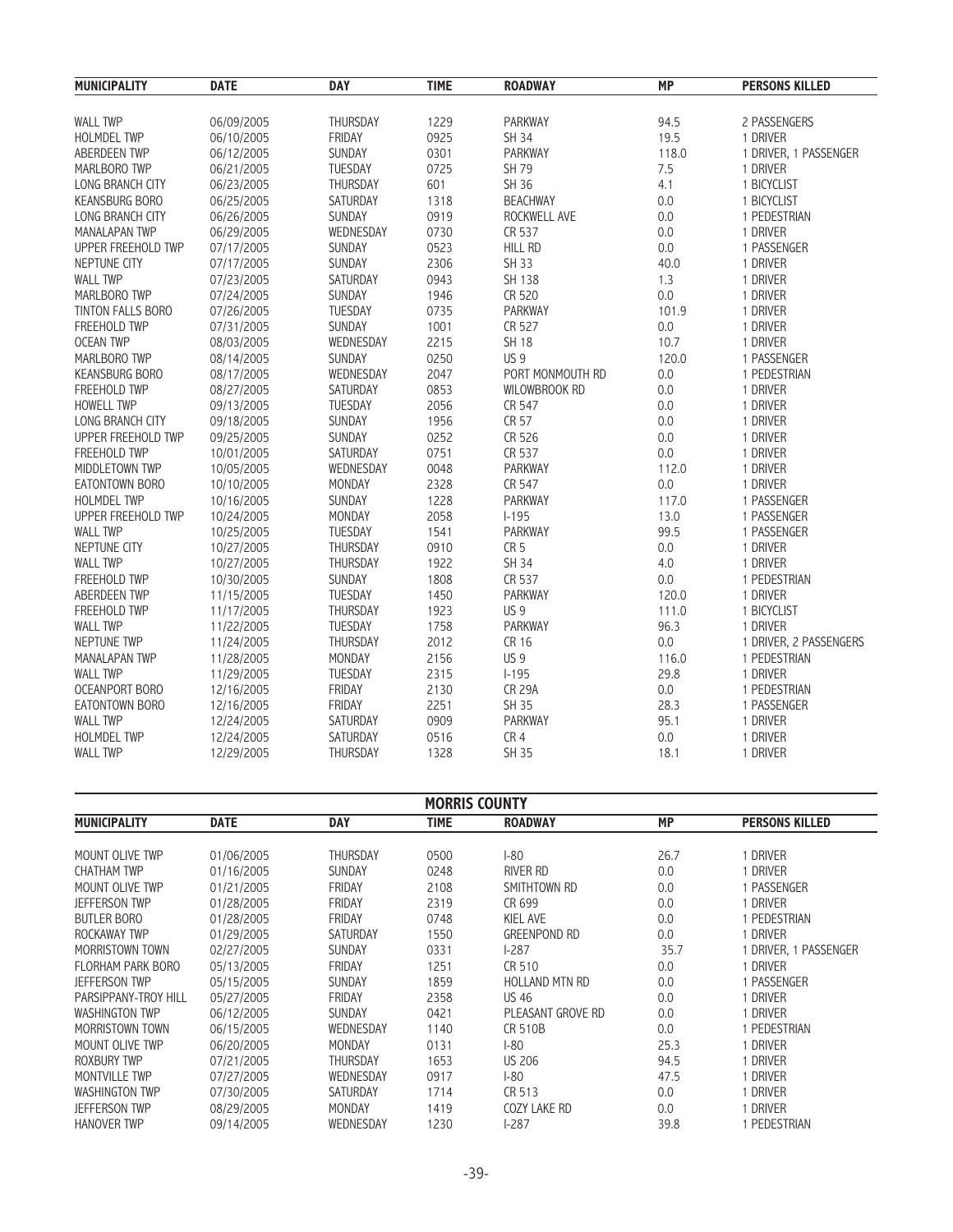| <b>MUNICIPALITY</b>  | <b>DATE</b> | <b>DAY</b>      | TIME | <b>ROADWAY</b>   | <b>MP</b> | <b>PERSONS KILLED</b> |
|----------------------|-------------|-----------------|------|------------------|-----------|-----------------------|
|                      |             |                 |      |                  |           |                       |
| MOUNT OLIVE TWP      | 09/23/2005  | FRIDAY          | 2108 | <b>US 46</b>     | 27.6      | <b>DRIVER</b>         |
| MOUNT OLIVE TWP      | 10/09/2005  | <b>SUNDAY</b>   | 1115 | <b>US 46</b>     | 28.7      | <b>DRIVER</b>         |
| <b>MORRIS TWP</b>    | 10/25/2005  | <b>TUESDAY</b>  | 0716 | MENDHAM RD       | 0.0       | <b>DRIVER</b>         |
| MONTVILLE TWP        | 11/04/2005  | FRIDAY          | 0830 | $1 - 287$        | 49.2      | 2 PASSENGERS          |
| PASSAIC TWP          | 11/16/2005  | WEDNESDAY       | 1735 | <b>VALLEY RD</b> | 0.0       | 1BICYCLIST            |
| MONTVILLE TWP        | 11/27/2005  | <b>SUNDAY</b>   | 2051 | RIVER RD         | 0.0       | <b>DRIVER</b>         |
| MOUNT OF IVE TWP     | 12/08/2005  | <b>THURSDAY</b> | 0609 | $1-80$           | 23.5      | <b>DRIVER</b>         |
| PARSIPPANY-TROY HILL | 12/09/2005  | FRIDAY          | 2259 | $1 - 287$        | 41.0      | PEDESTRIAN            |
| RANDOLPH TWP         | 12/15/2005  | <b>THURSDAY</b> | 1858 | CR 617           | 0.0       | DRIVER. 1 PASSENGER   |
| PARSIPPANY-TROY HILL | 12/20/2005  | <b>TUESDAY</b>  | 0625 | NEW RD           | 0.0       | <b>DRIVER</b>         |

|                                      | <b>OCEAN COUNTY</b> |                |              |                                    |           |                       |  |  |  |  |
|--------------------------------------|---------------------|----------------|--------------|------------------------------------|-----------|-----------------------|--|--|--|--|
| <b>MUNICIPALITY</b>                  | <b>DATE</b>         | <b>DAY</b>     | <b>TIME</b>  | <b>ROADWAY</b>                     | <b>MP</b> | <b>PERSONS KILLED</b> |  |  |  |  |
|                                      |                     |                |              |                                    |           |                       |  |  |  |  |
| <b>OCEAN TWP</b><br><b>LACEY TWP</b> | 02/03/2005          | THURSDAY       | 0735         | US <sub>9</sub><br>US <sub>9</sub> | 78.4      | 1 DRIVER              |  |  |  |  |
|                                      | 02/12/2005          | SATURDAY       | 0034<br>2034 | WEST COMMODORE BLVD                | 79.6      | 1 DRIVER<br>1 DRIVER  |  |  |  |  |
| <b>JACKSON TWP</b>                   | 02/23/2005          | WEDNESDAY      |              |                                    | 0.0       |                       |  |  |  |  |
| <b>STAFFORD TWP</b>                  | 03/04/2005          | FRIDAY         | 1956         | <b>US9</b>                         | 69.2      | 1 PEDESTRIAN          |  |  |  |  |
| <b>MANCHESTER TWP</b>                | 03/08/2005          | <b>TUESDAY</b> | 1212         | CR 530                             | 0.0       | 1 DRIVER              |  |  |  |  |
| OCEAN GATE BORO                      | 04/04/2005          | <b>MONDAY</b>  | 2011         | <b>EAST BAYVIEW AVE</b>            | 0.0       | 1 DRIVER              |  |  |  |  |
| <b>BERKELEY TWP</b>                  | 04/05/2005          | TUESDAY        | 2056         | <b>JAMAICA BLVD</b>                | 0.0       | 1 DRIVER              |  |  |  |  |
| LITTLE EGG HRBR TWP                  | 04/10/2005          | SUNDAY         | 0136         | CR 539                             | 0.0       | 1 DRIVER              |  |  |  |  |
| <b>OCEAN TWP</b>                     | 04/19/2005          | TUESDAY        | 0628         | <b>PARKWAY</b>                     | 69.8      | 1 DRIVER              |  |  |  |  |
| SURF CITY BORO                       | 05/13/2005          | <b>FRIDAY</b>  | 0731         | <b>CENTRAL AVE</b>                 | 0.0       | 1 DRIVER              |  |  |  |  |
| <b>OCEAN TWP</b>                     | 05/19/2005          | THURSDAY       | 1817         | CR 613                             | 0.0       | 1 DRIVER              |  |  |  |  |
| <b>LAKEWOOD TWP</b>                  | 05/31/2005          | TUESDAY        | 0137         | US <sub>9</sub>                    | 101.5     | 1 DRIVER. 1 PASSENGER |  |  |  |  |
| <b>LACEY TWP</b>                     | 07/29/2005          | FRIDAY         | 1804         | US <sub>9</sub>                    | 82.2      | 1 BICYCLIST           |  |  |  |  |
| <b>JACKSON TWP</b>                   | 08/02/2005          | <b>TUESDAY</b> | 0025         | CR 527                             | $0.0\,$   | 1 DRIVER              |  |  |  |  |
| <b>MANCHESTER TWP</b>                | 08/12/2005          | <b>FRIDAY</b>  | 1603         | SCHOOLHOUSE RD                     | 0.0       | 1 DRIVER              |  |  |  |  |
| <b>BRICK TWP</b>                     | 08/16/2005          | <b>TUESDAY</b> | 2025         | <b>CEDARBRIDGE AVE</b>             | 0.0       | 1 PEDESTRIAN          |  |  |  |  |
| <b>MANCHESTER TWP</b>                | 09/02/2005          | <b>FRIDAY</b>  | 1044         | SCHOOLHOUSE RD                     | 0.0       | 1 DRIVER              |  |  |  |  |
| <b>STAFFORD TWP</b>                  | 09/06/2005          | TUESDAY        | 1259         | MCKINLEY AVE                       | 0.0       | 1 DRIVER              |  |  |  |  |
| <b>MANCHESTER TWP</b>                | 09/15/2005          | THURSDAY       | 0523         | <b>SH 70</b>                       | 46.2      | 1 DRIVER              |  |  |  |  |
| <b>LAKEWOOD TWP</b>                  | 09/22/2005          | THURSDAY       | 2021         | US <sub>9</sub>                    | 102.9     | 1 PASSENGER           |  |  |  |  |
| SO TOMS RIVER BORO                   | 10/05/2005          | WEDNESDAY      | 1731         | <b>ALFRED RD</b>                   | 0.0       | 1 DRIVER              |  |  |  |  |
| <b>BRICK TWP</b>                     | 10/07/2005          | <b>FRIDAY</b>  | 1749         | <b>PARKWAY</b>                     | 93.5      | 1 DRIVER              |  |  |  |  |
| <b>BARNEGAT TWP</b>                  | 10/09/2005          | SUNDAY         | 2308         | <b>PARKWAY</b>                     | 68.7      | 1 PASSENGER           |  |  |  |  |
| <b>BERKELEY TWP</b>                  | 10/10/2005          | <b>MONDAY</b>  | 2017         | CR 530                             | 0.0       | 1 DRIVER              |  |  |  |  |
| <b>DOVER TWP</b>                     | 10/10/2005          | <b>MONDAY</b>  | 1154         | <b>GARFIELD AVE</b>                | 0.0       | 1 PASSENGER           |  |  |  |  |
| <b>OCEAN TWP</b>                     | 10/20/2005          | THURSDAY       | 1352         | <b>PARKWAY</b>                     | 70.6      | 1 DRIVER              |  |  |  |  |
| <b>JACKSON TWP</b>                   | 10/23/2005          | SUNDAY         | 0235         | CR 638                             | 0.0       | 1 DRIVER, 2 PASSENGER |  |  |  |  |
| <b>BRICK TWP</b>                     | 10/28/2005          | <b>FRIDAY</b>  | 1527         | <b>SH 70</b>                       | 56.7      | 1 BICYCLIST           |  |  |  |  |
| <b>BARNEGAT TWP</b>                  | 11/02/2005          | WEDNESDAY      | 1227         | <b>PARKWAY</b>                     | 68.8      | 1 DRIVER              |  |  |  |  |
| LAKEWOOD TWP                         | 11/07/2005          | MONDAY         | 1611         | <b>PARKWAY</b>                     | 89.1      | 1 DRIVER              |  |  |  |  |
| <b>BRICK TWP</b>                     | 11/17/2005          | THURSDAY       | 0920         | <b>PARKWAY</b>                     | 93.4      | 1 DRIVER              |  |  |  |  |
| <b>BRICK TWP</b>                     | 12/01/2005          | THURSDAY       | 0906         | CR 632                             | 0.0       | 1 DRIVER              |  |  |  |  |
| <b>MANCHESTER TWP</b>                | 12/15/2005          | THURSDAY       | 1341         | <b>SH 70</b>                       | 41.1      | 1 DRIVER              |  |  |  |  |
| <b>DOVER TWP</b>                     | 12/17/2005          | SATURDAY       | 0224         | <b>SH 37</b>                       | 0.0       | 1 PEDESTRIAN          |  |  |  |  |
| <b>LAKEWOOD TWP</b>                  | 12/25/2005          | <b>SUNDAY</b>  | 1630         | <b>RIDGE AVE</b>                   | 0.0       | 1 DRIVER              |  |  |  |  |

| <b>PASSAIC COUNTY</b> |             |               |             |                   |           |                       |  |  |
|-----------------------|-------------|---------------|-------------|-------------------|-----------|-----------------------|--|--|
| <b>MUNICIPALITY</b>   | <b>DATE</b> | <b>DAY</b>    | <b>TIME</b> | <b>ROADWAY</b>    | <b>MP</b> | <b>PERSONS KILLED</b> |  |  |
|                       |             |               |             |                   |           |                       |  |  |
| PATERSON CITY         | 01/03/2005  | MONDAY        | 2350        | <b>BROADWAY</b>   | 0.0       | PEDESTRIAN            |  |  |
| WANAQUE BORO          | 01/07/2005  | FRIDAY        | 219         | $1-287$           | 56.3      | 2 DRIVERS             |  |  |
| <b>CLIFTON CITY</b>   | 01/07/2005  | FRIDAY        | 1904        | <b>US 46</b>      | 64.0      | PEDESTRIAN            |  |  |
| PASSAIC CITY          | 01/13/2005  | THURSDAY      | 0327        | MAIN AVE          | 0.0       | <b>DRIVER</b>         |  |  |
| PASSAIC CITY          | 02/26/2005  | SATURDAY      | 1102        | MONROE ST         | 0.0       | PEDESTRIAN            |  |  |
| <b>WAYNE TWP</b>      | 04/03/2005  | <b>SUNDAY</b> | 1046        | <b>GORGE WAY</b>  | 0.0       | Driver                |  |  |
| <b>CLIFTON CITY</b>   | 04/17/2005  | <b>SUNDAY</b> | 0138        | SH <sub>3</sub>   | 3.9       | DRIVER                |  |  |
| HAWTHORNE BORO        | 06/01/2005  | WEDNESDAY     | 0950        | CR 659            | 0.0       | PASSENGER             |  |  |
| PASSAIC CITY          | 06/14/2005  | TUESDAY       | 1030        | <b>HOWARD AVE</b> | 0.0       | DRIVER                |  |  |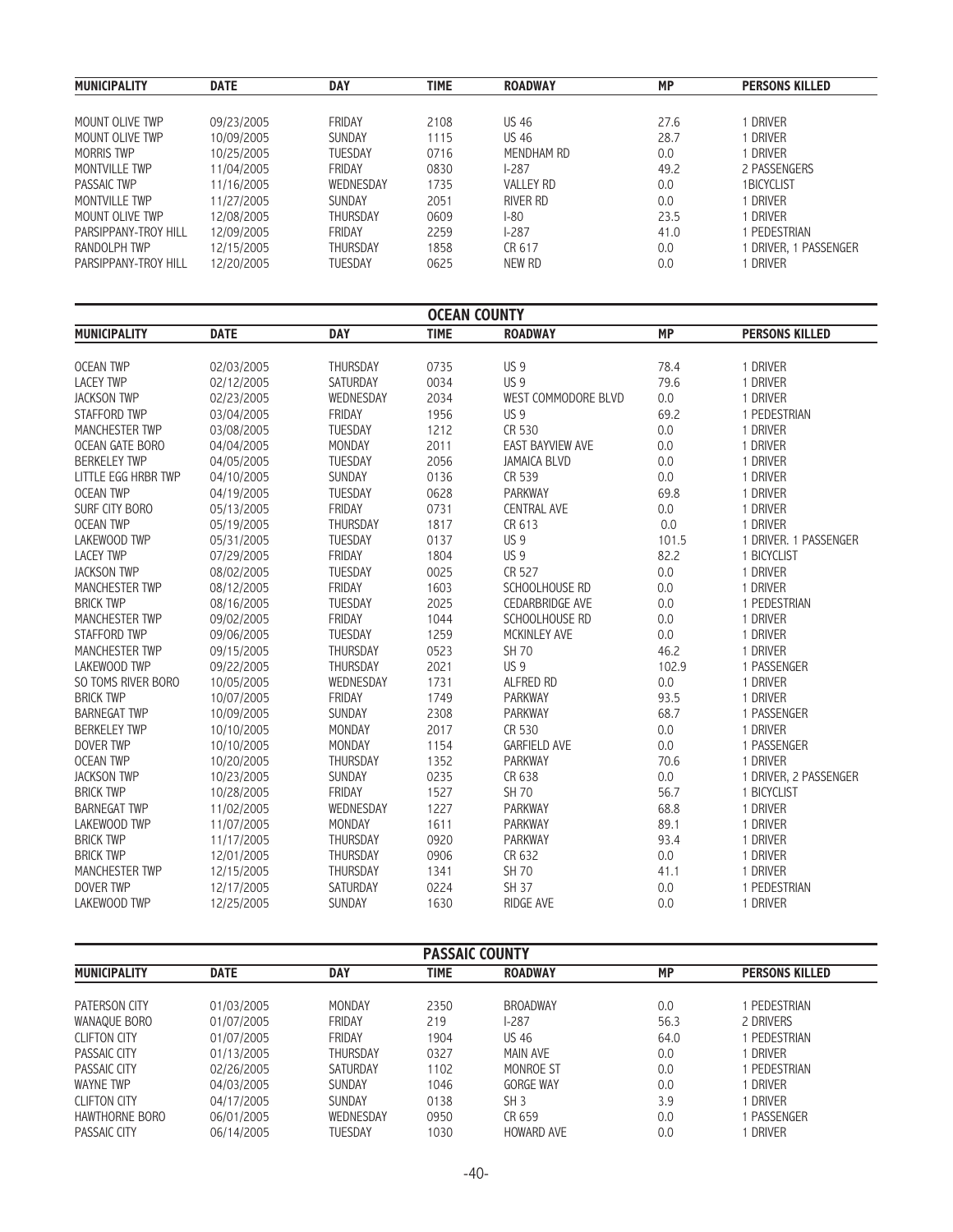| <b>MUNICIPALITY</b>       | <b>DATE</b> |                 | <b>TIME</b> | <b>ROADWAY</b>       | <b>MP</b> | <b>PERSONS KILLED</b> |
|---------------------------|-------------|-----------------|-------------|----------------------|-----------|-----------------------|
|                           |             | DAY             |             |                      |           |                       |
| <b>PATERSON CITY</b>      | 06/25/2005  | <b>SATURDAY</b> | 0122        | SH 19                | 2.4       | i driver              |
| RINGWOOD BORO             | 07/05/2005  | <b>TUESDAY</b>  | 2108        | CR 511               | 0.0       | 1 Driver              |
| <b>CLIFTON CITY</b>       | 07/10/2005  | <b>SUNDAY</b>   | 2059        | <b>HAMILTON AVE</b>  | 0.0       | 1 DRIVER              |
| <b>PATERSON CITY</b>      | 07/15/2005  | <b>FRIDAY</b>   | 0439        | <b>US 46</b>         | 63.9      | DRIVER                |
| PASSAIC CITY              | 07/22/2005  | FRIDAY          | 2057        | MAIN AVE             | 0.0       | I PEDESTRIAN          |
| <b>WAYNE TWP</b>          | 08/07/2005  | <b>SUNDAY</b>   | 2120        | DALEWOOD RD          | 0.0       | 1 Driver              |
| <b>PATERSON CITY</b>      | 08/25/2005  | <b>THURSDAY</b> | 2355        | 11TH AVE             | 0.0       | PEDESTRIAN            |
| <b>CLIFTON CITY</b>       | 08/29/2005  | MONDAY          | 0131        | CR 618               | 0.0       | 1 PASSENGER           |
| <b>CLIFTON CITY</b>       | 08/29/2005  | MONDAY          | 1558        | SH <sub>3</sub>      | 1.4       | DRIVER                |
| PATERSON CITY             | 09/18/2005  | <b>SUNDAY</b>   | 0046        | <b>PATERSON ST</b>   | 0.0       | DRIVER                |
| PATERSON CITY             | 09/20/2005  | <b>TUESDAY</b>  | 0026        | CR 622               | 0.0       | PEDESTRIAN            |
| <b>WAYNE TWP</b>          | 09/22/2005  | <b>THURSDAY</b> | 0735        | CR 681               | 0.0       | 1 Driver              |
| HAWTHORNE BORO            | 09/27/2005  | <b>TUESDAY</b>  | 1953        | CR 504               | 0.0       | 1 PEDESTRIAN          |
| RINGWOOD BORO             | 09/28/2005  | WEDNESDAY       | 1922        | CANNON MINE RD       | 0.0       | 1 DRIVER              |
| <b>CLIFTON CITY</b>       | 10/08/2005  | <b>SATURDAY</b> | 0233        | <b>PARKWAY</b>       | 154.0     | 1 PASSENGER           |
| <b>WEST PATERSON BORO</b> | 10/13/2005  | <b>THURSDAY</b> | 1904        | $-80$                | 56.9      | PASSENGER             |
| <b>CLIFTON CITY</b>       | 11/09/2005  | WEDNESDAY       | 2329        | SH <sub>3</sub>      | 2.1       | <b>DRIVER</b>         |
| <b>WAYNE TWP</b>          | 11/18/2005  | <b>FRIDAY</b>   | 1917        | CR 679               | 0.0       | 1 PEDESTRIAN          |
| PATERSON CITY             | 11/24/2005  | <b>THURSDAY</b> | 0253        | <b>STRAIGHT ST</b>   | 0.0       | 2 PASSENGERS          |
| <b>LITTLE FALLS TWP</b>   | 12/28/2005  | WEDNESDAY       | 1607        | <b>FRANCISCO AVE</b> | 0.0       | 1 Driver              |

|                      |             |                 | <b>SALEM COUNTY</b> |                           |      |                       |
|----------------------|-------------|-----------------|---------------------|---------------------------|------|-----------------------|
| <b>MUNICIPALITY</b>  | <b>DATE</b> | <b>DAY</b>      | <b>TIME</b>         | <b>ROADWAY</b>            | MP   | <b>PERSONS KILLED</b> |
|                      |             |                 |                     |                           |      |                       |
| <b>OLDSMAN TWP</b>   | 01/08/2005  | <b>SATURDAY</b> | 0412                | <b>US 130</b>             | 5.2  | 1 DRIVER              |
| PILESGROVE TWP       | 01/17/2005  | <b>MONDAY</b>   | 2045                | <b>US 40</b>              | 11.6 | 1 Driver              |
| <b>ALLOWAY TWP</b>   | 01/20/2005  | <b>THURSDAY</b> | 2234                | <b>BALLINGERS MILL RD</b> | 0.0  | 1 PASSENGER           |
| UPPER PITTSGROVE TWP | 03/09/2005  | WEDNESDAY       | 0848                | <b>COLSTON RD</b>         | 0.0  | 1 DRIVER              |
| CARNEYS POINT TWP    | 03/23/2005  | WEDNESDAY       | 0723                | <b>US 40</b>              | 4.3  | 1 DRIVER              |
| UPPER PITTSGROVE TWP | 03/31/2005  | <b>THURSDAY</b> | 0645                | <b>US 40</b>              | 21.5 | 1 DRIVER              |
| CARNEYS POINT TWP    | 04/06/2005  | WEDNESDAY       | 1042                | <b>US 40</b>              | 4.3  | i driver              |
| UPPER PITTSGROVE TWP | 04/14/2005  | <b>THURSDAY</b> | 1805                | CR 581                    | 0.0  | DRIVER. 1 PASSENGER   |
| MANNINGTON TWP       | 05/11/2005  | WEDNESDAY       | 0749                | CR 540                    | 0.0  | i driver              |
| UPPER PITTSGROVE TWP | 06/22/2005  | WEDNESDAY       | 1636                | <b>SH 77</b>              | 11.4 | 1 DRIVER              |
| PENNSVILLE TWP       | 07/11/2005  | <b>MONDAY</b>   | 1445                | $1-295$                   | 1.0  | 1 DRIVER              |
| CARNEYS POINT TWP    | 11/04/2005  | FRIDAY          | 1251                | <b>TURNPIKE</b>           | 0.3  | 1 PASSENGER           |
| PITTSGROVE TWP       | 11/06/2005  | <b>SUNDAY</b>   | 1653                | CR 639                    | 0.0  | 1 DRIVER              |
| <b>OLDSMAN TWP</b>   | 11/26/2005  | <b>SATURDAY</b> | 2254                | <b>TURNPIKE</b>           | 5.3  | PEDESTRIAN            |
| UPPER PITTSGROVE TWP | 11/28/2005  | <b>MONDAY</b>   | 0511                | SH 77                     | 11.0 | 1 DRIVER, 1PASSENGER  |
| CARNEYS POINT TWP    | 12/01/2005  | <b>THURSDAY</b> | 0002                | $1-295$                   | 4.2  | PEDESTRIAN            |
| PITTSGROVE TWP       | 12/04/2005  | <b>SUNDAY</b>   | 2049                | <b>MORTON AVE</b>         | 0.0  | PASSENGER             |

| <b>SOMERSET COUNTY</b> |             |                 |             |                |           |                       |  |
|------------------------|-------------|-----------------|-------------|----------------|-----------|-----------------------|--|
| <b>MUNICIPALITY</b>    | <b>DATE</b> | <b>DAY</b>      | <b>TIME</b> | <b>ROADWAY</b> | <b>MP</b> | <b>PERSONS KILLED</b> |  |
| <b>FRANKLIN TWP</b>    | 01/22/2005  | <b>SATURDAY</b> | 0920        | SUYDAM RD      | 0.0       | <b>DRIVER</b>         |  |
| <b>BRIDGEWATER TWP</b> | 02/21/2005  | MONDAY          | 0735        | $1-287$        | 16.3      | DRIVER                |  |
| <b>GREEN BROOK TWP</b> | 03/28/2005  | <b>MONDAY</b>   | 2119        | <b>US 22</b>   | 42.1      | i driver              |  |
| RARITAN BORO           | 04/09/2005  | <b>SATURDAY</b> | 1304        | <b>SH 28</b>   | 1.7       | DRIVER                |  |
| BOUND BROOK BORO       | 04/12/2005  | <b>TUESDAY</b>  | 1542        | <b>SH 28</b>   | 11.0      | DRIVER                |  |
| <b>BERNARDS TWP</b>    | 05/18/2005  | WEDNESDAY       | 121         | $1-287$        | 28.8      | <b>DRIVER</b>         |  |
| <b>BEDMINSTER TWP</b>  | 09/09/2005  | <b>FRIDAY</b>   | 1421        | $1 - 78$       | 29.8      | <b>DRIVER</b>         |  |
| <b>BRIDGEWATER TWP</b> | 09/11/2005  | <b>SUNDAY</b>   | 1959        | <b>US 22</b>   | 31.1      | PEDESTRIAN            |  |
| BOUND BROOK BORO       | 10/07/2005  | <b>FRIDAY</b>   | 1414        | CR 527         | 0.0       | DRIVER                |  |
| <b>BEDMINSTER TWP</b>  | 10/15/2005  | <b>SATURDAY</b> | 0853        | $1 - 78$       | 29.6      | DRIVER                |  |
| <b>GREEN BROOK TWP</b> | 10/20/2005  | THURSDAY        | 1020        | ROCK ROAD EAST | 0.0       | DRIVER                |  |
| HILLSBOROUGH TWP       | 10/20/2005  | THURSDAY        | 1213        | <b>US 206</b>  | 66.0      | DRIVER                |  |
| <b>BEDMINSTER TWP</b>  | 11/11/2005  | <b>FRIDAY</b>   | 2032        | $1 - 78$       | 30.8      | <b>DRIVER</b>         |  |
| <b>BEDMINSTER TWP</b>  | 11/22/2005  | <b>TUESDAY</b>  | 0946        | CR 620         | 0.0       | PASSENGER             |  |
| <b>BRIDGEWATER TWP</b> | 11/25/2005  | <b>FRIDAY</b>   | 1735        | MILLTOWN RD    | 0.0       | PEDESTRIAN            |  |
| <b>BRIDGEWATER TWP</b> | 11/27/2005  | <b>SUNDAY</b>   | 1914        | CR 533         | 0.0       | PEDESTRIAN            |  |
| HILLSBOROUGH TWP       | 12/26/2005  | MONDAY          | 0530        | CR 625         | 0.0       | <b>DRIVER</b>         |  |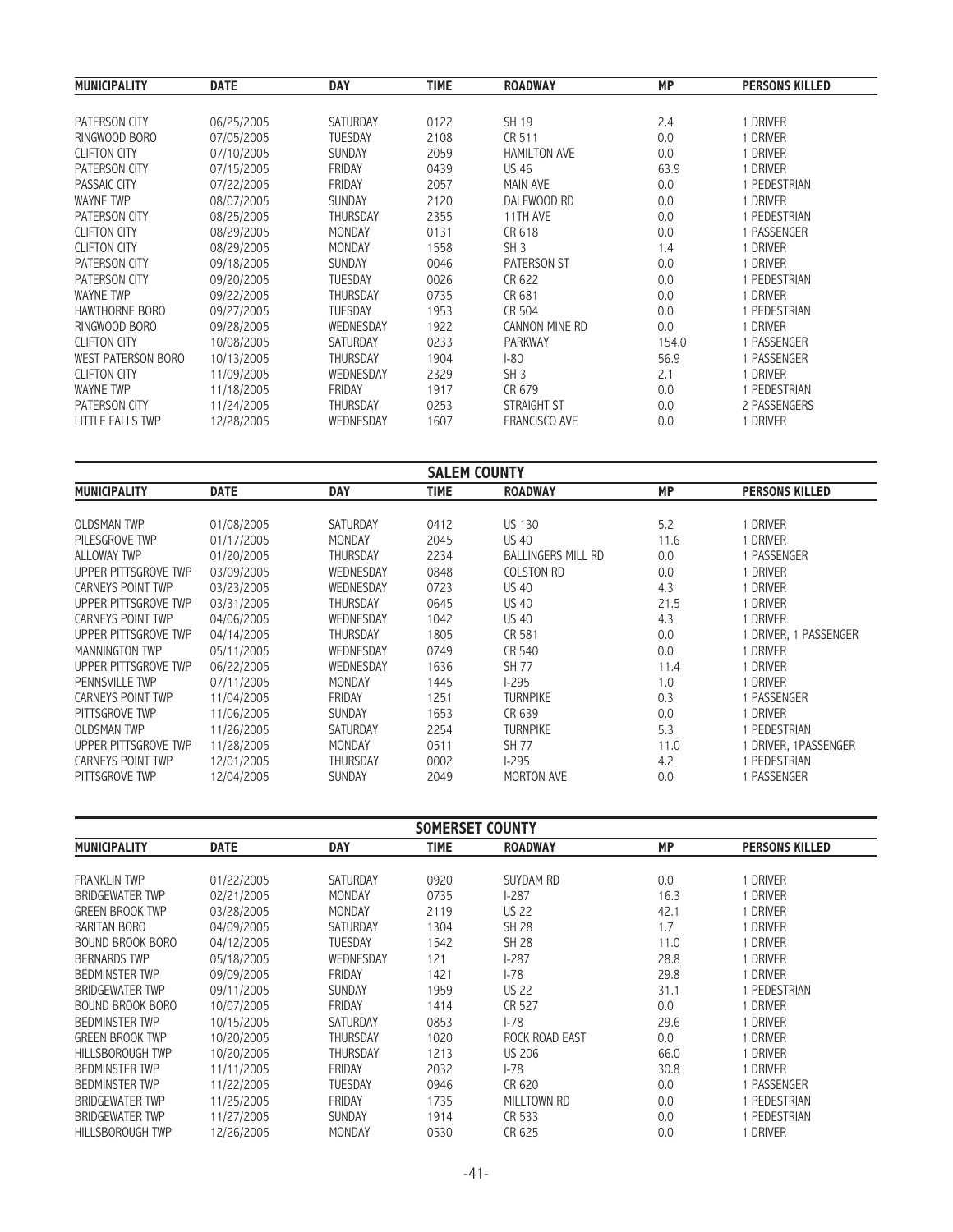| <b>MUNICIPALITY</b> | <b>DATE</b> | DAY      | TIME | <b>ROADWAY</b> | <b>MP</b> | <b>PERSONS KILLED</b> |
|---------------------|-------------|----------|------|----------------|-----------|-----------------------|
|                     |             |          |      |                |           |                       |
| BERNARDSVILLE BORO  | 12/29/2005  | Thursday | 712  | <b>US 202</b>  |           | PEDESTRIAN            |

|                                    |                          |                      | <b>SUSSEX COUNTY</b> |                                             |                |                                   |
|------------------------------------|--------------------------|----------------------|----------------------|---------------------------------------------|----------------|-----------------------------------|
| <b>MUNICIPALITY</b>                | <b>DATE</b>              | <b>DAY</b>           | <b>TIME</b>          | <b>ROADWAY</b>                              | <b>MP</b>      | <b>PERSONS KILLED</b>             |
| <b>HAMBURG BORO</b>                | 01/07/2005               | FRIDAY               | 0920                 | SH 94                                       | 35.9           | 1 DRIVER                          |
| <b>WANTAGE TWP</b>                 | 02/07/2005               | MONDAY               | 0207                 | ROSE MORROW RD                              | 0.0            | 1 PASSENGER                       |
| FRANKFORD TWP                      | 02/20/2005               | SUNDAY               | 2140                 | CR 565                                      | 0.0            | 1 DRIVER                          |
| <b>SPARTA TWP</b>                  | 03/27/2005               | <b>SUNDAY</b>        | 0601                 | CR 605                                      | 0.0            | 1 DRIVER, 1 PASSENGER             |
| SPARTA TWP                         | 04/05/2005               | TUESDAY              | 0818                 | <b>LAFAYETTE RD</b>                         | 0.0            | 1 DRIVER                          |
| MONTAGUE TWP                       | 04/19/2005               | TUESDAY              | 1948                 | CR 521                                      | 0.0            | 1 DRIVER                          |
| <b>WANTAGE TWP</b>                 | 06/11/2005               | SATURDAY             | 0250                 | CR 650                                      | 0.0            | 1 DRIVER                          |
| <b>WANTAGE TWP</b>                 | 08/10/2005               | WEDNESDAY            | 1630                 | <b>SH 23</b>                                | 38.3           | 3 PASSENGERS                      |
| SANDYSTON TWP                      | 09/09/2005               | <b>FRIDAY</b>        | 1628                 | <b>US 206</b>                               | 122.0          | 1 DRIVER                          |
| <b>VERNON TWP</b>                  | 10/10/2005               | MONDAY               | 1027                 | <b>WARWICK TPKE</b>                         | 0.0            | 1 PASSENGERFRANKFORD              |
| <b>TWP</b>                         | 10/12/2005               | WEDNESDAY            | 0755                 | <b>US 206</b>                               | 117.8          | 1 PASSENGER                       |
| <b>GREEN TWP</b>                   | 10/29/2005               | SATURDAY             | 0500                 | CR 603                                      | 0.0            | 1 DRIVER                          |
| ANDOVER TWP                        | 12/27/2005               | <b>TUESDAY</b>       | 2352                 | CR 517                                      | 0.0            | 1 DRIVER                          |
|                                    |                          |                      |                      |                                             |                |                                   |
|                                    |                          |                      | <b>UNION COUNTY</b>  |                                             |                |                                   |
| <b>MUNICIPALITY</b>                | <b>DATE</b>              | <b>DAY</b>           | <b>TIME</b>          | <b>ROADWAY</b>                              | <b>MP</b>      | <b>PERSONS KILLED</b>             |
|                                    |                          |                      |                      |                                             |                |                                   |
| ELIZABETH CITY                     | 01/01/2005               | <b>SATURDAY</b>      | 0643                 | CR 612                                      | 0.0            | 1 PEDESTRIAN                      |
| <b>UNION TWP</b>                   | 01/29/2005               | SATURDAY             | 0336                 | $I-78$                                      | 53.1           | 1 DRIVER                          |
| <b>LINDEN CITY</b>                 | 02/18/2005               | FRIDAY               | 2207                 | CR 514                                      | 0.0            | 1 PASSENGER                       |
| SUMMIT CITY                        | 03/08/2005               | TUESDAY<br>SATURDAY  | 1727                 | <b>BEAUVOIR AVE</b>                         | 0.0            | 1 PEDESTRIAN                      |
| <b>CLARK TWP</b>                   | 04/02/2005               |                      | 1616                 | <b>PARKWAY</b>                              | 135.0          | 1 PASSENGER                       |
| <b>BERKELEY HEIGHTS TWP</b>        | 04/05/2005               | TUESDAY              | 2207                 | $I-78$                                      | 44.4           | 1 DRIVER<br>1 DRIVER              |
| BERKELEY HEIGHTS TWP               | 04/09/2005               | SATURDAY             | 0519                 | $I-78$                                      | 43.5           |                                   |
| SPRINGFIELD TWP<br>PLAINFIELD CITY | 04/21/2005<br>04/23/2005 | THURSDAY<br>SATURDAY | 0748                 | <b>CR 509 SPUR</b><br><b>KENSINGTON AVE</b> | 0.0<br>$0.0\,$ | 1 DRIVER                          |
| PLAINFIELD CITY                    | 04/27/2005               | WEDNESDAY            | 0139<br>1825         | 4TH ST                                      | 0.0            | 1 DRIVER, 1 PASSENGER<br>1 DRIVER |
| SCOTCH PLAINS TWP                  | 05/08/2005               | SUNDAY               | 1918                 | <b>RARITAN RD</b>                           | 0.0            | 1 DRIVER                          |
| <b>RAHWAY CITY</b>                 | 05/16/2005               | MONDAY               | 2043                 | US <sub>1</sub>                             | 39.1           | 1 PEDESTRIAN                      |
| RAHWAY CITY                        | 06/07/2005               | TUESDAY              | 0829                 | <b>MAIN ST</b>                              | 0.0            | 1 PEDESTRIAN                      |
| LINDEN CITY                        | 06/12/2005               | <b>SUNDAY</b>        | 0059                 | US <sub>1</sub>                             | 42.5           | 1 PEDESTRIAN                      |
| ELIZABETH CITY                     | 06/24/2005               | FRIDAY               | 0334                 | US <sub>1</sub>                             | 45.5           | 1 DRIVER                          |
| ELIZABETH CITY                     | 06/30/2005               | THURSDAY             | 1319                 | <b>SH 27</b>                                | 33.0           | 1 DRIVER                          |
| <b>LINDEN CITY</b>                 | 07/02/2005               | SATURDAY             | 2217                 | US <sub>1</sub>                             | 41.0           | 1 DRIVER                          |
| <b>BERKELEY HEIGHTS TWP</b>        | 07/17/2005               | SUNDAY               | 0017                 | <b>PLAINFIELD AVE</b>                       | 0.0            | 1 PEDESTRIAN                      |
| <b>ELIZABETH CITY</b>              | 07/17/2005               | SUNDAY               | 0548                 | US <sub>1</sub>                             | 45.4           | 1 DRIVER                          |
| <b>CRANFORD TWP</b>                | 08/01/2005               | MONDAY               | 0755                 | <b>PARKWAY</b>                              | 139.0          | 1 DRIVER                          |
| <b>ELIZABETH CITY</b>              | 08/03/2005               | WEDNESDAY            | 2035                 | <b>BOND ST</b>                              | 0.0            | 1 BICYCLIST                       |
| <b>UNION TWP</b>                   | 08/15/2005               | MONDAY               | 0958                 | $I-78$                                      | 50.8           | 1 DRIVER                          |
| ELIZABETH CITY                     | 08/24/2005               | WEDNESDAY            | 0228                 | US <sub>1</sub>                             | 44.0           | 1 DRIVER                          |
| ROSELLE BORO                       | 09/02/2005               | FRIDAY               | 2335                 | CR 610                                      | $0.0\,$        | 1 DRIVER                          |
| ELIZABETH CITY                     | 09/02/2005               | FRIDAY               | 1542                 | US <sub>1</sub>                             | 45.6           | 1 PEDESTRIAN                      |
| ELIZABETH CITY                     | 09/13/2005               | TUESDAY              | 0141                 | <b>ELIZABETH AVE</b>                        | 0.0            | 1 PASSENGER                       |
| PLAINFIELD CITY                    | 09/17/2005               | SATURDAY             | 0551                 | <b>WEST FRONT ST</b>                        | 0.0            | 1 DRIVER                          |
| UNION TWP                          | 09/23/2005               | FRIDAY               | 0225                 | $I-78$                                      | 52.3           | 1 DRIVER                          |
| PLAINFIELD CITY                    | 10/05/2005               | WEDNESDAY            | 1504                 | MYRTLE AVE                                  | 0.0            | 1 DRIVER                          |
| SPRINGFIELD TWP                    | 10/18/2005               | TUESDAY              | 0707                 | $I-78$                                      | 48.5           | 1 DRIVER                          |
| <b>HILLSIDE TWP</b>                | 10/26/2005               | WEDNESDAY            | 1017                 | <b>US 22</b>                                | 56.5           | 1 PASSENGER                       |
| SUMMIT CITY                        | 11/04/2005               | FRIDAY               | 1747                 | CR 657                                      | 0.0            | 1 PEDESTRIAN                      |
| UNION TWP                          | 11/19/2005               | SATURDAY             | 2052                 | <b>SH 82</b>                                | 4.6            | 1 PEDESTRIAN                      |
| ELIZABETH CITY                     | 11/27/2005               | SUNDAY               | 2306                 | PARK AVE                                    | 0.0            | 1 DRIVER                          |
| <b>BERKELEY HEIGHTS TWP</b>        | 11/29/2005               | TUESDAY              | 2318                 | $I-78$                                      | 45.5           | 1 DRIVER                          |
| LINDEN CITY                        | 11/30/2005               | WEDNESDAY            | 2212                 | US <sub>1</sub>                             | 41.5           | 1 DRIVER                          |
| UNION TWP                          | 12/14/2005               | WEDNESDAY            | 2029                 | SH 439                                      | 2.8            | 1 PEDESTRIAN                      |
| GARWOOD BORO                       | 12/18/2005               | SUNDAY               | 1702                 | <b>CENTER ST</b>                            | 0.0            | 1 PEDESTRIAN                      |
| SPRINGFIELD TWP                    | 12/28/2005               | WEDNESDAY            | 1532                 | $I-78$                                      | 49.0           | 1 DRIVER                          |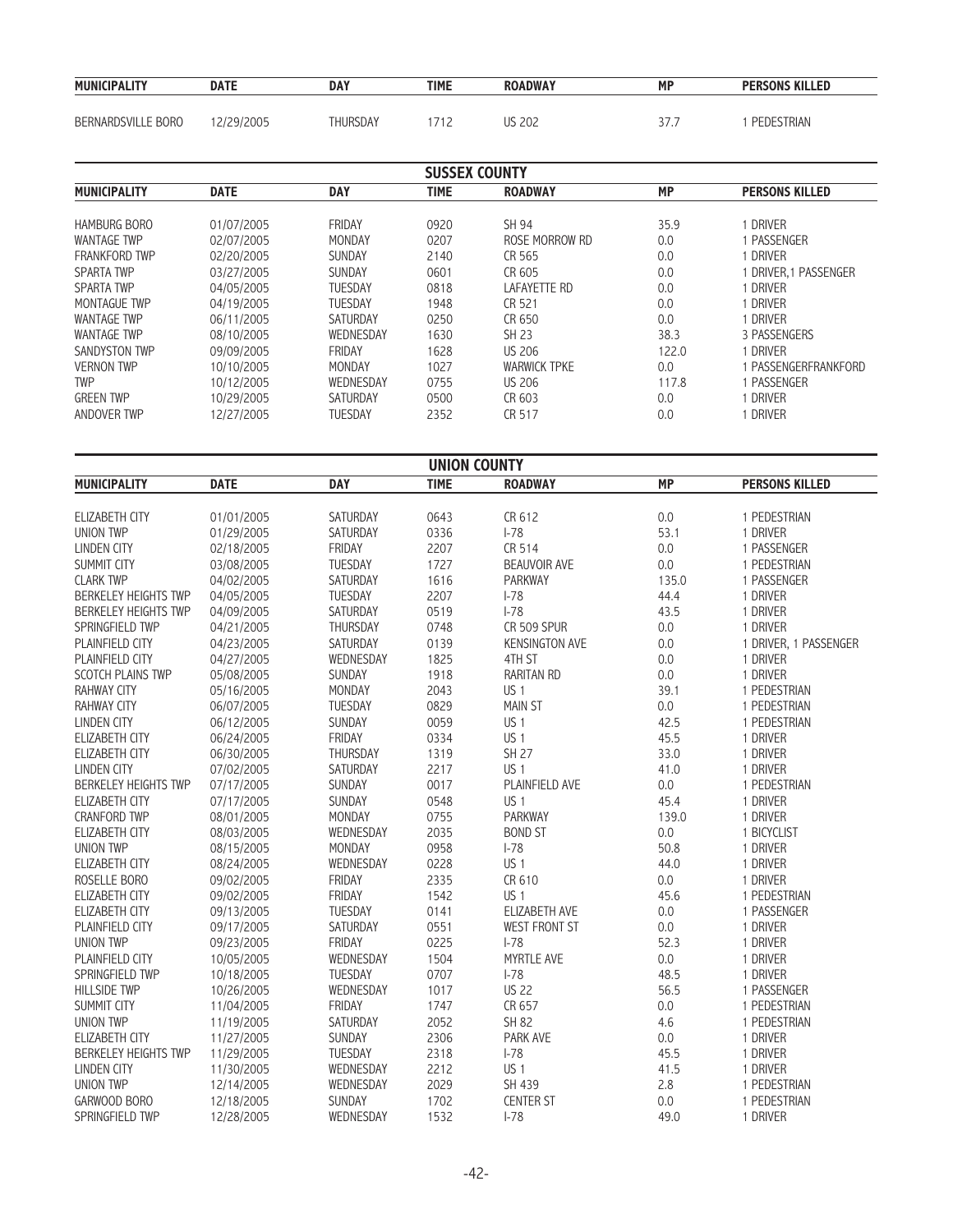| <b>WARREN COUNTY</b>     |             |                 |             |                |           |                       |
|--------------------------|-------------|-----------------|-------------|----------------|-----------|-----------------------|
| <b>MUNICIPALITY</b>      | <b>DATE</b> | <b>DAY</b>      | <b>TIME</b> | <b>ROADWAY</b> | <b>MP</b> | <b>PERSONS KILLED</b> |
| <b>FRANKLIN TWP</b>      | 03/10/2005  | <b>THURSDAY</b> | 1130        | SH 57          | 7.2       | 1 DRIVER              |
| <b>WHITE TWP</b>         | 03/23/2005  | WEDNESDAY       | 1606        | <b>US 46</b>   | 8.3       | 1 DRIVER              |
| <b>WASHINGTON BORO</b>   | 03/24/2005  | <b>THURSDAY</b> | 2304        | SH 31          | 43.0      | 1 PASSENGER           |
| <b>ALLAMUCHY TWP</b>     | 03/24/2005  | <b>THURSDAY</b> | 1154        | $ -80$         | 20.1      | 1 DRIVER              |
| ALLAMUCHY TWP            | 05/06/2005  | <b>FRIDAY</b>   | 0039        | $ -80$         | 21.0      | 1 DRIVER              |
| MANSFIELD TWP            | 05/25/2005  | WEDNESDAY       | 2332        | SH 57          | 18.3      | 1 DRIVER              |
| <b>HOPE TWP</b>          | 05/31/2005  | <b>TUESDAY</b>  | 2110        | CR 519         | 0.0       | 1 DRIVER              |
| PHILLIPSBURG TWP         | 06/09/2005  | <b>THURSDAY</b> | 1717        | SOUTH MAIN ST  | 0.0       | 1 DRIVER              |
| <b>HARMONY TWP</b>       | 06/11/2005  | <b>SATURDAY</b> | 1835        | CR 647         | 0.0       | 1 DRIVER              |
| <b>HARMONY TWP</b>       | 06/14/2005  | <b>TUESDAY</b>  | 0630        | CR 519         | 0.0       | 1 DRIVER              |
| <b>FRELINGHUYSEN TWP</b> | 06/17/2005  | <b>FRIDAY</b>   | 1205        | SH 94          | 12.1      | 1 DRIVER              |
| <b>WHITE TWP</b>         | 07/08/2005  | FRIDAY          | 1926        | CR 519         | 0.0       | 1 DRIVER              |
| <b>LOPATCONG TWP</b>     |             | FRIDAY          | 2019        | <b>US 22</b>   | 3.1       | 1 PASSENGER           |
| <b>HARMONY TWP</b>       | 07/08/2005  |                 |             |                |           |                       |
|                          | 09/01/2005  | <b>THURSDAY</b> | 0802        | CR 519         | 0.0       | 1 DRIVER              |
| <b>KNOWLTON TWP</b>      | 09/14/2005  | WEDNESDAY       | 2337        | $ -80$         | 8.5       | 1 DRIVER              |
| <b>KNOWLTON TWP</b>      | 10/08/2005  | <b>SATURDAY</b> | 1535        | $ -80$         | 4.4       | 1 PASSENGER           |
| <b>WASHINGTON TWP</b>    | 10/28/2005  | <b>FRIDAY</b>   | 0712        | SH 31          | 41.1      | 1 DRIVER              |
| <b>ALLAMUCHY TWP</b>     | 11/17/2005  | <b>THURSDAY</b> | 0525        | $1-80$         | 20.3      | 1 DRIVER              |
| WHITE TWP                | 12/02/2005  | FRIDAY          | 0755        | CR 620         | 0.0       | 1 DRIVER              |
| ALLAMUCHY TWP            | 12/10/2005  | SATURDAY        | 0732        | $-80$          | 19.3      | 1 DRIVER              |
| <b>FRELINGHUYSEN TWP</b> | 12/23/2005  | <b>FRIDAY</b>   | 0321        | $ -80$         | 15.1      | 1 DRIVER              |
| <b>ALLAMUCHY TWP</b>     | 12/29/2005  | <b>THURSDAY</b> | 1457        | CR 517         | 0.0       | 1 DRIVER              |